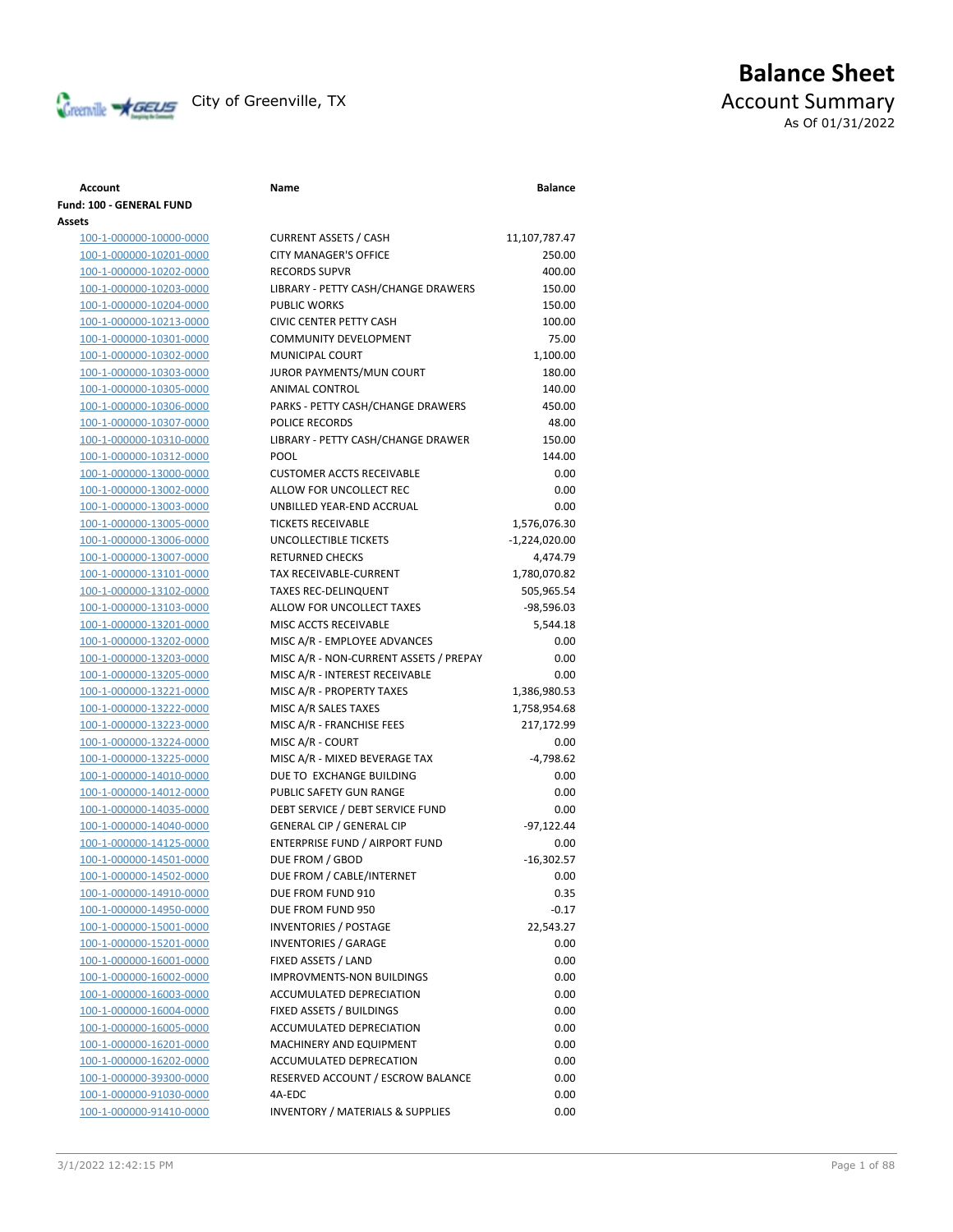| <b>Account</b>          | Name                                      | <b>Balance</b> |               |
|-------------------------|-------------------------------------------|----------------|---------------|
| 100-1-000000-91410-0700 | <b>INVENTORY / PAPER STOCK</b>            | 0.00           |               |
| 100-1-000000-91430-0000 | NON-CURRENT ASSETS / PREPAYMENTS          | 0.00           |               |
|                         | <b>Total Assets:</b>                      | 16,928,068.09  | 16,928,068.09 |
|                         |                                           |                |               |
| Liability               |                                           |                |               |
| 100-1-000000-20101-0000 | <b>ACCOUNTS PAYABLE</b>                   | 3,242.61       |               |
| 100-1-000000-20102-0000 | <b>CREDIT CARD PAYABLE</b>                | 0.00           |               |
| 100-1-000000-20103-0000 | ACCRUED ACCOUNTS PAYABLE                  | 29,747.75      |               |
| 100-1-000000-20114-0000 | <b>INVESTMENT ADVISORY FEES</b>           | 0.00           |               |
| 100-1-000000-20115-0000 | PD EMP COMMISSION                         | 3,865.74       |               |
| 100-1-000000-20116-0000 | POLICE DONATIONS                          | 1,817.97       |               |
| 100-1-000000-20117-0000 | <b>FIRE DONATIONS</b>                     | 16,960.55      |               |
| 100-1-000000-20118-0000 | <b>COMBAT CHALLENGE</b>                   | 804.06         |               |
| 100-1-000000-20119-0000 | <b>CEMETERIES DONATIONS</b>               | 61.79          |               |
| 100-1-000000-20120-0000 | <b>LIBRARY DONATIONS</b>                  | 1,785.90       |               |
| 100-1-000000-20121-0000 | ANIMAL SHELTER DONATIONS                  | 1,459.77       |               |
| 100-1-000000-20122-0000 | <b>PARKS DONATIONS</b>                    | 16,461.14      |               |
| 100-1-000000-20125-0000 | SALES TAX PAYABLE / IN THE CITY           | 76.76          |               |
| 100-1-000000-20127-0000 | STATE COURT COST/FEE PAYB                 | 71,416.71      |               |
| 100-1-000000-20128-0000 | SEATBELT&CHILD RESTRAINT                  | 7,586.78       |               |
| 100-1-000000-20129-0000 | MUNICIPAL COURT CLEARING                  | $-652.10$      |               |
|                         | <b>3RD PARTY FTA FEE PAYABLE</b>          |                |               |
| 100-1-000000-20130-0000 |                                           | 197.67         |               |
| 100-1-000000-20131-0000 | <b>REFUNDS / OVERPAYMENTS</b>             | $-120.70$      |               |
| 100-1-000000-20132-0000 | <b>COURT COLL AGENCY FEES</b>             | $-434.48$      |               |
| 100-1-000000-20136-0000 | <b>ATTORNEY COLLECTION FEES</b>           | 0.00           |               |
| 100-1-000000-20137-0000 | PLAT FILING FEES PAYABLE                  | 39,197.74      |               |
| 100-1-000000-20138-0000 | COMMUNITY DEV TRUST ACCT                  | 17,619.64      |               |
| 100-1-000000-20139-0000 | RETAINAGES PAYABLE                        | 0.00           |               |
| 100-1-000000-20141-0000 | <b>TELEPHONE CLEARING</b>                 | 5,539.66       |               |
| 100-1-000000-20143-0000 | POLICE PROPERTY ROOM CLEARING             | 12,944.33      |               |
| 100-1-000000-20146-0000 | MAIN ST / FARMERS MRKT RESALE             | 262.12         |               |
| 100-1-000000-20147-0000 | YMCA REGISTRATIONS                        | 0.00           |               |
| 100-1-000000-20155-0000 | MAIN STREET - DONATIONS                   | 17.02          |               |
| 100-1-000000-20160-0000 | UNAPPLIED CREDIT                          | 0.00           |               |
| 100-1-000000-20201-0000 | <b>DEFERRED REVENUE</b>                   | 0.00           |               |
| 100-1-000000-20203-0000 | DEFERRED TAX REVENUE                      | 2,166,516.29   |               |
| 100-1-000000-20204-0000 | <b>DEFERRED TICKET REVENUE</b>            | 293,380.30     |               |
| 100-1-000000-21040-0000 | DUE TO / GENERAL CIP FUND                 | 0.00           |               |
| 100-1-000000-21201-0000 | DUE TO / CENTRAL SERVICE FUND             | 0.00           |               |
| 100-1-000000-21401-0000 | DUE TO / ELECTRIC OPERATING FUND          | 0.00           |               |
| 100-1-000000-21506-0000 | DUE TO / 4A-EDC                           | 4,394.37       |               |
| 100-1-000000-21507-0000 | DUE TO / BOARD OF DEVELOPMENT             | $-6,972.28$    |               |
| 100-1-000000-22001-0000 | SALARIES PAYABLE                          | 624,351.22     |               |
| 100-1-000000-23001-0000 | CAPITAL LEASE PAYABLE                     | 0.00           |               |
| 100-1-000000-23101-0000 | CAPITAL LEASE PAYABLE                     | 0.00           |               |
| 100-1-000000-24001-0000 | O/S CHECKS PAYABLE                        | $-11,755.77$   |               |
| 100-1-000000-24004-0000 | <b>INTEREST PAYABLE ON DEP</b>            | 0.00           |               |
| 100-1-000000-24007-0000 | <b>BILLED DEPOSITS SUSPENSE</b>           | 0.00           |               |
| 100-1-000000-24008-0000 | <b>CUSTOMER DEPOSITS / ANIMAL SHELTER</b> | 0.00           |               |
| 100-1-000000-24009-0000 | LIBRARY MEETING ROOM DEPOSITS             | 616.20         |               |
|                         |                                           | 0.00           |               |
| 100-1-000000-24010-0000 | <b>CIVIC CENTER DEPOSITS</b>              |                |               |
| 100-1-000000-24011-0000 | <b>AUDITORIUM DEPOSITS</b>                | 0.00           |               |
| 100-1-000000-26001-0000 | COMPENSATED ABSENCES PAY                  | 0.00           |               |
| 100-1-000000-29000-0000 | MISC LIABILITY - GREENVILLE ENERGY LLC    | 0.00           |               |
| 100-1-000000-29001-0000 | RESALE                                    | 0.00           |               |
| 100-1-000000-29300-0000 | <b>ENCUMBRANCE SUMMARY</b>                | 0.00           |               |
| 100-1-000000-29400-0000 | RESERVED ACCOUNT / ENCUMBRANCES           | 0.00           |               |
| 100-1-000000-29400-0900 | RESERVED ACCOUNT / ENCUMBRANCES           | 0.00           |               |
| 100-1-000000-92190-1202 | LABORATORY CLEARING                       | 0.00           |               |
| 100-1-000000-92191-0000 | <b>SPONSORS - PARKS</b>                   | 0.00           |               |
| 100-1-000000-92200-0000 | MISCELLANEOUS LIABILITIES                 | 0.00           |               |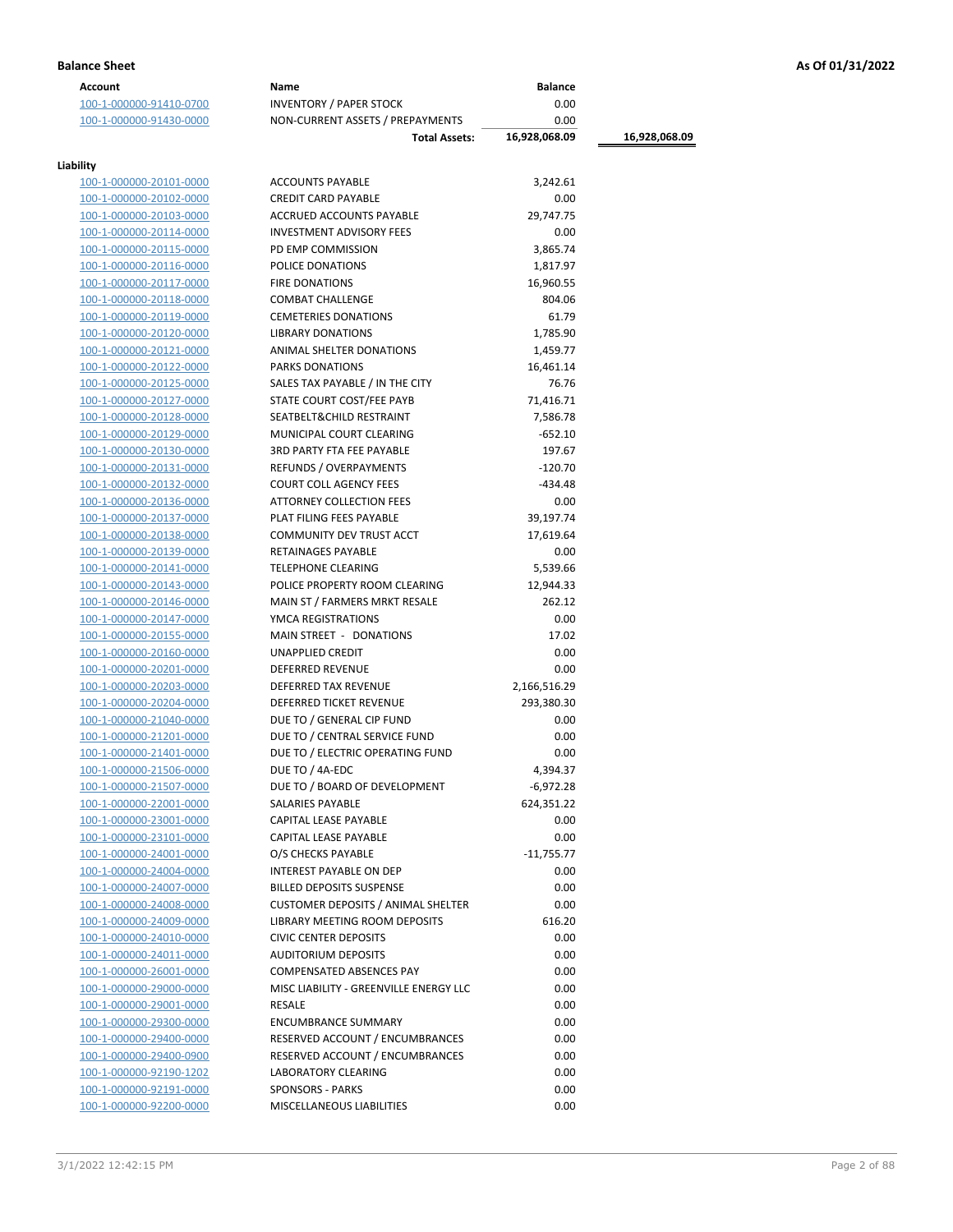# **Balance Sheet As Of 01/31/2022**

| Account                             | Name                                                     | <b>Balance</b>                  |               |
|-------------------------------------|----------------------------------------------------------|---------------------------------|---------------|
| 100-1-000000-92270-1600             | <b>CREDIT CARD FEES PAYABLE</b>                          | 0.00                            |               |
|                                     | <b>Total Liability:</b>                                  | 3,300,388.76                    |               |
| Equity                              |                                                          |                                 |               |
| 100-1-000000-39000-0000             | UNRESERVED-FUND BALANCE                                  | 10,574,688.02                   |               |
|                                     | <b>Total Beginning Equity:</b>                           | 10,574,688.02                   |               |
| <b>Total Revenue</b>                |                                                          | 13,026,424.53                   |               |
| <b>Total Expense</b>                |                                                          | 9,973,433.06                    |               |
| <b>Revenues Over/Under Expenses</b> |                                                          | 3,052,991.47                    |               |
|                                     | <b>Total Equity and Current Surplus (Deficit):</b>       | 13,627,679.49                   |               |
|                                     | Total Liabilities, Equity and Current Surplus (Deficit): |                                 | 16,928,068.25 |
|                                     |                                                          | *** FUND 100 OUT OF BALANCE *** | $-0.16$       |

**\*\*\*Warning: Account Authorization is turned on. Please run the Unauthorized Account Listing Report to see if you are out of balance due to missing accounts \*\*\***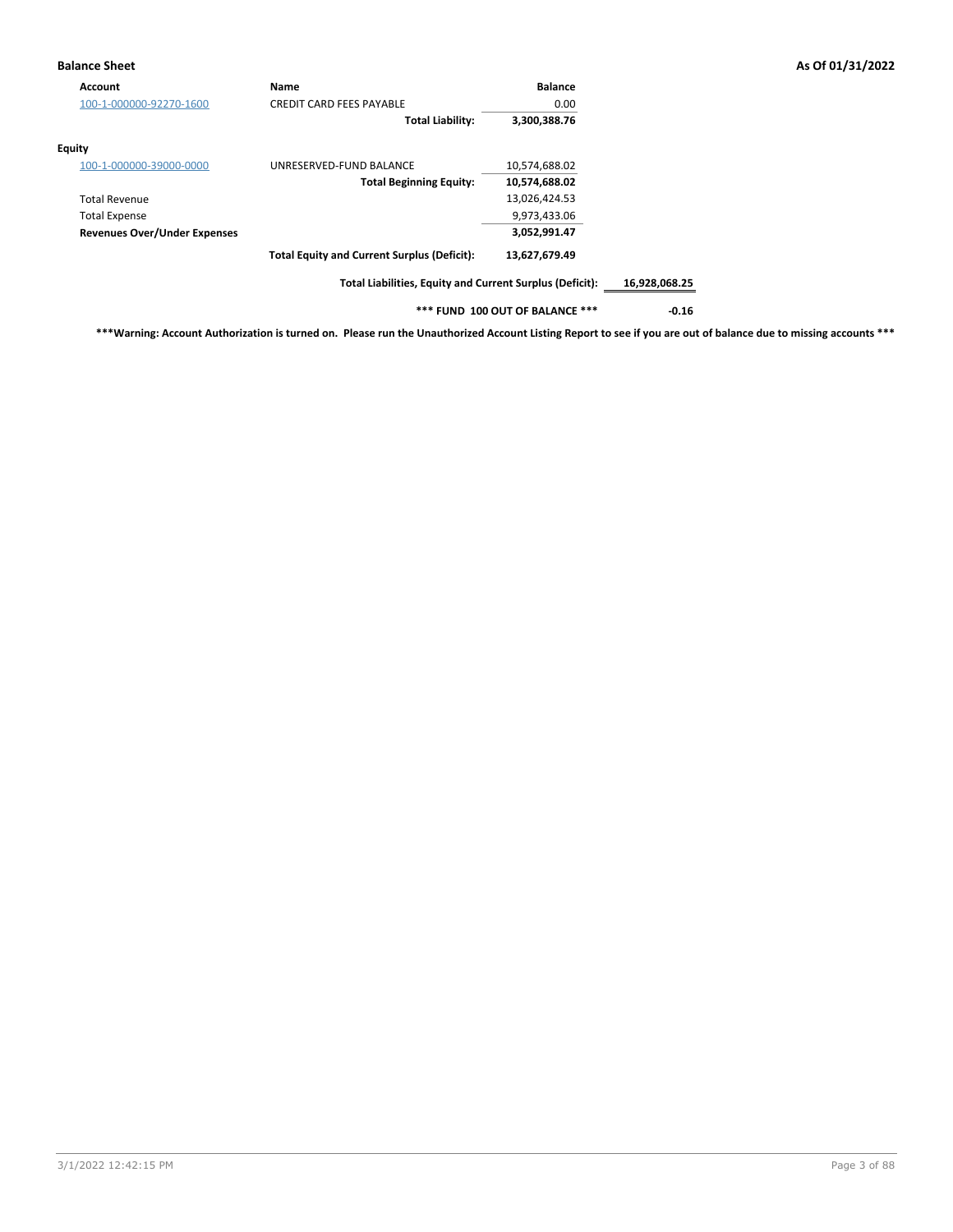# **Account Name Balance Fund: 101 - MUNICIPAL COURT BUILDING SECURITY FEES Assets** 101-1-000000-10000-0000 CURRENT ASSETS / CASH 77,639.29 101-1-000000-13201-0000 MISC ACCTS RECEIVABLE 0.00 101-1-000000-13203-0000 NON-CURRENT ASSETS / PREPAYMENTS 0.00 101-1-000000-13205-0000 INTEREST RECEIVABLE 687.50 **Total Assets: 78,326.79 78,326.79 Liability** 101-1-000000-20101-0000 ACCOUNTS PAYABLE 0.00 101-1-000000-20102-0000 CREDIT CARD PAYABLE 0.00 101-1-000000-20103-0000 ACCRUED ACCOUNTS PAYABLE 0.00 101-1-000000-29300-0000 ENCUMBRANCE SUMMARY 0.00 101-1-000000-29400-0000 RESERVED ACCOUNT / ENCUMBRANCES 0.00 **Total Liability: 0.00 Equity** 101-1-000000-39000-0000 UNRESERVED-FUND BALANCE 76,719.90 **Total Beginning Equity: 76,719.90** Total Revenue 2,018.57 Total Expense 411.68 **Revenues Over/Under Expenses 1,606.89 Total Equity and Current Surplus (Deficit): 78,326.79**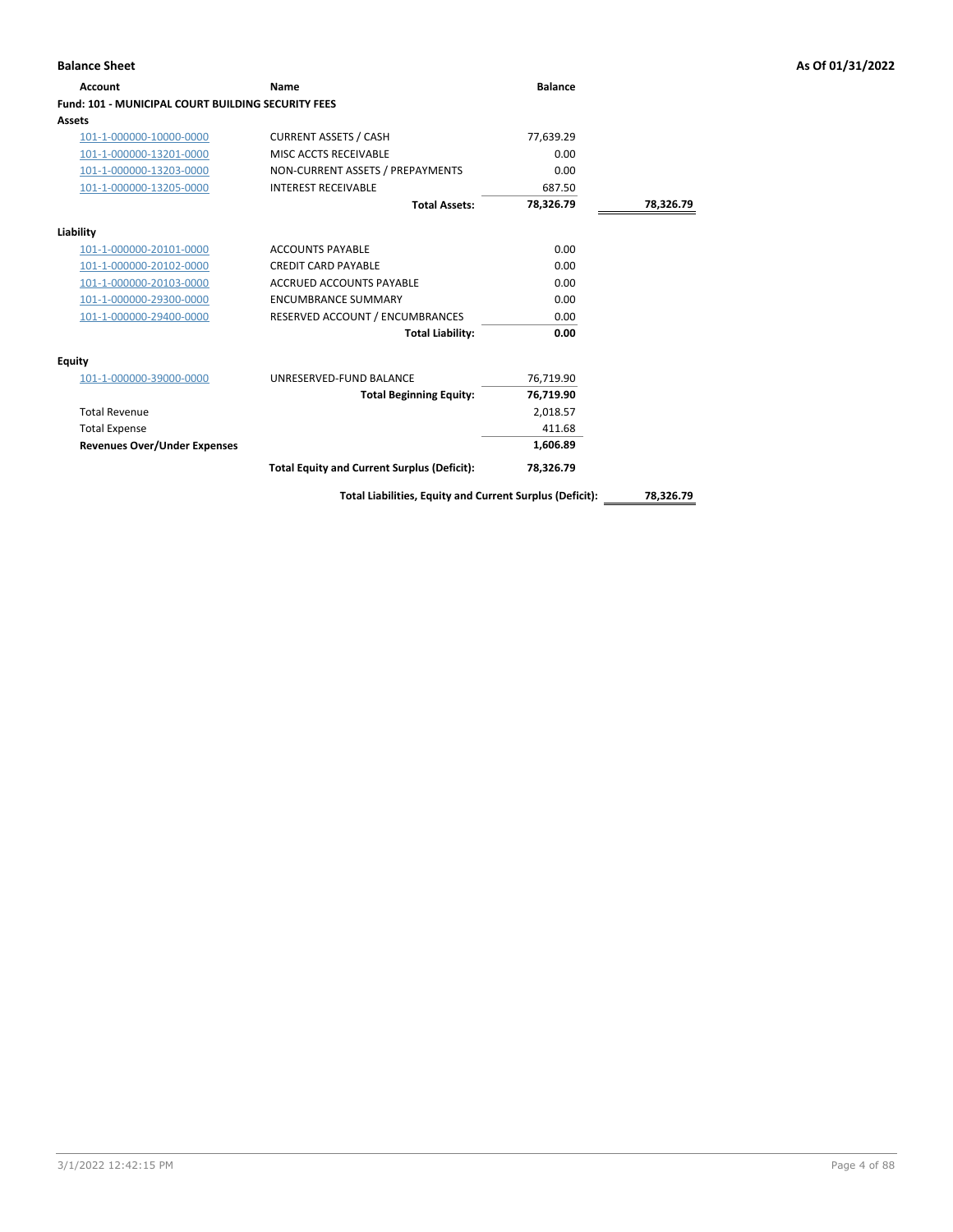| <b>Balance Sheet</b>                  |                                                    |                |           | As Of 01/31/2022 |
|---------------------------------------|----------------------------------------------------|----------------|-----------|------------------|
| Account                               | Name                                               | <b>Balance</b> |           |                  |
| Fund: 102 - MUNICIPAL COURT TECH FUND |                                                    |                |           |                  |
| <b>Assets</b>                         |                                                    |                |           |                  |
| 102-1-000000-10000-0000               | <b>CURRENT ASSETS / CASH</b>                       | 56,571.42      |           |                  |
| 102-1-000000-13201-0000               | MISC ACCTS RECEIVABLE                              | 0.00           |           |                  |
|                                       | <b>Total Assets:</b>                               | 56,571.42      | 56,571.42 |                  |
| Liability                             |                                                    |                |           |                  |
| 102-1-000000-20101-0000               | <b>ACCOUNTS PAYABLE</b>                            | 0.00           |           |                  |
| 102-1-000000-20102-0000               | <b>CREDIT CARD PAYABLE</b>                         | 0.00           |           |                  |
| 102-1-000000-20103-0000               | <b>ACCRUED ACCOUNTS PAYABLE</b>                    | 0.00           |           |                  |
| 102-1-000000-23001-0000               | <b>CAPITAL LEASE PAYABLE</b>                       | 0.00           |           |                  |
| 102-1-000000-23101-0000               | <b>CAPITAL LEASE PAYABLE</b>                       | 0.00           |           |                  |
| 102-1-000000-29300-0000               | <b>ENCUMBRANCE SUMMARY</b>                         | 0.00           |           |                  |
| 102-1-000000-29400-0000               | RESERVED ACCOUNT / ENCUMBRANCES                    | 0.00           |           |                  |
|                                       | <b>Total Liability:</b>                            | 0.00           |           |                  |
| Equity                                |                                                    |                |           |                  |
| 102-1-000000-39000-0000               | UNRESERVED-FUND BALANCE                            | 54,644.87      |           |                  |
|                                       | <b>Total Beginning Equity:</b>                     | 54,644.87      |           |                  |
| <b>Total Revenue</b>                  |                                                    | 1,928.97       |           |                  |
| <b>Total Expense</b>                  |                                                    | 2.42           |           |                  |
| <b>Revenues Over/Under Expenses</b>   |                                                    | 1,926.55       |           |                  |
|                                       | <b>Total Equity and Current Surplus (Deficit):</b> | 56,571.42      |           |                  |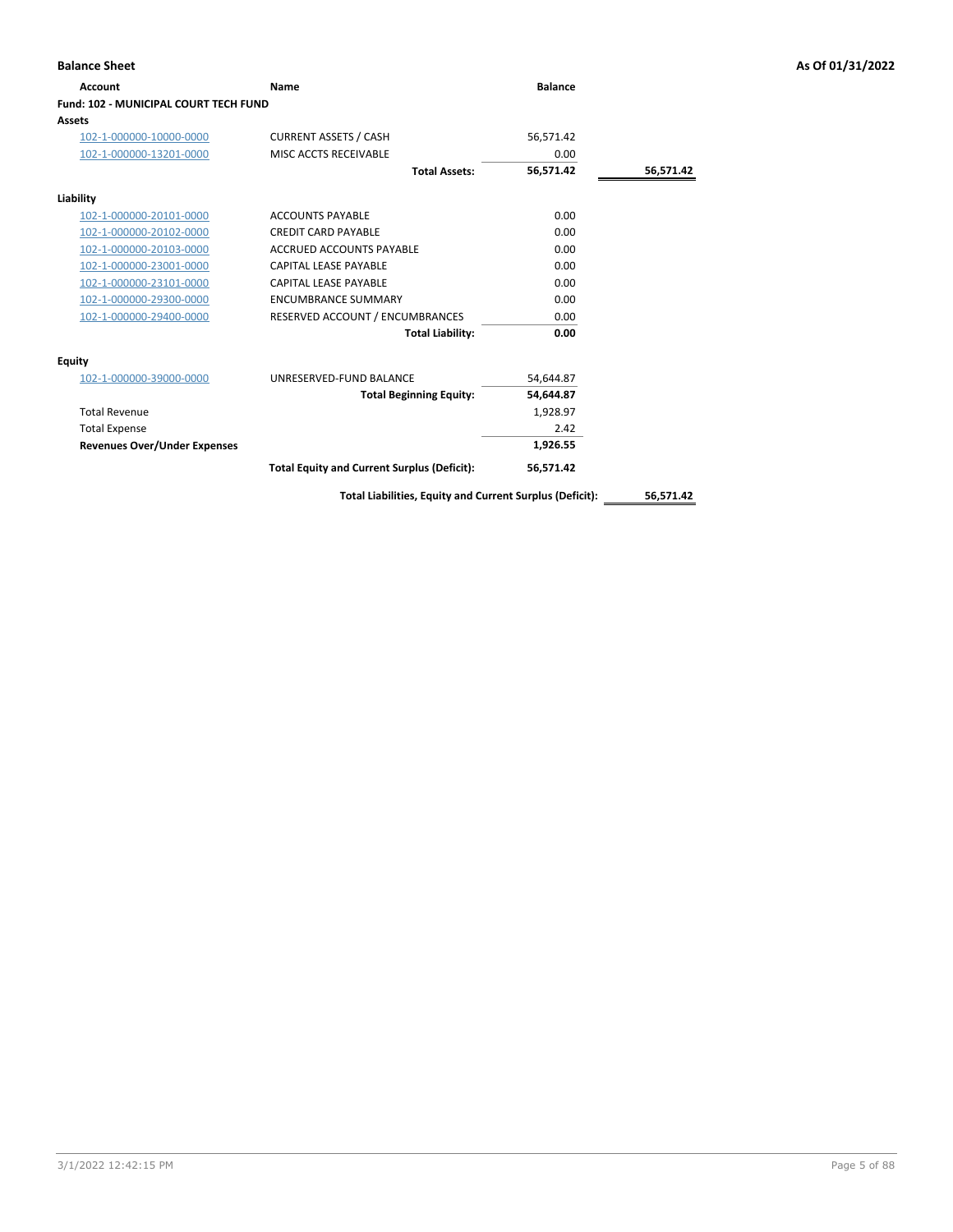| Account                                       | <b>Name</b>                                              | <b>Balance</b> |           |
|-----------------------------------------------|----------------------------------------------------------|----------------|-----------|
| Fund: 103 - MUNICIPAL COURT CHILD SAFETY FUND |                                                          |                |           |
| Assets                                        |                                                          |                |           |
| 103-1-000000-10000-0000                       | <b>CURRENT ASSETS / CASH</b>                             | 11,813.74      |           |
| 103-1-000000-13201-0000                       | MISC ACCTS RECEIVABLE                                    | 0.00           |           |
| 103-1-000000-13203-0000                       | NON-CURRENT ASSETS / PREPAYMENTS                         | 0.00           |           |
| 103-1-000000-13205-0000                       | <b>INTEREST RECEIVABLE</b>                               | 0.00           |           |
|                                               | <b>Total Assets:</b>                                     | 11,813.74      | 11,813.74 |
| Liability                                     |                                                          |                |           |
| 103-1-000000-20101-0000                       | <b>ACCOUNTS PAYABLE</b>                                  | 0.00           |           |
| 103-1-000000-20103-0000                       | <b>ACCRUED ACCOUNTS PAYABLE</b>                          | 0.00           |           |
|                                               | <b>Total Liability:</b>                                  | 0.00           |           |
| Equity                                        |                                                          |                |           |
| 103-1-000000-39000-0000                       | UNRESERVED-FUND BALANCE                                  | 19,527.76      |           |
|                                               | <b>Total Beginning Equity:</b>                           | 19,527.76      |           |
| <b>Total Revenue</b>                          |                                                          | 6,635.40       |           |
| <b>Total Expense</b>                          |                                                          | 14.349.42      |           |
| <b>Revenues Over/Under Expenses</b>           |                                                          | $-7,714.02$    |           |
|                                               | <b>Total Equity and Current Surplus (Deficit):</b>       | 11,813.74      |           |
|                                               | Total Liabilities, Equity and Current Surplus (Deficit): |                | 11,813.74 |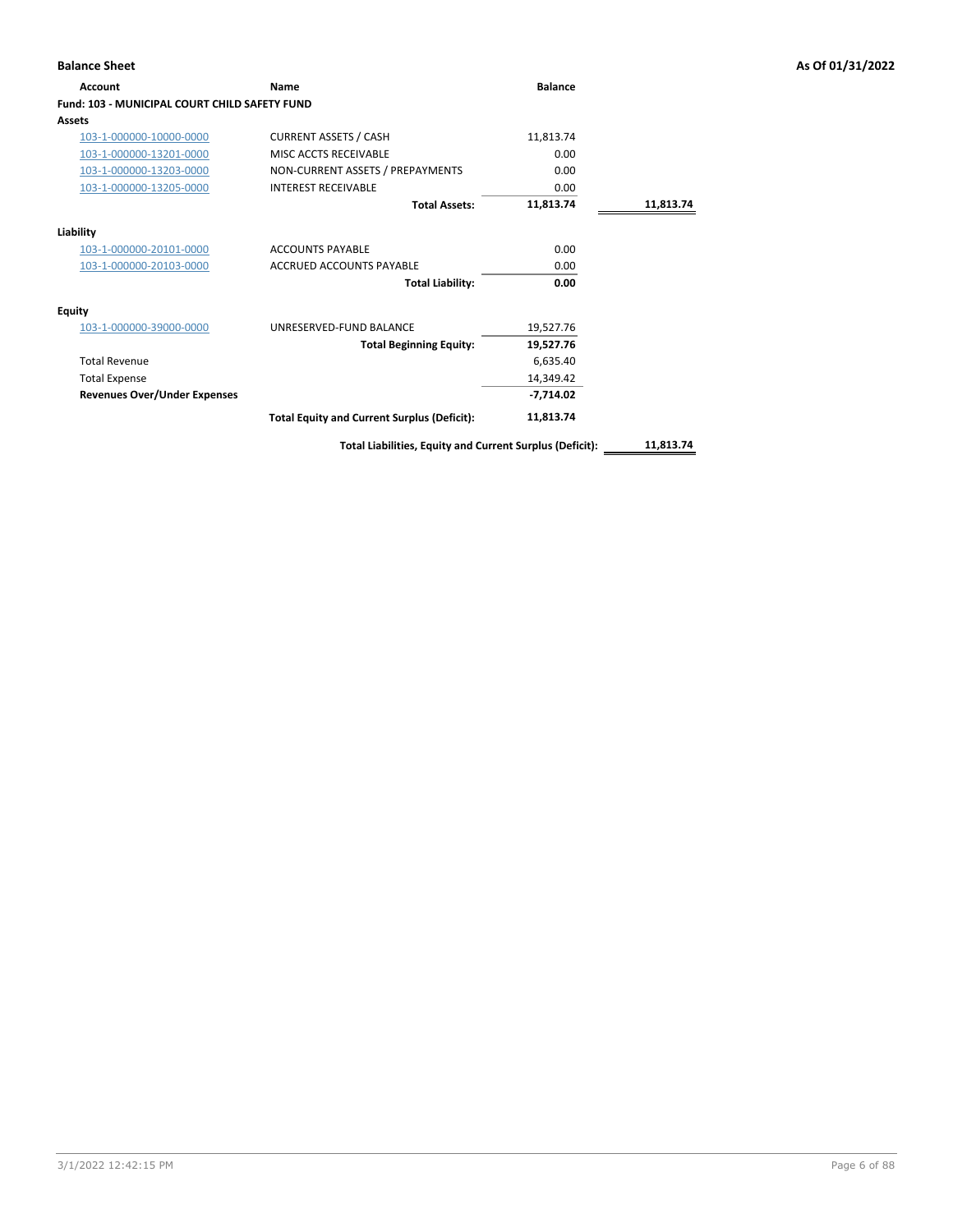| Account                                   | Name                                               | <b>Balance</b> |             |
|-------------------------------------------|----------------------------------------------------|----------------|-------------|
| <b>Fund: 110 - EXCHANGE BUILDING FUND</b> |                                                    |                |             |
| Assets                                    |                                                    |                |             |
| 110-1-000000-10000-0000                   | <b>CURRENT ASSETS / CASH</b>                       | -533,047.91    |             |
| 110-1-000000-13201-0000                   | MISC ACCTS RECEIVABLE                              | 0.00           |             |
| 110-1-000000-13203-0000                   | NON-CURRENT ASSETS / PREPAYMENTS                   | 0.00           |             |
| 110-1-000000-13205-0000                   | <b>INTEREST RECEIVABLE</b>                         | 0.00           |             |
| 110-1-000000-14100-0000                   | DUE FROM FUND 100                                  | 0.00           |             |
| 110-1-000000-16001-0000                   | FIXED ASSETS / LAND                                | 0.00           |             |
| 110-1-000000-16002-0000                   | <b>IMPROVMENTS-NON BUILDINGS</b>                   | 0.00           |             |
| 110-1-000000-16003-0000                   | <b>ACCUMULATED DEPRECIATION</b>                    | 0.00           |             |
| 110-1-000000-16004-0000                   | FIXED ASSETS / BUILDINGS                           | 0.00           |             |
| 110-1-000000-16005-0000                   | ACCUMULATED DEPRECIATION                           | 0.00           |             |
| 110-1-000000-16201-0000                   | MACHINERY AND EQUIPMENT                            | 0.00           |             |
| 110-1-000000-16202-0000                   | ACCUMULATED DEPRECATION                            | 0.00           |             |
| 110-1-000000-16301-0000                   | FIXED ASSETS / C W I P                             | 0.00           |             |
|                                           | <b>Total Assets:</b>                               | $-533,047.91$  | -533,047.91 |
|                                           |                                                    |                |             |
| Liability<br>110-1-000000-20101-0000      | <b>ACCOUNTS PAYABLE</b>                            | 0.00           |             |
| 110-1-000000-20102-0000                   | <b>CREDIT CARD PAYABLE</b>                         | 0.00           |             |
| 110-1-000000-20103-0000                   | ACCRUED ACCOUNTS PAYABLE                           | 0.00           |             |
| 110-1-000000-20109-0000                   | <b>MISCELLANEOUS LIABILITIES</b>                   | 0.00           |             |
| 110-1-000000-20110-0000                   | <b>REVENUE BONDS PAYABLE</b>                       | 0.00           |             |
| 110-1-000000-20112-0000                   | <b>ACCRUED INTEREST PAYABLE</b>                    | 0.00           |             |
| 110-1-000000-20141-0000                   | TELEPHONE CLEARING                                 | 0.00           |             |
| 110-1-000000-20160-0000                   | UNAPPLIED CREDIT                                   | 0.00           |             |
| 110-1-000000-20201-0000                   | DEFERRED REVENUE                                   | 0.00           |             |
| 110-1-000000-21001-0000                   | <b>GENERAL FUND / GENERAL FUND</b>                 | 0.00           |             |
| 110-1-000000-22001-0000                   | SALARIES PAYABLE                                   | 0.00           |             |
| 110-1-000000-22002-0000                   | <b>VACATION/SICK PAYABLE</b>                       | 0.00           |             |
| 110-1-000000-26001-0000                   | <b>OBLIG FOR COMP ABSENCES</b>                     | 0.00           |             |
| 110-1-000000-26102-0000                   | REVENUE BONDS PAYABLE                              | 0.00           |             |
| 110-1-000000-27001-0000                   | <b>CONTRIBUTED CAPITAL</b>                         | 0.00           |             |
| 110-1-000000-29300-0000                   | <b>ENCUMBRANCE SUMMARY</b>                         | 0.00           |             |
| 110-1-000000-29400-0100                   | RESERVED ACCOUNT / ENCUMBRANCES                    | 0.00           |             |
|                                           | <b>Total Liability:</b>                            | 0.00           |             |
|                                           |                                                    |                |             |
| Equity                                    |                                                    |                |             |
| 110-1-000000-39000-0000                   | UNRESERVED-FUND BALANCE                            | 0.00           |             |
| 110-1-000000-39100-0000                   | UNRESERVED-RET. EARNINGS                           | -533,047.91    |             |
|                                           | <b>Total Beginning Equity:</b>                     | -533,047.91    |             |
| <b>Total Revenue</b>                      |                                                    | 0.00           |             |
| <b>Total Expense</b>                      |                                                    | 0.00           |             |
| <b>Revenues Over/Under Expenses</b>       |                                                    | 0.00           |             |
|                                           | <b>Total Equity and Current Surplus (Deficit):</b> | -533,047.91    |             |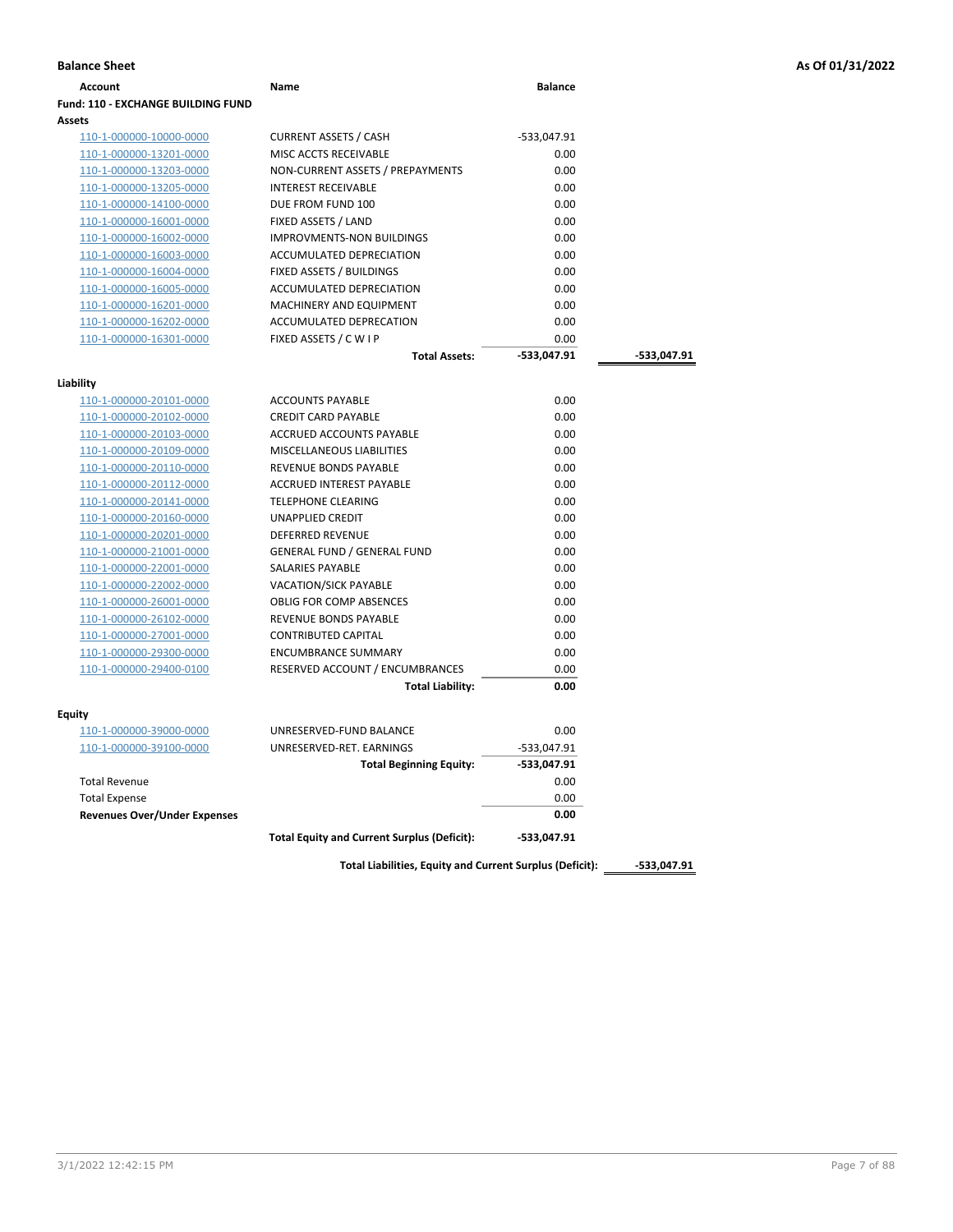| <b>Account</b>                                | Name                                                     | <b>Balance</b> |               |
|-----------------------------------------------|----------------------------------------------------------|----------------|---------------|
| <b>Fund: 111 - RECREATION ACTIVITIES FUND</b> |                                                          |                |               |
| Assets                                        |                                                          |                |               |
| 111-1-000000-10000-0000                       | <b>CURRENT ASSETS / CASH</b>                             | $-187,941.17$  |               |
| 111-1-000000-10313-0000                       | CHANGE DRAWER - PARK CONCESSIONS                         | 0.00           |               |
| 111-1-000000-13201-0000                       | MISC ACCTS RECEIVABLE                                    | 0.00           |               |
| 111-1-000000-13205-0000                       | <b>INTEREST RECEIVABLE</b>                               | 0.00           |               |
|                                               | <b>Total Assets:</b>                                     | $-187,941.17$  | -187,941.17   |
| Liability                                     |                                                          |                |               |
| 111-1-000000-20101-0000                       | <b>ACCOUNTS PAYABLE</b>                                  | 0.00           |               |
| 111-1-000000-20102-0000                       | <b>CREDIT CARD PAYABLE</b>                               | 0.00           |               |
| 111-1-000000-20103-0000                       | <b>ACCRUED ACCOUNTS PAYABLE</b>                          | 0.00           |               |
| 111-1-000000-20125-0000                       | SALES TAX PAYABLE / IN THE CITY                          | 1,468.32       |               |
| 111-1-000000-20160-0000                       | <b>UNAPPLIED CREDIT</b>                                  | 0.00           |               |
| 111-1-000000-20201-0000                       | <b>DEFERRED REVENUE</b>                                  | 0.00           |               |
| 111-1-000000-22001-0000                       | <b>SALARIES PAYABLE</b>                                  | 155.91         |               |
| 111-1-000000-29300-0000                       | <b>ENCUMBRANCE SUMMARY</b>                               | 0.00           |               |
| 111-1-000000-29400-0100                       | RESERVED ACCOUNT / ENCUMBRANCES                          | 0.00           |               |
|                                               | <b>Total Liability:</b>                                  | 1,624.23       |               |
| <b>Equity</b>                                 |                                                          |                |               |
| 111-1-000000-39000-0000                       | UNRESERVED-FUND BALANCE                                  | $-132,029.95$  |               |
| 111-1-000000-39100-0000                       | UNRESERVED-RET. EARNINGS                                 | 0.00           |               |
|                                               | <b>Total Beginning Equity:</b>                           | $-132,029.95$  |               |
| <b>Total Revenue</b>                          |                                                          | 47,608.55      |               |
| <b>Total Expense</b>                          |                                                          | 105,144.00     |               |
| <b>Revenues Over/Under Expenses</b>           |                                                          | $-57,535.45$   |               |
|                                               | <b>Total Equity and Current Surplus (Deficit):</b>       | $-189,565.40$  |               |
|                                               | Total Liabilities, Equity and Current Surplus (Deficit): |                | $-187.941.17$ |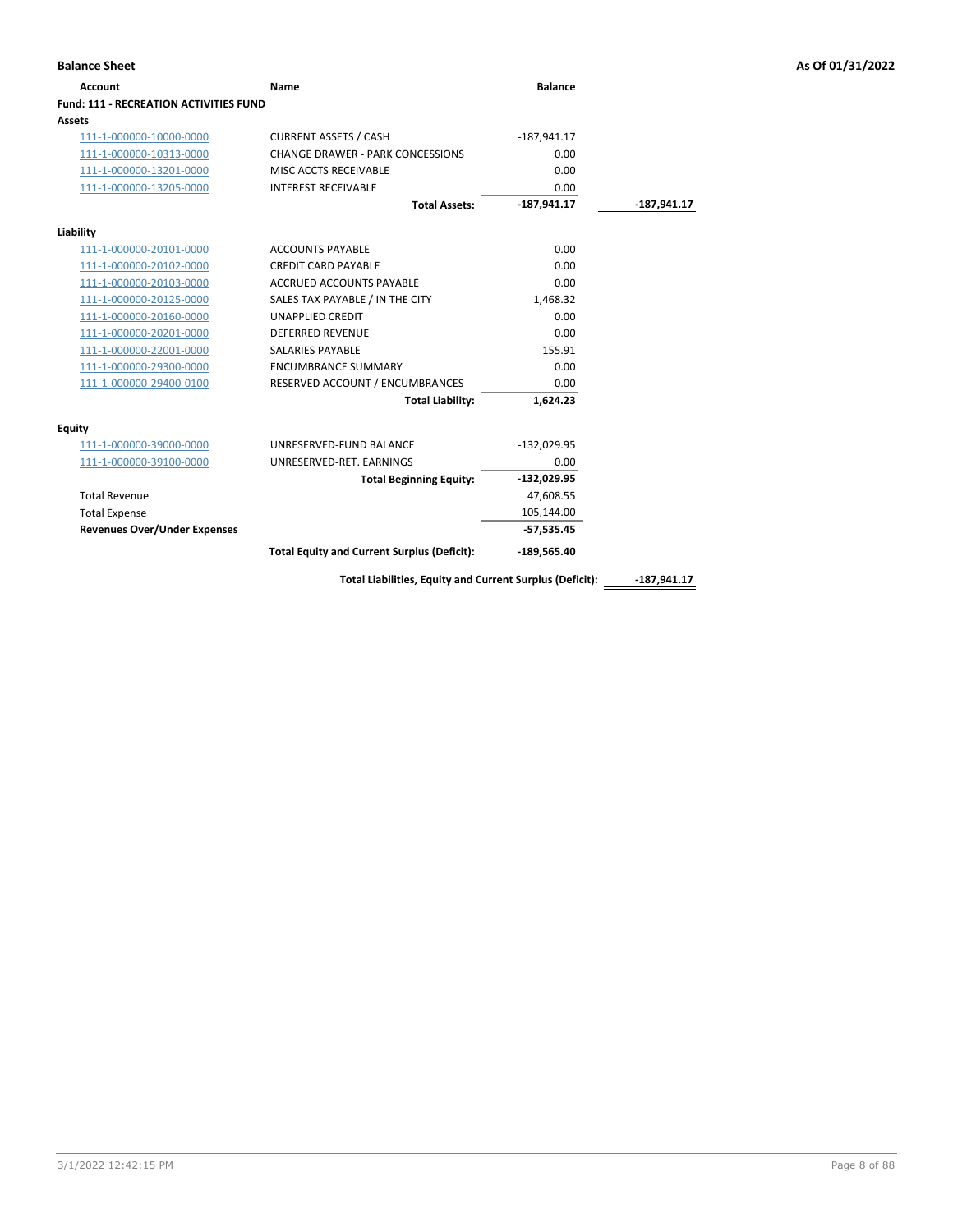| <b>Balance Sheet</b>                |                                                    |                |        | As Of 01/31/2022 |
|-------------------------------------|----------------------------------------------------|----------------|--------|------------------|
| Account                             | <b>Name</b>                                        | <b>Balance</b> |        |                  |
| Fund: 112 - GUN RANGE FUND          |                                                    |                |        |                  |
| Assets                              |                                                    |                |        |                  |
| 112-1-000000-10000-0000             | <b>CURRENT ASSETS / CASH</b>                       | 662.72         |        |                  |
| 112-1-000000-13201-0000             | MISC ACCTS RECEIVABLE                              | $-210.00$      |        |                  |
|                                     | <b>Total Assets:</b>                               | 452.72         | 452.72 |                  |
| Liability                           |                                                    |                |        |                  |
| 112-1-000000-20101-0000             | <b>ACCOUNTS PAYABLE</b>                            | 0.00           |        |                  |
| 112-1-000000-20103-0000             | <b>ACCRUED ACCOUNTS PAYABLE</b>                    | 0.00           |        |                  |
| 112-1-000000-20160-0000             | <b>UNAPPLIED CREDIT</b>                            | 0.00           |        |                  |
| 112-1-000000-21001-0000             | <b>GENERAL FUND / GENERAL FUND</b>                 | 0.00           |        |                  |
| 112-1-000000-29300-0000             | <b>ENCUMBRANCE SUMMARY</b>                         | 0.00           |        |                  |
| 112-1-000000-29400-0100             | RESERVED ACCOUNT / ENCUMBRANCES                    | 0.00           |        |                  |
|                                     | <b>Total Liability:</b>                            | 0.00           |        |                  |
| Equity                              |                                                    |                |        |                  |
| 112-1-000000-39000-0000             | UNRESERVED-FUND BALANCE                            | 1,173.44       |        |                  |
| 112-1-000000-39100-0000             | UNRESERVED-RET. EARNINGS                           | 0.00           |        |                  |
|                                     | <b>Total Beginning Equity:</b>                     | 1,173.44       |        |                  |
| <b>Total Revenue</b>                |                                                    | 239.18         |        |                  |
| <b>Total Expense</b>                |                                                    | 959.90         |        |                  |
| <b>Revenues Over/Under Expenses</b> |                                                    | $-720.72$      |        |                  |
|                                     | <b>Total Equity and Current Surplus (Deficit):</b> | 452.72         |        |                  |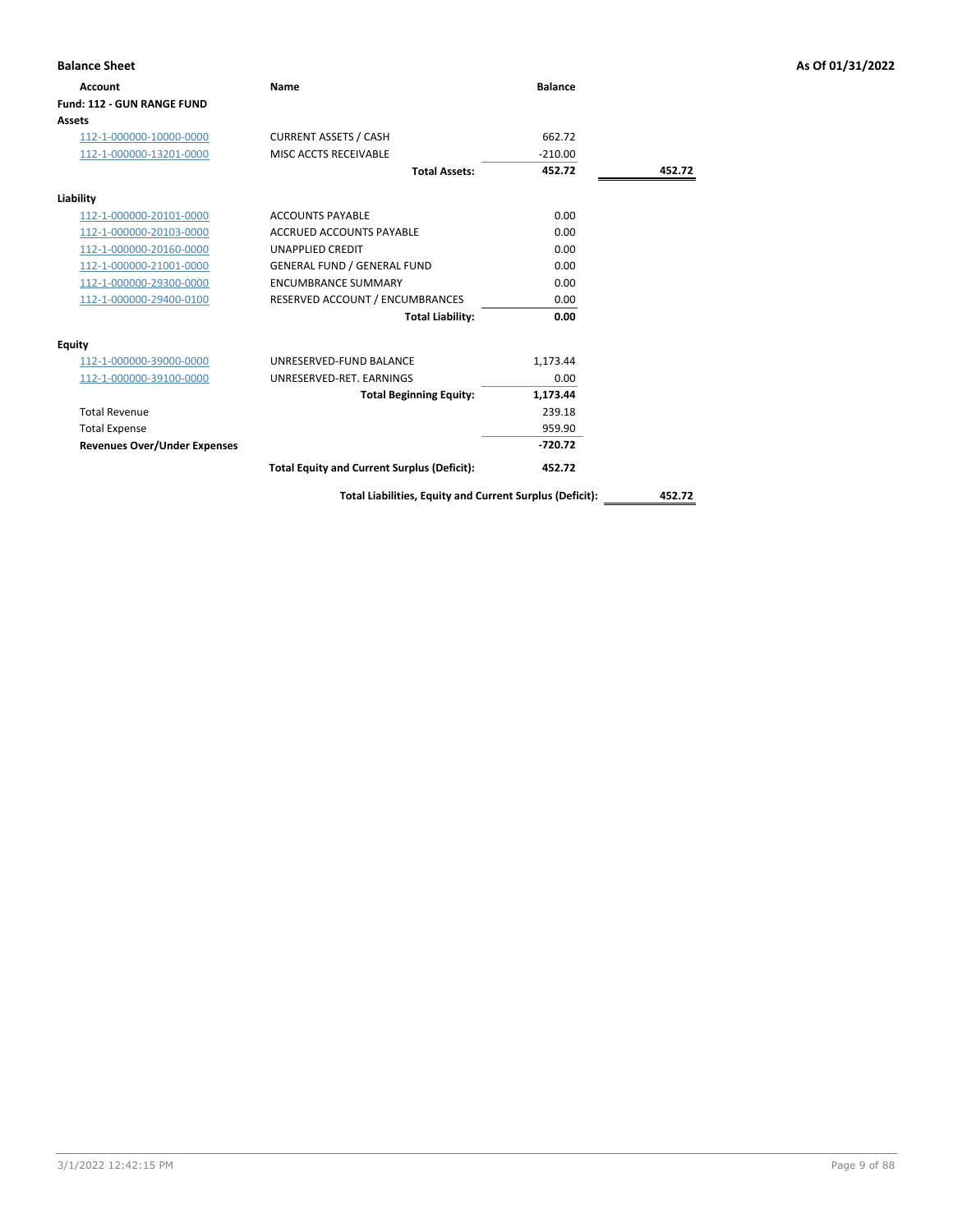| <b>Account</b>                               | Name                                                     | <b>Balance</b> |            |
|----------------------------------------------|----------------------------------------------------------|----------------|------------|
| Fund: 113 - HOTEL / MOTEL OCCUPANCY TAX FUND |                                                          |                |            |
| <b>Assets</b>                                |                                                          |                |            |
| 113-1-000000-10000-0000                      | <b>CURRENT ASSETS / CASH</b>                             | 701,578.50     |            |
| 113-1-000000-13101-0000                      | <b>TAX RECEIVABLE-CURRENT</b>                            | 0.00           |            |
| 113-1-000000-13201-0000                      | MISC ACCTS RECEIVABLE                                    | 0.00           |            |
| 113-1-000000-13202-0000                      | <b>EMPLOYEE ADVANCES</b>                                 | 0.00           |            |
| 113-1-000000-13203-0000                      | NON-CURRENT ASSETS / PREPAYMENTS                         | 0.00           |            |
| 113-1-000000-13205-0000                      | <b>INTEREST RECEIVABLE</b>                               | 0.00           |            |
|                                              | <b>Total Assets:</b>                                     | 701,578.50     | 701,578.50 |
| Liability                                    |                                                          |                |            |
| 113-1-000000-20101-0000                      | <b>ACCOUNTS PAYABLE</b>                                  | 0.00           |            |
| 113-1-000000-20102-0000                      | <b>CREDIT CARD PAYABLE</b>                               | 0.00           |            |
| 113-1-000000-20103-0000                      | <b>ACCRUED ACCOUNTS PAYABLE</b>                          | 0.00           |            |
| 113-1-000000-20144-0000                      | SPECIAL EVENT DONATIONS                                  | $-1,046.65$    |            |
| 113-1-000000-20145-0000                      | <b>DOWNTOWN DONATIONS</b>                                | 0.00           |            |
| 113-1-000000-22001-0000                      | <b>SALARIES PAYABLE</b>                                  | 1,702.66       |            |
| 113-1-000000-24001-0000                      | O/S CHECKS PAYABLE                                       | 0.00           |            |
| 113-1-000000-29300-0000                      | <b>ENCUMBRANCE SUMMARY</b>                               | 0.00           |            |
| 113-1-000000-29400-0100                      | RESERVED ACCOUNT / ENCUMBRANCES                          | 0.00           |            |
|                                              | <b>Total Liability:</b>                                  | 656.01         |            |
| <b>Equity</b>                                |                                                          |                |            |
| 113-1-000000-39000-0000                      | UNRESERVED-FUND BALANCE                                  | 659,587.35     |            |
|                                              | <b>Total Beginning Equity:</b>                           | 659,587.35     |            |
| <b>Total Revenue</b>                         |                                                          | 241,449.96     |            |
| <b>Total Expense</b>                         |                                                          | 200,114.82     |            |
| <b>Revenues Over/Under Expenses</b>          |                                                          | 41,335.14      |            |
|                                              | <b>Total Equity and Current Surplus (Deficit):</b>       | 700,922.49     |            |
|                                              | Total Liabilities, Equity and Current Surplus (Deficit): |                | 701,578.50 |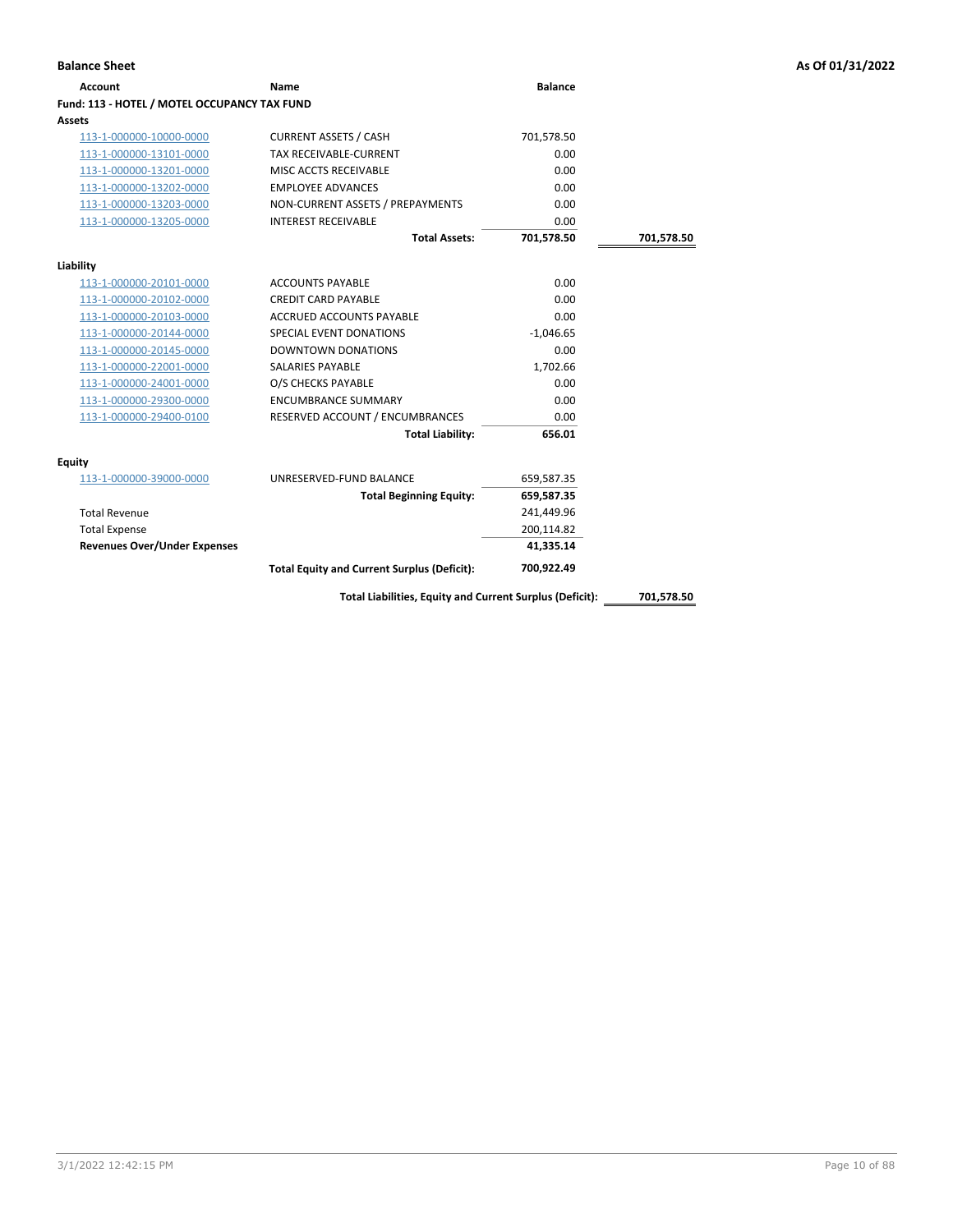| <b>Account</b>                           | Name                                               | <b>Balance</b> |             |
|------------------------------------------|----------------------------------------------------|----------------|-------------|
| <b>Fund: 114 - VENUE MANAGEMENT FUND</b> |                                                    |                |             |
| Assets                                   |                                                    |                |             |
| 114-1-000000-10000-0000                  | <b>CURRENT ASSETS / CASH</b>                       | $-140,047.14$  |             |
| 114-1-000000-10311-0000                  | CASH / PETTY CASH/CHANGE DRAWERS                   | 200.00         |             |
| 114-1-000000-13201-0000                  | MISC ACCTS RECEIVABLE                              | 0.00           |             |
| 114-1-000000-13203-0000                  | NON-CURRENT ASSETS / PREPAYMENTS                   | 0.00           |             |
| 114-1-000000-13205-0000                  | <b>INTEREST RECEIVABLE</b>                         | 0.00           |             |
|                                          | <b>Total Assets:</b>                               | $-139,847.14$  | -139,847.14 |
| Liability                                |                                                    |                |             |
| 114-1-000000-20101-0000                  | <b>ACCOUNTS PAYABLE</b>                            | 0.00           |             |
| 114-1-000000-20102-0000                  | <b>CREDIT CARD PAYABLE</b>                         | 0.00           |             |
| 114-1-000000-20103-0000                  | <b>ACCRUED ACCOUNTS PAYABLE</b>                    | 0.00           |             |
| 114-1-000000-20125-0000                  | SALES TAX PAYABLE / IN THE CITY                    | 0.00           |             |
| 114-1-000000-20144-0000                  | SPECIAL EVENT DONATIONS                            | 16,777.39      |             |
| 114-1-000000-20150-0000                  | <b>TICKET SALE SHARING</b>                         | 18,669.93      |             |
| 114-1-000000-20151-0000                  | <b>SOUND &amp; LIGHTING</b>                        | 0.00           |             |
| 114-1-000000-20160-0000                  | <b>UNAPPLIED CREDIT</b>                            | 0.00           |             |
| 114-1-000000-20201-0000                  | <b>DEFERRED REVENUE</b>                            | 0.00           |             |
| 114-1-000000-22001-0000                  | <b>SALARIES PAYABLE</b>                            | 1,154.26       |             |
| 114-1-000000-24010-0000                  | <b>CIVIC CENTER DEPOSITS</b>                       | 7,180.00       |             |
| 114-1-000000-24012-0000                  | <b>AUDITORIUM DEPOSITS</b>                         | 18,937.50      |             |
| 114-1-000000-29300-0000                  | <b>ENCUMBRANCE SUMMARY</b>                         | 0.00           |             |
| 114-1-000000-29400-0000                  | RESERVED ACCOUNT / ENCUMBRANCES                    | 0.00           |             |
|                                          | <b>Total Liability:</b>                            | 62,719.08      |             |
| <b>Equity</b>                            |                                                    |                |             |
| 114-1-000000-39000-0000                  | UNRESERVED-FUND BALANCE                            | $-281,446.12$  |             |
|                                          | <b>Total Beginning Equity:</b>                     | $-281,446.12$  |             |
| <b>Total Revenue</b>                     |                                                    | 166,691.30     |             |
| <b>Total Expense</b>                     |                                                    | 87,811.40      |             |
| <b>Revenues Over/Under Expenses</b>      |                                                    | 78,879.90      |             |
|                                          | <b>Total Equity and Current Surplus (Deficit):</b> | $-202,566.22$  |             |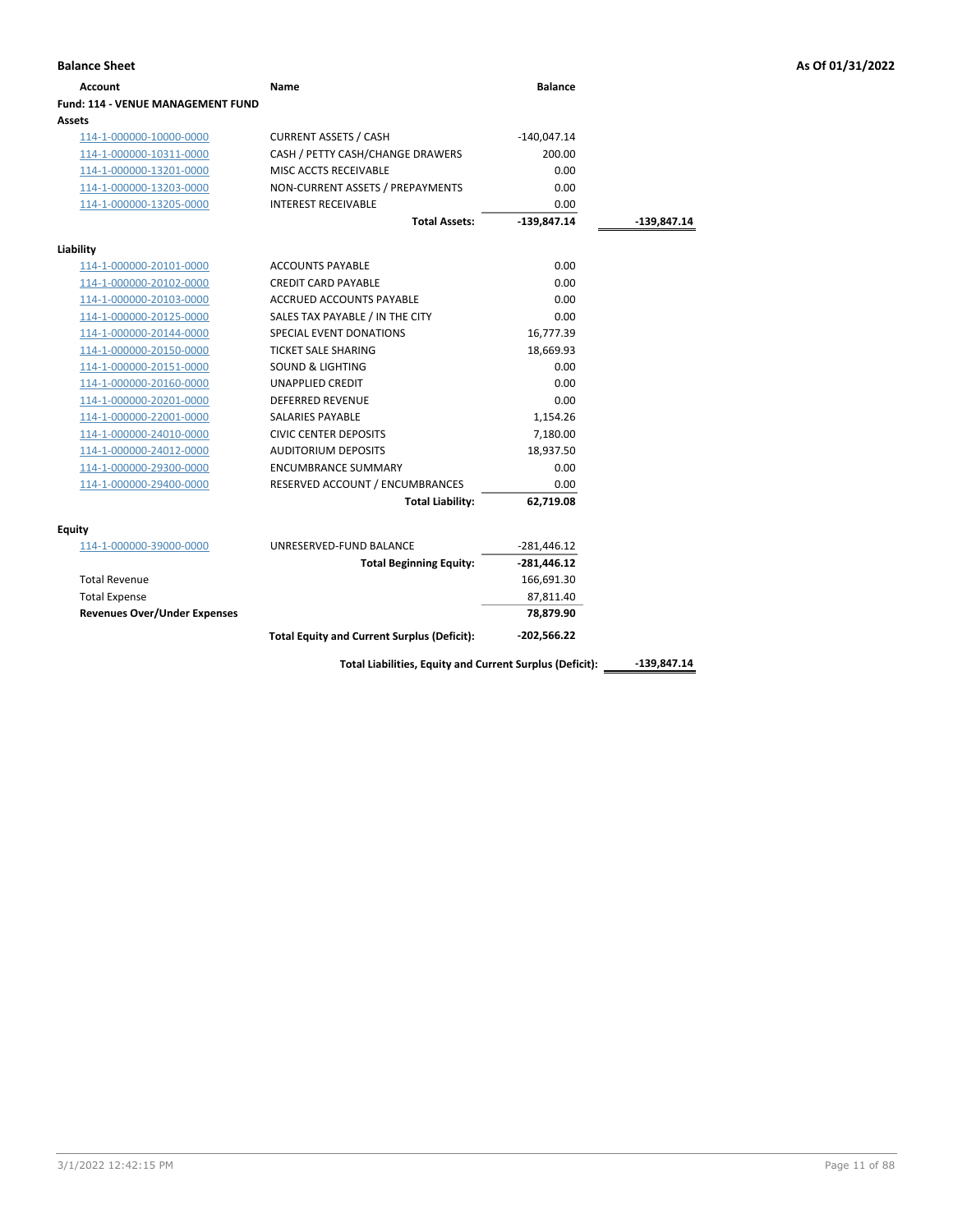| <b>Balance Sheet</b>                |                                                          |                |      | As Of 01/31/2022 |
|-------------------------------------|----------------------------------------------------------|----------------|------|------------------|
| <b>Account</b>                      | Name                                                     | <b>Balance</b> |      |                  |
| Fund: 115 - TIRZ FUND               |                                                          |                |      |                  |
| <b>Assets</b>                       |                                                          |                |      |                  |
| 115-1-000000-10000-0000             | <b>CURRENT ASSETS / CASH</b>                             | 0.00           |      |                  |
| 115-1-000000-13101-0000             | TAX RECEIVABLE-CURRENT                                   | 0.00           |      |                  |
| 115-1-000000-13102-0000             | <b>TAXES REC-DELINQUENT</b>                              | 0.00           |      |                  |
| 115-1-000000-13103-0000             | ALLOW FOR UNCOLLECT TAXES                                | 0.00           |      |                  |
| 115-1-000000-13201-0000             | MISC ACCTS RECEIVABLE                                    | 0.00           |      |                  |
| 115-1-000000-13205-0000             | <b>INTEREST RECEIVABLE</b>                               | 0.00           |      |                  |
|                                     | <b>Total Assets:</b>                                     | 0.00           | 0.00 |                  |
| Liability                           |                                                          |                |      |                  |
| 115-1-000000-20101-0000             | <b>ACCOUNTS PAYABLE</b>                                  | 0.00           |      |                  |
| 115-1-000000-20103-0000             | <b>ACCRUED ACCOUNTS PAYABLE</b>                          | 0.00           |      |                  |
| 115-1-000000-20203-0000             | DEFERRED TAX REVENUE                                     | 0.00           |      |                  |
| 115-1-000000-29300-0000             | <b>ENCUMBRANCE SUMMARY</b>                               | 0.00           |      |                  |
| 115-1-000000-29400-0100             | RESERVED ACCOUNT / ENCUMBRANCES                          | 0.00           |      |                  |
|                                     | <b>Total Liability:</b>                                  | 0.00           |      |                  |
| <b>Equity</b>                       |                                                          |                |      |                  |
| 115-1-000000-39000-0000             | UNRESERVED-FUND BALANCE                                  | 0.00           |      |                  |
| 115-1-000000-39100-0000             | UNRESERVED-RET. EARNINGS                                 | 0.00           |      |                  |
|                                     | <b>Total Beginning Equity:</b>                           | 0.00           |      |                  |
| <b>Total Revenue</b>                |                                                          | 0.00           |      |                  |
| <b>Total Expense</b>                |                                                          | 0.00           |      |                  |
| <b>Revenues Over/Under Expenses</b> |                                                          | 0.00           |      |                  |
|                                     | <b>Total Equity and Current Surplus (Deficit):</b>       | 0.00           |      |                  |
|                                     | Total Liabilities, Equity and Current Surplus (Deficit): |                | 0.00 |                  |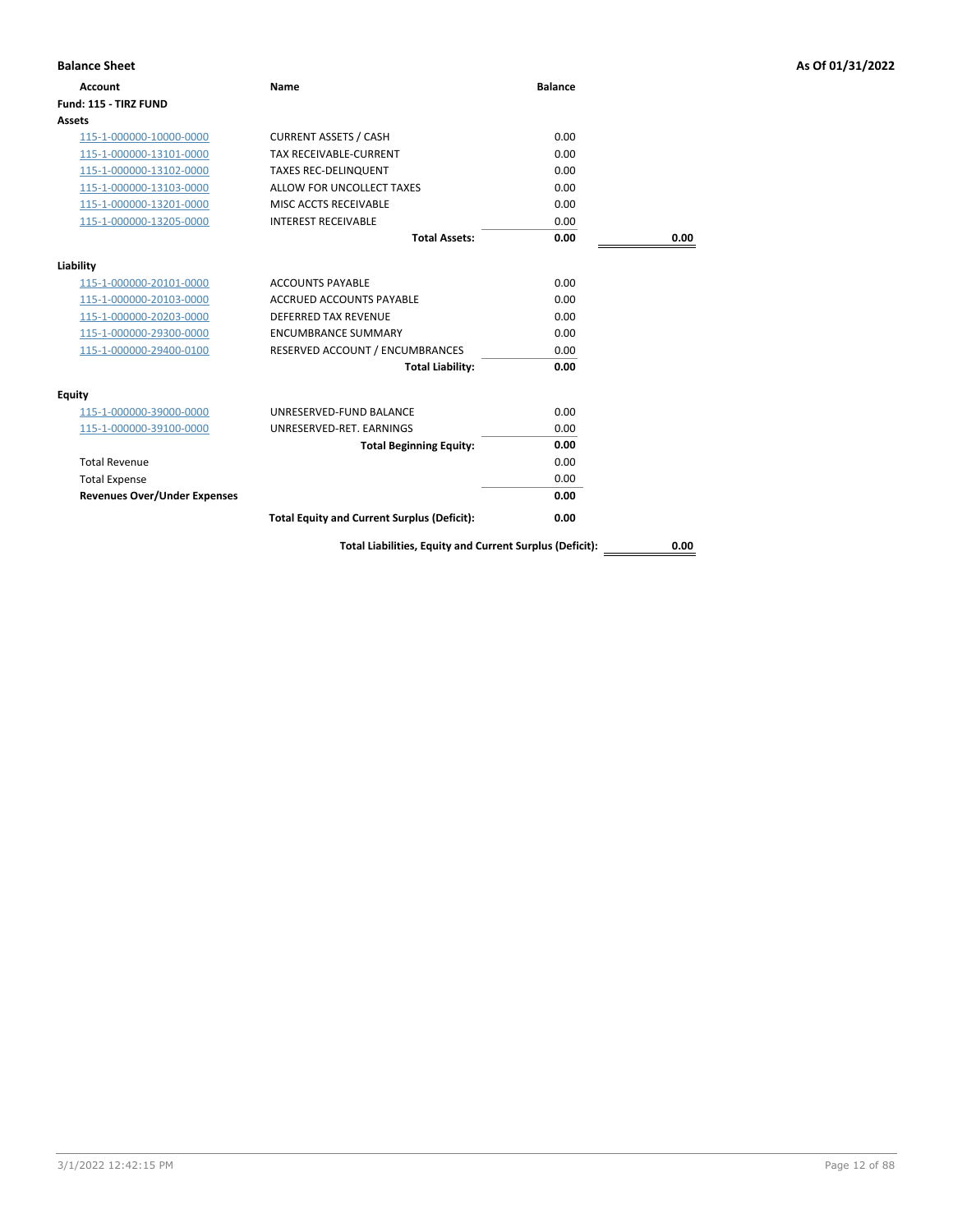| <b>Balance Sheet</b>                |                                                          |                |      | As Of 01/31/2022 |
|-------------------------------------|----------------------------------------------------------|----------------|------|------------------|
| Account                             | Name                                                     | <b>Balance</b> |      |                  |
| Fund: 116 - ROADWAY IMPACT FEE 1    |                                                          |                |      |                  |
| Assets                              |                                                          |                |      |                  |
| 116-1-000000-10000-0000             | <b>CURRENT ASSETS / CASH</b>                             | 0.00           |      |                  |
| 116-1-000000-13201-0000             | MISC ACCTS RECEIVABLE                                    | 0.00           |      |                  |
| 116-1-000000-13205-0000             | <b>INTEREST RECEIVABLE</b>                               | 0.00           |      |                  |
|                                     | <b>Total Assets:</b>                                     | 0.00           | 0.00 |                  |
| Liability                           |                                                          |                |      |                  |
| 116-1-000000-20101-0000             | <b>ACCOUNTS PAYABLE</b>                                  | 0.00           |      |                  |
| 116-1-000000-20103-0000             | <b>ACCRUED ACCOUNTS PAYABLE</b>                          | 0.00           |      |                  |
|                                     | <b>Total Liability:</b>                                  | 0.00           |      |                  |
| <b>Equity</b>                       |                                                          |                |      |                  |
| 116-1-000000-39000-0000             | UNRESERVED-FUND BALANCE                                  | 0.00           |      |                  |
| 116-1-000000-39100-0000             | UNRESERVED-RET. EARNINGS                                 | 0.00           |      |                  |
|                                     | <b>Total Beginning Equity:</b>                           | 0.00           |      |                  |
| <b>Total Revenue</b>                |                                                          | 0.00           |      |                  |
| <b>Total Expense</b>                |                                                          | 0.00           |      |                  |
| <b>Revenues Over/Under Expenses</b> |                                                          | 0.00           |      |                  |
|                                     | <b>Total Equity and Current Surplus (Deficit):</b>       | 0.00           |      |                  |
|                                     | Total Liabilities, Equity and Current Surplus (Deficit): |                | 0.00 |                  |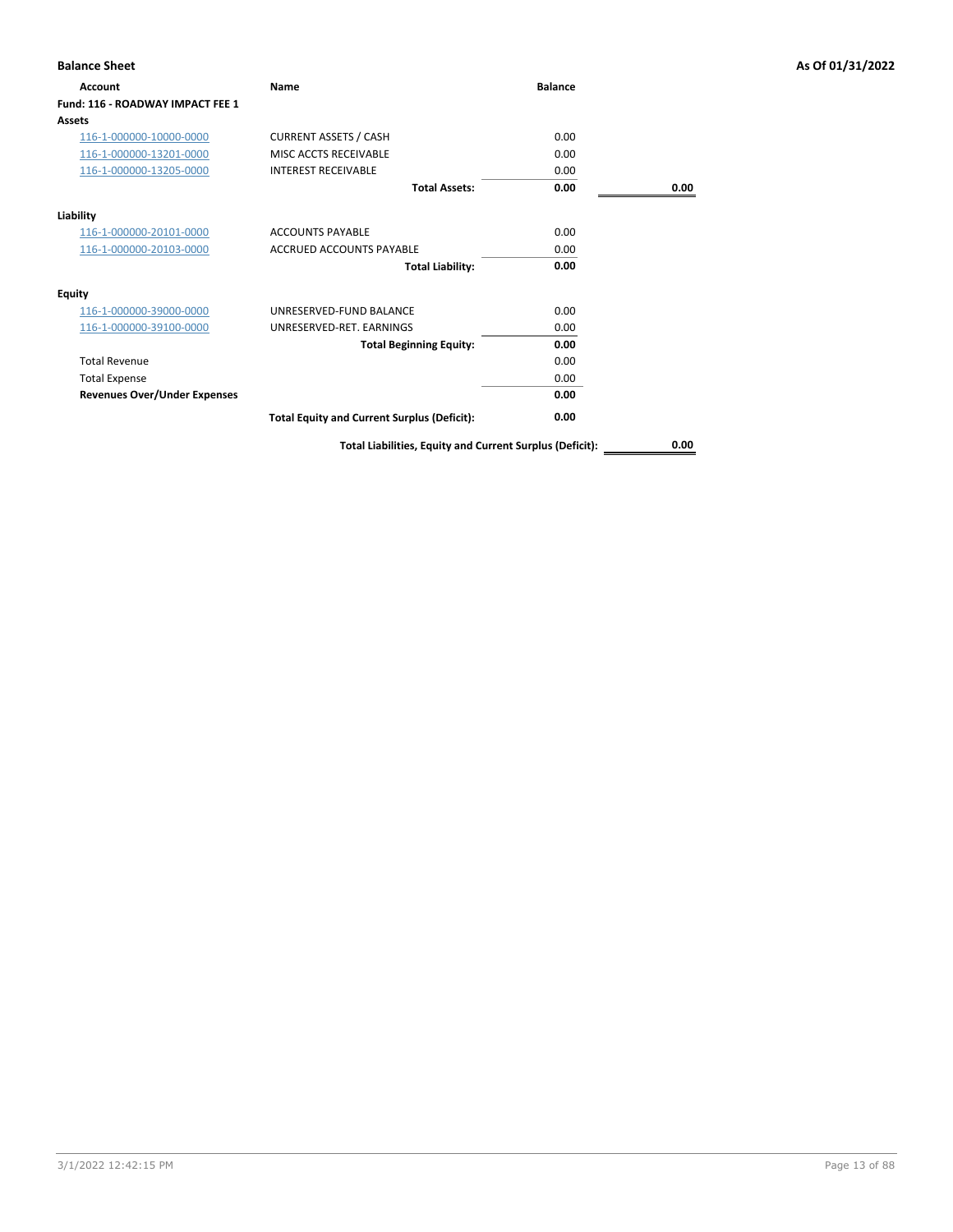| <b>Balance Sheet</b>                |                                                          |                |      | As Of 01/31/2022 |
|-------------------------------------|----------------------------------------------------------|----------------|------|------------------|
| Account                             | Name                                                     | <b>Balance</b> |      |                  |
| Fund: 117 - ROADWAY IMPACT FEE 2    |                                                          |                |      |                  |
| Assets                              |                                                          |                |      |                  |
| 117-1-000000-10000-0000             | <b>CURRENT ASSETS / CASH</b>                             | 0.00           |      |                  |
| 117-1-000000-13201-0000             | MISC ACCTS RECEIVABLE                                    | 0.00           |      |                  |
| 117-1-000000-13205-0000             | <b>INTEREST RECEIVABLE</b>                               | 0.00           |      |                  |
|                                     | <b>Total Assets:</b>                                     | 0.00           | 0.00 |                  |
| Liability                           |                                                          |                |      |                  |
| 117-1-000000-20101-0000             | <b>ACCOUNTS PAYABLE</b>                                  | 0.00           |      |                  |
| 117-1-000000-20103-0000             | <b>ACCRUED ACCOUNTS PAYABLE</b>                          | 0.00           |      |                  |
|                                     | <b>Total Liability:</b>                                  | 0.00           |      |                  |
| <b>Equity</b>                       |                                                          |                |      |                  |
| 117-1-000000-39000-0000             | UNRESERVED-FUND BALANCE                                  | 0.00           |      |                  |
| 117-1-000000-39100-0000             | UNRESERVED-RET. EARNINGS                                 | 0.00           |      |                  |
|                                     | <b>Total Beginning Equity:</b>                           | 0.00           |      |                  |
| <b>Total Revenue</b>                |                                                          | 0.00           |      |                  |
| <b>Total Expense</b>                |                                                          | 0.00           |      |                  |
| <b>Revenues Over/Under Expenses</b> |                                                          | 0.00           |      |                  |
|                                     | <b>Total Equity and Current Surplus (Deficit):</b>       | 0.00           |      |                  |
|                                     | Total Liabilities, Equity and Current Surplus (Deficit): |                | 0.00 |                  |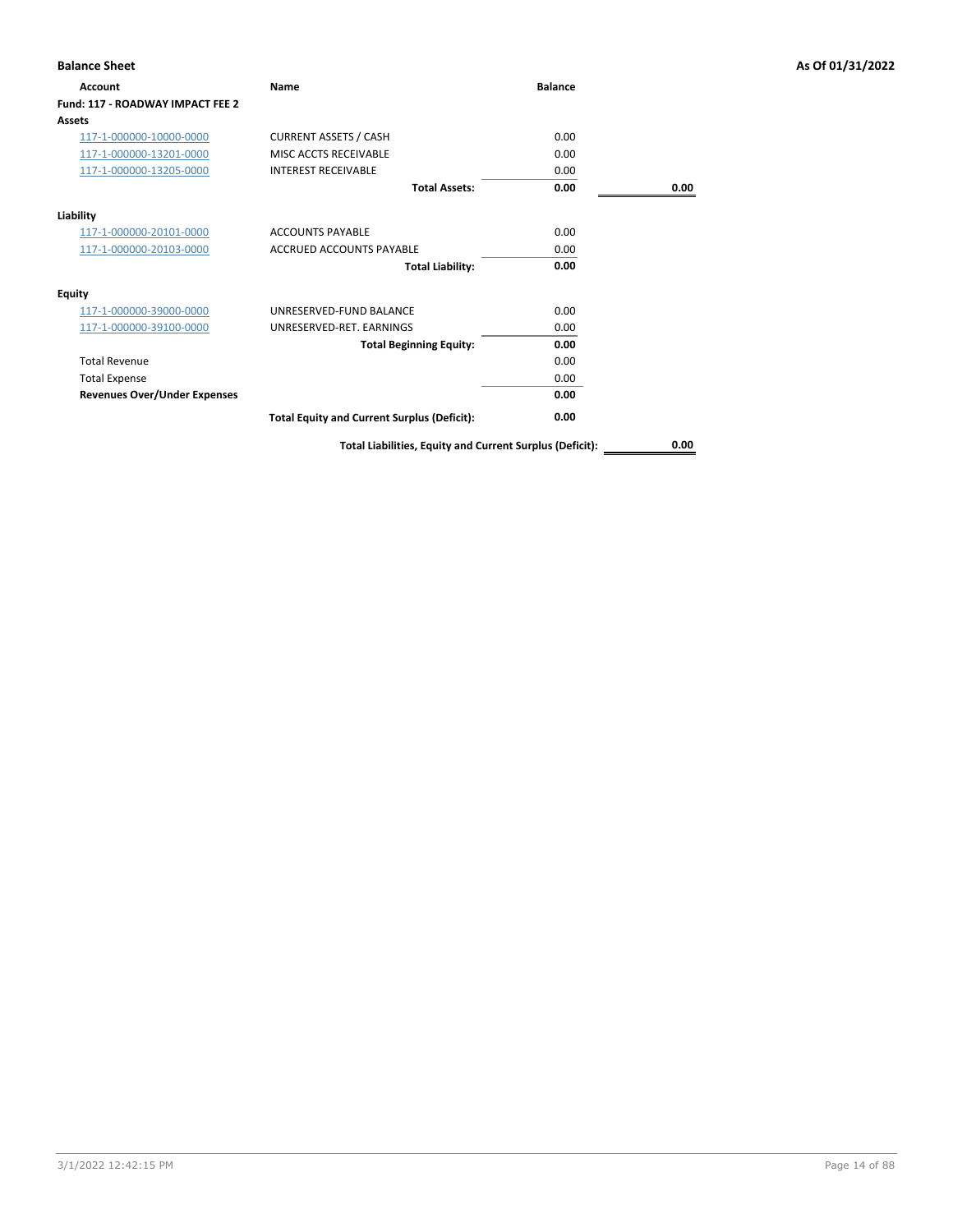| <b>Balance Sheet</b>                |                                                          |                |      | As Of 01/31/2022 |
|-------------------------------------|----------------------------------------------------------|----------------|------|------------------|
| Account                             | Name                                                     | <b>Balance</b> |      |                  |
| Fund: 118 - ROADWAY IMPACT FEE 3    |                                                          |                |      |                  |
| Assets                              |                                                          |                |      |                  |
| 118-1-000000-10000-0000             | <b>CURRENT ASSETS / CASH</b>                             | 0.00           |      |                  |
| 118-1-000000-13201-0000             | MISC ACCTS RECEIVABLE                                    | 0.00           |      |                  |
| 118-1-000000-13205-0000             | <b>INTEREST RECEIVABLE</b>                               | 0.00           |      |                  |
|                                     | <b>Total Assets:</b>                                     | 0.00           | 0.00 |                  |
| Liability                           |                                                          |                |      |                  |
| 118-1-000000-20101-0000             | <b>ACCOUNTS PAYABLE</b>                                  | 0.00           |      |                  |
| 118-1-000000-20103-0000             | <b>ACCRUED ACCOUNTS PAYABLE</b>                          | 0.00           |      |                  |
|                                     | <b>Total Liability:</b>                                  | 0.00           |      |                  |
| <b>Equity</b>                       |                                                          |                |      |                  |
| 118-1-000000-39000-0000             | UNRESERVED-FUND BALANCE                                  | 0.00           |      |                  |
| 118-1-000000-39100-0000             | UNRESERVED-RET. EARNINGS                                 | 0.00           |      |                  |
|                                     | <b>Total Beginning Equity:</b>                           | 0.00           |      |                  |
| <b>Total Revenue</b>                |                                                          | 0.00           |      |                  |
| <b>Total Expense</b>                |                                                          | 0.00           |      |                  |
| <b>Revenues Over/Under Expenses</b> |                                                          | 0.00           |      |                  |
|                                     | <b>Total Equity and Current Surplus (Deficit):</b>       | 0.00           |      |                  |
|                                     | Total Liabilities, Equity and Current Surplus (Deficit): |                | 0.00 |                  |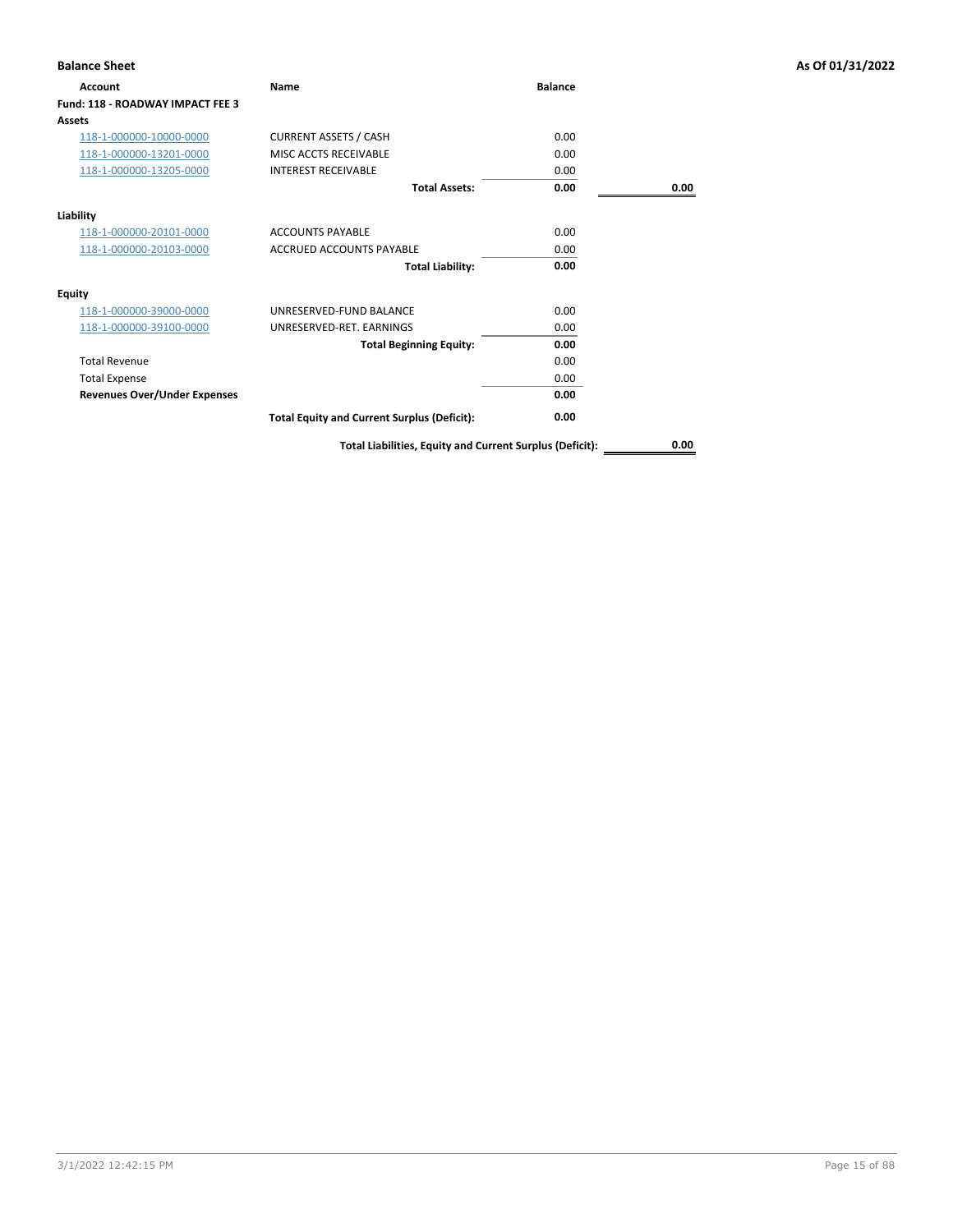| <b>Balance Sheet</b>                |                                                          |                |      | As Of 01/31/2022 |
|-------------------------------------|----------------------------------------------------------|----------------|------|------------------|
| Account                             | Name                                                     | <b>Balance</b> |      |                  |
| Fund: 119 - ROADWAY IMPACT FEE 4    |                                                          |                |      |                  |
| Assets                              |                                                          |                |      |                  |
| 119-1-000000-10000-0000             | <b>CURRENT ASSETS / CASH</b>                             | 0.00           |      |                  |
| 119-1-000000-13201-0000             | MISC ACCTS RECEIVABLE                                    | 0.00           |      |                  |
| 119-1-000000-13205-0000             | <b>INTEREST RECEIVABLE</b>                               | 0.00           |      |                  |
|                                     | <b>Total Assets:</b>                                     | 0.00           | 0.00 |                  |
| Liability                           |                                                          |                |      |                  |
| 119-1-000000-20101-0000             | <b>ACCOUNTS PAYABLE</b>                                  | 0.00           |      |                  |
| 119-1-000000-20103-0000             | <b>ACCRUED ACCOUNTS PAYABLE</b>                          | 0.00           |      |                  |
|                                     | <b>Total Liability:</b>                                  | 0.00           |      |                  |
| <b>Equity</b>                       |                                                          |                |      |                  |
| 119-1-000000-39000-0000             | UNRESERVED-FUND BALANCE                                  | 0.00           |      |                  |
| 119-1-000000-39100-0000             | UNRESERVED-RET. EARNINGS                                 | 0.00           |      |                  |
|                                     | <b>Total Beginning Equity:</b>                           | 0.00           |      |                  |
| <b>Total Revenue</b>                |                                                          | 0.00           |      |                  |
| <b>Total Expense</b>                |                                                          | 0.00           |      |                  |
| <b>Revenues Over/Under Expenses</b> |                                                          | 0.00           |      |                  |
|                                     | <b>Total Equity and Current Surplus (Deficit):</b>       | 0.00           |      |                  |
|                                     | Total Liabilities, Equity and Current Surplus (Deficit): |                | 0.00 |                  |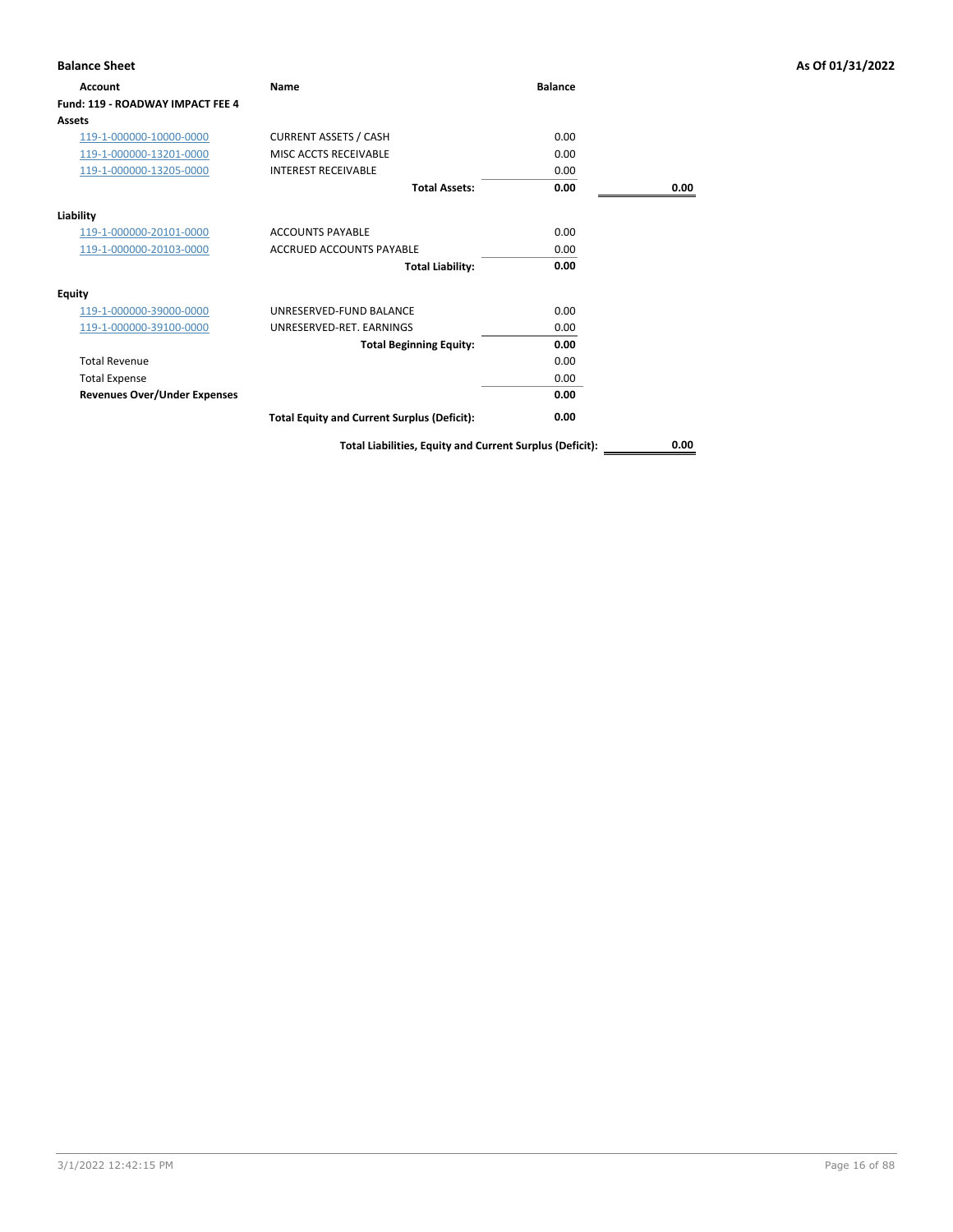| Account                                                  | <b>Name</b>                                        | <b>Balance</b> |      |
|----------------------------------------------------------|----------------------------------------------------|----------------|------|
| <b>Fund: 120 - BROWNSFIELD HAZARDOUS WASTE EPA GRANT</b> |                                                    |                |      |
| Assets                                                   |                                                    |                |      |
| 120-1-000000-10000-0000                                  | <b>CURRENT ASSETS / CASH</b>                       | 0.00           |      |
| 120-1-000000-13201-0000                                  | MISC ACCTS RECEIVABLE                              | 0.00           |      |
|                                                          | <b>Total Assets:</b>                               | 0.00           | 0.00 |
| Liability                                                |                                                    |                |      |
| 120-1-000000-20101-0000                                  | <b>ACCOUNTS PAYABLE</b>                            | 0.00           |      |
| 120-1-000000-20102-0000                                  | <b>CREDIT CARD PAYABLE</b>                         | 0.00           |      |
| 120-1-000000-20902-0000                                  | <b>DEFERRED GRANT REVENUE</b>                      | 0.00           |      |
| 120-1-000000-29300-0000                                  | <b>ENCUMBRANCE SUMMARY</b>                         | 0.00           |      |
| 120-1-000000-29400-0000                                  | RESERVED ACCOUNT / ENCUMBRANCES                    | 0.00           |      |
|                                                          | <b>Total Liability:</b>                            | 0.00           |      |
| <b>Equity</b>                                            |                                                    |                |      |
| 120-1-000000-39000-0000                                  | UNRESERVED-FUND BALANCE                            | 0.00           |      |
|                                                          | <b>Total Beginning Equity:</b>                     | 0.00           |      |
| <b>Total Revenue</b>                                     |                                                    | 0.00           |      |
| <b>Total Expense</b>                                     |                                                    | 0.00           |      |
| <b>Revenues Over/Under Expenses</b>                      |                                                    | 0.00           |      |
|                                                          | <b>Total Equity and Current Surplus (Deficit):</b> | 0.00           |      |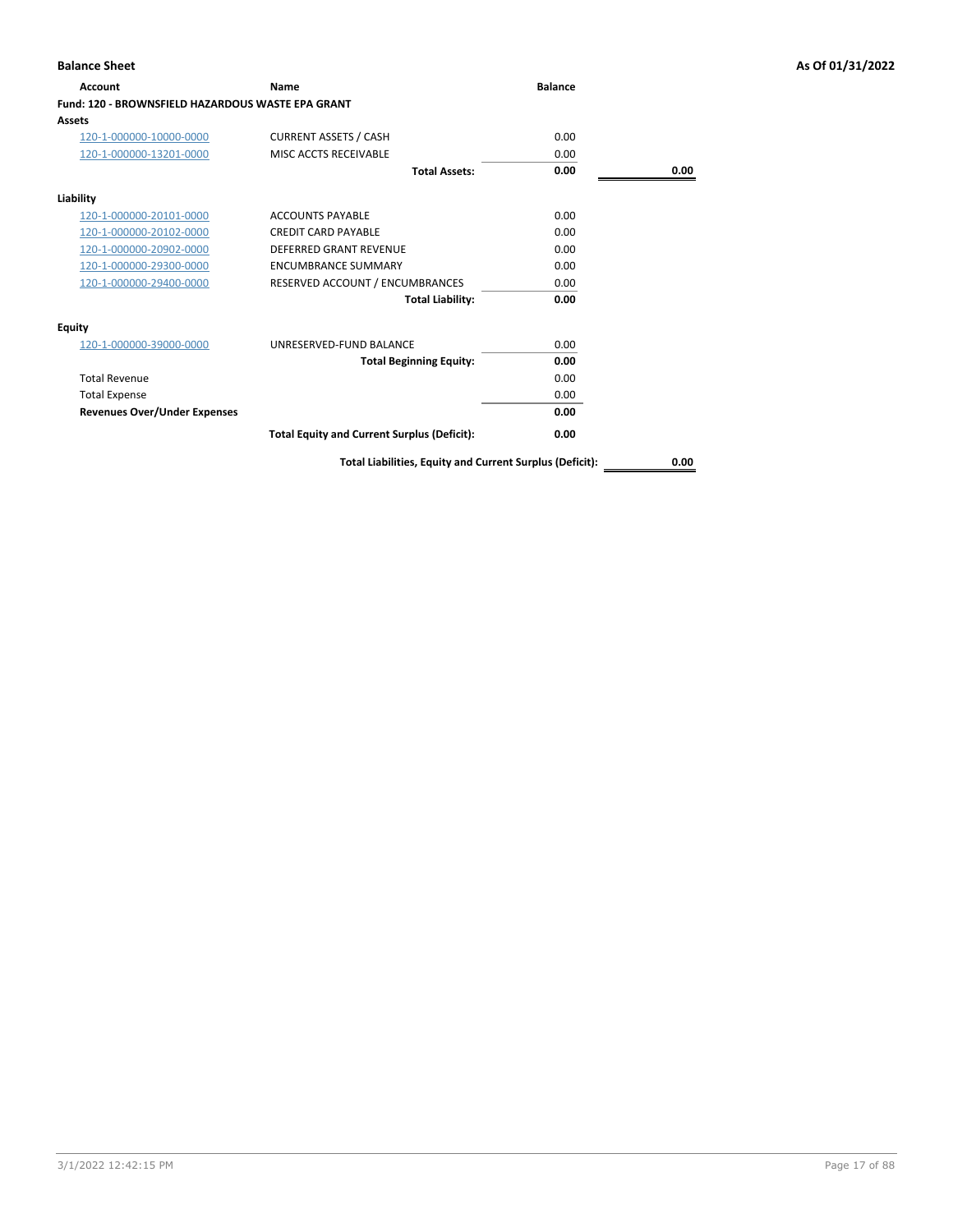| Account                                     | Name                                               | <b>Balance</b> |      |
|---------------------------------------------|----------------------------------------------------|----------------|------|
| Fund: 121 - BROWNSFIELD PETROLEUM EPA GRANT |                                                    |                |      |
| Assets                                      |                                                    |                |      |
| 121-1-000000-10000-0000                     | <b>CURRENT ASSETS / CASH</b>                       | 0.00           |      |
| 121-1-000000-13201-0000                     | MISC ACCTS RECEIVABLE                              | 0.00           |      |
|                                             | <b>Total Assets:</b>                               | 0.00           | 0.00 |
| Liability                                   |                                                    |                |      |
| 121-1-000000-20101-0000                     | <b>ACCOUNTS PAYABLE</b>                            | 0.00           |      |
| 121-1-000000-20102-0000                     | <b>CREDIT CARD PAYABLE</b>                         | 0.00           |      |
| 121-1-000000-20103-0000                     | <b>ACCRUED ACCOUNTS PAYABLE</b>                    | 0.00           |      |
| 121-1-000000-20902-0000                     | <b>DEFERRED GRANT REVENUE</b>                      | 0.00           |      |
| 121-1-000000-29300-0000                     | <b>ENCUMBRANCE SUMMARY</b>                         | 0.00           |      |
| 121-1-000000-29400-0000                     | RESERVED ACCOUNT / ENCUMBRANCES                    | 0.00           |      |
|                                             | <b>Total Liability:</b>                            | 0.00           |      |
| <b>Equity</b>                               |                                                    |                |      |
| 121-1-000000-39000-0000                     | UNRESERVED-FUND BALANCE                            | 0.00           |      |
|                                             | <b>Total Beginning Equity:</b>                     | 0.00           |      |
| <b>Total Revenue</b>                        |                                                    | 0.00           |      |
| <b>Total Expense</b>                        |                                                    | 0.00           |      |
| <b>Revenues Over/Under Expenses</b>         |                                                    | 0.00           |      |
|                                             | <b>Total Equity and Current Surplus (Deficit):</b> | 0.00           |      |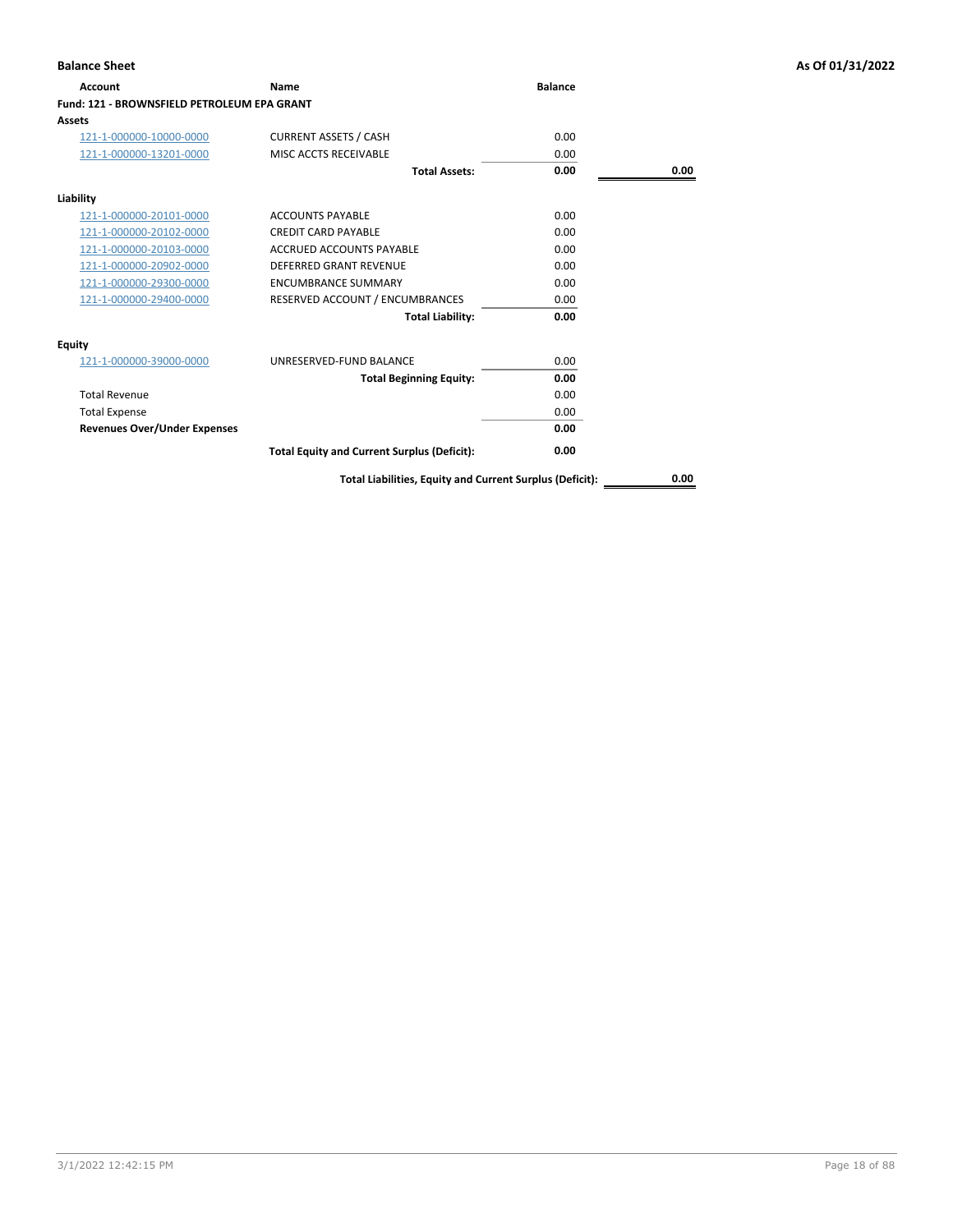| <b>Account</b>                                     | <b>Name</b>                                              | <b>Balance</b> |      |
|----------------------------------------------------|----------------------------------------------------------|----------------|------|
| Fund: 122 - COPS HIRING PROGRAM GRANT 2010UMWX0308 |                                                          |                |      |
| <b>Assets</b>                                      |                                                          |                |      |
| 122-1-000000-10000-0000                            | <b>CURRENT ASSETS / CASH</b>                             | 0.00           |      |
| 122-1-000000-13201-0000                            | MISC ACCTS RECEIVABLE                                    | 0.00           |      |
|                                                    | <b>Total Assets:</b>                                     | 0.00           | 0.00 |
| Liability                                          |                                                          |                |      |
| 122-1-000000-20101-0000                            | <b>ACCOUNTS PAYABLE</b>                                  | 0.00           |      |
| 122-1-000000-20102-0000                            | <b>CREDIT CARD PAYABLE</b>                               | 0.00           |      |
| 122-1-000000-20103-0000                            | <b>ACCRUED ACCOUNTS PAYABLE</b>                          | 0.00           |      |
| 122-1-000000-20902-0000                            | <b>DEFERRED GRANT REVENUE</b>                            | 0.00           |      |
|                                                    | <b>Total Liability:</b>                                  | 0.00           |      |
| <b>Equity</b>                                      |                                                          |                |      |
| 122-1-000000-39000-0000                            | UNRESERVED-FUND BALANCE                                  | 0.00           |      |
|                                                    | <b>Total Beginning Equity:</b>                           | 0.00           |      |
| <b>Total Revenue</b>                               |                                                          | 0.00           |      |
| <b>Total Expense</b>                               |                                                          | 0.00           |      |
| <b>Revenues Over/Under Expenses</b>                |                                                          | 0.00           |      |
|                                                    | <b>Total Equity and Current Surplus (Deficit):</b>       | 0.00           |      |
|                                                    | Total Liabilities, Equity and Current Surplus (Deficit): |                | 0.00 |

# **Balance Sheet As Of 01/31/2022**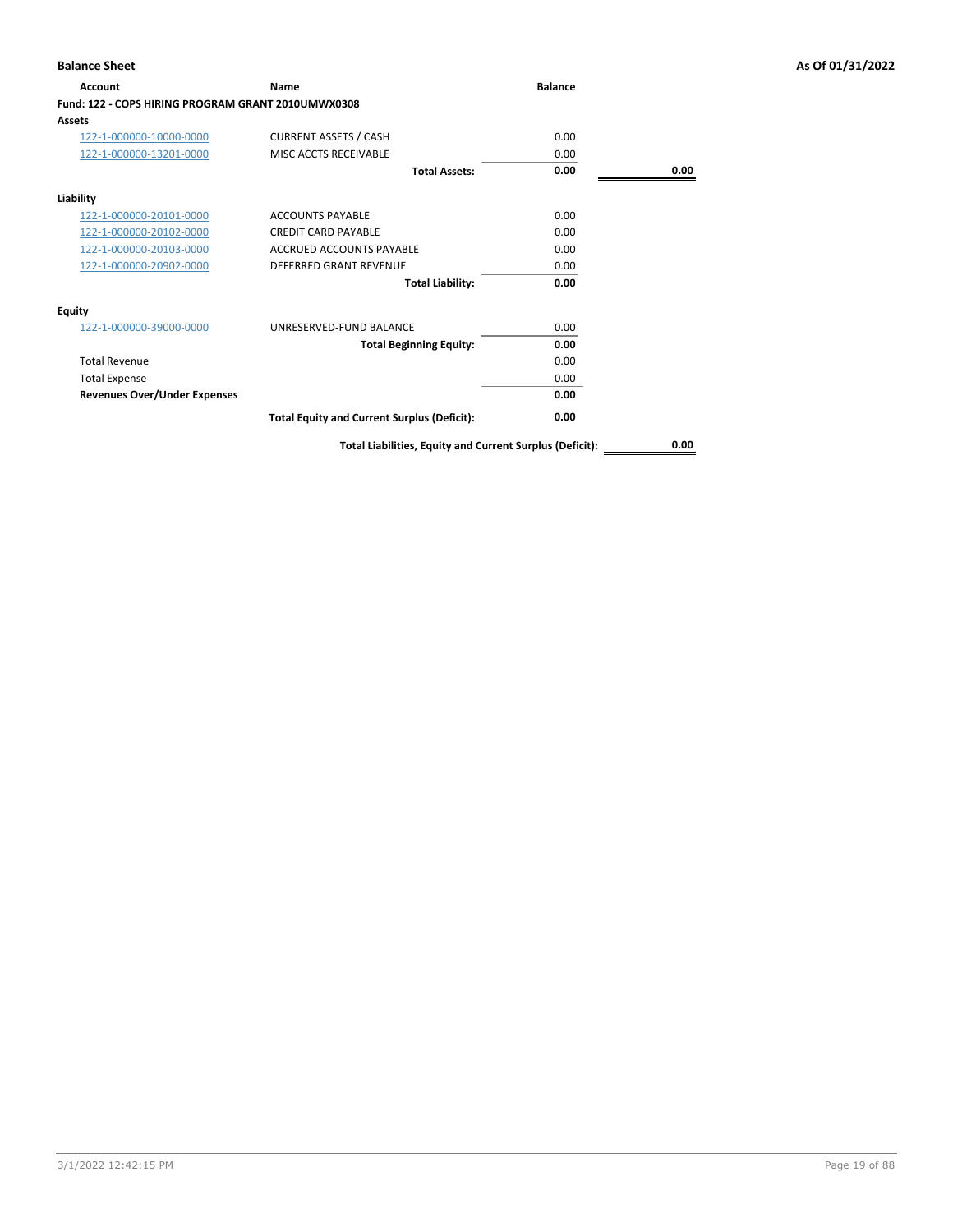| <b>Account</b>                                                            | <b>Name</b>                                        | <b>Balance</b> |          |
|---------------------------------------------------------------------------|----------------------------------------------------|----------------|----------|
| <b>Fund: 123 - PTRAIN - POLICE REIMBURSEMENT GRANTS &amp; CONT EDUCAT</b> |                                                    |                |          |
| <b>Assets</b>                                                             |                                                    |                |          |
| 123-1-000000-10000-0000                                                   | <b>CURRENT ASSETS / CASH</b>                       | 3,727.13       |          |
| 123-1-000000-13201-0000                                                   | MISC ACCTS RECEIVABLE                              | 0.00           |          |
|                                                                           | <b>Total Assets:</b>                               | 3,727.13       | 3,727.13 |
| Liability                                                                 |                                                    |                |          |
| 123-1-000000-20101-0000                                                   | <b>ACCOUNTS PAYABLE</b>                            | 0.00           |          |
| 123-1-000000-20102-0000                                                   | <b>CREDIT CARD PAYABLE</b>                         | 0.00           |          |
| 123-1-000000-20103-0000                                                   | ACCRUED ACCOUNTS PAYABLE                           | 0.00           |          |
|                                                                           | <b>Total Liability:</b>                            | 0.00           |          |
| <b>Equity</b>                                                             |                                                    |                |          |
| 123-1-000000-39000-0000                                                   | UNRESERVED-FUND BALANCE                            | 4,996.63       |          |
|                                                                           | <b>Total Beginning Equity:</b>                     | 4,996.63       |          |
| <b>Total Revenue</b>                                                      |                                                    | $-3.68$        |          |
| <b>Total Expense</b>                                                      |                                                    | 1,265.82       |          |
| <b>Revenues Over/Under Expenses</b>                                       |                                                    | $-1,269.50$    |          |
|                                                                           | <b>Total Equity and Current Surplus (Deficit):</b> | 3,727.13       |          |
|                                                                           |                                                    |                |          |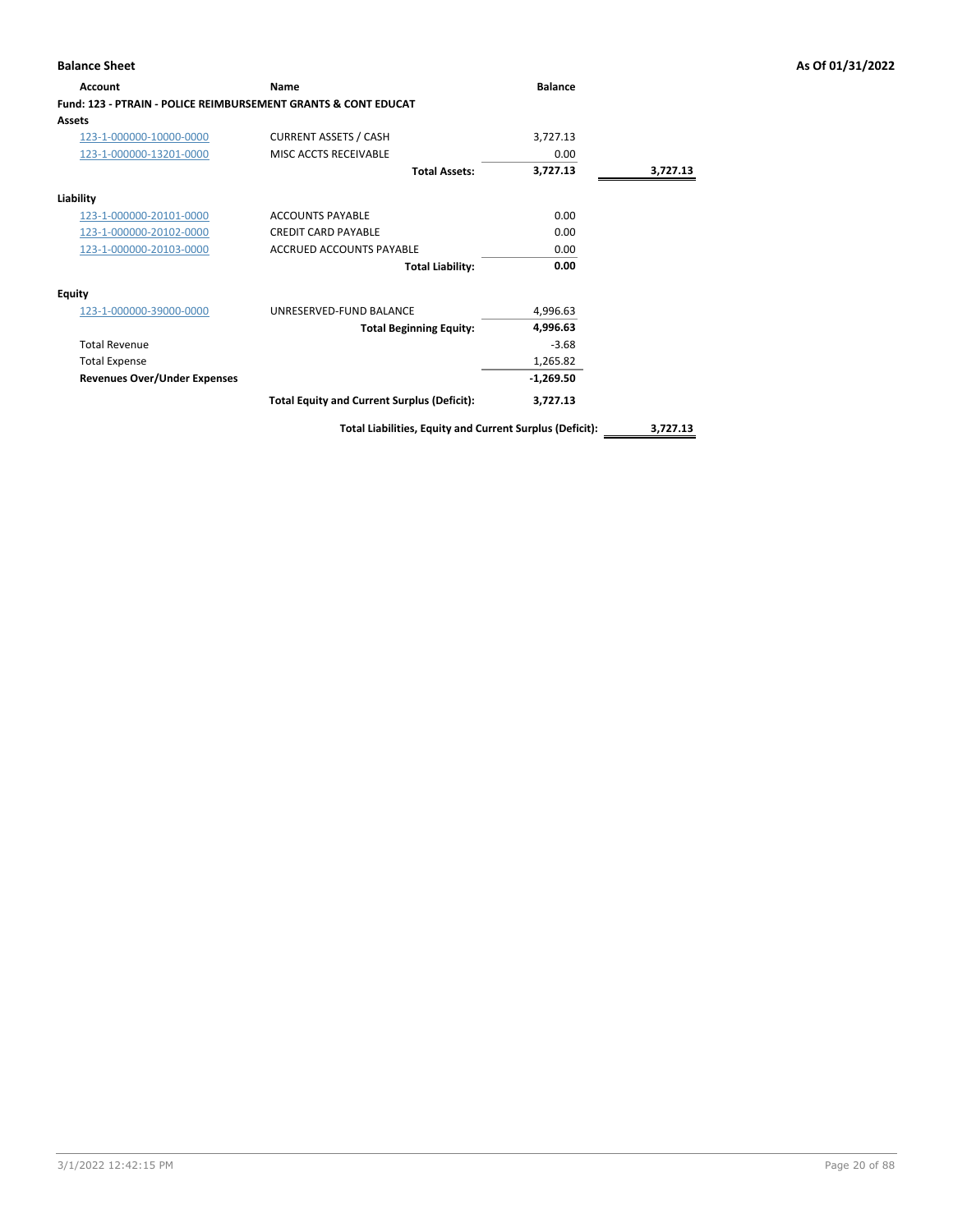| <b>Balance Sheet</b>                 |                                                    |                |        | As Of 01/31/2022 |
|--------------------------------------|----------------------------------------------------|----------------|--------|------------------|
| <b>Account</b>                       | Name                                               | <b>Balance</b> |        |                  |
| <b>Fund: 124 - FIRE HAZMAT GRANT</b> |                                                    |                |        |                  |
| Assets                               |                                                    |                |        |                  |
| 124-1-000000-10000-0000              | <b>CURRENT ASSETS / CASH</b>                       | 984.29         |        |                  |
| 124-1-000000-13201-0000              | MISC ACCTS RECEIVABLE                              | 0.00           |        |                  |
| 124-1-000000-13205-0000              | <b>INTEREST RECEIVABLE</b>                         | 0.00           |        |                  |
|                                      | <b>Total Assets:</b>                               | 984.29         | 984.29 |                  |
| Liability                            |                                                    |                |        |                  |
| 124-1-000000-20101-0000              | <b>ACCOUNTS PAYABLE</b>                            | 0.00           |        |                  |
| 124-1-000000-20102-0000              | <b>CREDIT CARD PAYABLE</b>                         | 0.00           |        |                  |
| 124-1-000000-20902-0000              | <b>DEFERRED GRANT REVENUE</b>                      | 0.00           |        |                  |
| 124-1-000000-21001-0000              | <b>GENERAL FUND / GENERAL FUND</b>                 | 0.00           |        |                  |
| 124-1-000000-29300-0000              | <b>ENCUMBRANCE SUMMARY</b>                         | 0.00           |        |                  |
| 124-1-000000-29400-0000              | RESERVED ACCOUNT / ENCUMBRANCES                    | 0.00           |        |                  |
|                                      | <b>Total Liability:</b>                            | 0.00           |        |                  |
| <b>Equity</b>                        |                                                    |                |        |                  |
| 124-1-000000-39000-0000              | UNRESERVED-FUND BALANCE                            | 984.34         |        |                  |
|                                      | <b>Total Beginning Equity:</b>                     | 984.34         |        |                  |
| <b>Total Revenue</b>                 |                                                    | 0.00           |        |                  |
| <b>Total Expense</b>                 |                                                    | 0.05           |        |                  |
| <b>Revenues Over/Under Expenses</b>  |                                                    | $-0.05$        |        |                  |
|                                      | <b>Total Equity and Current Surplus (Deficit):</b> | 984.29         |        |                  |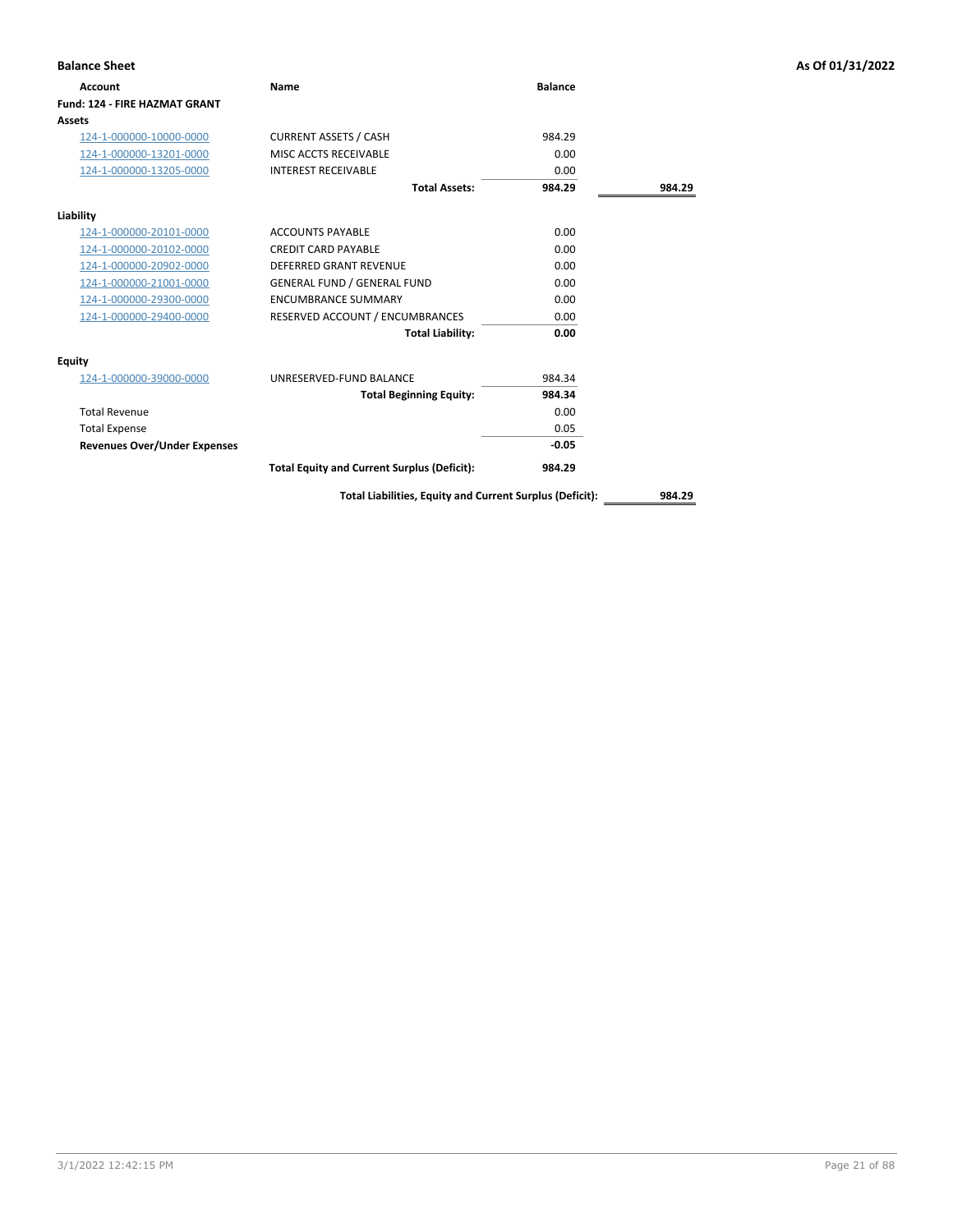| Name                                                      | <b>Balance</b> |      |
|-----------------------------------------------------------|----------------|------|
| <b>Fund: 125 - TRAINING &amp; HUMANITIES TEXAS GRANTS</b> |                |      |
|                                                           |                |      |
| <b>CURRENT ASSETS / CASH</b>                              | 0.00           |      |
| <b>INTEREST RECEIVABLE</b>                                | 0.00           |      |
| <b>Total Assets:</b>                                      | 0.00           | 0.00 |
|                                                           |                |      |
| <b>ACCOUNTS PAYABLE</b>                                   | 0.00           |      |
| <b>CREDIT CARD PAYABLE</b>                                | 0.00           |      |
| <b>ACCRUED ACCOUNTS PAYABLE</b>                           | 0.00           |      |
| <b>DEFERRED GRANT REVENUE</b>                             | 0.00           |      |
| <b>ENCUMBRANCE SUMMARY</b>                                | 0.00           |      |
| RESERVED ACCOUNT / ENCUMBRANCES                           | 0.00           |      |
| <b>Total Liability:</b>                                   | 0.00           |      |
|                                                           |                |      |
| UNRESERVED-FUND BALANCE                                   | 0.00           |      |
| <b>Total Beginning Equity:</b>                            | 0.00           |      |
|                                                           | 0.00           |      |
|                                                           | 0.00           |      |
|                                                           | 0.00           |      |
| <b>Total Equity and Current Surplus (Deficit):</b>        | 0.00           |      |
|                                                           |                |      |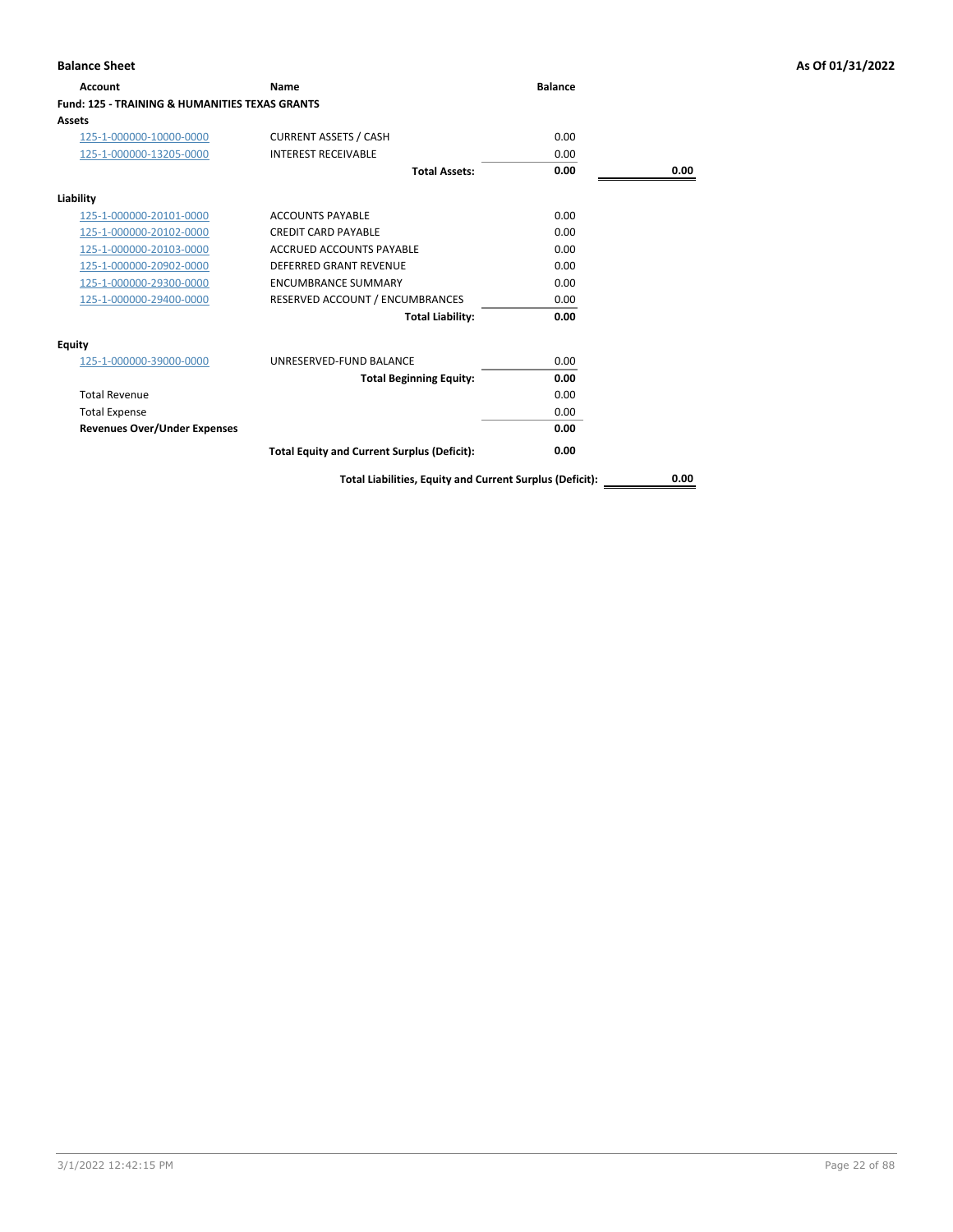| <b>Balance Sheet</b>                   |                                                          |                |      | As Of 01/31/2022 |
|----------------------------------------|----------------------------------------------------------|----------------|------|------------------|
| <b>Account</b>                         | Name                                                     | <b>Balance</b> |      |                  |
| <b>Fund: 126 - TIFMAS MOBILIZATION</b> |                                                          |                |      |                  |
| <b>Assets</b>                          |                                                          |                |      |                  |
| 126-1-000000-10000-0000                | <b>CURRENT ASSETS / CASH</b>                             | 0.00           |      |                  |
| 126-1-000000-13201-0000                | MISC ACCTS RECEIVABLE                                    | 0.00           |      |                  |
|                                        | <b>Total Assets:</b>                                     | 0.00           | 0.00 |                  |
| Liability                              |                                                          |                |      |                  |
| 126-1-000000-20101-0000                | <b>ACCOUNTS PAYABLE</b>                                  | 0.00           |      |                  |
| 126-1-000000-20102-0000                | <b>CREDIT CARD PAYABLE</b>                               | 0.00           |      |                  |
| 126-1-000000-39100-0000                | UNRESERVED-RET. EARNINGS                                 | 0.00           |      |                  |
|                                        | <b>Total Liability:</b>                                  | 0.00           |      |                  |
| <b>Equity</b>                          |                                                          |                |      |                  |
| 126-1-000000-39000-0000                | UNRESERVED-FUND BALANCE                                  | 0.00           |      |                  |
|                                        | <b>Total Beginning Equity:</b>                           | 0.00           |      |                  |
| <b>Total Revenue</b>                   |                                                          | 0.00           |      |                  |
| <b>Total Expense</b>                   |                                                          | 0.00           |      |                  |
| <b>Revenues Over/Under Expenses</b>    |                                                          | 0.00           |      |                  |
|                                        | <b>Total Equity and Current Surplus (Deficit):</b>       | 0.00           |      |                  |
|                                        | Total Liabilities, Equity and Current Surplus (Deficit): |                | 0.00 |                  |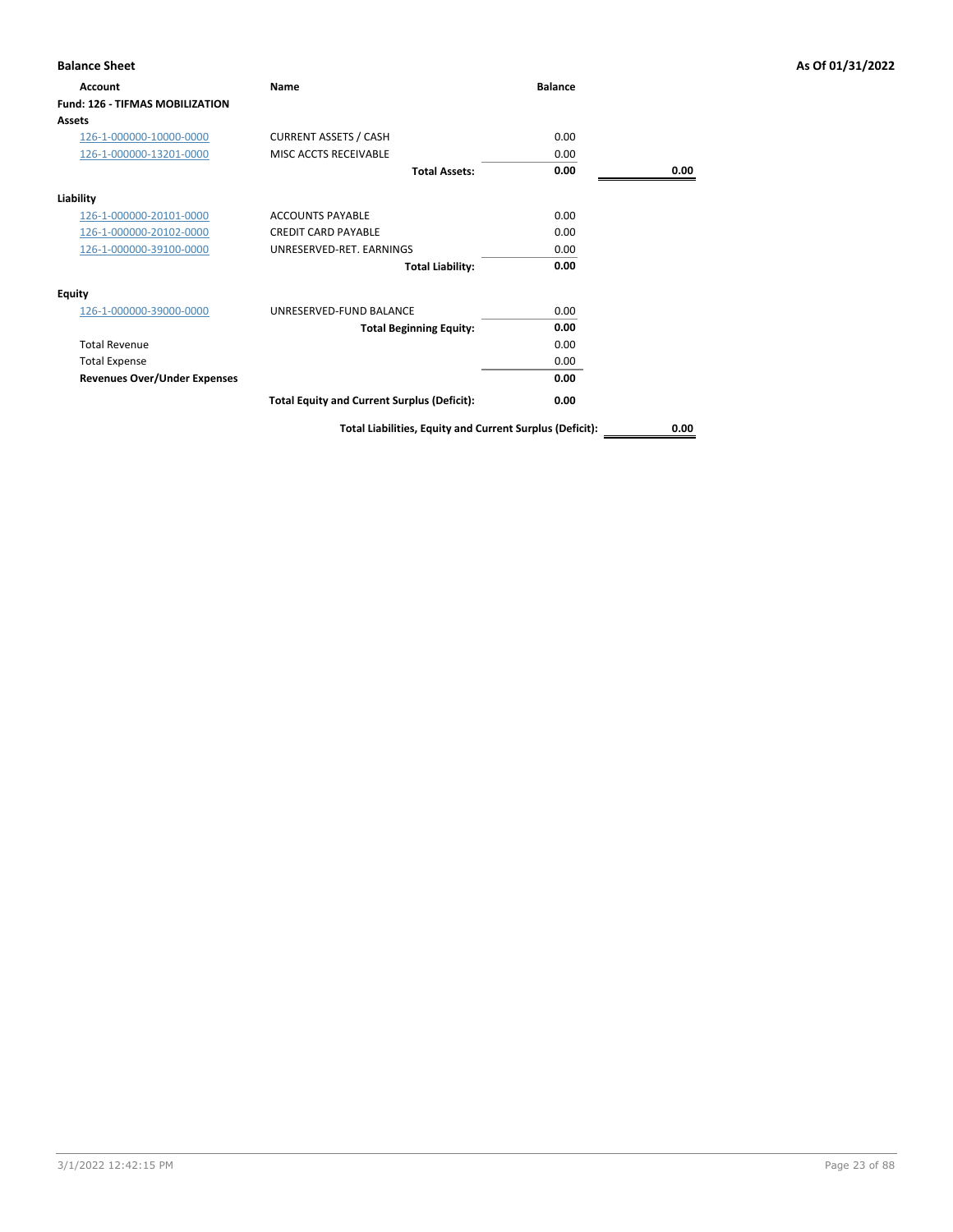| Account                             | <b>Name</b>                                        | <b>Balance</b> |      |
|-------------------------------------|----------------------------------------------------|----------------|------|
| Fund: 127 - FIRE GRANT              |                                                    |                |      |
| <b>Assets</b>                       |                                                    |                |      |
| 127-1-000000-10000-0000             | <b>CURRENT ASSETS / CASH</b>                       | 0.00           |      |
| 127-1-000000-13201-0000             | MISC ACCTS RECEIVABLE                              | 0.00           |      |
|                                     | <b>Total Assets:</b>                               | 0.00           | 0.00 |
| Liability                           |                                                    |                |      |
| 127-1-000000-20101-0000             | <b>ACCOUNTS PAYABLE</b>                            | 0.00           |      |
|                                     | <b>Total Liability:</b>                            | 0.00           |      |
| <b>Equity</b>                       |                                                    |                |      |
| 127-1-000000-39000-0000             | UNRESERVED-FUND BALANCE                            | 0.00           |      |
|                                     | <b>Total Beginning Equity:</b>                     | 0.00           |      |
| <b>Total Revenue</b>                |                                                    | 0.00           |      |
| <b>Total Expense</b>                |                                                    | 0.00           |      |
| <b>Revenues Over/Under Expenses</b> |                                                    | 0.00           |      |
|                                     | <b>Total Equity and Current Surplus (Deficit):</b> | 0.00           |      |
|                                     |                                                    |                |      |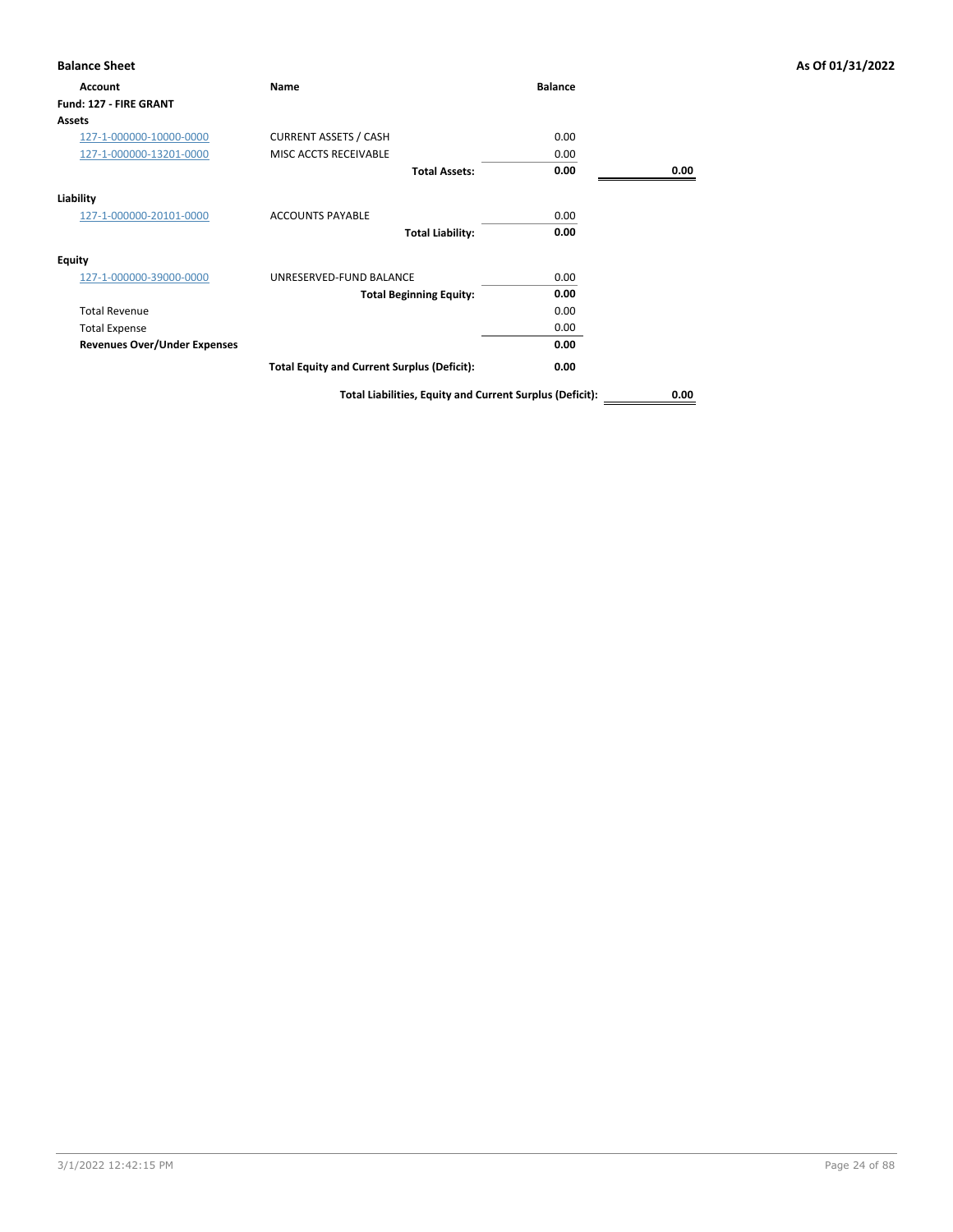| <b>Balance Sheet</b>                |                                                    |                |               |
|-------------------------------------|----------------------------------------------------|----------------|---------------|
| <b>Account</b>                      | Name                                               | <b>Balance</b> |               |
| Fund: 140 - DEBT SERVICE FUND       |                                                    |                |               |
| Assets                              |                                                    |                |               |
| 140-1-000000-10000-0000             | <b>CURRENT ASSETS / CASH</b>                       | 4,938,756.17   |               |
| 140-1-000000-12101-0000             | <b>BOND ISSUANCE COSTS</b>                         | 0.00           |               |
| 140-1-000000-13101-0000             | TAX RECEIVABLE-CURRENT                             | 4,210,558.74   |               |
| 140-1-000000-13102-0000             | <b>TAXES REC-DELINQUENT</b>                        | 297,176.67     |               |
| 140-1-000000-13103-0000             | ALLOW FOR UNCOLLECT TAXES                          | -65,453.93     |               |
| 140-1-000000-13203-0000             | NON-CURRENT ASSETS / PREPAYMENTS                   | 0.00           |               |
| 140-1-000000-13205-0000             | <b>INTEREST RECEIVABLE</b>                         | 0.00           |               |
| 140-1-000000-13221-0000             | MISC A/R - PROPERTY TAXES                          | 1,357,778.51   |               |
|                                     | <b>Total Assets:</b>                               | 10,738,816.16  | 10,738,816.16 |
| Liability                           |                                                    |                |               |
| 140-1-000000-20101-0000             | <b>ACCOUNTS PAYABLE</b>                            | 0.00           |               |
| 140-1-000000-20102-0000             | <b>CREDIT CARD PAYABLE</b>                         | 0.00           |               |
| 140-1-000000-20103-0000             | ACCRUED ACCOUNTS PAYABLE                           | 0.00           |               |
| 140-1-000000-20108-0000             | <b>MATURED BONDS PAYABLE</b>                       | 0.00           |               |
| 140-1-000000-20111-0000             | <b>MATURED INTEREST PAYABLE</b>                    | 0.00           |               |
| 140-1-000000-20112-0000             | ACCRUED INTEREST PAYABLE                           | 0.00           |               |
| 140-1-000000-20203-0000             | <b>DEFERRED TAX REVENUE</b>                        | 4,432,102.42   |               |
| 140-1-000000-21001-0000             | <b>GENERAL FUND / GENERAL FUND</b>                 | 0.00           |               |
| 140-1-000000-21040-0000             | DUE TO / GENERAL CIP FUND                          | 0.00           |               |
| 140-1-000000-29300-0000             | <b>ENCUMBRANCE SUMMARY</b>                         | 0.00           |               |
| 140-1-000000-29400-0000             | RESERVED ACCOUNT / ENCUMBRANCES                    | 0.00           |               |
|                                     | <b>Total Liability:</b>                            | 4,432,102.42   |               |
| Equity                              |                                                    |                |               |
| 140-1-000000-39000-0000             | UNRESERVED-FUND BALANCE                            | 610,905.94     |               |
|                                     | <b>Total Beginning Equity:</b>                     | 610,905.94     |               |
| <b>Total Revenue</b>                |                                                    | 5,693,534.18   |               |
| <b>Total Expense</b>                |                                                    | $-2,273.62$    |               |
| <b>Revenues Over/Under Expenses</b> |                                                    | 5,695,807.80   |               |
|                                     | <b>Total Equity and Current Surplus (Deficit):</b> | 6,306,713.74   |               |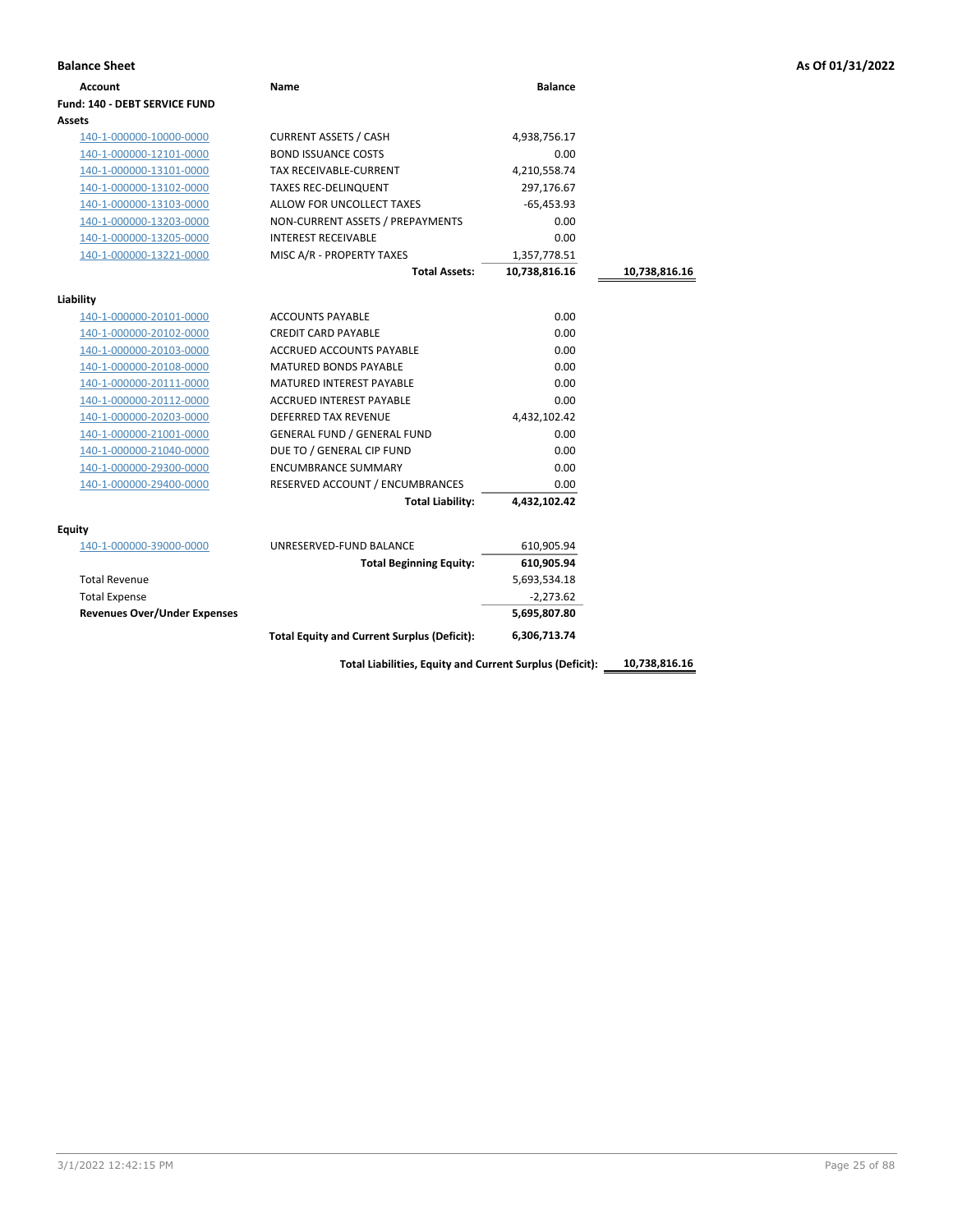| Account                                             | Name                                                                     | <b>Balance</b>     |               |
|-----------------------------------------------------|--------------------------------------------------------------------------|--------------------|---------------|
| <b>Fund: 160 - GENERAL CAPITAL IMPROVEMENT FUND</b> |                                                                          |                    |               |
| <b>Assets</b>                                       |                                                                          |                    |               |
| 160-1-000000-10000-0000                             | <b>CURRENT ASSETS / CASH</b>                                             | -7,542,125.24      |               |
| 160-1-000000-11402-0000                             | 2002 CO'S                                                                | 256,598.37         |               |
| 160-1-000000-11514-0000                             | EXCHANGE BLDG - TX DAILY ACCOUNT 1157                                    | 229,528.14         |               |
| 160-1-000000-11515-0000                             | 2019 GO STREET BOND PROCEEDS - TX TERN                                   | 9,655,790.92       |               |
| 160-1-000000-11517-0000                             | <b>EXCHANGE BLDG - TX TERM</b>                                           | 0.00               |               |
| 160-1-000000-11520-0000                             | <b>CERTIFICATES OF DEPOSIT</b>                                           | 0.00               |               |
| 160-1-000000-11602-0000                             | 2001 CO                                                                  | 0.00               |               |
| 160-1-000000-11603-0000                             | 2001-A CO'S                                                              | 77,585.45          |               |
| 160-1-000000-11700-0000                             | <b>TXFIT General Street Improvement &amp; Repair</b>                     | 50,004,184.40      |               |
| 160-1-000000-11701-0000                             | TXFIT Fire Admin & Em Ops Center Building                                | 8,880,469.05       |               |
| 160-1-000000-11702-0000                             | <b>TXFIT Radio Infrastructure Replacement 202</b>                        | 8,231,895.47       |               |
| 160-1-000000-11703-0000                             | TXFIT Roy Warren Expansion 2021 GO                                       | 4,500,395.95       |               |
| 160-1-000000-11704-0000                             | <b>TXFIT Austin Park 2021 CO</b>                                         | 324,286.76         |               |
| 160-1-000000-13201-0000                             | MISC ACCTS RECEIVABLE                                                    | $-33,079.00$       |               |
| 160-1-000000-13205-0000                             | <b>INTEREST RECEIVABLE</b>                                               | 0.00               |               |
| 160-1-000000-14035-0000                             | DEBT SERVICE / DEBT SERVICE FUND                                         | 0.00               |               |
|                                                     | <b>Total Assets:</b>                                                     | 74,585,530.27      | 74,585,530.27 |
|                                                     |                                                                          |                    |               |
| Liability                                           |                                                                          |                    |               |
| 160-1-000000-20101-0000                             | <b>ACCOUNTS PAYABLE</b>                                                  | 0.00               |               |
| 160-1-000000-20102-0000                             | <b>CREDIT CARD PAYABLE</b>                                               | 0.00               |               |
| 160-1-000000-20103-0000                             | ACCRUED ACCOUNTS PAYABLE                                                 | 0.00               |               |
| 160-1-000000-20113-0000                             | <b>DEVELOPERS ESCROW</b>                                                 | 0.00               |               |
| 160-1-000000-20139-0000                             | <b>RETAINAGES PAYABLE</b><br><b>DEFERRED GRANT REVENUE</b>               | 401,029.67<br>0.00 |               |
| 160-1-000000-20902-0000                             |                                                                          | 0.00               |               |
| 160-1-000000-21001-0000                             | <b>GENERAL FUND / GENERAL FUND</b><br>DEBT SERVICE / DUE TO DEBT SERVICE | 0.00               |               |
| 160-1-000000-21035-0000                             | ENTERPRISE / WTR/WWTR UTILITY FUND                                       | 0.00               |               |
| 160-1-000000-21101-0000<br>160-1-000000-29300-0000  | <b>ENCUMBRANCE SUMMARY</b>                                               | 0.00               |               |
| 160-1-000000-29400-0100                             | RESERVED ACCOUNT / ENCUMBRANCES                                          | 0.00               |               |
|                                                     | <b>Total Liability:</b>                                                  | 401,029.67         |               |
|                                                     |                                                                          |                    |               |
| Equity                                              |                                                                          |                    |               |
| 160-1-000000-39000-0000                             | UNRESERVED-FUND BALANCE                                                  | 11,177,759.53      |               |
|                                                     | <b>Total Beginning Equity:</b>                                           | 11,177,759.53      |               |
| <b>Total Revenue</b>                                |                                                                          | 72,839,870.07      |               |
| <b>Total Expense</b>                                |                                                                          | 9,833,129.00       |               |
| <b>Revenues Over/Under Expenses</b>                 |                                                                          | 63,006,741.07      |               |
|                                                     | <b>Total Equity and Current Surplus (Deficit):</b>                       | 74,184,500.60      |               |
|                                                     |                                                                          |                    |               |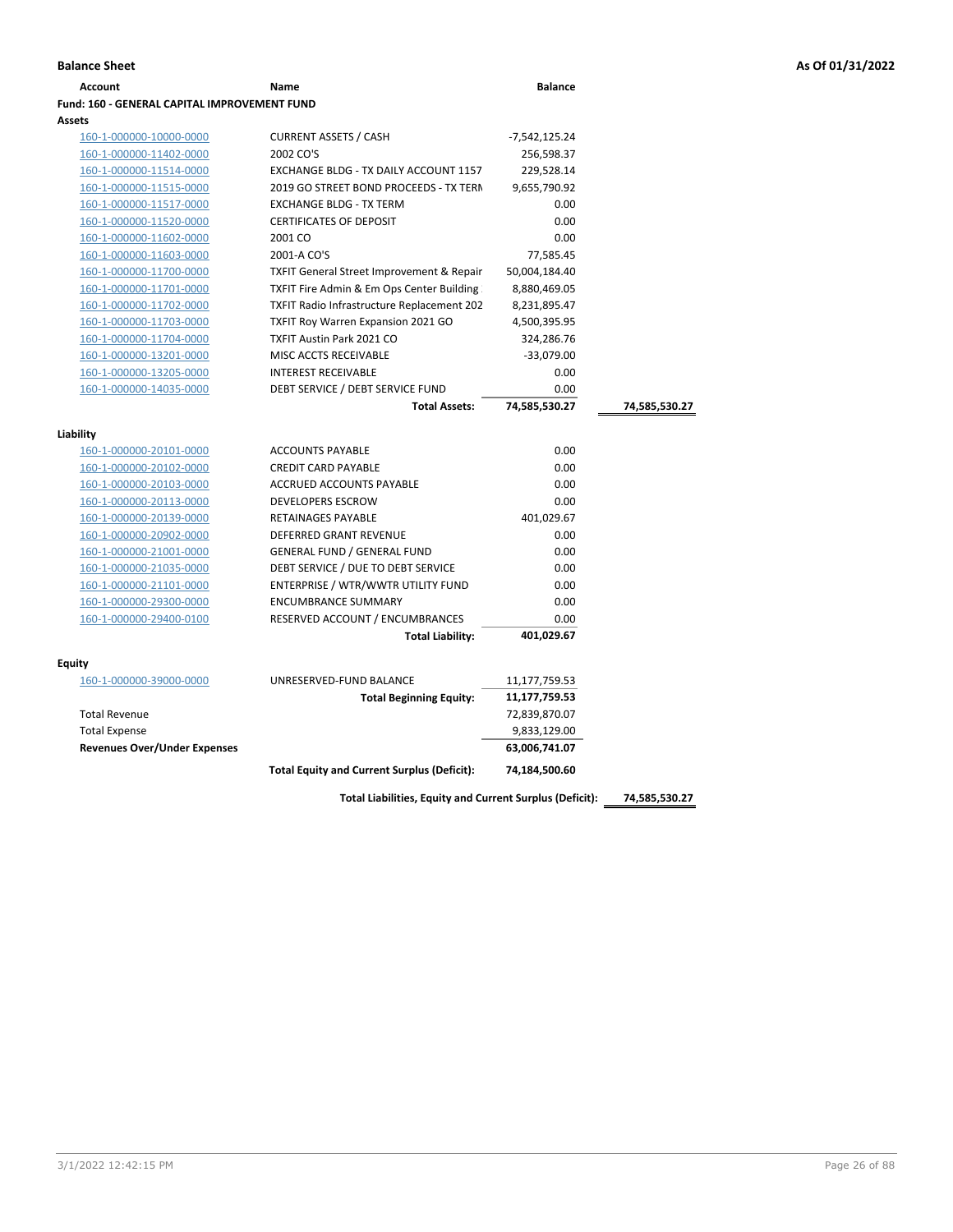| <b>Balance Sheet</b>                        |                                                          |                 |               | As Of 01/31/2022 |
|---------------------------------------------|----------------------------------------------------------|-----------------|---------------|------------------|
| <b>Account</b>                              | <b>Name</b>                                              | <b>Balance</b>  |               |                  |
| <b>Fund: 161 - STREET CONSTRUCTION FUND</b> |                                                          |                 |               |                  |
| Assets                                      |                                                          |                 |               |                  |
| 161-1-000000-10000-0000                     | <b>CURRENT ASSETS / CASH</b>                             | $-912,266.73$   |               |                  |
| 161-1-000000-11003-0000                     | 2010 CO'S                                                | 0.00            |               |                  |
| 161-1-000000-13205-0000                     | <b>INTEREST RECEIVABLE</b>                               | 0.00            |               |                  |
| 161-1-000000-14035-0000                     | DEBT SERVICE / DEBT SERVICE FUND                         | 0.00            |               |                  |
|                                             | <b>Total Assets:</b>                                     | $-912,266.73$   | -912,266.73   |                  |
| Liability                                   |                                                          |                 |               |                  |
| 161-1-000000-20101-0000                     | <b>ACCOUNTS PAYABLE</b>                                  | 0.00            |               |                  |
| 161-1-000000-20102-0000                     | <b>CREDIT CARD PAYABLE</b>                               | 0.00            |               |                  |
| 161-1-000000-20103-0000                     | ACCRUED ACCOUNTS PAYABLE                                 | 0.00            |               |                  |
| 161-1-000000-20139-0000                     | <b>RETAINAGES PAYABLE</b>                                | 144,944.78      |               |                  |
| 161-1-000000-21001-0000                     | <b>GENERAL FUND / GENERAL FUND</b>                       | 0.00            |               |                  |
| 161-1-000000-21035-0000                     | DEBT SERVICE / DUE TO DEBT SERVICE                       | 0.00            |               |                  |
| 161-1-000000-29300-0000                     | <b>ENCUMBRANCE SUMMARY</b>                               | 0.00            |               |                  |
| 161-1-000000-29400-0100                     | RESERVED ACCOUNT / ENCUMBRANCES                          | 0.00            |               |                  |
|                                             | <b>Total Liability:</b>                                  | 144,944.78      |               |                  |
| <b>Equity</b>                               |                                                          |                 |               |                  |
| 161-1-000000-39000-0000                     | UNRESERVED-FUND BALANCE                                  | $-1,057,211.51$ |               |                  |
|                                             | <b>Total Beginning Equity:</b>                           | $-1,057,211.51$ |               |                  |
| <b>Total Revenue</b>                        |                                                          | 0.00            |               |                  |
| <b>Total Expense</b>                        |                                                          | 0.00            |               |                  |
| <b>Revenues Over/Under Expenses</b>         |                                                          | 0.00            |               |                  |
|                                             | <b>Total Equity and Current Surplus (Deficit):</b>       | $-1,057,211.51$ |               |                  |
|                                             | Total Liabilities, Equity and Current Surplus (Deficit): |                 | $-912,266.73$ |                  |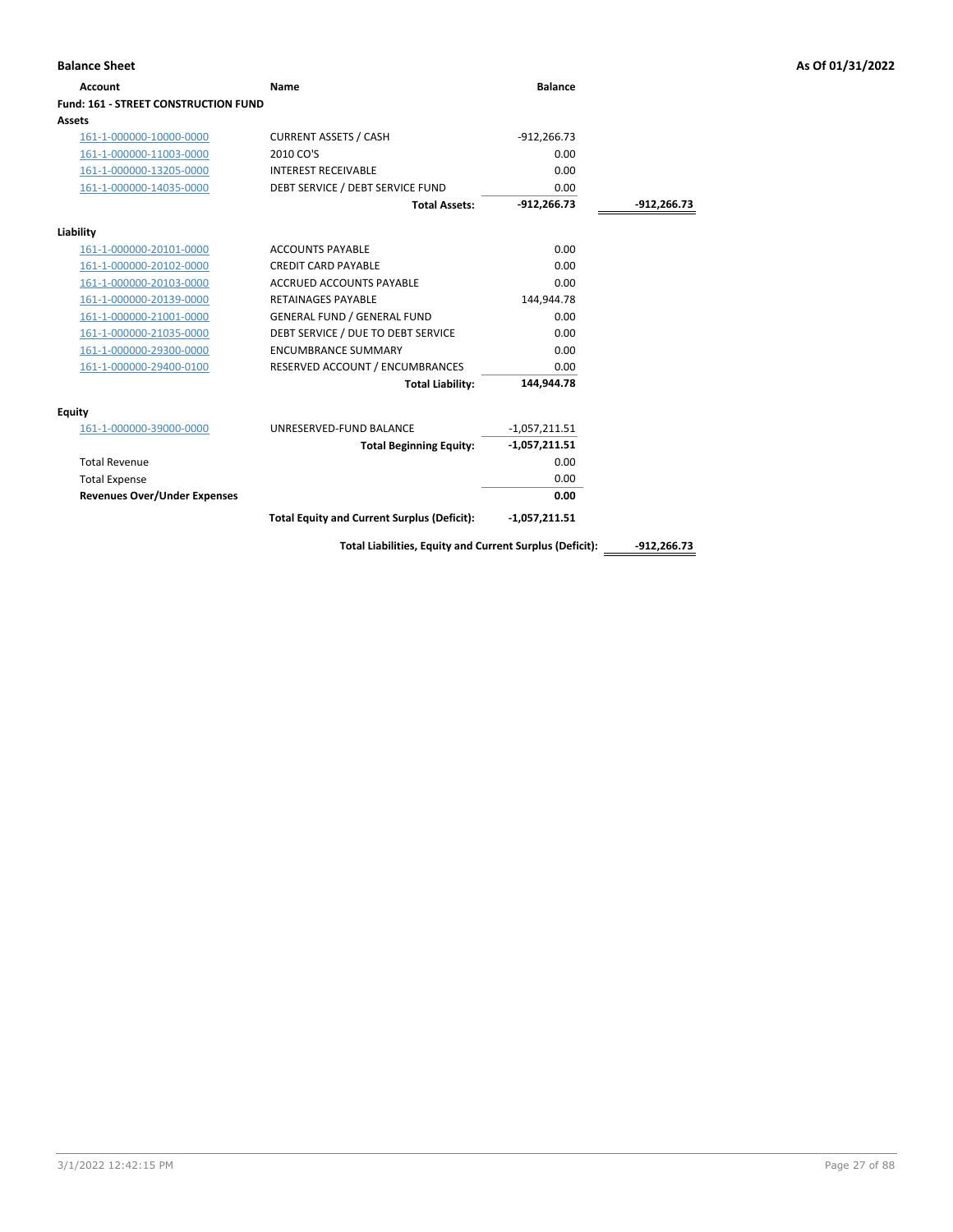| <b>Account</b>                                  | <b>Name</b>                                        | <b>Balance</b> |      |
|-------------------------------------------------|----------------------------------------------------|----------------|------|
| <b>Fund: 162 - GRAHAM PARK RENOVATIONS FUND</b> |                                                    |                |      |
| Assets                                          |                                                    |                |      |
| 162-1-000000-10000-0000                         | <b>CURRENT ASSETS / CASH</b>                       | 0.00           |      |
| 162-1-000000-13201-0000                         | MISC ACCTS RECEIVABLE                              | 0.00           |      |
|                                                 | <b>Total Assets:</b>                               | 0.00           | 0.00 |
| Liability                                       |                                                    |                |      |
| 162-1-000000-20101-0000                         | <b>ACCOUNTS PAYABLE</b>                            | 0.00           |      |
| 162-1-000000-20139-0000                         | <b>RETAINAGES PAYARLE</b>                          | 0.00           |      |
| 162-1-000000-20202-0000                         | <b>DEFERRED REVENUE</b>                            | 0.00           |      |
| 162-1-000000-29300-0000                         | <b>ENCUMBRANCE SUMMARY</b>                         | 0.00           |      |
| 162-1-000000-29400-0000                         | RESERVED ACCOUNT / ENCUMBRANCES                    | 0.00           |      |
|                                                 | <b>Total Liability:</b>                            | 0.00           |      |
| <b>Equity</b>                                   |                                                    |                |      |
| 162-1-000000-39000-0000                         | UNRESERVED-FUND BALANCE                            | 0.00           |      |
|                                                 | <b>Total Beginning Equity:</b>                     | 0.00           |      |
| <b>Total Revenue</b>                            |                                                    | 0.00           |      |
| <b>Total Expense</b>                            |                                                    | 0.00           |      |
| <b>Revenues Over/Under Expenses</b>             |                                                    | 0.00           |      |
|                                                 | <b>Total Equity and Current Surplus (Deficit):</b> | 0.00           |      |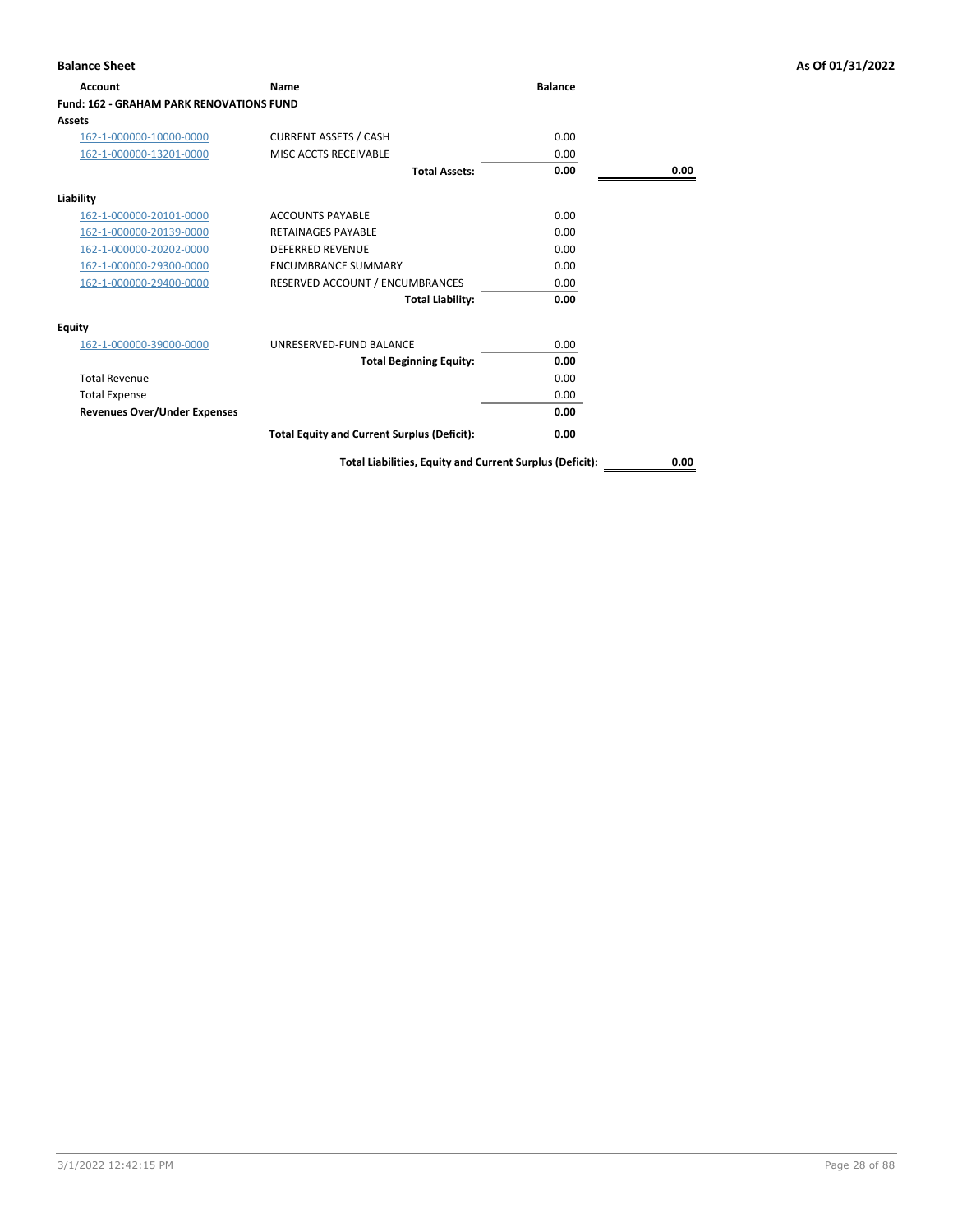| Account                                      | Name                                                     | <b>Balance</b> |      |
|----------------------------------------------|----------------------------------------------------------|----------------|------|
| <b>Fund: 163 - SECO STIMULAS BLOCK GRANT</b> |                                                          |                |      |
| Assets                                       |                                                          |                |      |
| 163-1-000000-10000-0000                      | <b>CURRENT ASSETS / CASH</b>                             | 0.00           |      |
| 163-1-000000-13201-0000                      | MISC ACCTS RECEIVABLE                                    | 0.00           |      |
| 163-1-000000-13205-0000                      | <b>INTEREST RECEIVABLE</b>                               | 0.00           |      |
|                                              | <b>Total Assets:</b>                                     | 0.00           | 0.00 |
| Liability                                    |                                                          |                |      |
| 163-1-000000-20101-0000                      | <b>ACCOUNTS PAYABLE</b>                                  | 0.00           |      |
| 163-1-000000-20102-0000                      | <b>CREDIT CARD PAYABLE</b>                               | 0.00           |      |
| 163-1-000000-20103-0000                      | <b>ACCRUED ACCOUNTS PAYABLE</b>                          | 0.00           |      |
| 163-1-000000-20139-0000                      | <b>RETAINAGES PAYABLE</b>                                | 0.00           |      |
| 163-1-000000-20902-0000                      | <b>DEFERRED GRANT REVENUE</b>                            | 0.00           |      |
| 163-1-000000-29300-0000                      | <b>ENCUMBRANCE SUMMARY</b>                               | 0.00           |      |
| 163-1-000000-29400-0100                      | RESERVED ACCOUNT / ENCUMBRANCES                          | 0.00           |      |
|                                              | <b>Total Liability:</b>                                  | 0.00           |      |
| <b>Equity</b>                                |                                                          |                |      |
| 163-1-000000-39000-0000                      | UNRESERVED-FUND BALANCE                                  | 0.00           |      |
|                                              | <b>Total Beginning Equity:</b>                           | 0.00           |      |
| <b>Total Revenue</b>                         |                                                          | 0.00           |      |
| <b>Total Expense</b>                         |                                                          | 0.00           |      |
| <b>Revenues Over/Under Expenses</b>          |                                                          | 0.00           |      |
|                                              | <b>Total Equity and Current Surplus (Deficit):</b>       | 0.00           |      |
|                                              | Total Liabilities, Equity and Current Surplus (Deficit): |                | 0.00 |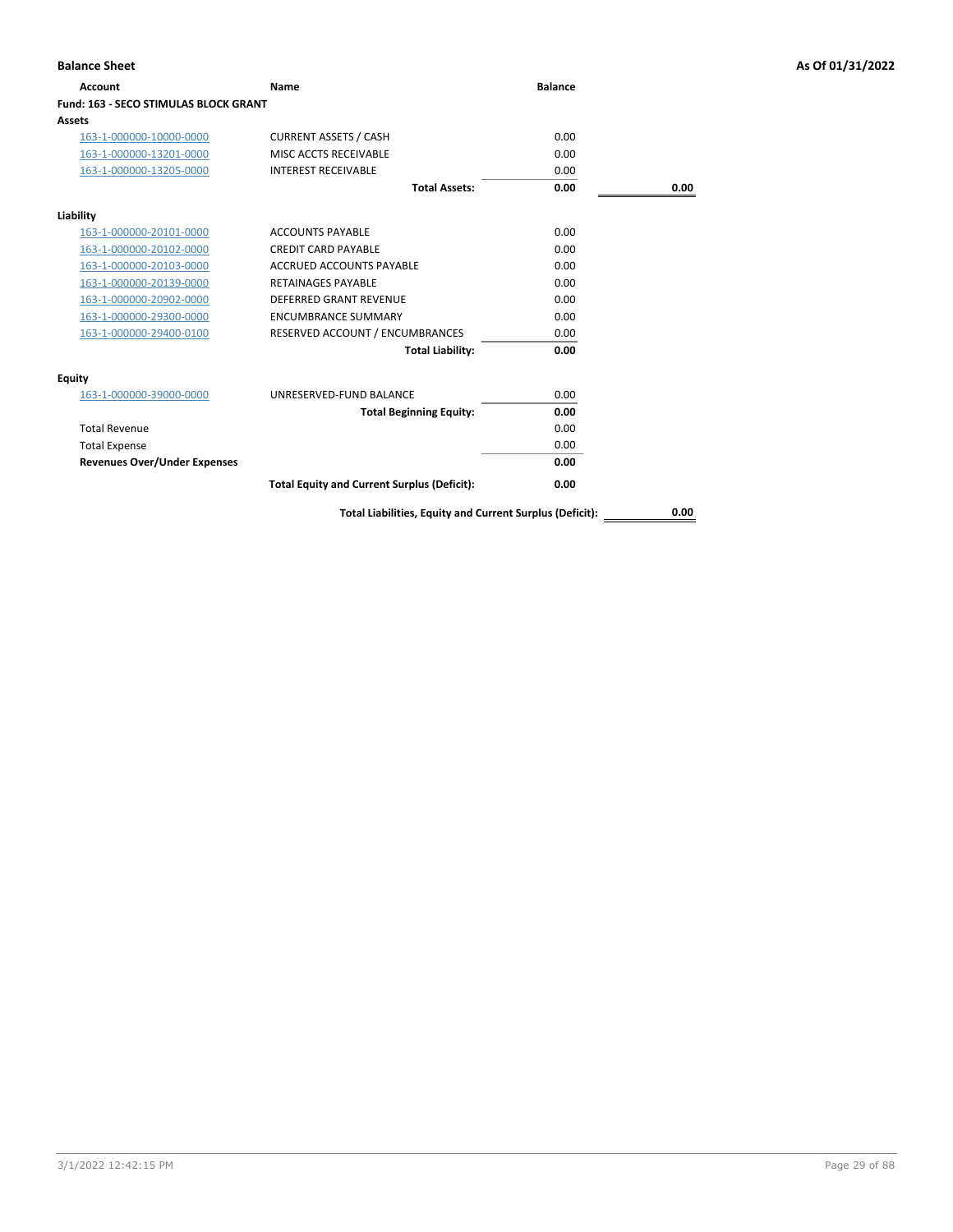| <b>Balance Sheet</b>                |                                                          |                |           | As Of 01/31/2022 |
|-------------------------------------|----------------------------------------------------------|----------------|-----------|------------------|
| <b>Account</b>                      | Name                                                     | <b>Balance</b> |           |                  |
| Fund: 164 - 2013 CO CAPITAL FUND    |                                                          |                |           |                  |
| Assets                              |                                                          |                |           |                  |
| 164-1-000000-10000-0000             | <b>CURRENT ASSETS / CASH</b>                             | 32,872.44      |           |                  |
| 164-1-000000-11508-0000             | 2013 CO'S PROJ CONST                                     | 2,086.00       |           |                  |
| 164-1-000000-11509-0000             | 2013 CO'S DEBT SERVICE                                   | 0.00           |           |                  |
| 164-1-000000-13205-0000             | <b>INTEREST RECEIVABLE</b>                               | 0.00           |           |                  |
| 164-1-000000-14035-0000             | DEBT SERVICE / DEBT SERVICE FUND                         | 0.00           |           |                  |
|                                     | <b>Total Assets:</b>                                     | 34,958.44      | 34,958.44 |                  |
| Liability                           |                                                          |                |           |                  |
| 164-1-000000-20101-0000             | <b>ACCOUNTS PAYABLE</b>                                  | 0.00           |           |                  |
| 164-1-000000-20102-0000             | <b>CREDIT CARD PAYABLE</b>                               | 0.00           |           |                  |
| 164-1-000000-20103-0000             | ACCRUED ACCOUNTS PAYABLE                                 | 0.00           |           |                  |
| 164-1-000000-20139-0000             | <b>RETAINAGES PAYABLE</b>                                | 0.00           |           |                  |
| 164-1-000000-21001-0000             | <b>GENERAL FUND / GENERAL FUND</b>                       | 0.00           |           |                  |
| 164-1-000000-21035-0000             | DEBT SERVICE / DUE TO DEBT SERVICE                       | 0.00           |           |                  |
| 164-1-000000-29300-0000             | <b>ENCUMBRANCE SUMMARY</b>                               | 0.00           |           |                  |
| 164-1-000000-29400-0100             | RESERVED ACCOUNT / ENCUMBRANCES                          | 0.00           |           |                  |
|                                     | <b>Total Liability:</b>                                  | 0.00           |           |                  |
| <b>Equity</b>                       |                                                          |                |           |                  |
| 164-1-000000-39000-0000             | UNRESERVED-FUND BALANCE                                  | 34,990.02      |           |                  |
|                                     | <b>Total Beginning Equity:</b>                           | 34,990.02      |           |                  |
| <b>Total Revenue</b>                |                                                          | $-30.13$       |           |                  |
| <b>Total Expense</b>                |                                                          | 1.45           |           |                  |
| <b>Revenues Over/Under Expenses</b> |                                                          | $-31.58$       |           |                  |
|                                     | <b>Total Equity and Current Surplus (Deficit):</b>       | 34,958.44      |           |                  |
|                                     | Total Liabilities, Equity and Current Surplus (Deficit): |                | 34,958.44 |                  |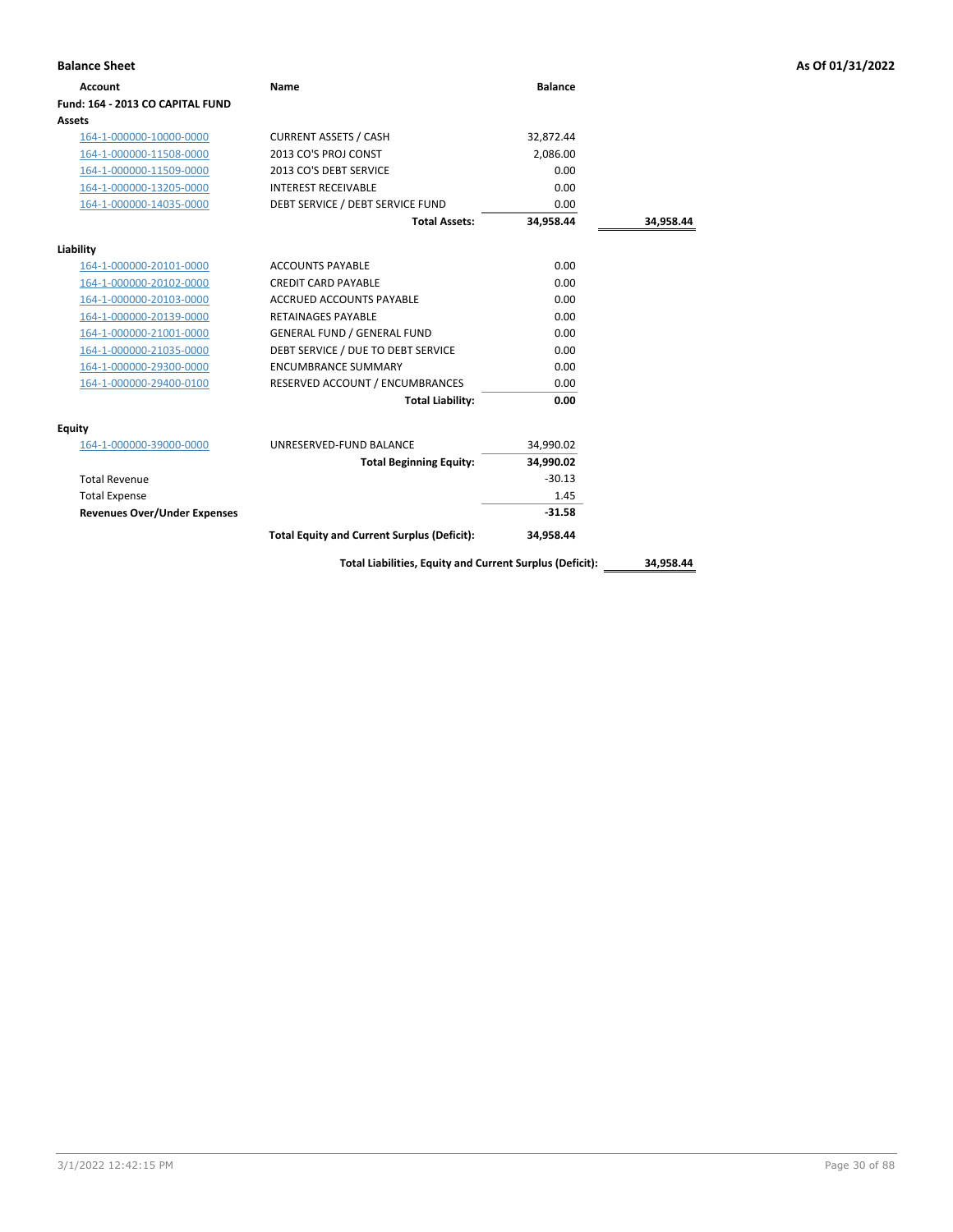| <b>Account</b>                      | Name                                               | <b>Balance</b> |            |
|-------------------------------------|----------------------------------------------------|----------------|------------|
| Fund: 165 - 2014 GO FUND            |                                                    |                |            |
| Assets                              |                                                    |                |            |
| 165-1-000000-10000-0000             | <b>CURRENT ASSETS / CASH</b>                       | $-8,613.63$    |            |
| 165-1-000000-11003-0000             | 2010 CO'S                                          | 0.00           |            |
| 165-1-000000-11202-0000             | 2014 GO STREET BONDS                               | 0.00           |            |
| 165-1-000000-11511-0000             | <b>2015 GO PROJECT CONSTRUCTION</b>                | 802,821.61     |            |
| 165-1-000000-11520-0000             | <b>CERTIFICATES OF DEPOSIT</b>                     | 0.00           |            |
| 165-1-000000-11530-0000             | <b>TexasTERM CP</b>                                | 0.00           |            |
| 165-1-000000-13201-0000             | MISC ACCTS RECEIVABLE                              | 0.00           |            |
| 165-1-000000-13205-0000             | <b>INTEREST RECEIVABLE</b>                         | 0.00           |            |
| 165-1-000000-14035-0000             | DEBT SERVICE / DEBT SERVICE FUND                   | 0.00           |            |
|                                     | <b>Total Assets:</b>                               | 794,207.98     | 794,207.98 |
|                                     |                                                    |                |            |
| Liability                           |                                                    |                |            |
| 165-1-000000-20101-0000             | <b>ACCOUNTS PAYABLE</b>                            | 0.00           |            |
| 165-1-000000-20102-0000             | <b>CREDIT CARD PAYABLE</b>                         | 0.00           |            |
| 165-1-000000-20103-0000             | <b>ACCRUED ACCOUNTS PAYABLE</b>                    | 0.00           |            |
| 165-1-000000-20139-0000             | <b>RETAINAGES PAYABLE</b>                          | 0.00           |            |
| 165-1-000000-21001-0000             | <b>GENERAL FUND / GENERAL FUND</b>                 | 0.00           |            |
| 165-1-000000-21035-0000             | DEBT SERVICE / DUE TO DEBT SERVICE                 | 0.00           |            |
| 165-1-000000-29300-0000             | <b>ENCUMBRANCE SUMMARY</b>                         | 0.00           |            |
| 165-1-000000-29400-0100             | RESERVED ACCOUNT / ENCUMBRANCES                    | 0.00           |            |
|                                     | <b>Total Liability:</b>                            | 0.00           |            |
| <b>Equity</b>                       |                                                    |                |            |
| 165-1-000000-39000-0000             | UNRESERVED-FUND BALANCE                            | 794,163.40     |            |
|                                     | <b>Total Beginning Equity:</b>                     | 794,163.40     |            |
| <b>Total Revenue</b>                |                                                    | 44.58          |            |
| <b>Total Expense</b>                |                                                    | 0.00           |            |
| <b>Revenues Over/Under Expenses</b> |                                                    | 44.58          |            |
|                                     | <b>Total Equity and Current Surplus (Deficit):</b> | 794,207.98     |            |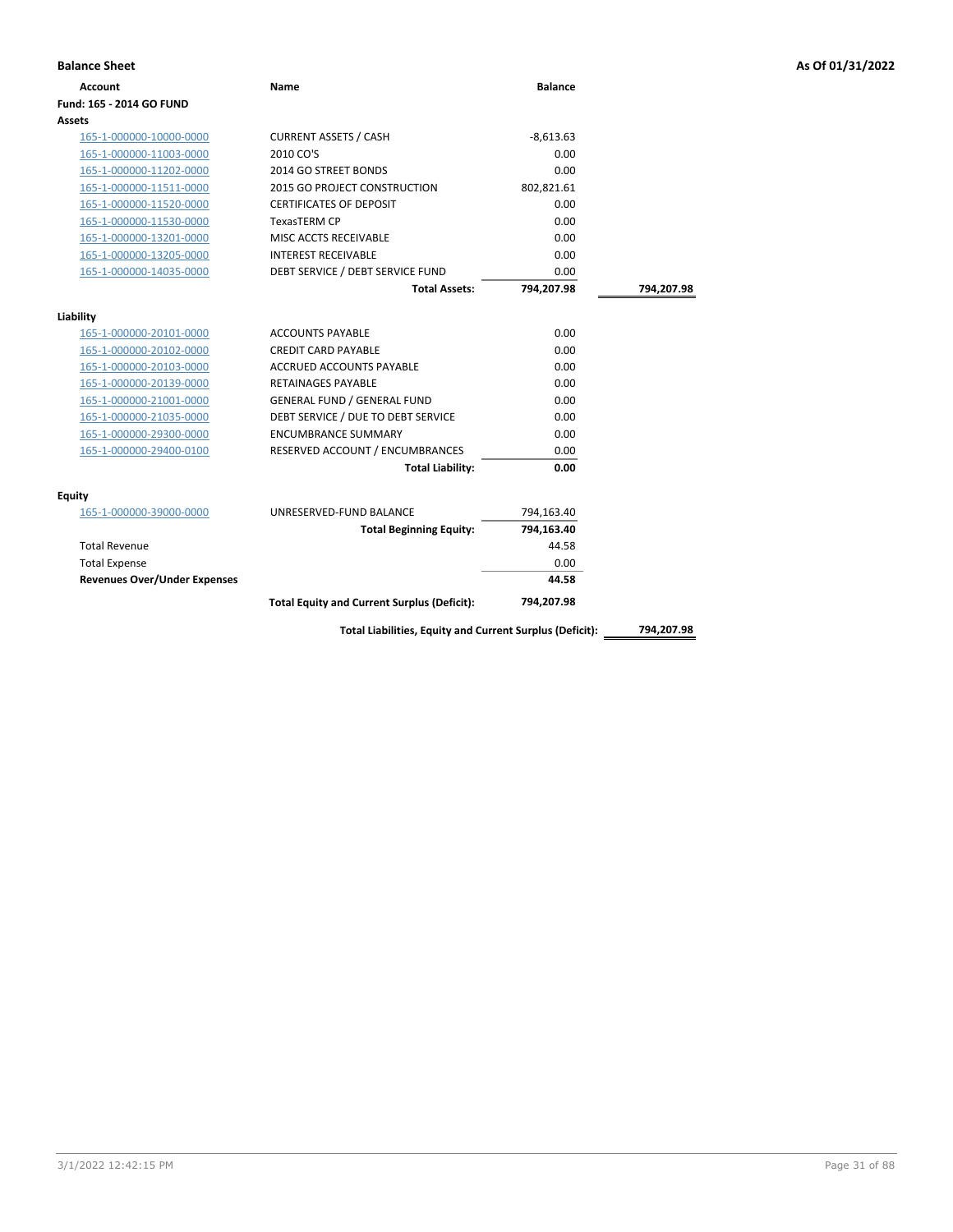| <b>Account</b>                                        | Name                                               | <b>Balance</b> |      |
|-------------------------------------------------------|----------------------------------------------------|----------------|------|
| Fund: 170 - LAW ENFORCEMENT GRANT - CAPITAL PURCHASES |                                                    |                |      |
| <b>Assets</b>                                         |                                                    |                |      |
| 170-1-000000-10000-0000                               | <b>CURRENT ASSETS / CASH</b>                       | 0.00           |      |
| 170-1-000000-13201-0000                               | MISC ACCTS RECEIVABLE                              | 0.00           |      |
|                                                       | <b>Total Assets:</b>                               | 0.00           | 0.00 |
| Liability                                             |                                                    |                |      |
| 170-1-000000-20101-0000                               | <b>ACCOUNTS PAYABLE</b>                            | 0.00           |      |
| 170-1-000000-20102-0000                               | <b>CREDIT CARD PAYABLE</b>                         | 0.00           |      |
| 170-1-000000-20103-0000                               | ACCRUED ACCOUNTS PAYABLE                           | 0.00           |      |
| 170-1-000000-20902-0000                               | DEFERRED GRANT REVENUE                             | 0.00           |      |
| 170-1-000000-21001-0000                               | <b>GENERAL FUND / GENERAL FUND</b>                 | 0.00           |      |
| 170-1-000000-24004-0000                               | <b>INTEREST PAYABLE ON DEP</b>                     | 0.00           |      |
| 170-1-000000-29300-0000                               | <b>ENCUMBRANCE SUMMARY</b>                         | 0.00           |      |
| 170-1-000000-29400-0000                               | RESERVED ACCOUNT / ENCUMBRANCES                    | 0.00           |      |
|                                                       | <b>Total Liability:</b>                            | 0.00           |      |
| Equity                                                |                                                    |                |      |
| 170-1-000000-39000-0000                               | UNRESERVED-FUND BALANCE                            | 0.00           |      |
|                                                       | <b>Total Beginning Equity:</b>                     | 0.00           |      |
| <b>Total Revenue</b>                                  |                                                    | 0.00           |      |
| <b>Total Expense</b>                                  |                                                    | 0.00           |      |
| <b>Revenues Over/Under Expenses</b>                   |                                                    | 0.00           |      |
|                                                       | <b>Total Equity and Current Surplus (Deficit):</b> | 0.00           |      |
|                                                       |                                                    |                |      |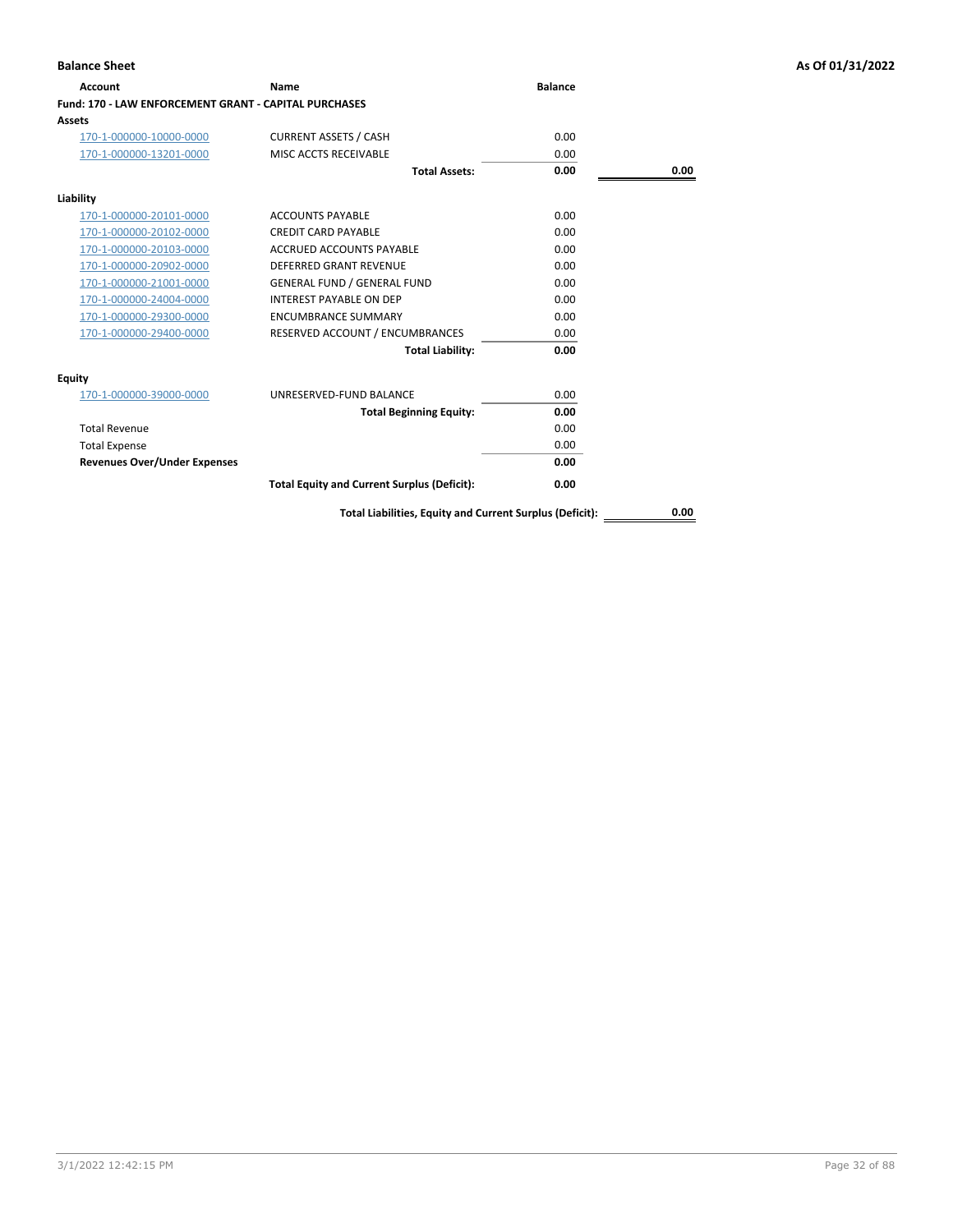| <b>Balance Sheet</b>                           |                                                          |                |           | As Of 01/31/2022 |
|------------------------------------------------|----------------------------------------------------------|----------------|-----------|------------------|
| <b>Account</b>                                 | Name                                                     | <b>Balance</b> |           |                  |
| <b>Fund: 171 - MAIN STREET SPECIAL REVENUE</b> |                                                          |                |           |                  |
| <b>Assets</b>                                  |                                                          |                |           |                  |
| 171-1-000000-10000-0000                        | <b>CURRENT ASSETS / CASH</b>                             | 11,183.19      |           |                  |
| 171-1-000000-13201-0000                        | MISC ACCTS RECEIVABLE                                    | 0.00           |           |                  |
| 171-1-000000-13205-0000                        | <b>INTEREST RECEIVABLE</b>                               | 0.00           |           |                  |
|                                                | <b>Total Assets:</b>                                     | 11,183.19      | 11,183.19 |                  |
| Liability                                      |                                                          |                |           |                  |
| 171-1-000000-20101-0000                        | <b>ACCOUNTS PAYABLE</b>                                  | 0.00           |           |                  |
| 171-1-000000-20102-0000                        | <b>CREDIT CARD PAYABLE</b>                               | 0.00           |           |                  |
| 171-1-000000-20103-0000                        | ACCRUED ACCOUNTS PAYABLE                                 | 0.00           |           |                  |
| 171-1-000000-20139-0000                        | <b>RETAINAGES PAYABLE</b>                                | 0.00           |           |                  |
| 171-1-000000-20902-0000                        | <b>DEFERRED GRANT REVENUE</b>                            | 0.00           |           |                  |
| 171-1-000000-29300-0000                        | <b>ENCUMBRANCE SUMMARY</b>                               | 0.00           |           |                  |
| 171-1-000000-29400-0100                        | RESERVED ACCOUNT / ENCUMBRANCES                          | 0.00           |           |                  |
|                                                | <b>Total Liability:</b>                                  | 0.00           |           |                  |
| <b>Equity</b>                                  |                                                          |                |           |                  |
| 171-1-000000-39000-0000                        | UNRESERVED-FUND BALANCE                                  | $-41,268.16$   |           |                  |
|                                                | <b>Total Beginning Equity:</b>                           | $-41,268.16$   |           |                  |
| <b>Total Revenue</b>                           |                                                          | 52,451.35      |           |                  |
| <b>Total Expense</b>                           |                                                          | 0.00           |           |                  |
| <b>Revenues Over/Under Expenses</b>            |                                                          | 52,451.35      |           |                  |
|                                                | <b>Total Equity and Current Surplus (Deficit):</b>       | 11,183.19      |           |                  |
|                                                | Total Liabilities, Equity and Current Surplus (Deficit): |                | 11,183.19 |                  |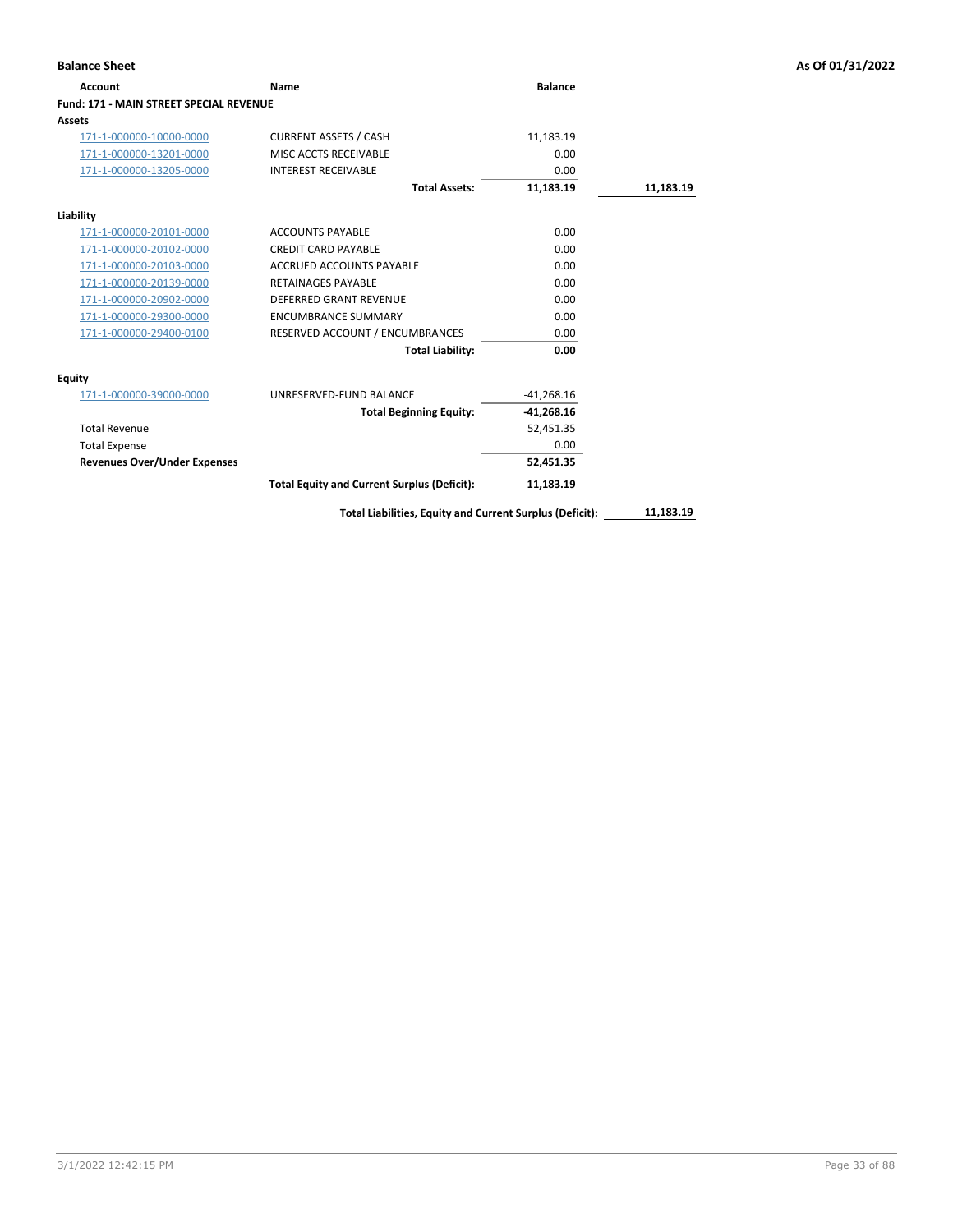| <b>Balance Sheet</b>                 |                                                    |                |           | As Of 01/31/2022 |
|--------------------------------------|----------------------------------------------------|----------------|-----------|------------------|
| Account                              | <b>Name</b>                                        | <b>Balance</b> |           |                  |
| <b>Fund: 172 - MINOR GRANTS FUND</b> |                                                    |                |           |                  |
| Assets                               |                                                    |                |           |                  |
| 172-1-000000-10000-0000              | <b>CURRENT ASSETS / CASH</b>                       | 19,344.02      |           |                  |
| 172-1-000000-13201-0000              | MISC ACCTS RECEIVABLE                              | 0.00           |           |                  |
| 172-1-000000-13205-0000              | <b>INTEREST RECEIVABLE</b>                         | 0.00           |           |                  |
|                                      | <b>Total Assets:</b>                               | 19,344.02      | 19,344.02 |                  |
| Liability                            |                                                    |                |           |                  |
| 172-1-000000-20101-0000              | <b>ACCOUNTS PAYABLE</b>                            | 0.00           |           |                  |
| 172-1-000000-20102-0000              | <b>CREDIT CARD PAYABLE</b>                         | 0.00           |           |                  |
| 172-1-000000-20103-0000              | <b>ACCRUED ACCOUNTS PAYABLE</b>                    | 0.00           |           |                  |
| 172-1-000000-20902-0000              | <b>DEFERRED GRANT REVENUE</b>                      | 0.00           |           |                  |
| 172-1-000000-29300-0000              | <b>ENCUMBRANCE SUMMARY</b>                         | 0.00           |           |                  |
| 172-1-000000-29400-0000              | RESERVED ACCOUNT / ENCUMBRANCES                    | 0.00           |           |                  |
|                                      | <b>Total Liability:</b>                            | 0.00           |           |                  |
| <b>Equity</b>                        |                                                    |                |           |                  |
| 172-1-000000-39000-0000              | UNRESERVED-FUND BALANCE                            | 13,592.49      |           |                  |
|                                      | <b>Total Beginning Equity:</b>                     | 13,592.49      |           |                  |
| <b>Total Revenue</b>                 |                                                    | 9,311.53       |           |                  |
| <b>Total Expense</b>                 |                                                    | 3,560.00       |           |                  |
| <b>Revenues Over/Under Expenses</b>  |                                                    | 5,751.53       |           |                  |
|                                      | <b>Total Equity and Current Surplus (Deficit):</b> | 19,344.02      |           |                  |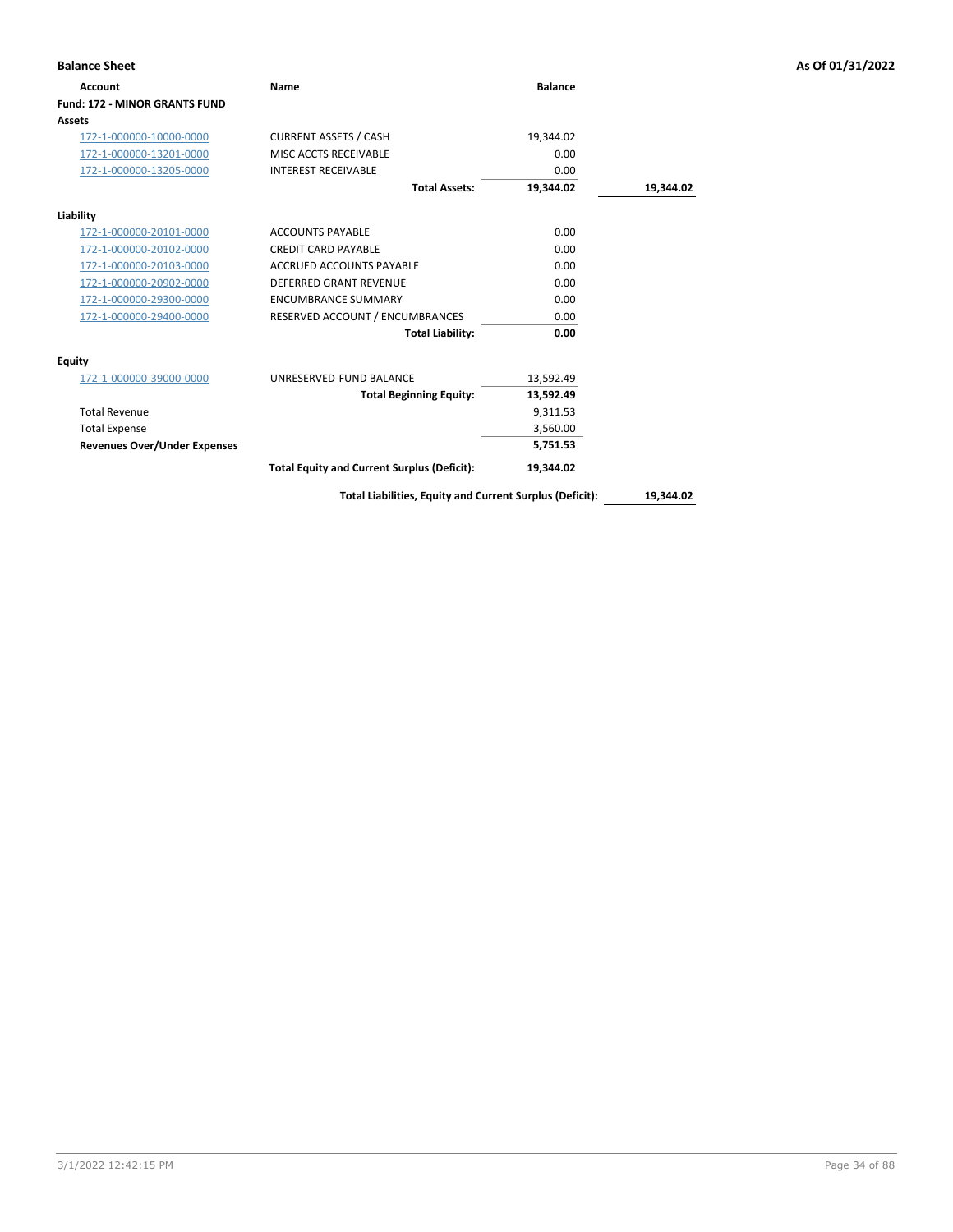| <b>Balance Sheet</b>                |                                                          |                |      | As Of 01/31/2022 |
|-------------------------------------|----------------------------------------------------------|----------------|------|------------------|
| Account                             | Name                                                     | <b>Balance</b> |      |                  |
| Fund: 173 - FL YOUNG FOUNDATION     |                                                          |                |      |                  |
| Assets                              |                                                          |                |      |                  |
| 173-1-000000-10000-0000             | <b>CURRENT ASSETS / CASH</b>                             | 0.00           |      |                  |
| 173-1-000000-13201-0000             | MISC ACCTS RECEIVABLE                                    | 0.00           |      |                  |
|                                     | <b>Total Assets:</b>                                     | 0.00           | 0.00 |                  |
| Liability                           |                                                          |                |      |                  |
| 173-1-000000-20101-0000             | <b>ACCOUNTS PAYABLE</b>                                  | 0.00           |      |                  |
| 173-1-000000-20102-0000             | <b>CREDIT CARD PAYABLE</b>                               | 0.00           |      |                  |
| 173-1-000000-20902-0000             | <b>DEFERRED GRANT REVENUE</b>                            | 0.00           |      |                  |
| 173-1-000000-29300-0000             | <b>ENCUMBRANCE SUMMARY</b>                               | 0.00           |      |                  |
| 173-1-000000-29400-0000             | RESERVED ACCOUNT / ENCUMBRANCES                          | 0.00           |      |                  |
|                                     | <b>Total Liability:</b>                                  | 0.00           |      |                  |
| <b>Equity</b>                       |                                                          |                |      |                  |
| 173-1-000000-39000-0000             | UNRESERVED-FUND BALANCE                                  | 0.00           |      |                  |
|                                     | <b>Total Beginning Equity:</b>                           | 0.00           |      |                  |
| <b>Total Revenue</b>                |                                                          | 0.00           |      |                  |
| <b>Total Expense</b>                |                                                          | 0.00           |      |                  |
| <b>Revenues Over/Under Expenses</b> |                                                          | 0.00           |      |                  |
|                                     | <b>Total Equity and Current Surplus (Deficit):</b>       | 0.00           |      |                  |
|                                     | Total Liabilities, Equity and Current Surplus (Deficit): |                | 0.00 |                  |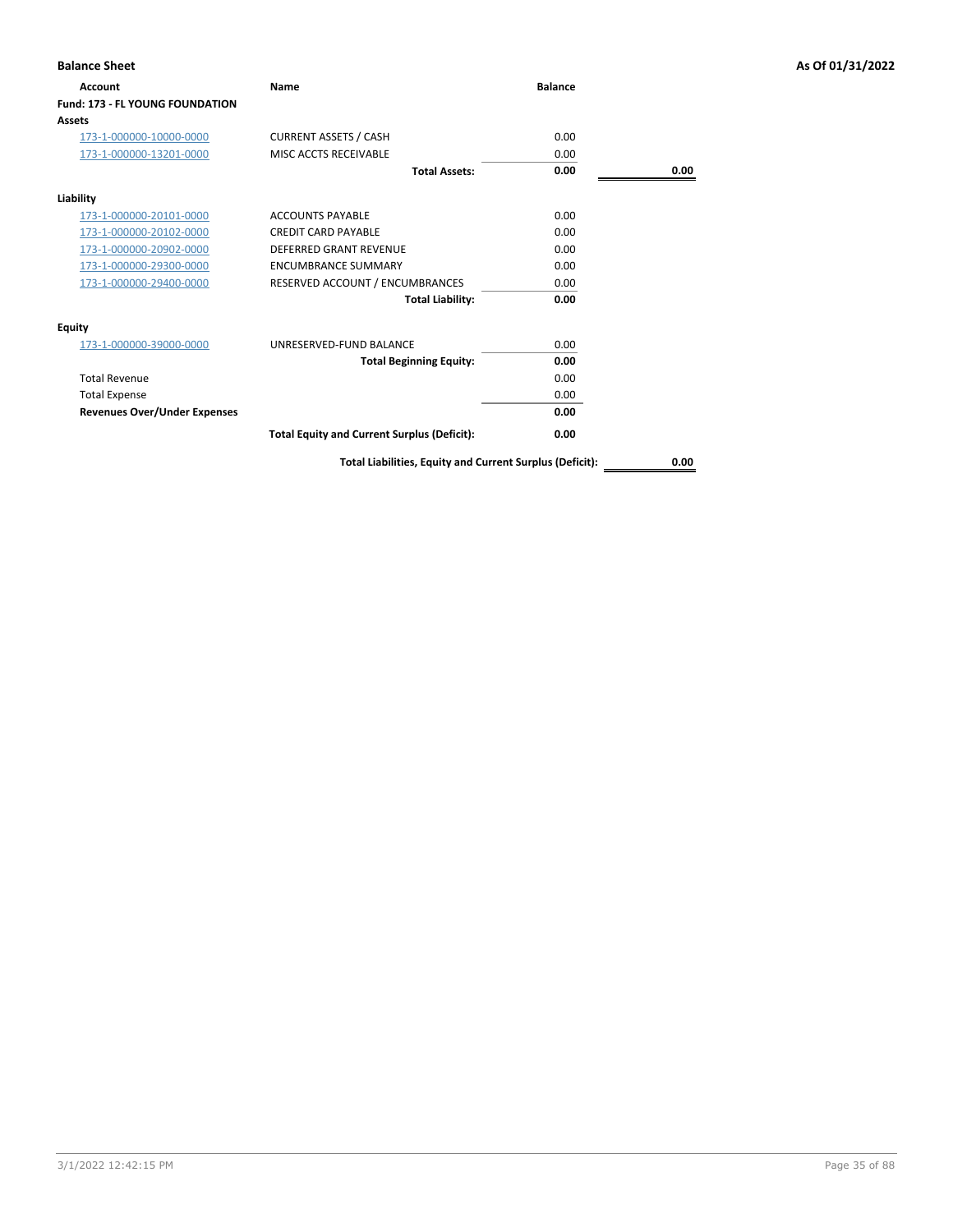| <b>Balance Sheet</b>                |                                                    |                |      | As Of 01/31/2022 |
|-------------------------------------|----------------------------------------------------|----------------|------|------------------|
| <b>Account</b>                      | Name                                               | <b>Balance</b> |      |                  |
| Fund: 174 - FEMA GRANT              |                                                    |                |      |                  |
| <b>Assets</b>                       |                                                    |                |      |                  |
| 174-1-000000-10000-0000             | <b>CURRENT ASSETS / CASH</b>                       | 0.00           |      |                  |
| 174-1-000000-13201-0000             | MISC ACCTS RECEIVABLE                              | 0.00           |      |                  |
| 174-1-000000-13205-0000             | <b>INTEREST RECEIVABLE</b>                         | 0.00           |      |                  |
|                                     | <b>Total Assets:</b>                               | 0.00           | 0.00 |                  |
| Liability                           |                                                    |                |      |                  |
| 174-1-000000-20101-0000             | <b>ACCOUNTS PAYABLE</b>                            | 0.00           |      |                  |
| 174-1-000000-20102-0000             | <b>CREDIT CARD PAYABLE</b>                         | 0.00           |      |                  |
| 174-1-000000-20103-0000             | <b>ACCRUED ACCOUNTS PAYABLE</b>                    | 0.00           |      |                  |
| 174-1-000000-20902-0000             | DEFERRED GRANT REVENUE                             | 0.00           |      |                  |
| 174-1-000000-29300-0000             | <b>ENCUMBRANCE SUMMARY</b>                         | 0.00           |      |                  |
| 174-1-000000-29400-0000             | RESERVED ACCOUNT / ENCUMBRANCES                    | 0.00           |      |                  |
|                                     | <b>Total Liability:</b>                            | 0.00           |      |                  |
| <b>Equity</b>                       |                                                    |                |      |                  |
| 174-1-000000-39000-0000             | UNRESERVED-FUND BALANCE                            | 0.00           |      |                  |
|                                     | <b>Total Beginning Equity:</b>                     | 0.00           |      |                  |
| <b>Total Revenue</b>                |                                                    | 0.00           |      |                  |
| <b>Total Expense</b>                |                                                    | 0.00           |      |                  |
| <b>Revenues Over/Under Expenses</b> |                                                    | 0.00           |      |                  |
|                                     | <b>Total Equity and Current Surplus (Deficit):</b> | 0.00           |      |                  |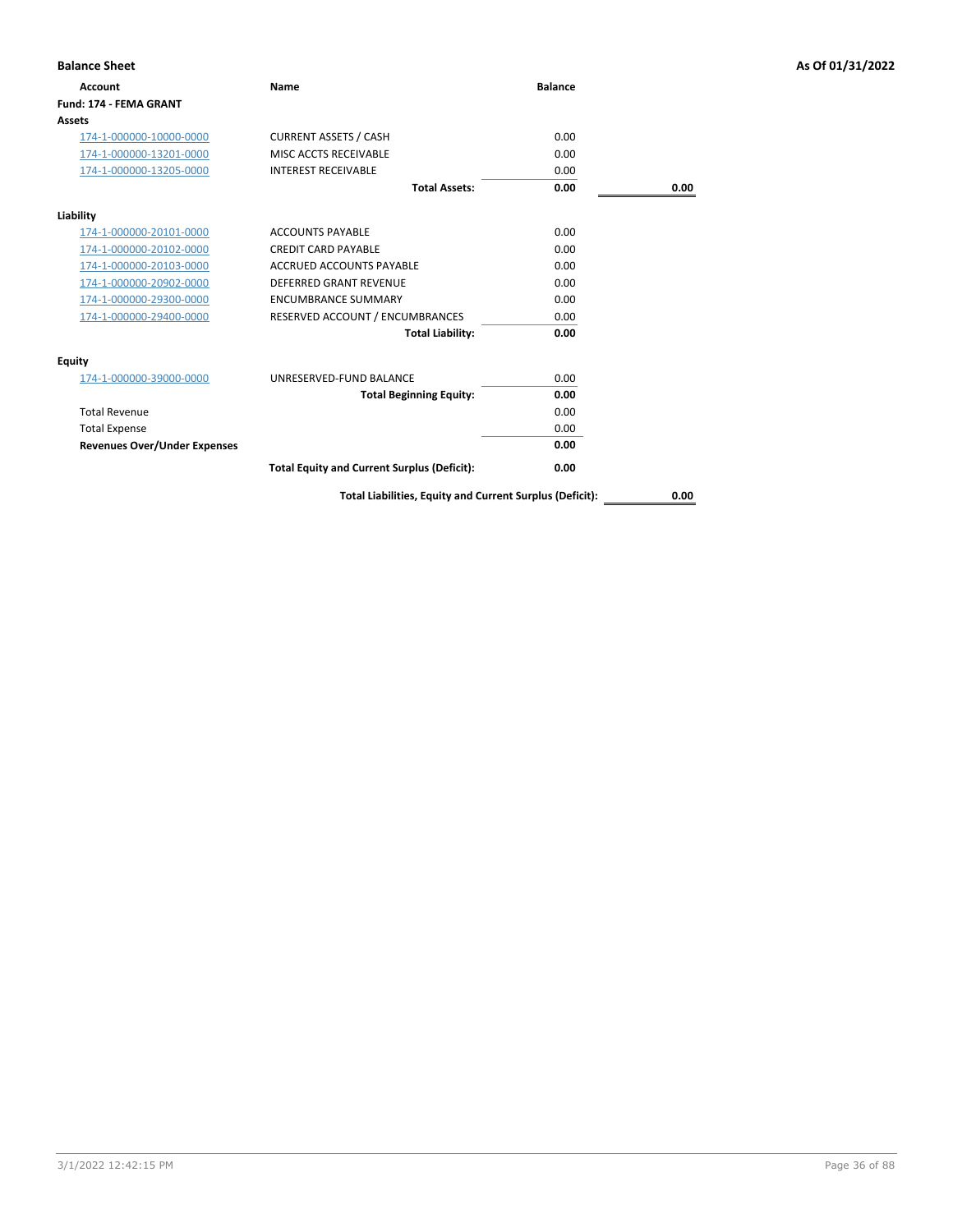| <b>Balance Sheet</b>                       |                                                    |                |           | As Of 01/31/2022 |
|--------------------------------------------|----------------------------------------------------|----------------|-----------|------------------|
| Account                                    | Name                                               | <b>Balance</b> |           |                  |
| Fund: 175 - JUSTICE ASSISTANCE GRANT - JAG |                                                    |                |           |                  |
| <b>Assets</b>                              |                                                    |                |           |                  |
| 175-1-000000-10000-0000                    | <b>CURRENT ASSETS / CASH</b>                       | 13,761.65      |           |                  |
| 175-1-000000-13201-0000                    | MISC ACCTS RECEIVABLE                              | 0.00           |           |                  |
|                                            | <b>Total Assets:</b>                               | 13,761.65      | 13,761.65 |                  |
| Liability                                  |                                                    |                |           |                  |
| 175-1-000000-20101-0000                    | <b>ACCOUNTS PAYABLE</b>                            | 0.00           |           |                  |
| 175-1-000000-20102-0000                    | <b>CREDIT CARD PAYABLE</b>                         | 0.00           |           |                  |
| 175-1-000000-20902-0000                    | <b>DEFERRED GRANT REVENUE</b>                      | 0.00           |           |                  |
| 175-1-000000-29300-0000                    | <b>ENCUMBRANCE SUMMARY</b>                         | 0.00           |           |                  |
| 175-1-000000-29400-0000                    | RESERVED ACCOUNT / ENCUMBRANCES                    | 0.00           |           |                  |
|                                            | <b>Total Liability:</b>                            | 0.00           |           |                  |
| <b>Equity</b>                              |                                                    |                |           |                  |
| 175-1-000000-39000-0000                    | UNRESERVED-FUND BALANCE                            | 13,761.65      |           |                  |
|                                            | <b>Total Beginning Equity:</b>                     | 13,761.65      |           |                  |
| <b>Total Revenue</b>                       |                                                    | 0.00           |           |                  |
| <b>Total Expense</b>                       |                                                    | 0.00           |           |                  |
| <b>Revenues Over/Under Expenses</b>        |                                                    | 0.00           |           |                  |
|                                            | <b>Total Equity and Current Surplus (Deficit):</b> | 13,761.65      |           |                  |

**Total Liabilities, Equity and Current Surplus (Deficit): 13,761.65**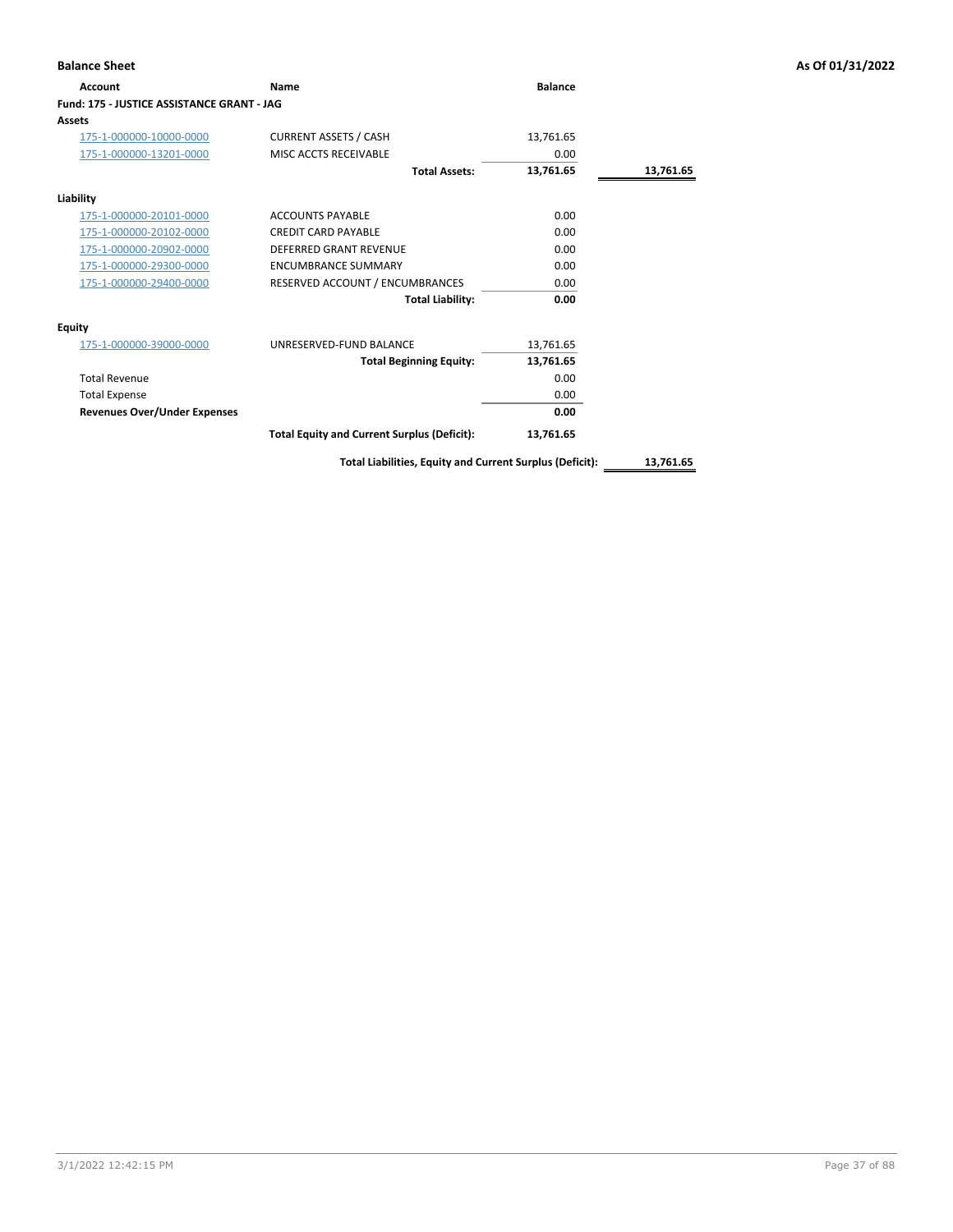| <b>Balance Sheet</b>                |                                                    |                |      | As Of 01/31/2022 |
|-------------------------------------|----------------------------------------------------|----------------|------|------------------|
| <b>Account</b>                      | Name                                               | <b>Balance</b> |      |                  |
| <b>Fund: 176 - HOME GRANT FUND</b>  |                                                    |                |      |                  |
| <b>Assets</b>                       |                                                    |                |      |                  |
| 176-1-000000-10000-0000             | <b>CURRENT ASSETS / CASH</b>                       | 0.00           |      |                  |
| 176-1-000000-13201-0000             | MISC ACCTS RECEIVABLE                              | 0.00           |      |                  |
| 176-1-000000-13205-0000             | <b>INTEREST RECEIVABLE</b>                         | 0.00           |      |                  |
|                                     | <b>Total Assets:</b>                               | 0.00           | 0.00 |                  |
| Liability                           |                                                    |                |      |                  |
| 176-1-000000-20101-0000             | <b>ACCOUNTS PAYABLE</b>                            | 0.00           |      |                  |
| 176-1-000000-20102-0000             | <b>CREDIT CARD PAYABLE</b>                         | 0.00           |      |                  |
| 176-1-000000-20103-0000             | ACCRUED ACCOUNTS PAYABLE                           | 0.00           |      |                  |
| 176-1-000000-20902-0000             | <b>DEFERRED GRANT REVENUE</b>                      | 0.00           |      |                  |
| 176-1-000000-29300-0000             | <b>ENCUMBRANCE SUMMARY</b>                         | 0.00           |      |                  |
| 176-1-000000-29400-0000             | RESERVED ACCOUNT / ENCUMBRANCES                    | 0.00           |      |                  |
|                                     | <b>Total Liability:</b>                            | 0.00           |      |                  |
| Equity                              |                                                    |                |      |                  |
| 176-1-000000-39000-0000             | UNRESERVED-FUND BALANCE                            | 0.00           |      |                  |
|                                     | <b>Total Beginning Equity:</b>                     | 0.00           |      |                  |
| <b>Total Revenue</b>                |                                                    | 0.00           |      |                  |
| <b>Total Expense</b>                |                                                    | 0.00           |      |                  |
| <b>Revenues Over/Under Expenses</b> |                                                    | 0.00           |      |                  |
|                                     | <b>Total Equity and Current Surplus (Deficit):</b> | 0.00           |      |                  |

**Total Liabilities, Equity and Current Surplus (Deficit): 0.00**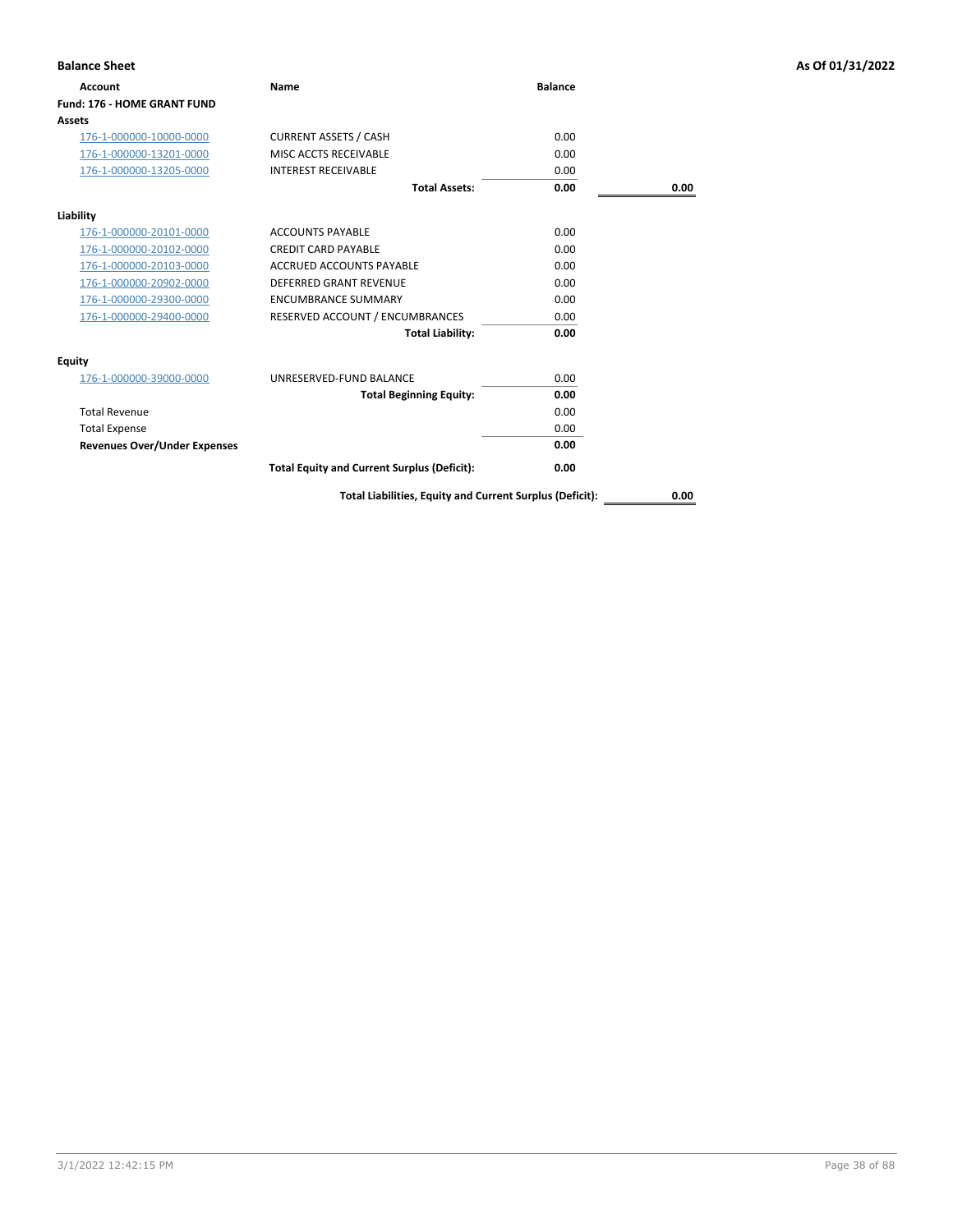| <b>Balance Sheet</b>                    |                                                          |                |      | As Of 01/31/2022 |
|-----------------------------------------|----------------------------------------------------------|----------------|------|------------------|
| Account                                 | Name                                                     | <b>Balance</b> |      |                  |
| Fund: 177 - SAFE ROUTES TO SCHOOL GRANT |                                                          |                |      |                  |
| Assets                                  |                                                          |                |      |                  |
| 177-1-000000-10000-0000                 | <b>CURRENT ASSETS / CASH</b>                             | 0.00           |      |                  |
| 177-1-000000-13201-0000                 | MISC ACCTS RECEIVABLE                                    | 0.00           |      |                  |
| 177-1-000000-13205-0000                 | <b>INTEREST RECEIVABLE</b>                               | 0.00           |      |                  |
|                                         | <b>Total Assets:</b>                                     | 0.00           | 0.00 |                  |
| Liability                               |                                                          |                |      |                  |
| 177-1-000000-20101-0000                 | <b>ACCOUNTS PAYABLE</b>                                  | 0.00           |      |                  |
| 177-1-000000-20102-0000                 | <b>CREDIT CARD PAYABLE</b>                               | 0.00           |      |                  |
| 177-1-000000-20139-0000                 | <b>RETAINAGES PAYABLE</b>                                | 0.00           |      |                  |
| 177-1-000000-20902-0000                 | <b>DEFERRED GRANT REVENUE</b>                            | 0.00           |      |                  |
|                                         | <b>Total Liability:</b>                                  | 0.00           |      |                  |
| <b>Equity</b>                           |                                                          |                |      |                  |
| 177-1-000000-39000-0000                 | UNRESERVED-FUND BALANCE                                  | 0.00           |      |                  |
|                                         | <b>Total Beginning Equity:</b>                           | 0.00           |      |                  |
| <b>Total Revenue</b>                    |                                                          | 0.00           |      |                  |
| <b>Total Expense</b>                    |                                                          | 0.00           |      |                  |
| <b>Revenues Over/Under Expenses</b>     |                                                          | 0.00           |      |                  |
|                                         | <b>Total Equity and Current Surplus (Deficit):</b>       | 0.00           |      |                  |
|                                         | Total Liabilities, Equity and Current Surplus (Deficit): |                | 0.00 |                  |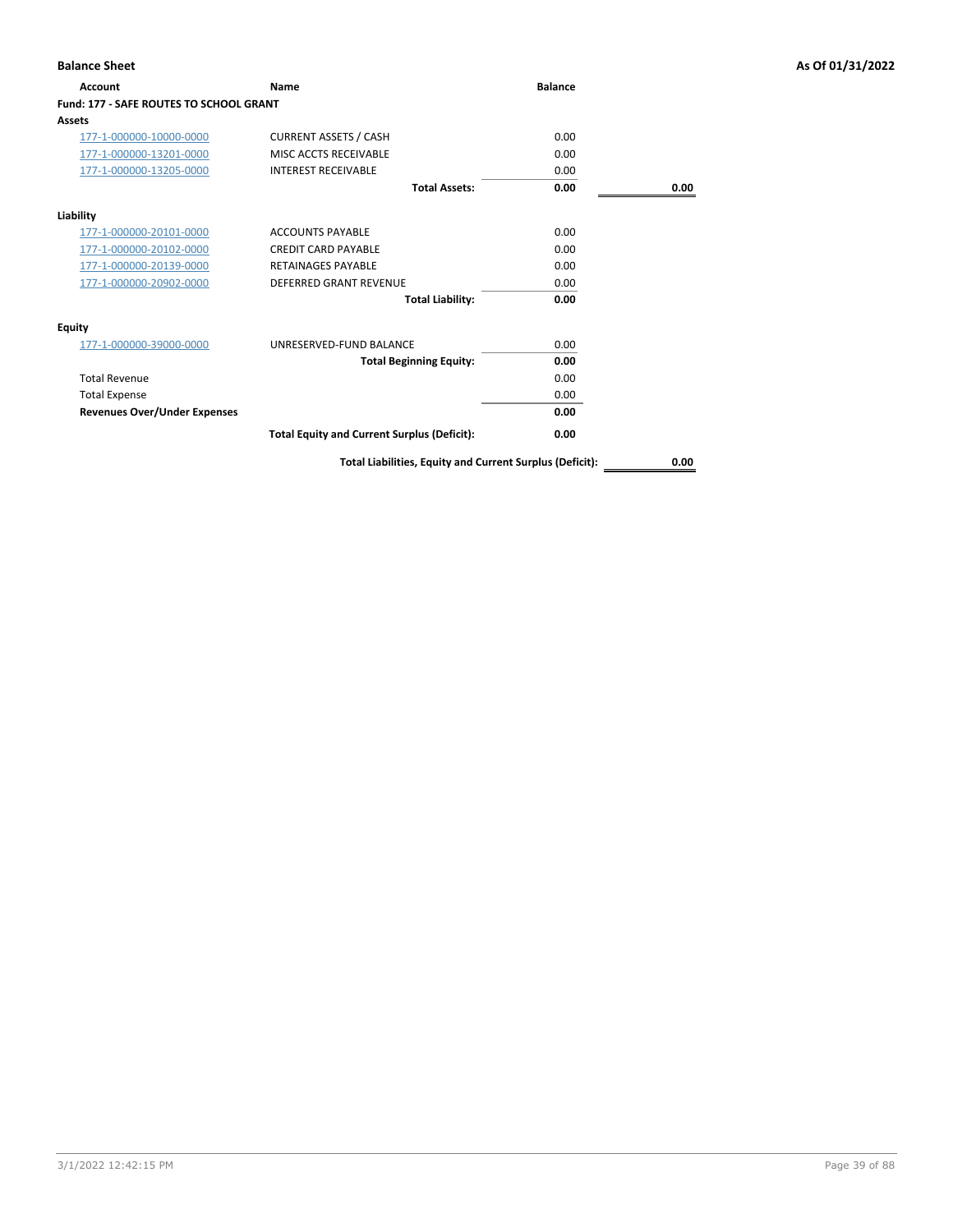|  |  |  |  | As Of 01/31/2022 |  |
|--|--|--|--|------------------|--|
|--|--|--|--|------------------|--|

| Account<br>Fund: 190 - FIXED ASSETS | Name                                               | <b>Balance</b> |               |  |
|-------------------------------------|----------------------------------------------------|----------------|---------------|--|
|                                     |                                                    |                |               |  |
|                                     |                                                    |                |               |  |
| Assets                              |                                                    |                |               |  |
| 190-1-000000-10000-0000             | <b>CURRENT ASSETS / CASH</b>                       | 3,979,096.29   |               |  |
| 190-1-000000-16001-0000             | FIXED ASSETS / LAND                                | 4,319,195.57   |               |  |
| 190-1-000000-16002-0000             | FIXED ASSETS / IMPROVMENTS-NON BUILDI              | 10,239,156.27  |               |  |
| 190-1-000000-16003-0000             | ACCUM DEPR / IMPROVEMENTS- NON BUIL                | -5,714,982.26  |               |  |
| 190-1-000000-16004-0000             | FIXED ASSETS / BUILDINGS                           | 19,241,696.38  |               |  |
| 190-1-000000-16005-0000             | ACCUM DEPR / BUILDINGS                             | -8,401,099.51  |               |  |
| 190-1-000000-16109-0000             | FIXED ASSETS / INFRASTRUCTURE                      | 43,026,051.23  |               |  |
| 190-1-000000-16110-0000             | ACCUM DEPR / INFRASTRUCTURE                        | -19,623,919.96 |               |  |
| 190-1-000000-16201-0000             | FIXED ASSETS / MACHINERY AND EQUIPMEN              | 7,778,083.89   |               |  |
| 190-1-000000-16202-0000             | ACCUM DEPR / MACHINERY AND EQUIPMEI                | -5,741,443.57  |               |  |
| 190-1-000000-16205-0000             | FIXED ASSETS / SEIZURE FUNDED VEHICLES             | 78,396.51      |               |  |
| 190-1-000000-16206-0000             | ACCUM DEPR / SEIZURE FUNDED VEHICLES               | -78,604.39     |               |  |
| 190-1-000000-16301-0000             | FIXED ASSETS / C W I P                             | 19,154,487.61  |               |  |
|                                     | <b>Total Assets:</b>                               | 68,256,114.06  | 68,256,114.06 |  |
|                                     |                                                    |                |               |  |
| Liability                           |                                                    |                |               |  |
| 190-1-000000-20101-0000             | <b>ACCOUNTS PAYABLE</b>                            | 0.00           |               |  |
| 190-1-000000-20102-0000             | <b>CREDIT CARD PAYABLE</b>                         | 0.00           |               |  |
| 190-1-000000-27001-0000             | CONTRIBUTED CAPITAL / DEVELOPERS                   | 7,196,125.29   |               |  |
| 190-1-000000-27101-0000             | INVESTMENT IN GFA / GENERAL FUND                   | 2,194,657.07   |               |  |
| 190-1-000000-27102-0000             | SPECIAL REVENUE FUNDS                              | 4,861,998.29   |               |  |
| 190-1-000000-27103-0000             | <b>GENERAL CIP FUND</b>                            | 80,630,535.12  |               |  |
| 190-1-000000-27104-0000             | PROPRIETARY FUNDS                                  | 13,885,324.34  |               |  |
| 190-1-000000-27105-0000             | <b>INTERNAL SERVICE FUNDS</b>                      | 0.00           |               |  |
| 190-1-000000-27106-0000             | <b>EXPENDABLE TRUST FUNDS</b>                      | 0.00           |               |  |
| 190-1-000000-27107-0000             | INVESTMENT IN GFA / SEIZURE FUNDS                  | 127,680.68     |               |  |
| 190-1-000000-27108-0000             | INVESTMENT IN GFA / FIRE DEPARTMEN                 | 0.00           |               |  |
| 190-1-000000-27109-0000             | PARKS & RECREATION DEPT                            | 0.00           |               |  |
| 190-1-000000-27110-0000             | INVESTMENT IN GFA / 4A EDC                         | 524,560.49     |               |  |
| 190-1-000000-27201-0000             | CAFR USE / MUNICIPAL BUILDINGS                     | 1,862,037.81   |               |  |
| 190-1-000000-27202-0000             | CAFR USE / OTHER GENERAL GOVERNMEN                 | 363,987.04     |               |  |
| 190-1-000000-27203-0000             | CAFR USE / POLICE PROTECTION                       | 1,742,383.46   |               |  |
| 190-1-000000-27204-0000             | CAFR USE / FIRE PROTECTION                         | 2,609,936.84   |               |  |
| 190-1-000000-27205-0000             | CAFR USE / PUBLIC WORKS                            | 2,509,263.59   |               |  |
| 190-1-000000-27206-0000             | <b>CAFR USE / LIBRARIES</b>                        | 2,147,054.00   |               |  |
| 190-1-000000-27207-0000             | CAFR USE / RECREATION                              | 4,153,623.63   |               |  |
| 190-1-000000-27208-0000             | CAFR USE / CEMETERY                                | 246,894.00     |               |  |
| 190-1-000000-27209-0000             | CAFR USE / EXCHANGE BUILDING                       | 6,053,703.29   |               |  |
| 190-1-000000-27210-0000             | CAFR USE / INVESTMENT IN GFA                       | -21,688,883.66 |               |  |
| 190-1-000000-27301-0000             | DONATIONS/GRANTS                                   | 2,478,141.06   |               |  |
|                                     | <b>Total Liability:</b>                            | 111,899,022.34 |               |  |
| Equity                              |                                                    |                |               |  |
| 190-1-000000-39000-0000             | UNRESERVED-FUND BALANCE                            | -43,642,908.28 |               |  |
|                                     | <b>Total Beginning Equity:</b>                     | -43,642,908.28 |               |  |
| <b>Total Expense</b>                |                                                    | 0.00           |               |  |
| <b>Revenues Over/Under Expenses</b> |                                                    | 0.00           |               |  |
|                                     |                                                    |                |               |  |
|                                     | <b>Total Equity and Current Surplus (Deficit):</b> | -43,642,908.28 |               |  |

**Total Liabilities, Equity and Current Surplus (Deficit): 68,256,114.06**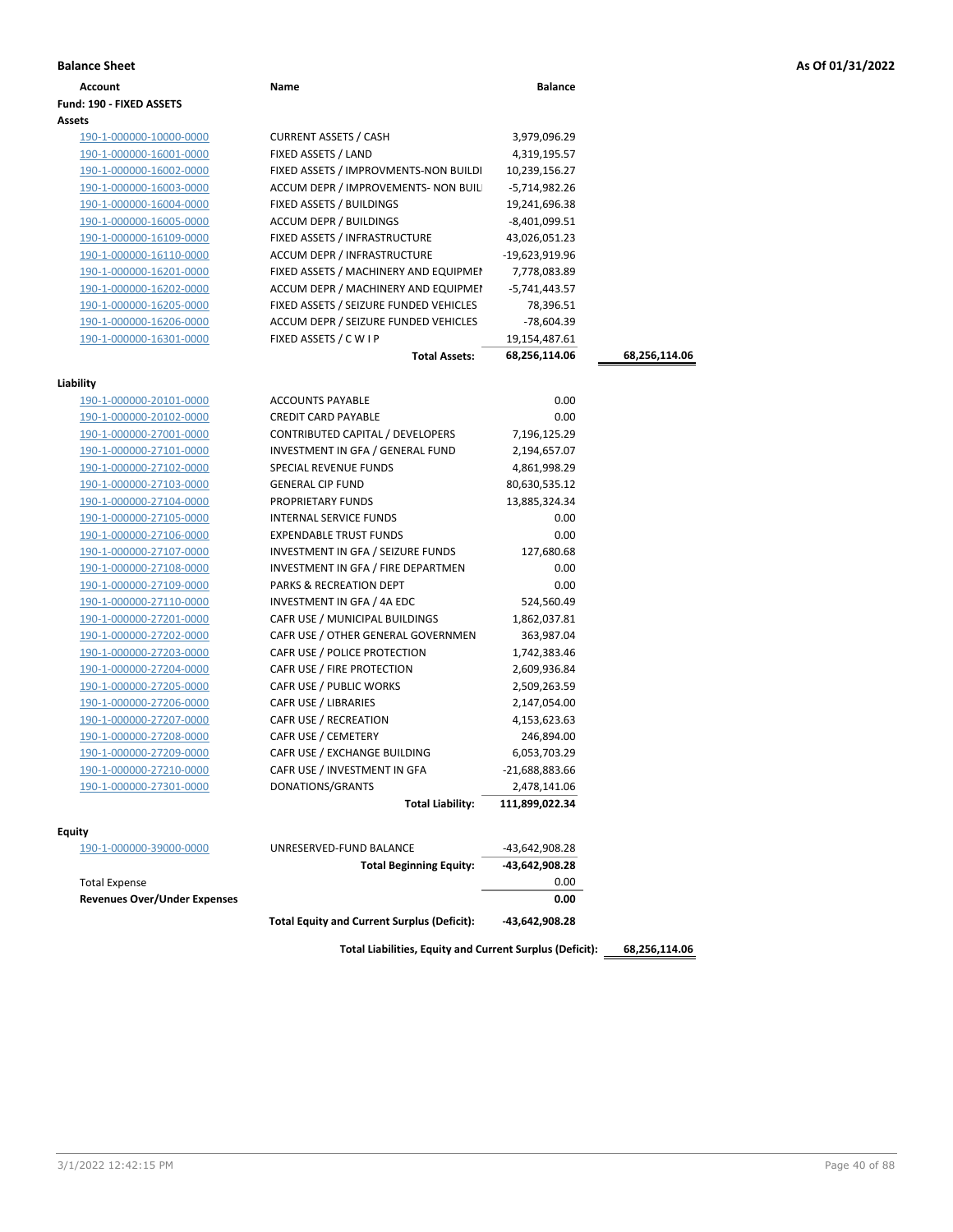|  |  |  |  | As Of 01/31/2022 |
|--|--|--|--|------------------|
|--|--|--|--|------------------|

| <b>Balance Sheet</b>                |                                                          |                 |               | As Of 01/31/2022 |
|-------------------------------------|----------------------------------------------------------|-----------------|---------------|------------------|
| <b>Account</b>                      | <b>Name</b>                                              | <b>Balance</b>  |               |                  |
| <b>Fund: 191 - DEBT</b>             |                                                          |                 |               |                  |
| <b>Assets</b>                       |                                                          |                 |               |                  |
| 191-1-000000-12101-0000             | <b>BOND ISSUANCE COSTS</b>                               | 0.00            |               |                  |
| 191-1-000000-12201-0000             | DEFERRED CHARGES / BOND DISCOUNT                         | $-19,877.84$    |               |                  |
| 191-1-000000-14101-0000             | WTR/WWTR UTILITY FUND                                    | 0.00            |               |                  |
| 191-1-000000-17101-0000             | LONG-TERM DEBT / AMT TO BE PROVIDE                       | 25,175,927.12   |               |                  |
|                                     | <b>Total Assets:</b>                                     | 25,156,049.28   | 25,156,049.28 |                  |
| Liability                           |                                                          |                 |               |                  |
| 191-1-000000-20102-0000             | <b>CREDIT CARD PAYABLE</b>                               | 0.00            |               |                  |
| 191-1-000000-22002-0000             | <b>VACATION/SICK PAYABLE</b>                             | 1,765,646.68    |               |                  |
| 191-1-000000-26001-0000             | <b>COMPENSATED ABSENCES PAY</b>                          | 2,016,564.86    |               |                  |
| 191-1-000000-26003-0000             | EXCESS SALES TAX DUE TO STATE OF TEXAS                   | 2,333,306.33    |               |                  |
| 191-1-000000-26101-0000             | <b>GENERAL OBLIG BONDS PAY</b>                           | 58,723,000.00   |               |                  |
| 191-1-000000-26103-0000             | DEFERRED LOSS/DEFEASEMENT                                | 602,769.25      |               |                  |
| 191-1-000000-26104-0000             | <b>ACCRETED INTEREST</b>                                 | 142,617.13      |               |                  |
| 191-1-000000-26105-0000             | INV NET OF RELATED DEBT                                  | -34,384,329.59  |               |                  |
| 191-1-000000-26106-0000             | <b>RESTRICTED DEBT SERVICE</b>                           | 621,308.00      |               |                  |
|                                     | <b>Total Liability:</b>                                  | 31,820,882.66   |               |                  |
| <b>Equity</b>                       |                                                          |                 |               |                  |
| 191-1-000000-39000-0000             | UNRESERVED-FUND BALANCE                                  | $-6,664,833.38$ |               |                  |
|                                     | <b>Total Beginning Equity:</b>                           | $-6,664,833.38$ |               |                  |
| <b>Total Expense</b>                |                                                          | 0.00            |               |                  |
| <b>Revenues Over/Under Expenses</b> |                                                          | 0.00            |               |                  |
|                                     | <b>Total Equity and Current Surplus (Deficit):</b>       | $-6,664,833.38$ |               |                  |
|                                     | Total Liabilities, Equity and Current Surplus (Deficit): |                 | 25,156,049.28 |                  |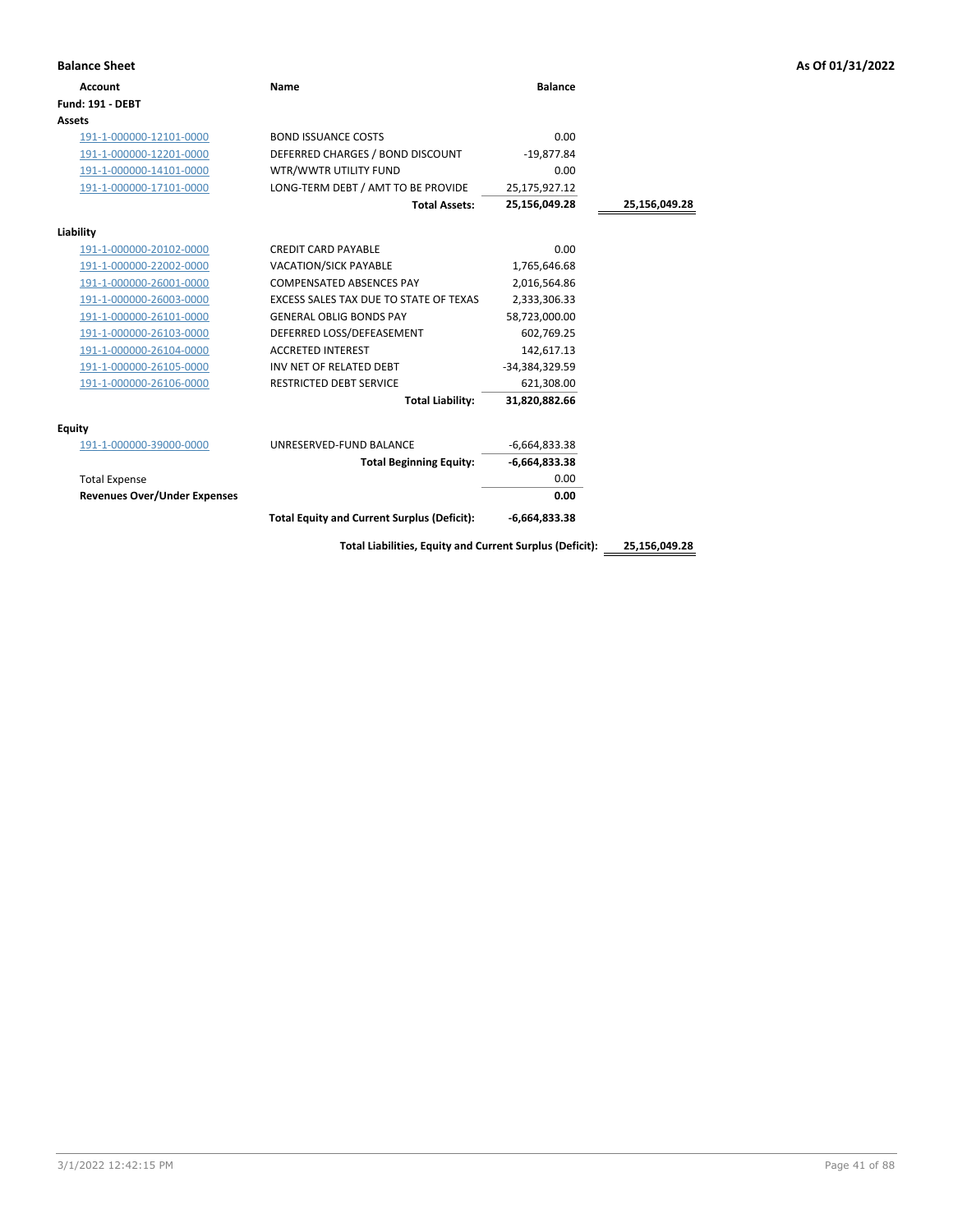| Account                             | Name | <b>Balance</b> |
|-------------------------------------|------|----------------|
| <b>Fund: 192 - PAYROLL CLEARING</b> |      |                |
| Assets                              |      |                |

192-1-000000-10000-0000 CURRENT ASSETS / CASH 46,581.38<br>192-1-000000-13201-0000 MISC ACCTS RECEIVABLE 0.00 192-1-000000-13201-0000 192-1-000000-13203-0000 NON-CURRENT ASSETS / PREPAYMENTS 0.00 192-1-000000-13205-0000 INTEREST RECEIVABLE 0.00

## **Liability**

| lity                    |                                       |               |
|-------------------------|---------------------------------------|---------------|
| 192-1-000000-20101-0000 | <b>ACCOUNTS PAYABLE</b>               | 17,958.84     |
| 192-1-000000-20102-0000 | <b>CREDIT CARD PAYABLE</b>            | 0.00          |
| 192-1-000000-20103-0000 | ACCRUED ACCOUNTS PAYABLE              | 0.00          |
| 192-1-000000-22001-0000 | SALARIES PAYABLE                      | $-7,844.69$   |
| 192-1-000000-22002-0000 | <b>VACATION/SICK PAYABLE</b>          | 0.00          |
| 192-1-000000-22101-0000 | TAXES - FEDERAL WITHHOLDING           | 0.00          |
| 192-1-000000-22102-0000 | <b>TAXES - FICA</b>                   | $-1.35$       |
| 192-1-000000-22103-0000 | <b>TAXES - MEDICARE</b>               | 0.00          |
| 192-1-000000-22201-0000 | INS - AFLAC                           | $-7,962.47$   |
| 192-1-000000-22202-0000 | INS - LIFE INSURANCE                  | 0.00          |
| 192-1-000000-22203-0000 | INS - CITY EMPLOYEE PORTION           | 0.00          |
| 192-1-000000-22204-0000 | INS - GEUS EMPLOYEE PORTION           | 0.00          |
| 192-1-000000-22205-0000 | INS - CITY EMPL-FLEXCARD              | $-158,064.96$ |
| 192-1-000000-22206-0000 | INS - CITY EMPL-DEPENDENT CARE        | 0.00          |
| 192-1-000000-22207-0000 | INS - GEUS EMPL-HEALTH CARE           | 0.00          |
| 192-1-000000-22208-0000 | INS - AMERICAN FIDELITY               | 0.00          |
| 192-1-000000-22209-0000 | INS - GEUS EMPL-DEPENDENT CARE        | 0.00          |
| 192-1-000000-22210-0000 | INS - CITY EMPLOYEE - OPT OU          | 0.00          |
| 192-1-000000-22211-0000 | INS - GEUS EMP - OPT OU               | 0.00          |
| 192-1-000000-22212-0000 | <b>INS - VISION PLAN</b>              | $-6,170.73$   |
| 192-1-000000-22213-0000 | INS - AIG CRITICAL CARE               | 0.00          |
| 192-1-000000-22214-0000 | INS - AIG ACCIDENT                    | 0.00          |
| 192-1-000000-22215-0000 | INS - ALLSTATE CANCER                 | 0.00          |
| 192-1-000000-22216-0000 | INS - CRITICAL ILLNESS/CHARTIS        | 0.00          |
| 192-1-000000-22217-0000 | INS - MUTUAL OF OMAHA                 | $-21,279.02$  |
| 192-1-000000-22218-0000 | INS - TX LIFE                         | $-1,334.15$   |
| 192-1-000000-22219-0000 | <b>INS - NEW YORK LIFE</b>            | 20.00         |
| 192-1-000000-22220-0000 | INS - AFLAC CRITICAL INSURANCE        | $-1,586.55$   |
| 192-1-000000-22223-0000 | <b>INS - DENTAL PLAN</b>              | $-16,674.20$  |
| 192-1-000000-22224-0000 | INS - AIRMED FLY ME HOME              | 0.00          |
| 192-1-000000-22225-0000 | INS - PET INSURANCE                   | 0.00          |
| 192-1-000000-22301-0000 | <b>RETIREMENT - TMRS</b>              | 297,017.36    |
| 192-1-000000-22302-0000 | RETIREMENT - F R & R                  | 10,826.58     |
| 192-1-000000-22303-0000 | RETIREMENT - NATIONWIDE / PEBSCO      | $-52,318.05$  |
| 192-1-000000-22304-0000 | RETIREMENT - 401 ICMA RETIREMENT      | 0.00          |
| 192-1-000000-22305-0000 | RETIREMENT - VANTAGE CARE PRE-TAX RSP | 0.00          |
| 192-1-000000-22401-0000 | <b>GARNISHMENT - TAX LEVY</b>         | 0.00          |
| 192-1-000000-22402-0000 | <b>GARNISHMENT - CHILD SUPPORT</b>    | 0.00          |
| 192-1-000000-22403-0000 | GARNISHMENT - CHAPTER 13              | 0.00          |
| 192-1-000000-22404-0000 | <b>GARNISHMENT - STUDENT LOAN</b>     | 0.00          |
| 192-1-000000-22501-0000 | <b>CHARITY PAYABLE</b>                | 0.00          |
| 192-1-000000-22502-0000 | UNITED WAY                            | $-118.50$     |
| 192-1-000000-22503-0000 | AMERICAN CANCER SOCIETY               | 0.00          |
| 192-1-000000-22601-0000 | PR DEDUCT - SAVINGS BOND              | 0.00          |
| 192-1-000000-22602-0000 | PR DEDUCT - CREDIT UNION              |               |
|                         | PR DEDUCT - PRE PAID LEGAL FEE        | $-3,261.50$   |
| 192-1-000000-22603-0000 |                                       | $-2,625.23$   |
| 192-1-000000-22604-0000 | PR DEDUCT - AUTO LEASE AGREEMENT      | 0.00          |
| 192-1-000000-22605-0000 | PR DEDUCT - YMCA                      | 0.00          |
| 192-1-000000-22606-0000 | PR DEDUCT - GAC                       | 0.00          |
| 192-1-000000-22607-0000 | PR DEDUCT - WEIGHT WATCHERS           | 0.00          |
| 192-1-000000-22608-0000 | PR DEDUCT - HUNT REG-FITNESS CTR      | 0.00          |
| 192-1-000000-22609-0000 | PR DEDUCT - MISCELLANEOUS             | 0.00          |

**Total Assets: 46,581.38 46,581.38**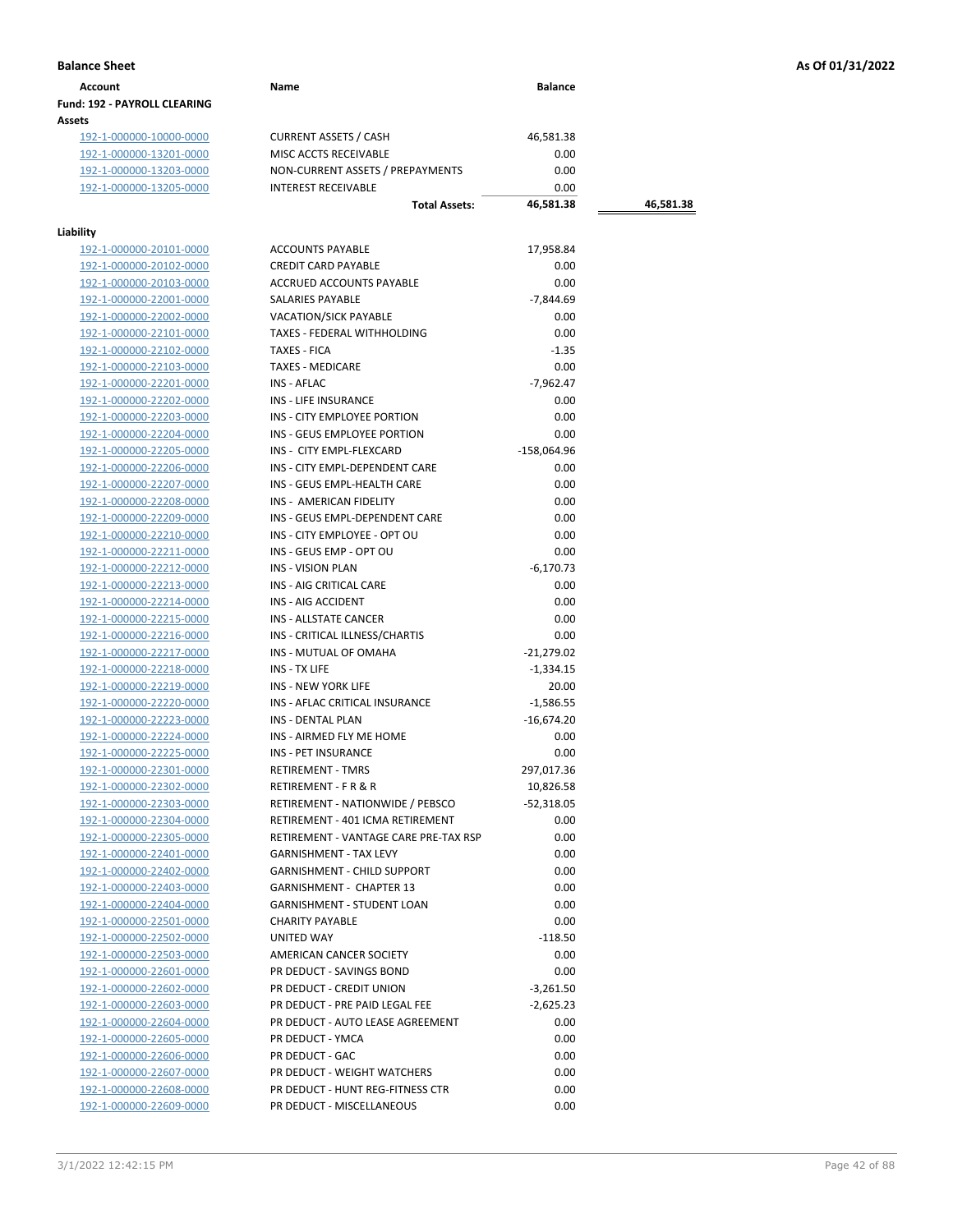| <b>Account</b>          | Name                                               | <b>Balance</b> |
|-------------------------|----------------------------------------------------|----------------|
| 192-1-000000-22610-0000 | PR DEDUCT - MISC REIMB                             | 0.00           |
| 192-1-000000-22611-0000 | PR DEDUCT - GOLF COURSE FEES                       | 0.00           |
| 192-1-000000-22612-0000 | PR DEDUCT - WEARING APPAREL                        | 0.00           |
| 192-1-000000-22613-0000 | PR DEDUCT - SNAP FITNESS                           | 0.00           |
|                         | <b>Total Liability:</b>                            | 46,581.38      |
| Equity                  |                                                    |                |
| 192-1-000000-39000-0000 | UNRESERVED-FUND BALANCE                            | 0.00           |
|                         | <b>Total Beginning Equity:</b>                     | 0.00           |
|                         | <b>Total Equity and Current Surplus (Deficit):</b> | 0.00           |

**Total Liabilities, Equity and Current Surplus (Deficit): 46,581.38**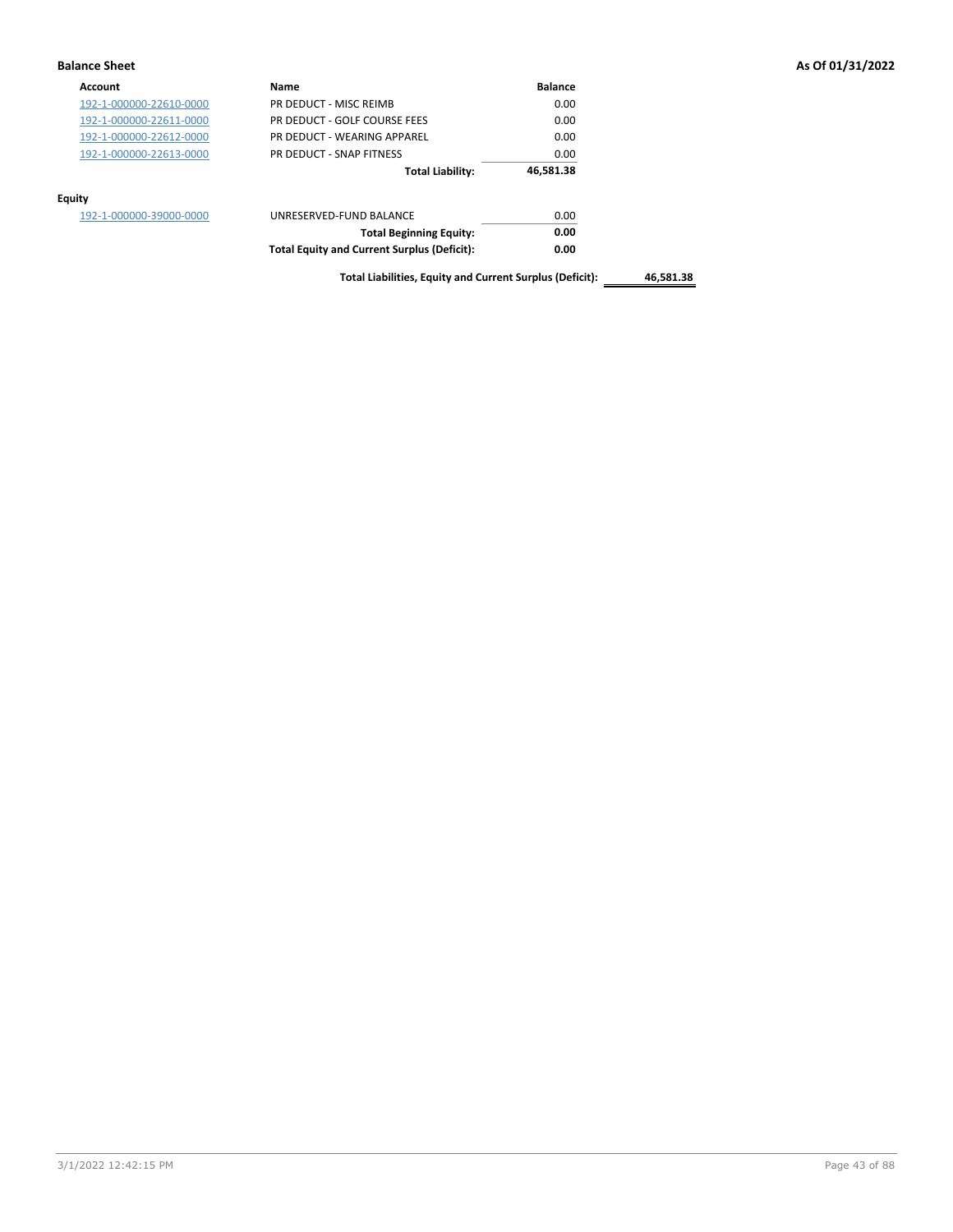| Account                             | Name | <b>Balance</b> |
|-------------------------------------|------|----------------|
| Fund: 200 - WATER / WASTEWATER FUND |      |                |
| <b>Assets</b>                       |      |                |

| 10: ZUU - WAIER / WASIEWAIER FUND |                                            |                 |               |
|-----------------------------------|--------------------------------------------|-----------------|---------------|
| ets<br>200-2-000000-10000-0000    | <b>CURRENT ASSETS / CASH</b>               | -11,774,124.25  |               |
| 200-2-000000-12101-0000           | <b>BOND ISSUANCE COSTS</b>                 | 0.00            |               |
| 200-2-000000-12201-0000           | DEFERRED CHARGES / BOND DISCOUNT           | $-313,847.17$   |               |
| 200-2-000000-13000-0000           | <b>CUSTOMER ACCTS RECEIVABLE</b>           | 490,612.76      |               |
| 200-2-000000-13001-0000           | NON CURRENT CUSTOMER ACCTS RECEIVAE        | 304,098.42      |               |
| 200-2-000000-13002-0000           | ALLOW FOR UNCOLLECT REC                    | $-228,576.77$   |               |
| 200-2-000000-13003-0000           | UNBILLED YEAR-END ACCRUAL                  | 1,239,789.83    |               |
| 200-2-000000-13004-0000           | WASTE HAULER RECEIVABLE                    | -45,283.58      |               |
| 200-2-000000-13007-0000           | <b>RETURNED CHECKS</b>                     | 0.00            |               |
| 200-2-000000-13010-0000           | <b>CADDO MILLS</b>                         | 0.00            |               |
| 200-2-000000-13201-0000           | MISC ACCTS RECEIVABLE                      | $-2,040.50$     |               |
| 200-2-000000-13202-0000           | <b>EMPLOYEE ADVANCES</b>                   | 0.00            |               |
| 200-2-000000-13203-0000           | NON-CURRENT ASSETS / PREPAYMENTS           | 0.00            |               |
| 200-2-000000-13205-0000           | <b>INTEREST RECEIVABLE</b>                 | 0.00            |               |
| 200-2-000000-14001-0000           | DUE FROM / GENERAL FUND                    | 0.00            |               |
| 200-2-000000-14040-0000           | <b>GENERAL CIP / GENERAL CIP</b>           | 0.00            |               |
| 200-2-000000-14120-0000           | DUE FROM UTILITY CIP                       | 38,336,026.85   |               |
| 200-2-000000-15401-0000           | <b>INVENTORIES / WATER STOCK</b>           | 255,981.59      |               |
| 200-2-000000-15501-0000           | <b>INVENTORIES / WASTEWATER STOCK</b>      | 37,418.48       |               |
| 200-2-000000-16001-0000           | FIXED ASSETS / LAND                        | 685,983.11      |               |
| 200-2-000000-16002-0000           | FIXED ASSETS / IMPROVMENTS-NON BUILDI      | 5,565,701.69    |               |
| 200-2-000000-16003-0000           | <b>ACCUM DEPR / IMPROVEMENTS-NON BUILL</b> | -2,750,370.47   |               |
| 200-2-000000-16004-0000           | FIXED ASSETS / BUILDINGS                   | 23,500,726.44   |               |
| 200-2-000000-16005-0000           | <b>ACCUM DEPR / BUILDINGS</b>              | $-4,171,214.96$ |               |
| 200-2-000000-16006-0000           | FIXED ASSETS / FILTRATION PLANT            | 11,644,653.00   |               |
| 200-2-000000-16007-0000           | ACCUM DEPR / FILTRATION PLANT              | -8,104,150.30   |               |
| 200-2-000000-16008-0000           | FIXED ASSETS / WATER RECLAMATION PLAN      | 7,290,892.03    |               |
| 200-2-000000-16009-0000           | ACCUM DEPR / WATER RECLAMATION PLAN        | -6,547,347.23   |               |
| 200-2-000000-16101-0000           | FIXED ASSETS / WATER MAINS                 | 20,586,456.10   |               |
| 200-2-000000-16102-0000           | <b>ACCUM DEPR / WATER MAINS</b>            | -11,470,229.63  |               |
| 200-2-000000-16103-0000           | FIXED ASSETS / SANITARY SEWERS             | 26,776,667.28   |               |
| 200-2-000000-16104-0000           | ACCUM DEPR / SANITARY SEWERS               | -13,161,586.78  |               |
| 200-2-000000-16105-0000           | FIXED ASSETS / RESERVOIRS & TANKS          | 10,498,644.74   |               |
| 200-2-000000-16106-0000           | ACCUM DEPR / RESERVOIRS & TANKS            | $-1,481,844.62$ |               |
| 200-2-000000-16107-0000           | FIXED ASSETS / PUMP STATIONS               | 6,574,011.03    |               |
| 200-2-000000-16108-0000           | ACCUM DEPR / PUMP STATIONS                 | -876,239.20     |               |
| 200-2-000000-16201-0000           | FIXED ASSETS / MACHINERY AND EQUIPMEN      | 4,042,854.56    |               |
| 200-2-000000-16202-0000           | ACCUM DEPR / MACHINERY AND EQUIPMEI        | -2,353,147.81   |               |
| 200-2-000000-16301-0000           | FIXED ASSETS / C W I P                     | $-286,982.00$   |               |
| 200-2-000000-17501-0000           | <b>EMPLOYEE CONTRIBUTIONS</b>              | 206,986.00      |               |
| 200-2-000000-17504-0000           | <b>INVESTMENT RETURN</b>                   | $-402,199.00$   |               |
| <u>200-2-000000-17508-0000</u>    | EXPERIENCE DIFFERENCE- OUTFLOW             | 80,821.00       |               |
| 200-2-000000-17509-0000           | <b>EXPERIENCE DIFFERENCE - INFLOW</b>      | $-8,926.00$     |               |
| 200-2-000000-17520-0000           | <b>ASSUMPTION CHANGES</b>                  | 19,613.00       |               |
|                                   | <b>Total Assets:</b>                       | 94,159,827.64   | 94,159,827.64 |
|                                   |                                            |                 |               |
| bility                            |                                            |                 |               |
| 200-2-000000-20101-0000           | <b>ACCOUNTS PAYABLE</b>                    | 3,155.64        |               |
| <u>200-2-000000-20102-0000</u>    | <b>CREDIT CARD PAYABLE</b>                 | 0.00            |               |
| 200-2-000000-20103-0000           | ACCRUED ACCOUNTS PAYABLE                   | 10,000.00       |               |
| 200-2-000000-20104-0000           | <b>ESCHEATED LIABILITY</b>                 | 0.00            |               |
| 200-2-000000-20109-0000           | <b>GENERAL OBLIG BONDS PAY</b>             | 3,802,000.00    |               |

200-2-000000-20110-0000 REVENUE BONDS PAYABLE 1,975,000.00 200-2-000000-20112-0000 ACCRUED INTEREST PAYABLE 25,715.75 200-2-000000-20125-0000 SALES TAX PAYABLE / IN THE CITY 0.00 200-2-000000-20139-0000 RETAINAGES PAYABLE 0.00 200-2-000000-20141-0000 TELEPHONE CLEARING 0.01 200-2-000000-20160-0000 UNAPPLIED CREDIT 0.00 200-2-000000-21001-0000 GENERAL FUND / GENERAL FUND 0.00

**Liability**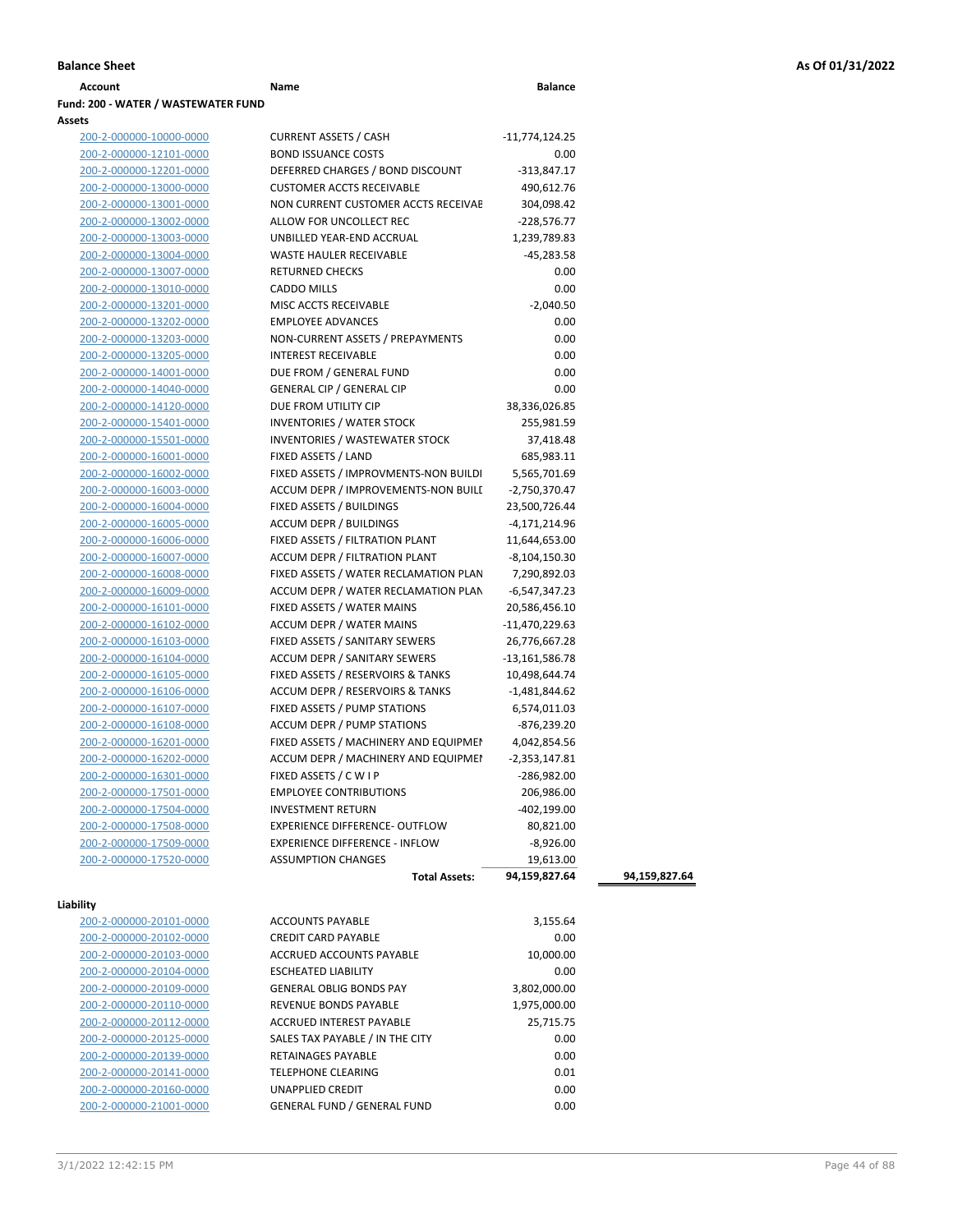| ENTERPRISE / WTR/WWTR UTILITY FUND<br>0.00<br>200-2-000000-21101-0000<br>200-2-000000-22001-0000<br>SALARIES PAYABLE<br>102,386.42<br>200-2-000000-22002-0000<br><b>VACATION/SICK PAYABLE</b><br>177,562.02<br>200-2-000000-23001-0000<br>CAPITAL LEASE PAYABLE<br>0.00<br>0.00<br>200-2-000000-24001-0000<br>O/S CHECKS PAYABLE<br>200-2-000000-24002-0000<br><b>CUSTOMER DEPOSITS</b><br>828,173.25 |
|-------------------------------------------------------------------------------------------------------------------------------------------------------------------------------------------------------------------------------------------------------------------------------------------------------------------------------------------------------------------------------------------------------|
|                                                                                                                                                                                                                                                                                                                                                                                                       |
|                                                                                                                                                                                                                                                                                                                                                                                                       |
|                                                                                                                                                                                                                                                                                                                                                                                                       |
|                                                                                                                                                                                                                                                                                                                                                                                                       |
|                                                                                                                                                                                                                                                                                                                                                                                                       |
|                                                                                                                                                                                                                                                                                                                                                                                                       |
| <b>CUSTOMER OVERPMT SUSPENSE</b><br>529,930.21<br>200-2-000000-24003-0000                                                                                                                                                                                                                                                                                                                             |
| <b>INTEREST PAYABLE ON DEP</b><br>0.00<br>200-2-000000-24004-0000                                                                                                                                                                                                                                                                                                                                     |
| 0.00<br>200-2-000000-24005-0000<br>ACCRUED INT PAY ON DEP                                                                                                                                                                                                                                                                                                                                             |
| 200-2-000000-24006-0000<br><b>AWAITING CUSTOMER SETUP</b><br>1,955.61                                                                                                                                                                                                                                                                                                                                 |
| 200-2-000000-24007-0000<br><b>BILLED DEPOSITS SUSPENSE</b><br>0.00                                                                                                                                                                                                                                                                                                                                    |
| <b>COMPENSATED ABSENCES PAY</b><br>279,379.56<br>200-2-000000-26001-0000                                                                                                                                                                                                                                                                                                                              |
| <b>GENERAL OBLIG BONDS PAY</b><br>$-595,093.00$<br>200-2-000000-26101-0000                                                                                                                                                                                                                                                                                                                            |
| REVENUE BONDS PAYABLE<br>27,835,000.00<br>200-2-000000-26102-0000                                                                                                                                                                                                                                                                                                                                     |
| DEFERRED LOSS/DEFEASEMENT<br>$-90,825.03$<br>200-2-000000-26103-0000                                                                                                                                                                                                                                                                                                                                  |
| <b>CONTRIBUTED CAPITAL</b><br>0.00<br>200-2-000000-27001-0000                                                                                                                                                                                                                                                                                                                                         |
| CONTRIBUTED CAPITAL / DEVELOPERS<br>0.00<br>200-2-000000-27002-0000                                                                                                                                                                                                                                                                                                                                   |
| <b>ENCUMBRANCE SUMMARY</b><br>0.00<br>200-2-000000-29300-0000                                                                                                                                                                                                                                                                                                                                         |
| RESERVED ACCOUNT / ENCUMBRANCES<br>0.00<br>200-2-000000-29400-0100                                                                                                                                                                                                                                                                                                                                    |
| 541,374.00<br>200-2-000000-29999-0000<br><b>NET PENSION LIABILITY</b>                                                                                                                                                                                                                                                                                                                                 |
| 200-2-000000-92080-0000<br><b>GLTDAG</b><br>0.00                                                                                                                                                                                                                                                                                                                                                      |
| <b>Total Liability:</b><br>35,425,714.44                                                                                                                                                                                                                                                                                                                                                              |
| <b>Equity</b>                                                                                                                                                                                                                                                                                                                                                                                         |
| 0.00<br>200-2-000000-39000-0000<br>UNRESERVED-FUND BALANCE                                                                                                                                                                                                                                                                                                                                            |
| 200-2-000000-39100-0000<br>UNRESERVED-RET. EARNINGS<br>57,683,074.54                                                                                                                                                                                                                                                                                                                                  |
| 0.00<br>200-2-000000-39150-0000<br>RESERVED-RET. EARNINGS                                                                                                                                                                                                                                                                                                                                             |
| 200-2-000000-39500-0000<br><b>NET POSITION - PENSION</b><br>$-965.00$                                                                                                                                                                                                                                                                                                                                 |
| 57,682,109.54<br><b>Total Beginning Equity:</b>                                                                                                                                                                                                                                                                                                                                                       |
| <b>Total Revenue</b><br>5,418,050.07                                                                                                                                                                                                                                                                                                                                                                  |
| <b>Total Expense</b><br>4,366,046.40                                                                                                                                                                                                                                                                                                                                                                  |
| <b>Revenues Over/Under Expenses</b><br>1,052,003.67                                                                                                                                                                                                                                                                                                                                                   |
| <b>Total Equity and Current Surplus (Deficit):</b><br>58,734,113.21                                                                                                                                                                                                                                                                                                                                   |
| Total Liabilities, Equity and Current Surplus (Deficit):<br>94,159,827.65                                                                                                                                                                                                                                                                                                                             |
| *** FUND 200 OUT OF BALANCE ***<br>$-0.01$                                                                                                                                                                                                                                                                                                                                                            |

**\*\*\*Warning: Account Authorization is turned on. Please run the Unauthorized Account Listing Report to see if you are out of balance due to missing accounts \*\*\***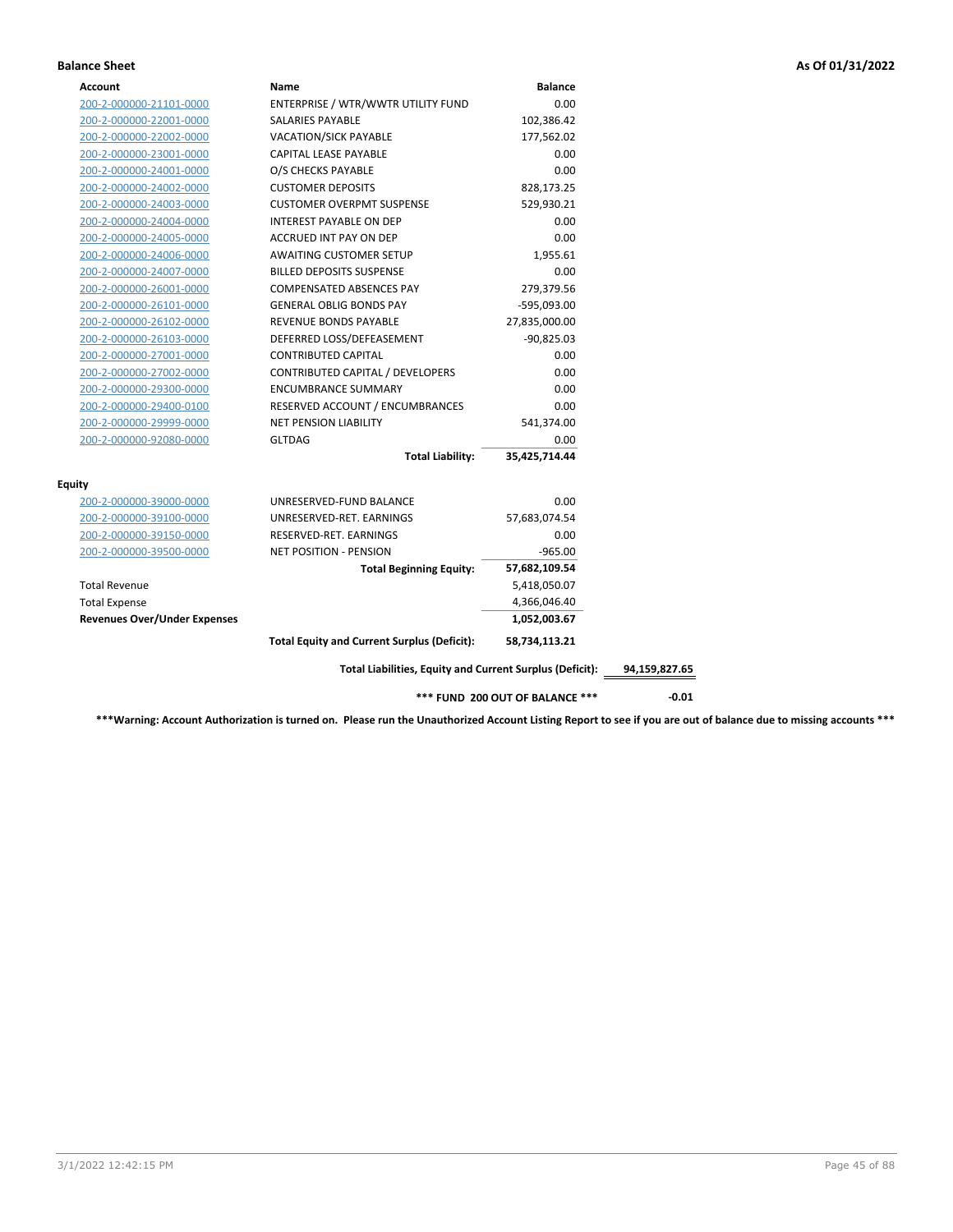| <b>Balance Sheet</b>                 |                                                    |                |           | As Of 01/31/2022 |
|--------------------------------------|----------------------------------------------------|----------------|-----------|------------------|
| Account                              | <b>Name</b>                                        | <b>Balance</b> |           |                  |
| <b>Fund: 210 - WATER IMPACT FEES</b> |                                                    |                |           |                  |
| Assets                               |                                                    |                |           |                  |
| 210-2-000000-10000-0000              | <b>CURRENT ASSETS / CASH</b>                       | $-799.72$      |           |                  |
| 210-2-000000-13201-0000              | MISC ACCTS RECEIVABLE                              | 0.00           |           |                  |
| 210-2-000000-13205-0000              | <b>INTEREST RECEIVABLE</b>                         | 0.00           |           |                  |
|                                      | <b>Total Assets:</b>                               | $-799.72$      | $-799.72$ |                  |
| Liability                            |                                                    |                |           |                  |
| 210-2-000000-20101-0000              | <b>ACCOUNTS PAYABLE</b>                            | 0.00           |           |                  |
| 210-2-000000-20103-0000              | <b>ACCRUED ACCOUNTS PAYABLE</b>                    | 0.00           |           |                  |
| 210-2-000000-29300-0000              | <b>ENCUMBRANCE SUMMARY</b>                         | 0.00           |           |                  |
| 210-2-000000-29400-0000              | RESERVED ACCOUNT / ENCUMBRANCES                    | 0.00           |           |                  |
|                                      | <b>Total Liability:</b>                            | 0.00           |           |                  |
| <b>Equity</b>                        |                                                    |                |           |                  |
| 210-2-000000-39000-0000              | UNRESERVED-FUND BALANCE                            | 0.00           |           |                  |
| 210-2-000000-39100-0000              | UNRESERVED-RET. EARNINGS                           | $-799.72$      |           |                  |
|                                      | <b>Total Beginning Equity:</b>                     | $-799.72$      |           |                  |
| <b>Total Revenue</b>                 |                                                    | 0.00           |           |                  |
| <b>Total Expense</b>                 |                                                    | 0.00           |           |                  |
| <b>Revenues Over/Under Expenses</b>  |                                                    | 0.00           |           |                  |
|                                      | <b>Total Equity and Current Surplus (Deficit):</b> | $-799.72$      |           |                  |

**Total Liabilities, Equity and Current Surplus (Deficit): -799.72**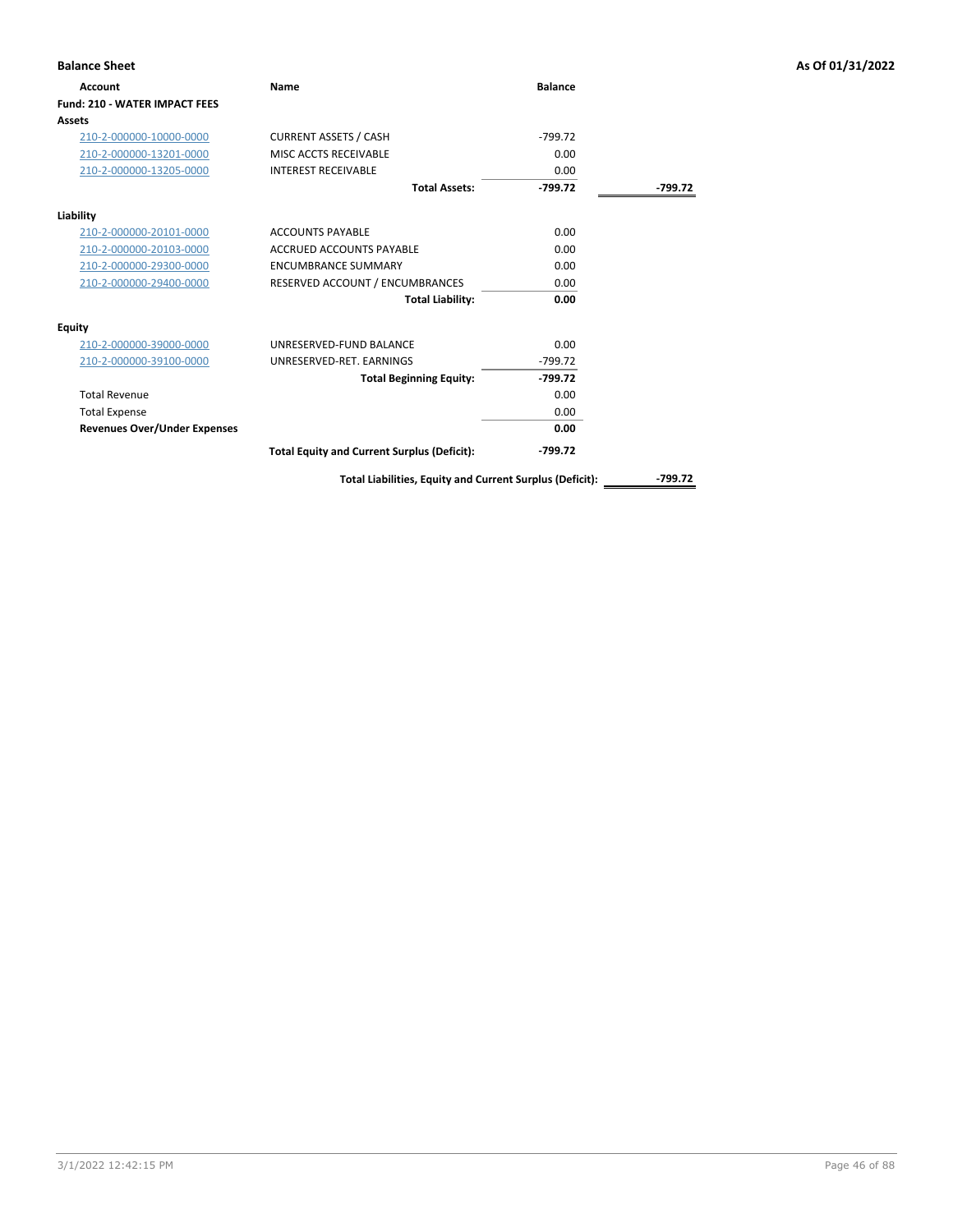| <b>Account</b>                            | Name                                                     | <b>Balance</b> |      |
|-------------------------------------------|----------------------------------------------------------|----------------|------|
| <b>Fund: 211 - WASTEWATER IMPACT FEES</b> |                                                          |                |      |
| Assets                                    |                                                          |                |      |
| 211-2-000000-10000-0000                   | <b>CURRENT ASSETS / CASH</b>                             | 0.00           |      |
| 211-2-000000-13201-0000                   | MISC ACCTS RECEIVABLE                                    | 0.00           |      |
| 211-2-000000-13205-0000                   | <b>INTEREST RECEIVABLE</b>                               | 0.00           |      |
|                                           | <b>Total Assets:</b>                                     | 0.00           | 0.00 |
| Liability                                 |                                                          |                |      |
| 211-2-000000-20101-0000                   | <b>ACCOUNTS PAYABLE</b>                                  | 0.00           |      |
| 211-2-000000-20103-0000                   | <b>ACCRUED ACCOUNTS PAYABLE</b>                          | 0.00           |      |
|                                           | <b>Total Liability:</b>                                  | 0.00           |      |
| <b>Equity</b>                             |                                                          |                |      |
| 211-2-000000-39000-0000                   | UNRESERVED-FUND BALANCE                                  | 0.00           |      |
| 211-2-000000-39100-0000                   | UNRESERVED-RET, EARNINGS                                 | 0.00           |      |
|                                           | <b>Total Beginning Equity:</b>                           | 0.00           |      |
| <b>Total Revenue</b>                      |                                                          | 0.00           |      |
| <b>Total Expense</b>                      |                                                          | 0.00           |      |
| <b>Revenues Over/Under Expenses</b>       |                                                          | 0.00           |      |
|                                           | <b>Total Equity and Current Surplus (Deficit):</b>       | 0.00           |      |
|                                           | Total Liabilities, Equity and Current Surplus (Deficit): |                | 0.00 |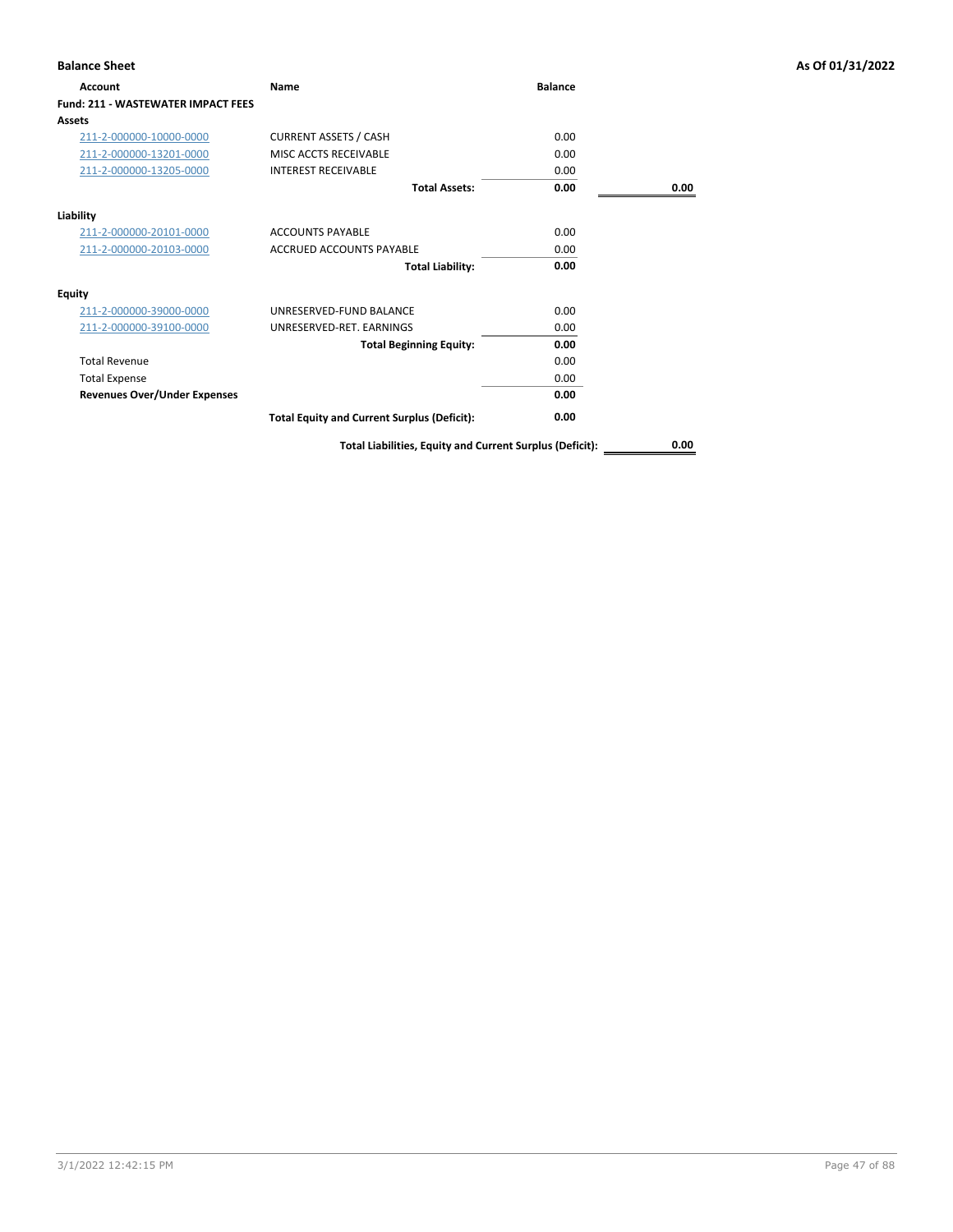| <b>Account</b>                                                   | Name                                                     | <b>Balance</b> |            |
|------------------------------------------------------------------|----------------------------------------------------------|----------------|------------|
| <b>Fund: 212 - TX COMMUNITY DEV SWR SYSTEM IMPROV PROG GRANT</b> |                                                          |                |            |
| Assets                                                           |                                                          |                |            |
| 212-2-000000-10000-0000                                          | <b>CURRENT ASSETS / CASH</b>                             | 105,849.57     |            |
| 212-2-000000-13201-0000                                          | MISC ACCTS RECEIVABLE                                    | 0.00           |            |
| 212-2-000000-13205-0000                                          | <b>INTEREST RECEIVABLE</b>                               | 0.00           |            |
| 212-2-000000-16301-0000                                          | FIXED ASSETS / C W I P                                   | 0.00           |            |
|                                                                  | <b>Total Assets:</b>                                     | 105,849.57     | 105,849.57 |
| Liability                                                        |                                                          |                |            |
| 212-2-000000-20101-0000                                          | <b>ACCOUNTS PAYABLE</b>                                  | 0.00           |            |
| 212-2-000000-20102-0000                                          | <b>CREDIT CARD PAYABLE</b>                               | 0.00           |            |
| 212-2-000000-20103-0000                                          | <b>ACCRUED ACCOUNTS PAYABLE</b>                          | 0.00           |            |
| 212-2-000000-20139-0000                                          | <b>RETAINAGES PAYABLE</b>                                | 0.00           |            |
| 212-2-000000-20902-0000                                          | <b>DEFERRED GRANT REVENUE</b>                            | 0.00           |            |
| 212-2-000000-21001-0000                                          | <b>GENERAL FUND / GENERAL FUND</b>                       | 0.00           |            |
| 212-2-000000-29300-0000                                          | <b>ENCUMBRANCE SUMMARY</b>                               | 0.00           |            |
| 212-2-000000-29400-0100                                          | RESERVED ACCOUNT / ENCUMBRANCES                          | 0.00           |            |
|                                                                  | <b>Total Liability:</b>                                  | 0.00           |            |
| <b>Equity</b>                                                    |                                                          |                |            |
| 212-2-000000-39100-0000                                          | UNRESERVED-RET. EARNINGS                                 | 105,849.57     |            |
|                                                                  | <b>Total Beginning Equity:</b>                           | 105,849.57     |            |
| <b>Total Revenue</b>                                             |                                                          | 0.00           |            |
| <b>Total Expense</b>                                             |                                                          | 0.00           |            |
| <b>Revenues Over/Under Expenses</b>                              |                                                          | 0.00           |            |
|                                                                  | <b>Total Equity and Current Surplus (Deficit):</b>       | 105,849.57     |            |
|                                                                  | Total Liabilities, Equity and Current Surplus (Deficit): |                | 105,849.57 |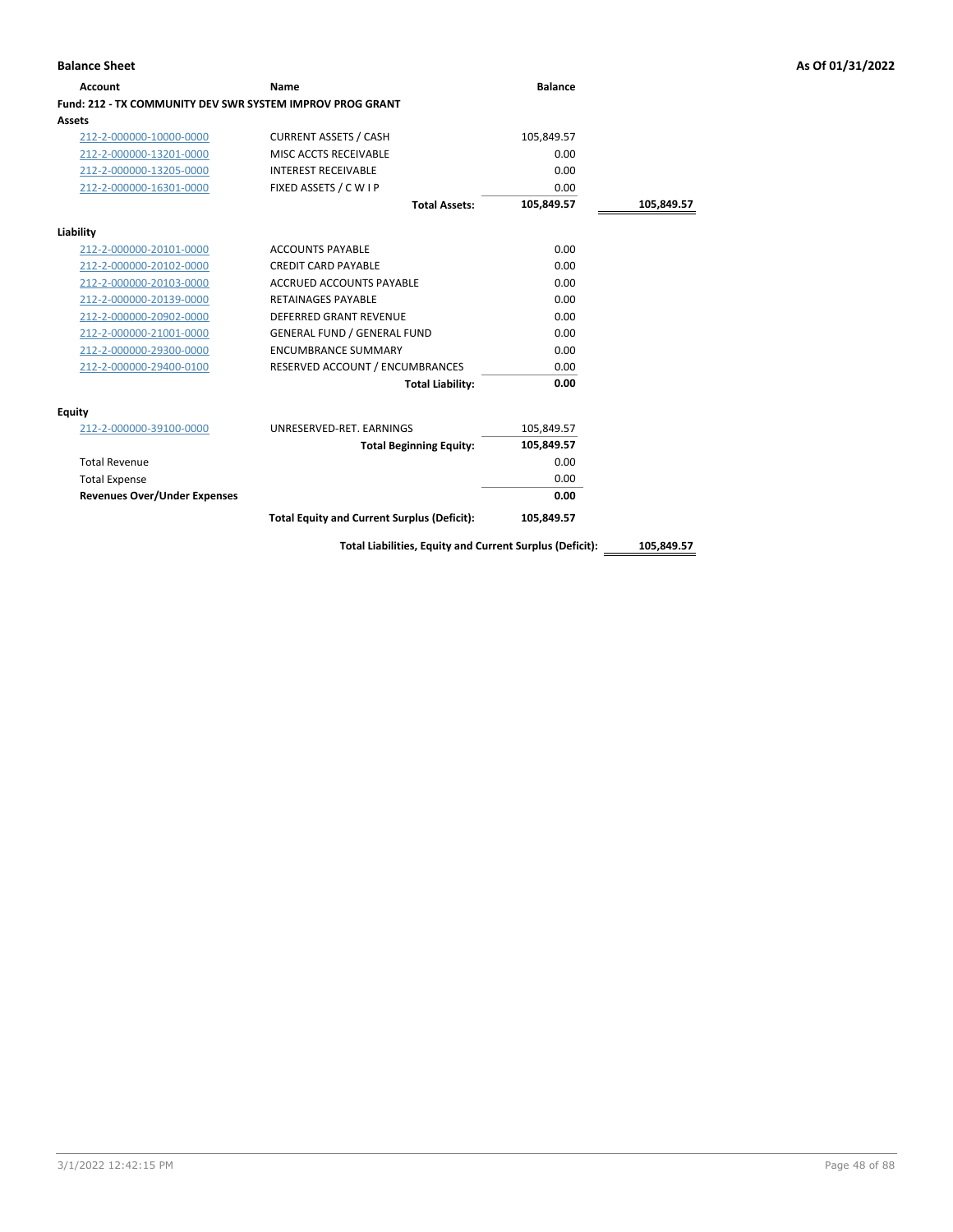| Account                    | Name                         | <b>Balance</b> |
|----------------------------|------------------------------|----------------|
| I: 216 - UTILIITY CIP FUND |                              |                |
| ts                         |                              |                |
| 216-2-000000-10000-0000    | <b>CURRENT ASSETS / CASH</b> | 14,322,918.64  |
| 216-2-000000-11101-0000    | MBIA ACCOUNTS / 2002 WSSR    | 0.00           |
| 216-2-000000-11103-0000    | 2005 WSSR                    | 0.00           |
| 216-2-000000-11403-0000    | RESERVE FUND / 2003 WSSR     | 0.00           |
| 216-2-000000-11404-0000    | SERIES 2019 WSSR CO'S        | 9,985,659.03   |
| 216-2-000000-11503-0000    | 2008WCCR CONCT 486000273     | 0.00           |

| Assets                                             |                                                    |               |               |
|----------------------------------------------------|----------------------------------------------------|---------------|---------------|
| 216-2-000000-10000-0000                            | <b>CURRENT ASSETS / CASH</b>                       | 14,322,918.64 |               |
| 216-2-000000-11101-0000                            | MBIA ACCOUNTS / 2002 WSSR                          | 0.00          |               |
| 216-2-000000-11103-0000                            | 2005 WSSR                                          | 0.00          |               |
| 216-2-000000-11403-0000                            | RESERVE FUND / 2003 WSSR                           | 0.00          |               |
| 216-2-000000-11404-0000                            | SERIES 2019 WSSR CO'S                              | 9,985,659.03  |               |
| 216-2-000000-11503-0000                            | 2008WSSR CONST 486000273                           | 0.00          |               |
| 216-2-000000-11505-0000                            | SRA RAW WATER SALE PROCEEDS                        | 13,690,106.81 |               |
| 216-2-000000-11700-0000                            | <b>TXFIT Tawakoni Raw Water Line Replacemer</b>    | 49,890,275.60 |               |
| 216-2-000000-13000-0000                            | <b>CUSTOMER ACCTS RECEIVABLE</b>                   | 0.00          |               |
| 216-2-000000-13002-0000                            | ALLOW FOR UNCOLLECT REC                            | 0.00          |               |
| 216-2-000000-13003-0000                            | UNBILLED YEAR-END ACCRUAL                          | 0.00          |               |
| 216-2-000000-13201-0000                            | MISC ACCTS RECEIVABLE                              | 70.32         |               |
| 216-2-000000-13205-0000                            | <b>INTEREST RECEIVABLE</b>                         | 0.00          |               |
| 216-2-000000-16301-0000                            | FIXED ASSETS / C W I P                             | 3,737,997.40  |               |
|                                                    | <b>Total Assets:</b>                               | 91,627,027.80 | 91,627,027.80 |
|                                                    |                                                    |               |               |
| Liability                                          | <b>ACCOUNTS PAYABLE</b>                            | 0.00          |               |
| 216-2-000000-20101-0000<br>216-2-000000-20102-0000 | <b>CREDIT CARD PAYABLE</b>                         | 0.00          |               |
| 216-2-000000-20103-0000                            | <b>ACCRUED ACCOUNTS PAYABLE</b>                    | 0.00          |               |
| 216-2-000000-20113-0000                            | <b>DEVELOPERS ESCROW</b>                           | 0.00          |               |
| 216-2-000000-20139-0000                            | <b>RETAINAGES PAYABLE</b>                          | 122,898.03    |               |
| 216-2-000000-21101-0000                            | ENTERPRISE / WTR/WWTR UTILITY FUND                 | 18,939,652.64 |               |
| 216-2-000000-29300-0000                            | <b>ENCUMBRANCE SUMMARY</b>                         | 0.00          |               |
| 216-2-000000-29400-0100                            | RESERVED ACCOUNT / ENCUMBRANCES                    | 0.00          |               |
|                                                    | <b>Total Liability:</b>                            | 19,062,550.67 |               |
|                                                    |                                                    |               |               |
| <b>Equity</b>                                      |                                                    |               |               |
| 216-2-000000-39000-0000                            | UNRESERVED-FUND BALANCE                            | 0.00          |               |
| 216-2-000000-39100-0000                            | UNRESERVED-RET. EARNINGS                           | 23,196,650.95 |               |
|                                                    | <b>Total Beginning Equity:</b>                     | 23,196,650.95 |               |
| <b>Total Revenue</b>                               |                                                    | 50,311,229.56 |               |
| <b>Total Expense</b>                               |                                                    | 943,403.38    |               |
| <b>Revenues Over/Under Expenses</b>                |                                                    | 49,367,826.18 |               |
|                                                    | <b>Total Equity and Current Surplus (Deficit):</b> | 72,564,477.13 |               |
|                                                    |                                                    |               |               |

**Total Liabilities, Equity and Current Surplus (Deficit): 91,627,027.80**

**Balance Sheet As Of 01/31/2022**

3/1/2022 12:42:15 PM Page 49 of 88

**Fund: 216 - UTILIITY CIP FUND**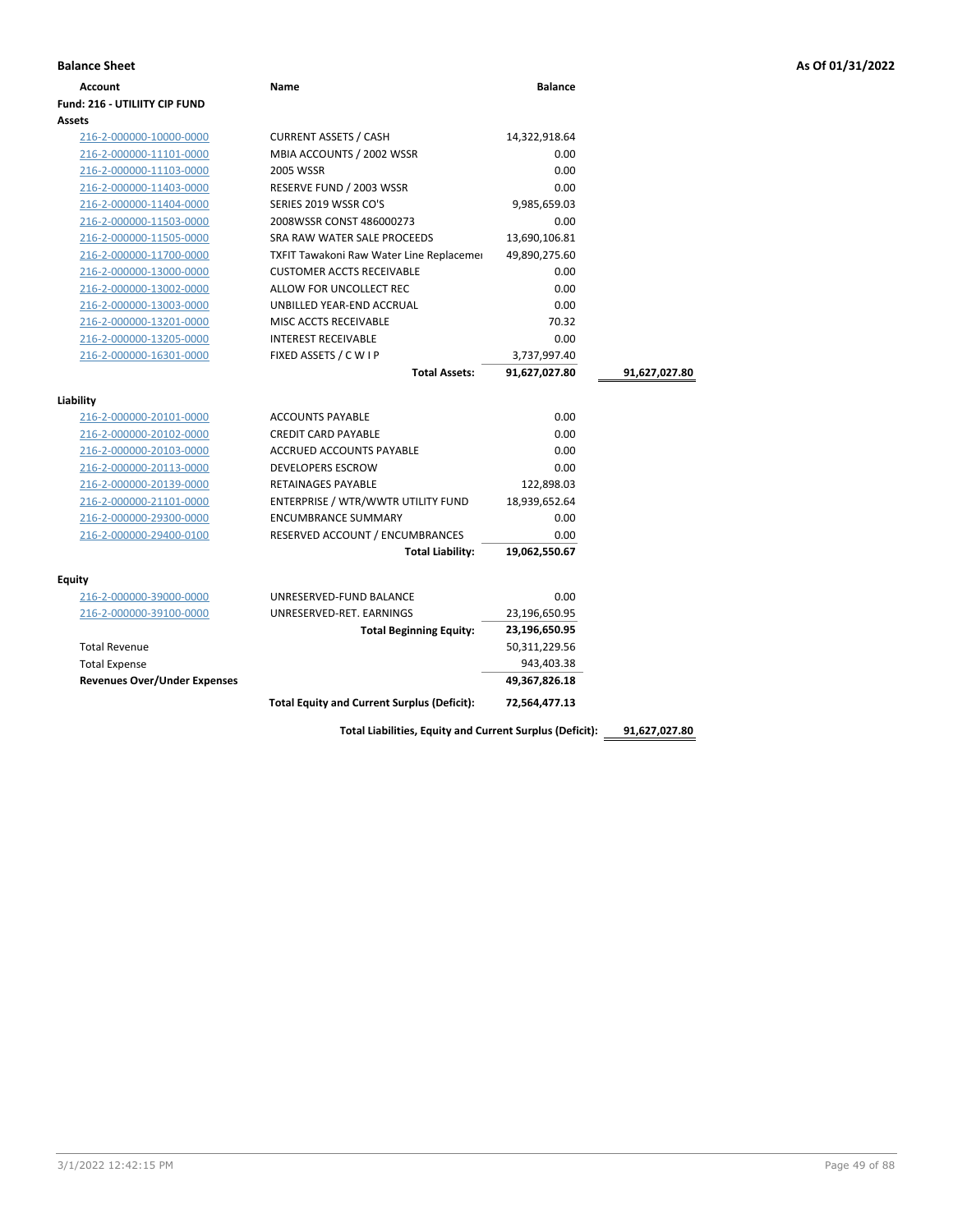| Account                                        | Name                                                     | <b>Balance</b>   |            |
|------------------------------------------------|----------------------------------------------------------|------------------|------------|
| <b>Fund: 217 - WASTEWATER RECLAMATION FUND</b> |                                                          |                  |            |
| <b>Assets</b>                                  |                                                          |                  |            |
| 217-2-000000-10000-0000                        | <b>CURRENT ASSETS / CASH</b>                             | $-70,603.30$     |            |
| 217-2-000000-11301-0000                        | TEXASTERM / 2008 WSSR REVENUE BOND                       | 0.00             |            |
| 217-2-000000-11302-0000                        | 2008 WSSR REVENUE BOND                                   | 0.00             |            |
| 217-2-000000-11503-0000                        | 2008WSSR CONST 486000273                                 | 778,826.42       |            |
| 217-2-000000-13000-0000                        | <b>CUSTOMER ACCTS RECEIVABLE</b>                         | 0.00             |            |
| 217-2-000000-13002-0000                        | ALLOW FOR UNCOLLECT REC                                  | 0.00             |            |
| 217-2-000000-13201-0000                        | MISC ACCTS RECEIVABLE                                    | 0.00             |            |
| 217-2-000000-13205-0000                        | <b>INTEREST RECEIVABLE</b>                               | 0.00             |            |
| 217-2-000000-16301-0000                        | FIXED ASSETS / C W I P                                   | 0.00             |            |
|                                                | <b>Total Assets:</b>                                     | 708,223.12       | 708,223.12 |
|                                                |                                                          |                  |            |
| Liability                                      |                                                          |                  |            |
| 217-2-000000-20101-0000                        | <b>ACCOUNTS PAYABLE</b>                                  | 0.00             |            |
| 217-2-000000-20102-0000                        | <b>CREDIT CARD PAYABLE</b>                               | 0.00             |            |
| 217-2-000000-20103-0000                        | ACCRUED ACCOUNTS PAYABLE                                 | 0.00             |            |
| 217-2-000000-20139-0000                        | <b>RETAINAGES PAYABLE</b>                                | 0.00             |            |
| 217-2-000000-21101-0000                        | ENTERPRISE / WTR/WWTR UTILITY FUND                       | 19,396,374.21    |            |
| 217-2-000000-29300-0000                        | <b>ENCUMBRANCE SUMMARY</b>                               | 0.00             |            |
| 217-2-000000-29400-0100                        | RESERVED ACCOUNT / ENCUMBRANCES                          | 0.00             |            |
|                                                | <b>Total Liability:</b>                                  | 19,396,374.21    |            |
|                                                |                                                          |                  |            |
| <b>Equity</b><br>217-2-000000-39100-0000       | UNRESERVED-RET. EARNINGS                                 | -18,688,194.34   |            |
|                                                |                                                          | -18,688,194.34   |            |
| <b>Total Revenue</b>                           | <b>Total Beginning Equity:</b>                           |                  |            |
|                                                |                                                          | 43.25            |            |
| <b>Total Expense</b>                           |                                                          | 0.00             |            |
| <b>Revenues Over/Under Expenses</b>            |                                                          | 43.25            |            |
|                                                | <b>Total Equity and Current Surplus (Deficit):</b>       | $-18,688,151.09$ |            |
|                                                | Total Liabilities, Equity and Current Surplus (Deficit): |                  | 708,223.12 |
|                                                |                                                          |                  |            |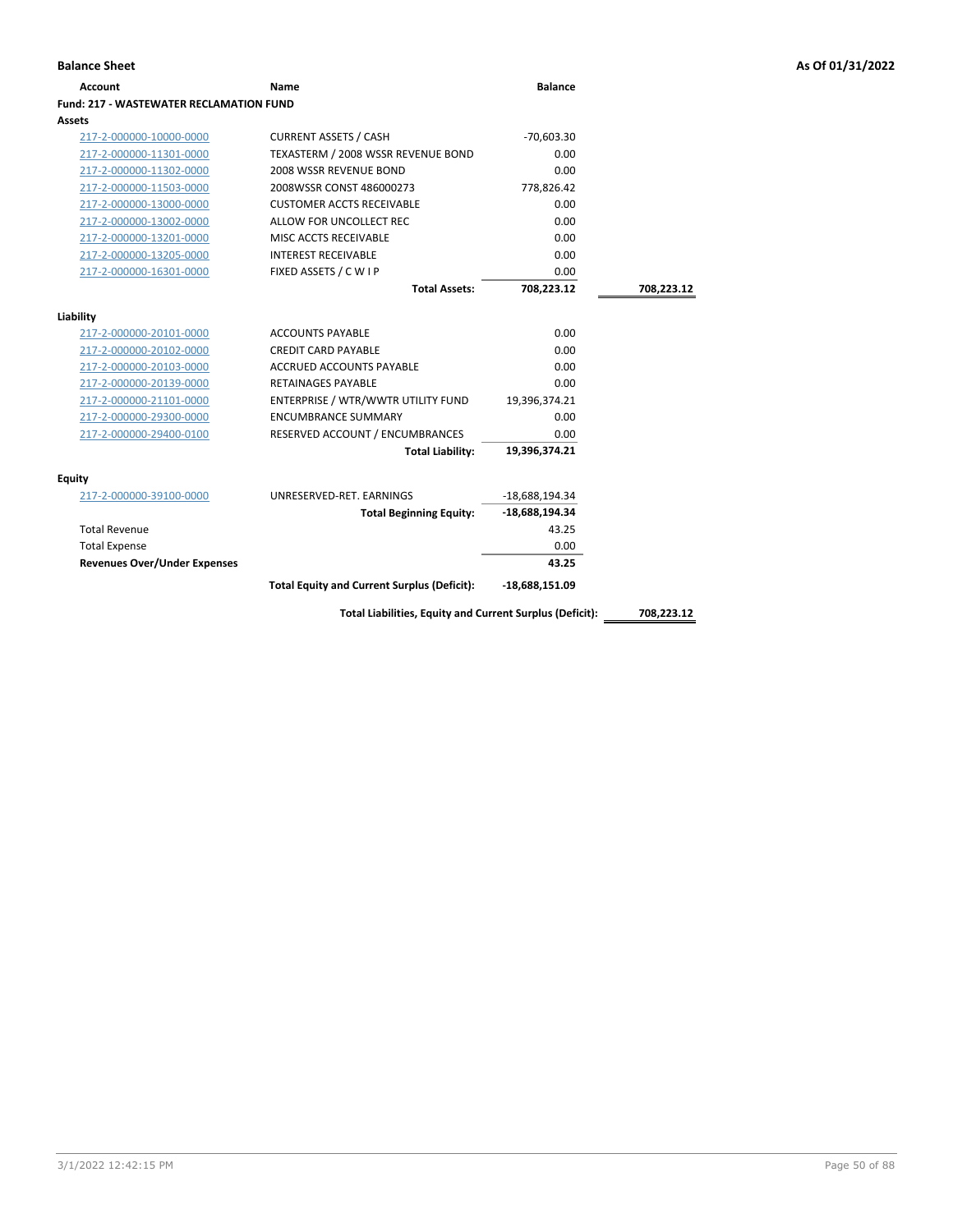|  |  |  |  | As Of 01/31/2022 |
|--|--|--|--|------------------|
|--|--|--|--|------------------|

| <b>Balance Sheet</b>                               |                                        |                 |               | As Of 01/31/2022 |
|----------------------------------------------------|----------------------------------------|-----------------|---------------|------------------|
| <b>Account</b>                                     | Name                                   | <b>Balance</b>  |               |                  |
| Fund: 300 - AIRPORT FUND                           |                                        |                 |               |                  |
| Assets                                             |                                        |                 |               |                  |
| 300-2-000000-10000-0000                            | <b>CURRENT ASSETS / CASH</b>           | $-8,279,144.67$ |               |                  |
| 300-2-000000-13201-0000                            | MISC ACCTS RECEIVABLE                  | $-0.39$         |               |                  |
| 300-2-000000-13202-0000                            | <b>EMPLOYEE ADVANCES</b>               | 0.00            |               |                  |
| 300-2-000000-13203-0000                            | NON-CURRENT ASSETS / PREPAYMENTS       | 0.00            |               |                  |
| 300-2-000000-13205-0000                            | <b>INTEREST RECEIVABLE</b>             | 0.00            |               |                  |
| 300-2-000000-14126-0000                            | <b>GRANT FUND / AIRPORT GRANT FUND</b> | 0.00            |               |                  |
| 300-2-000000-16001-0000                            | FIXED ASSETS / LAND                    | 982,275.46      |               |                  |
| 300-2-000000-16002-0000                            | FIXED ASSETS / IMPROVMENTS-NON BUILDI  | 75,851,243.13   |               |                  |
| 300-2-000000-16003-0000                            | ACCUM DEPR / IMPROVEMENTS-NON BUILE    | -44,644,515.68  |               |                  |
| 300-2-000000-16004-0000                            | FIXED ASSETS / BUILDINGS               | 69,917,050.27   |               |                  |
| 300-2-000000-16005-0000                            | ACCUM DEPR / BUILDINGS                 | -30,489,969.52  |               |                  |
| 300-2-000000-16201-0000                            | FIXED ASSETS / MACHINERY AND EQUIPMEN  | 548,546.33      |               |                  |
| 300-2-000000-16202-0000                            | ACCUM DEPR / MACHINERY AND EQUIPMEI    | $-100,389.74$   |               |                  |
| 300-2-000000-16301-0000                            | FIXED ASSETS / C W I P                 | 1,464,848.10    |               |                  |
| 300-2-000000-17501-0000                            | <b>EMPLOYEE CONTRIBUTIONS</b>          | 0.00            |               |                  |
| 300-2-000000-17504-0000                            | <b>INVESTMENT RETURN</b>               | 0.00            |               |                  |
| 300-2-000000-17508-0000                            | <b>EXPERIENCE DIFFERENCE- OUTFLOW</b>  | 0.00            |               |                  |
| 300-2-000000-17509-0000                            | <b>EXPERIENCE DIFFERENCE - INFLOW</b>  | 0.00            |               |                  |
| 300-2-000000-17520-0000                            | <b>ASSUMPTION CHANGES</b>              | 0.00            |               |                  |
|                                                    | <b>Total Assets:</b>                   | 65,249,943.29   | 65,249,943.29 |                  |
| Liability                                          |                                        |                 |               |                  |
| 300-2-000000-20101-0000                            | <b>ACCOUNTS PAYABLE</b>                | 0.00            |               |                  |
| 300-2-000000-20102-0000                            | <b>CREDIT CARD PAYABLE</b>             | 0.00            |               |                  |
| 300-2-000000-20103-0000                            | ACCRUED ACCOUNTS PAYABLE               | 0.00            |               |                  |
| 300-2-000000-20105-0000                            | L-3 FUNDS PAYABLE                      | 0.00            |               |                  |
| 300-2-000000-20106-0000                            | <b>GRANT MATCH</b>                     | 0.00            |               |                  |
| 300-2-000000-20108-0000                            | MATURED BONDS PAYABLE                  | 0.00            |               |                  |
| 300-2-000000-20110-0000                            | REVENUE BONDS PAYABLE                  | 0.00            |               |                  |
| 300-2-000000-20111-0000                            | MATURED INTEREST PAYABLE               | 0.00            |               |                  |
| 300-2-000000-20112-0000                            | ACCRUED INTEREST PAYABLE               | 0.00            |               |                  |
| 300-2-000000-20139-0000                            | RETAINAGES PAYABLE                     | 0.00            |               |                  |
| 300-2-000000-20141-0000                            | <b>TELEPHONE CLEARING</b>              | 0.00            |               |                  |
| 300-2-000000-20160-0000                            | UNAPPLIED CREDIT                       | 0.00            |               |                  |
|                                                    |                                        | 0.00            |               |                  |
| 300-2-000000-20201-0000                            | <b>DEFERRED REVENUE</b>                |                 |               |                  |
| 300-2-000000-21001-0000                            | <b>GENERAL FUND / GENERAL FUND</b>     | 0.00            |               |                  |
| 300-2-000000-22001-0000                            | SALARIES PAYABLE                       | 2,201.13        |               |                  |
|                                                    | VACATION/SICK PAYABLE                  | $-8,051.01$     |               |                  |
| 300-2-000000-22002-0000<br>300-2-000000-26001-0000 | COMPENSATED ABSENCES PAY               | 20,839.37       |               |                  |
| 300-2-000000-26101-0000                            | <b>GENERAL OBLIG BONDS PAY</b>         | 0.00            |               |                  |
| 300-2-000000-26102-0000                            | REVENUE BONDS PAYABLE                  | 0.00            |               |                  |
| 300-2-000000-27001-0000                            | CONTRIBUTED CAPITAL                    | $-0.39$         |               |                  |
| 300-2-000000-29300-0000                            | <b>ENCUMBRANCE SUMMARY</b>             | 0.00            |               |                  |
| 300-2-000000-29400-0100                            | RESERVED ACCOUNT / ENCUMBRANCES        | 0.00            |               |                  |
| 300-2-000000-29999-0000                            | <b>NET PENSION LIABILITY</b>           | 0.00            |               |                  |

|                         | <b>Total Beginning Equity:</b> | 65,484,276.38 |
|-------------------------|--------------------------------|---------------|
| 300-2-000000-39500-0000 | NET POSITION - PENSION         | 0.00          |
| 300-2-000000-39100-0000 | UNRESERVED-RET. EARNINGS       | 65.484.276.38 |
| 300-2-000000-39000-0000 | UNRESERVED-FUND BALANCE        | 0.00          |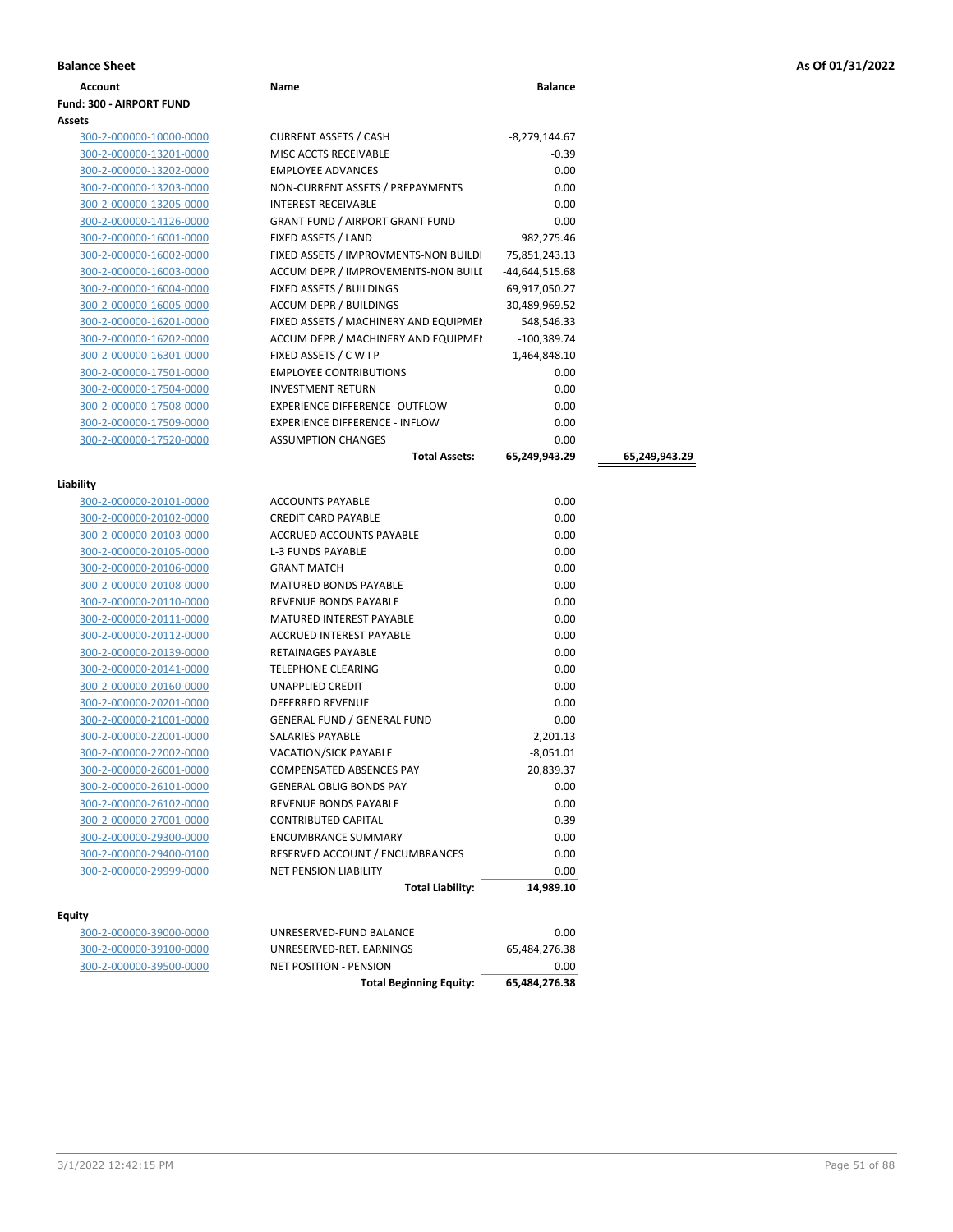| <b>Balance Sheet</b>                |                                                    |                |
|-------------------------------------|----------------------------------------------------|----------------|
| Account                             | <b>Name</b>                                        | <b>Balance</b> |
| <b>Total Revenue</b>                |                                                    | 248.267.42     |
| <b>Total Expense</b>                |                                                    | 497,589.60     |
| <b>Revenues Over/Under Expenses</b> |                                                    | $-249.322.18$  |
|                                     | <b>Total Equity and Current Surplus (Deficit):</b> | 65,234,954.20  |

**Total Liabilities, Equity and Current Surplus (Deficit): 65,249,943.30**

**\*\*\* FUND 300 OUT OF BALANCE \*\*\* -0.01**

**\*\*\*Warning: Account Authorization is turned on. Please run the Unauthorized Account Listing Report to see if you are out of balance due to missing accounts \*\*\***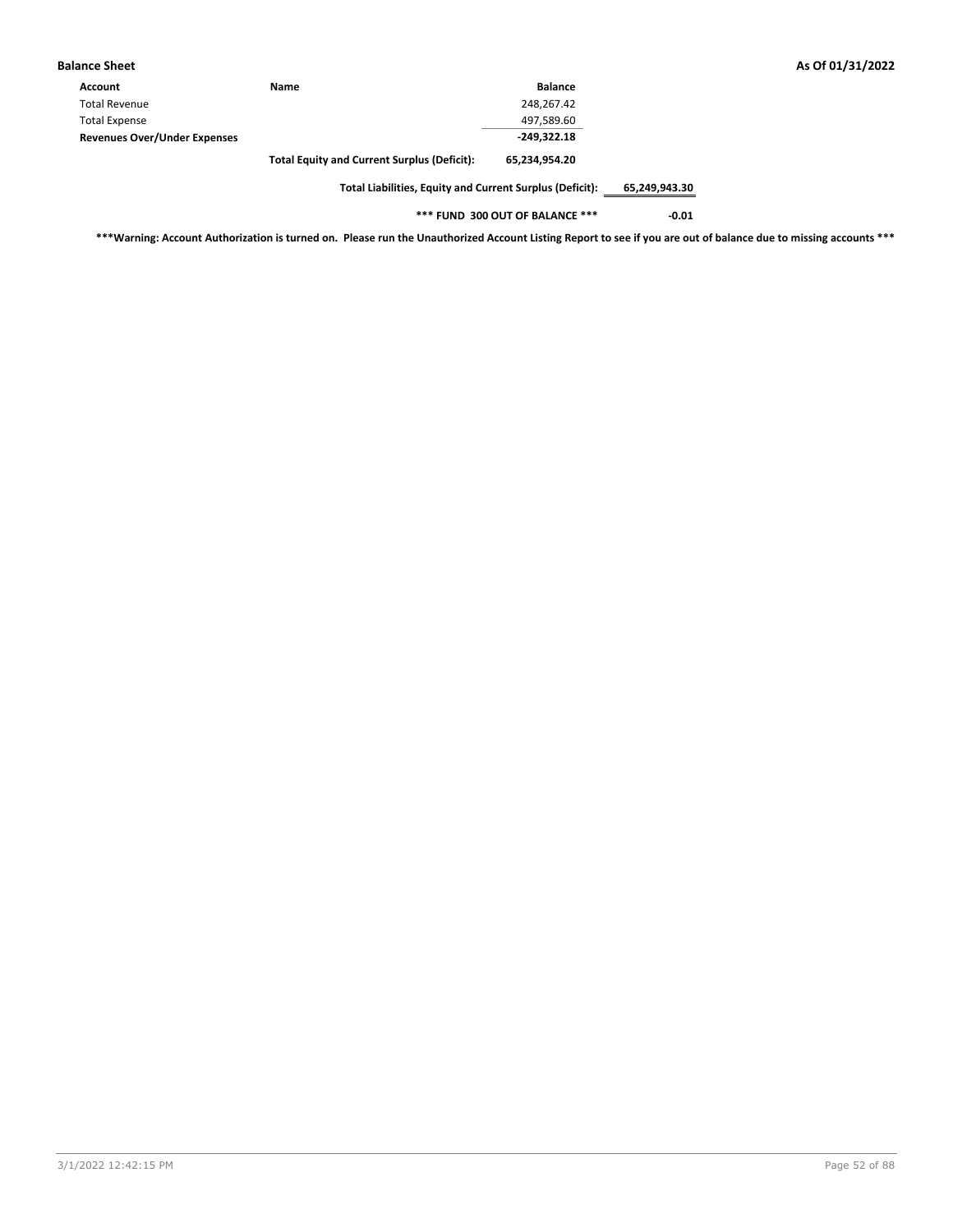| <b>Balance Sheet</b>                |                                                          |                |            | As Of 01/31/2022 |
|-------------------------------------|----------------------------------------------------------|----------------|------------|------------------|
| <b>Account</b>                      | <b>Name</b>                                              | <b>Balance</b> |            |                  |
| Fund: 320 - AIRPORT TXDOT GRANT     |                                                          |                |            |                  |
| Assets                              |                                                          |                |            |                  |
| 320-2-000000-10000-0000             | <b>CURRENT ASSETS / CASH</b>                             | 299,311.20     |            |                  |
| 320-2-000000-13201-0000             | MISC ACCTS RECEIVABLE                                    | 0.00           |            |                  |
| 320-2-000000-13205-0000             | <b>INTEREST RECEIVABLE</b>                               | 0.00           |            |                  |
|                                     | <b>Total Assets:</b>                                     | 299,311.20     | 299,311.20 |                  |
| Liability                           |                                                          |                |            |                  |
| 320-2-000000-20101-0000             | <b>ACCOUNTS PAYABLE</b>                                  | 0.00           |            |                  |
| 320-2-000000-20102-0000             | <b>CREDIT CARD PAYABLE</b>                               | 0.00           |            |                  |
| 320-2-000000-20103-0000             | ACCRUED ACCOUNTS PAYABLE                                 | 0.00           |            |                  |
| 320-2-000000-20902-0000             | <b>DEFERRED GRANT REVENUE</b>                            | 0.00           |            |                  |
| 320-2-000000-21125-0000             | DUE TO / AIRPORT FUND                                    | 0.00           |            |                  |
| 320-2-000000-29300-0000             | <b>ENCUMBRANCE SUMMARY</b>                               | 0.00           |            |                  |
| 320-2-000000-29400-0100             | RESERVED ACCOUNT / ENCUMBRANCES                          | 0.00           |            |                  |
|                                     | <b>Total Liability:</b>                                  | 0.00           |            |                  |
| <b>Equity</b>                       |                                                          |                |            |                  |
| 320-2-000000-39000-0000             | UNRESERVED-FUND BALANCE                                  | 299,311.20     |            |                  |
|                                     | <b>Total Beginning Equity:</b>                           | 299,311.20     |            |                  |
| <b>Total Revenue</b>                |                                                          | 0.00           |            |                  |
| <b>Total Expense</b>                |                                                          | 0.00           |            |                  |
| <b>Revenues Over/Under Expenses</b> |                                                          | 0.00           |            |                  |
|                                     | <b>Total Equity and Current Surplus (Deficit):</b>       | 299,311.20     |            |                  |
|                                     | Total Liabilities, Equity and Current Surplus (Deficit): |                | 299,311.20 |                  |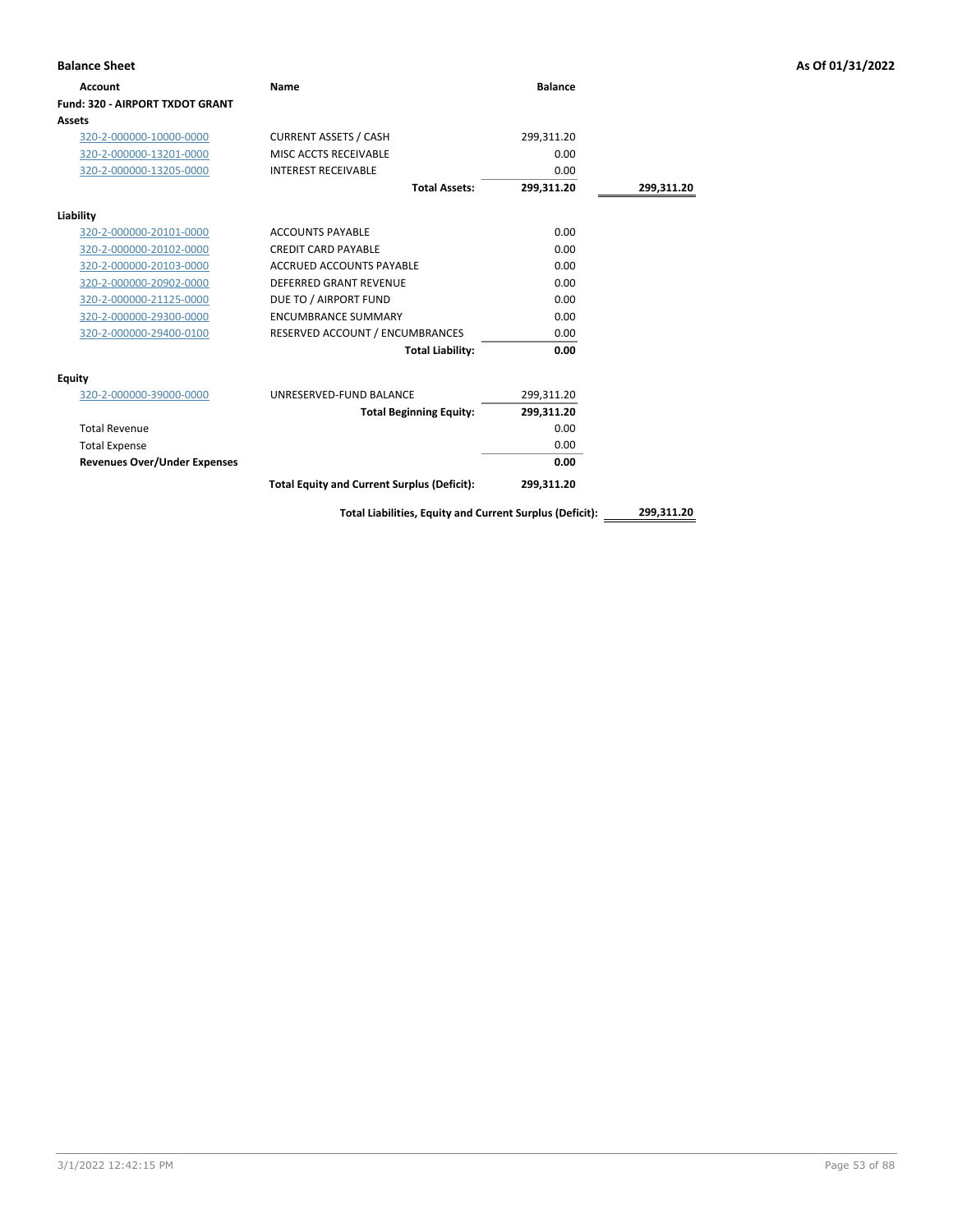| <b>Account</b>                          | Name                                               | <b>Balance</b> |               |
|-----------------------------------------|----------------------------------------------------|----------------|---------------|
| <b>Fund: 360 - AIRPORT CAPITAL FUND</b> |                                                    |                |               |
| Assets                                  |                                                    |                |               |
| 360-2-000000-10000-0000                 | <b>CURRENT ASSETS / CASH</b>                       | 10,079,148.88  |               |
| 360-2-000000-13201-0000                 | MISC ACCTS RECEIVABLE                              | 0.00           |               |
| 360-2-000000-13205-0000                 | <b>INTEREST RECEIVABLE</b>                         | 0.00           |               |
| 360-2-000000-16301-0000                 | FIXED ASSETS / C W I P                             | 132,616.88     |               |
|                                         | <b>Total Assets:</b>                               | 10,211,765.76  | 10,211,765.76 |
| Liability                               |                                                    |                |               |
| 360-2-000000-20101-0000                 | <b>ACCOUNTS PAYABLE</b>                            | 0.00           |               |
| 360-2-000000-20102-0000                 | <b>CREDIT CARD PAYABLE</b>                         | 0.00           |               |
| 360-2-000000-20103-0000                 | <b>ACCRUED ACCOUNTS PAYABLE</b>                    | 0.00           |               |
| 360-2-000000-20125-0000                 | SALES TAX PAYABLE / IN THE CITY                    | 0.00           |               |
| 360-2-000000-20139-0000                 | <b>RETAINAGES PAYABLE</b>                          | 0.00           |               |
| 360-2-000000-21001-0000                 | <b>GENERAL FUND / GENERAL FUND</b>                 | 0.00           |               |
| 360-2-000000-27001-0000                 | <b>CONTRIBUTED CAPITAL</b>                         | 0.00           |               |
| 360-2-000000-29300-0000                 | <b>ENCUMBRANCE SUMMARY</b>                         | 0.00           |               |
| 360-2-000000-29400-0000                 | RESERVED ACCOUNT / ENCUMBRANCES                    | 0.00           |               |
|                                         | <b>Total Liability:</b>                            | 0.00           |               |
| Equity                                  |                                                    |                |               |
| 360-2-000000-39000-0000                 | UNRESERVED-FUND BALANCE                            | 0.00           |               |
| 360-2-000000-39100-0000                 | UNRESERVED-RET. EARNINGS                           | 9,819,388.81   |               |
|                                         | <b>Total Beginning Equity:</b>                     | 9,819,388.81   |               |
| <b>Total Revenue</b>                    |                                                    | 424,126.56     |               |
| <b>Total Expense</b>                    |                                                    | 31,749.61      |               |
| <b>Revenues Over/Under Expenses</b>     |                                                    | 392,376.95     |               |
|                                         | <b>Total Equity and Current Surplus (Deficit):</b> | 10,211,765.76  |               |

**Total Liabilities, Equity and Current Surplus (Deficit): 10,211,765.76**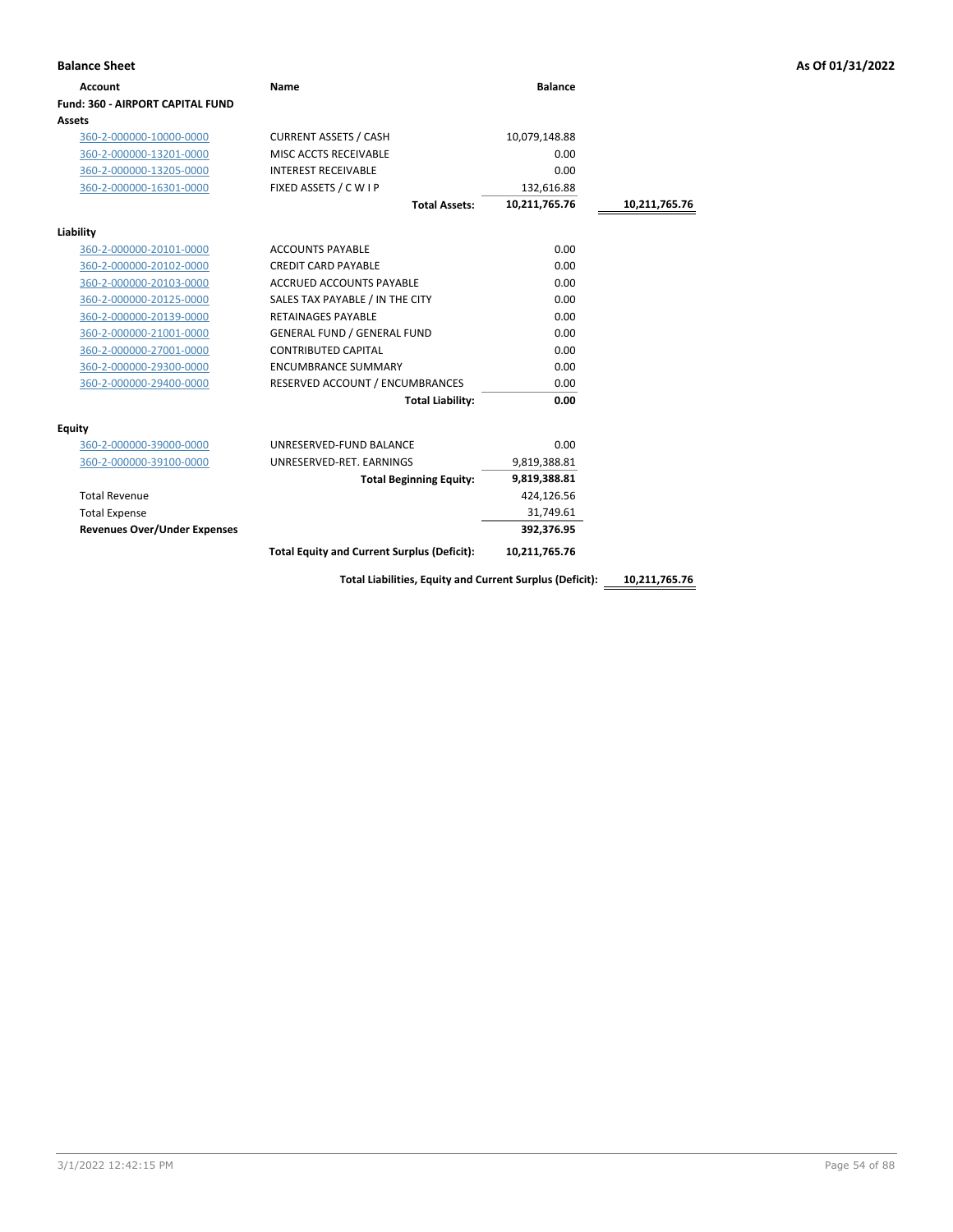| <b>Balance Sheet</b>                |                                                          |                 |      | As Of 01/31/2022 |
|-------------------------------------|----------------------------------------------------------|-----------------|------|------------------|
| <b>Account</b>                      | <b>Name</b>                                              | <b>Balance</b>  |      |                  |
| Fund: 361 - L3-IDC FUND             |                                                          |                 |      |                  |
| Assets                              |                                                          |                 |      |                  |
| 361-2-000000-10000-0000             | <b>CURRENT ASSETS / CASH</b>                             | 0.00            |      |                  |
| 361-2-000000-13201-0000             | MISC ACCTS RECEIVABLE                                    | 0.00            |      |                  |
| 361-2-000000-13205-0000             | <b>INTEREST RECEIVABLE</b>                               | 0.00            |      |                  |
|                                     | <b>Total Assets:</b>                                     | 0.00            | 0.00 |                  |
| Liability                           |                                                          |                 |      |                  |
| 361-2-000000-20101-0000             | <b>ACCOUNTS PAYABLE</b>                                  | 0.00            |      |                  |
| 361-2-000000-20102-0000             | <b>CREDIT CARD PAYABLE</b>                               | 0.00            |      |                  |
| 361-2-000000-20103-0000             | <b>MISCELLANEOUS LIABILITIES</b>                         | 0.00            |      |                  |
| 361-2-000000-20108-0000             | <b>MATURED BONDS PAYABLE</b>                             | 0.00            |      |                  |
| 361-2-000000-20111-0000             | <b>MATURED INTEREST PAYABLE</b>                          | 0.00            |      |                  |
| 361-2-000000-20112-0000             | <b>ACCRUED INTEREST PAYABLE</b>                          | 0.00            |      |                  |
| 361-2-000000-20139-0000             | <b>RETAINAGES PAYABLE</b>                                | 0.00            |      |                  |
| 361-2-000000-21001-0000             | <b>GENERAL FUND / GENERAL FUND</b>                       | 0.00            |      |                  |
|                                     | <b>Total Liability:</b>                                  | 0.00            |      |                  |
| <b>Equity</b>                       |                                                          |                 |      |                  |
| 361-2-000000-39000-0000             | UNRESERVED-FUND BALANCE                                  | 0.00            |      |                  |
| 361-2-000000-39100-0000             | UNRESERVED-RET. EARNINGS                                 | $-2,881,924.85$ |      |                  |
| 361-2-000000-39150-0000             | RESERVED-RET. EARNINGS                                   | 2,881,924.85    |      |                  |
|                                     | <b>Total Beginning Equity:</b>                           | 0.00            |      |                  |
| <b>Total Revenue</b>                |                                                          | 0.00            |      |                  |
| <b>Total Expense</b>                |                                                          | 0.00            |      |                  |
| <b>Revenues Over/Under Expenses</b> |                                                          | 0.00            |      |                  |
|                                     | <b>Total Equity and Current Surplus (Deficit):</b>       | 0.00            |      |                  |
|                                     | Total Liabilities, Equity and Current Surplus (Deficit): |                 | 0.00 |                  |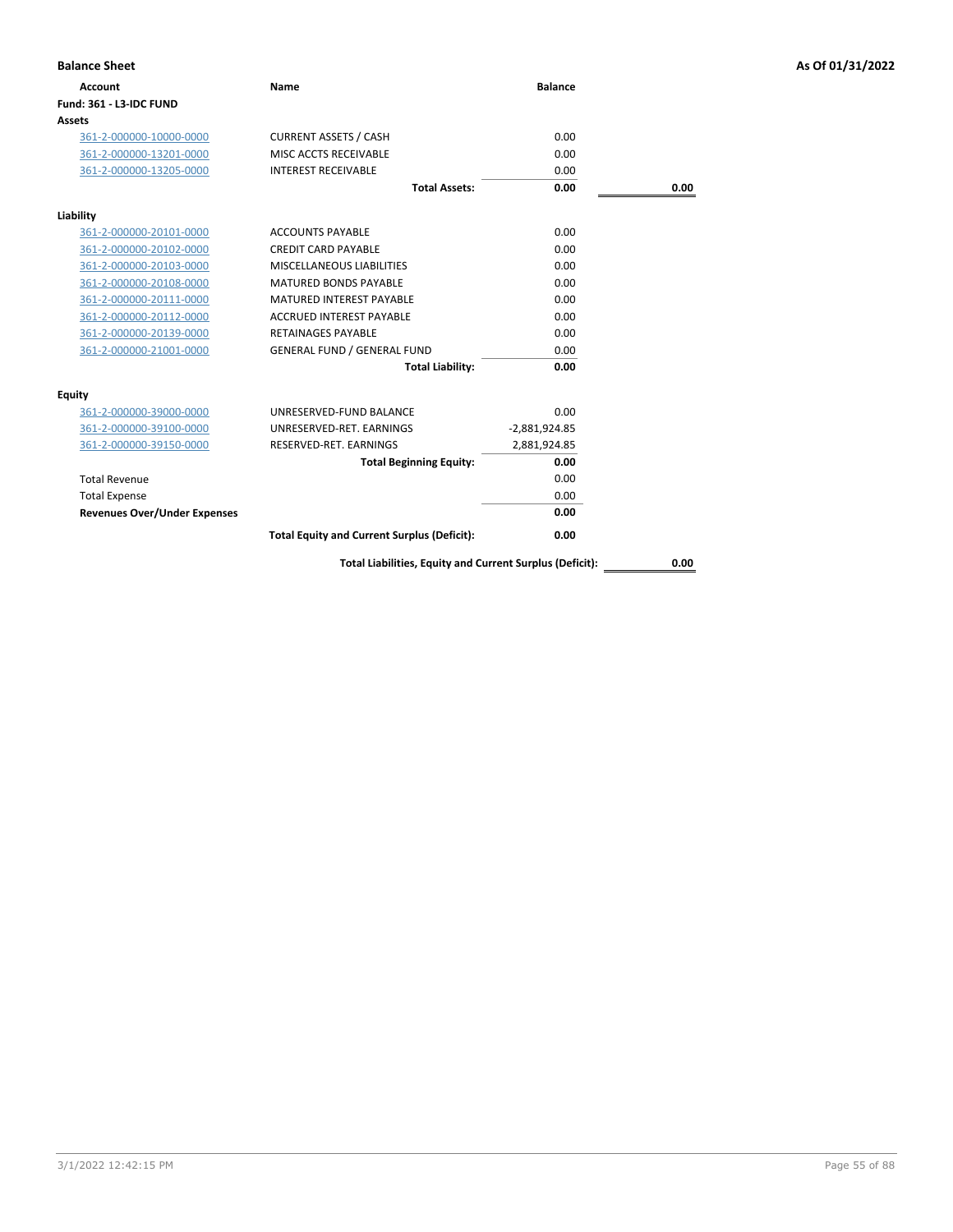| <b>Balance Sheet</b>                |                                                          |                |            | As Of 01/31/2022 |
|-------------------------------------|----------------------------------------------------------|----------------|------------|------------------|
| <b>Account</b>                      | Name                                                     | <b>Balance</b> |            |                  |
| Fund: 362 - AIRPORT FBO FUEL        |                                                          |                |            |                  |
| Assets                              |                                                          |                |            |                  |
| 362-2-000000-10000-0000             | <b>CURRENT ASSETS / CASH</b>                             | 417,048.59     |            |                  |
| 362-2-000000-13201-0000             | MISC ACCTS RECEIVABLE                                    | 0.00           |            |                  |
| 362-2-000000-13205-0000             | <b>INTEREST RECEIVABLE</b>                               | 0.00           |            |                  |
|                                     | <b>Total Assets:</b>                                     | 417,048.59     | 417,048.59 |                  |
| Liability                           |                                                          |                |            |                  |
| 362-2-000000-20101-0000             | <b>ACCOUNTS PAYABLE</b>                                  | 0.00           |            |                  |
| 362-2-000000-20102-0000             | <b>CREDIT CARD PAYABLE</b>                               | 0.00           |            |                  |
| 362-2-000000-20103-0000             | ACCRUED ACCOUNTS PAYABLE                                 | 0.00           |            |                  |
| 362-2-000000-20125-0000             | SALES TAX PAYABLE / IN THE CITY                          | 33.30          |            |                  |
| 362-2-000000-29300-0000             | <b>ENCUMBRANCE SUMMARY</b>                               | 0.00           |            |                  |
| 362-2-000000-29400-0000             | RESERVED ACCOUNT / ENCUMBRANCES                          | 0.00           |            |                  |
|                                     | <b>Total Liability:</b>                                  | 33.30          |            |                  |
| Equity                              |                                                          |                |            |                  |
| 362-2-000000-39000-0000             | UNRESERVED-FUND BALANCE                                  | 0.00           |            |                  |
| 362-2-000000-39100-0000             | UNRESERVED-RET. EARNINGS                                 | 331,703.29     |            |                  |
|                                     | <b>Total Beginning Equity:</b>                           | 331,703.29     |            |                  |
| <b>Total Revenue</b>                |                                                          | 214,177.10     |            |                  |
| <b>Total Expense</b>                |                                                          | 128,865.10     |            |                  |
| <b>Revenues Over/Under Expenses</b> |                                                          | 85,312.00      |            |                  |
|                                     | <b>Total Equity and Current Surplus (Deficit):</b>       | 417,015.29     |            |                  |
|                                     | Total Liabilities, Equity and Current Surplus (Deficit): |                | 417,048.59 |                  |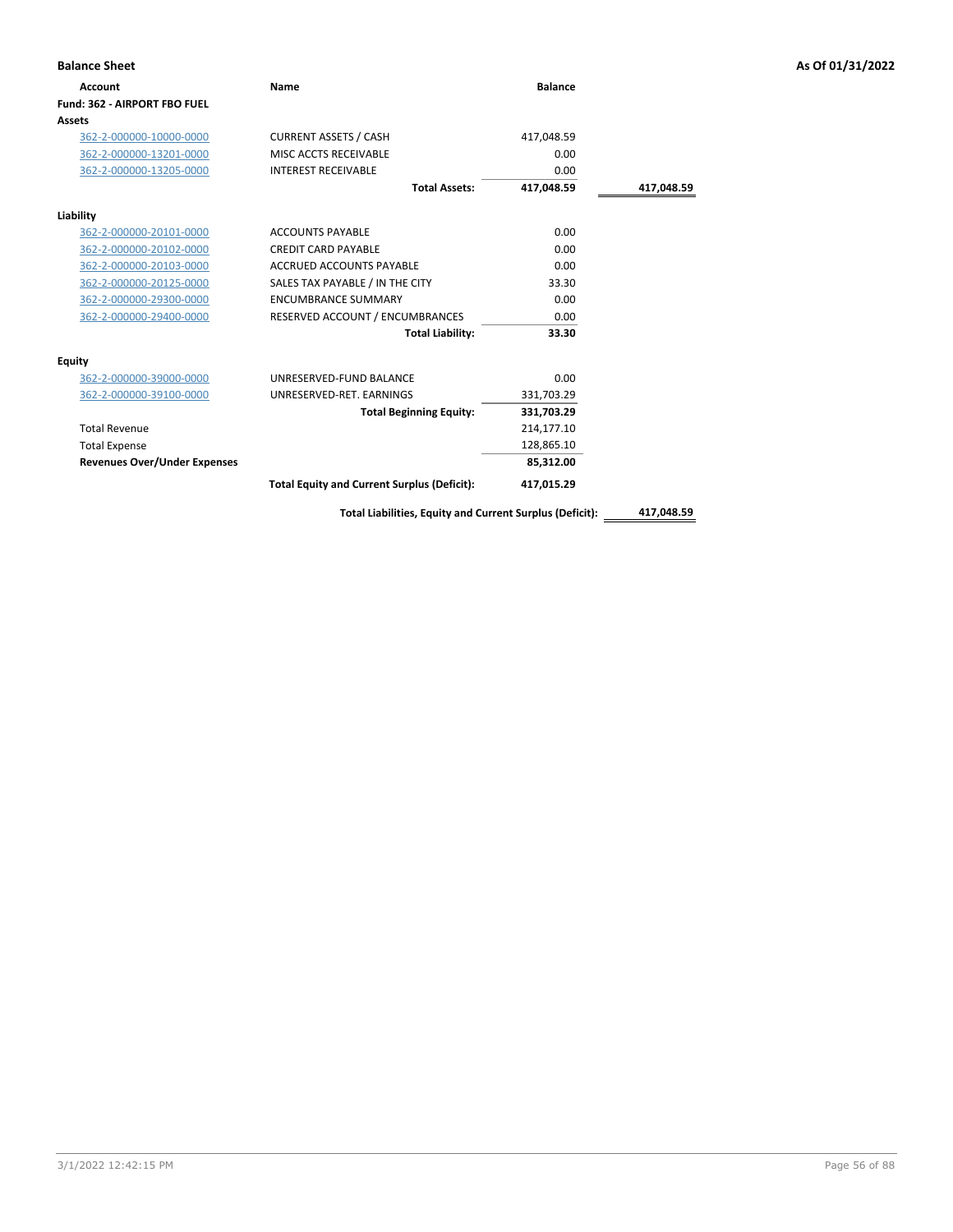| <b>Balance Sheet</b> |      |                |
|----------------------|------|----------------|
| Account              | Name | <b>Balance</b> |

### **Fund: 400 - GOLF FUND Assets**

| 400-2-000000-10000-0000 |
|-------------------------|
| 400-2-000000-10304-0000 |
| 400-2-000000-13007-0000 |
| 400-2-000000-13201-0000 |
| 400-2-000000-13202-0000 |
| 400-2-000000-13203-0000 |
| 400-2-000000-13205-0000 |
| 400-2-000000-13206-0000 |
| 400-2-000000-15301-0000 |
| 400-2-000000-16001-0000 |
| 400-2-000000-16002-0000 |
| 400-2-000000-16003-0000 |
| 400-2-000000-16004-0000 |
| 400-2-000000-16005-0000 |
| 400-2-000000-16201-0000 |
| 400-2-000000-16202-0000 |
| 400-2-000000-16301-0000 |
| 400-2-000000-17501-0000 |
| 400-2-000000-17504-0000 |
| 400-2-000000-17508-0000 |
| 400-2-000000-17509-0000 |
| 400-2-000000-17520-0000 |
|                         |

| ts                      |                                       |               |               |
|-------------------------|---------------------------------------|---------------|---------------|
| 400-2-000000-10000-0000 | <b>CURRENT ASSETS / CASH</b>          | $-457,092.10$ |               |
| 400-2-000000-10304-0000 | CASH / PETTY CASH/CHANGE DRAWERS      | 200.00        |               |
| 400-2-000000-13007-0000 | <b>RETURNED CHECKS</b>                | 0.00          |               |
| 400-2-000000-13201-0000 | MISC ACCTS RECEIVABLE                 | $-516.82$     |               |
| 400-2-000000-13202-0000 | <b>EMPLOYEE ADVANCES</b>              | 0.00          |               |
| 400-2-000000-13203-0000 | NON-CURRENT ASSETS / PREPAYMENTS      | 0.00          |               |
| 400-2-000000-13205-0000 | <b>INTEREST RECEIVABLE</b>            | 0.00          |               |
| 400-2-000000-13206-0000 | <b>CHARGES RECEIVABLE</b>             | 28,034.15     |               |
| 400-2-000000-15301-0000 | <b>INVENTORIES / GOLF COURSE</b>      | 8,301.68      |               |
| 400-2-000000-16001-0000 | FIXED ASSETS / LAND                   | 93,000.00     |               |
| 400-2-000000-16002-0000 | FIXED ASSETS / IMPROVMENTS-NON BUILDI | 521,160.58    |               |
| 400-2-000000-16003-0000 | ACCUM DEPR / IMPROVEMENTS-NON BUILI   | $-342,737.42$ |               |
| 400-2-000000-16004-0000 | FIXED ASSETS / BUILDINGS              | 109,640.00    |               |
| 400-2-000000-16005-0000 | <b>ACCUM DEPR / BUILDINGS</b>         | $-109,640.00$ |               |
| 400-2-000000-16201-0000 | FIXED ASSETS / MACHINERY AND EQUIPMEN | 51,957.00     |               |
| 400-2-000000-16202-0000 | ACCUM DEPR / MACHINERY AND EQUIPMEI   | $-51,957.00$  |               |
| 400-2-000000-16301-0000 | FIXED ASSETS / C W I P                | 0.00          |               |
| 400-2-000000-17501-0000 | <b>EMPLOYEE CONTRIBUTIONS</b>         | 18,817.00     |               |
| 400-2-000000-17504-0000 | <b>INVESTMENT RETURN</b>              | $-36,564.00$  |               |
| 400-2-000000-17508-0000 | <b>EXPERIENCE DIFFERENCE- OUTFLOW</b> | 7,347.00      |               |
| 400-2-000000-17509-0000 | <b>EXPERIENCE DIFFERENCE - INFLOW</b> | $-811.00$     |               |
| 400-2-000000-17520-0000 | <b>ASSUMPTION CHANGES</b>             | 1,783.00      |               |
|                         | <b>Total Assets:</b>                  | $-159,077.93$ | $-159,077.93$ |
| lity                    |                                       |               |               |
| 400-2-000000-20101-0000 | <b>ACCOUNTS PAYABLE</b>               | 0.00          |               |
| 400-2-000000-20102-0000 | <b>CREDIT CARD PAYABLE</b>            | 0.00          |               |
| 400-2-000000-20103-0000 | ACCRUED ACCOUNTS PAYABLE              | 0.00          |               |
|                         |                                       |               |               |

# **Liability**

|                         | <b>Total Liability:</b>            | 104,078.34 |
|-------------------------|------------------------------------|------------|
| 400-2-000000-29999-0000 | <b>NET PENSION LIABILITY</b>       | 49,216.00  |
| 400-2-000000-29400-0100 | RESERVED ACCOUNT / ENCUMBRANCES    | 0.00       |
| 400-2-000000-29300-0000 | <b>ENCUMBRANCE SUMMARY</b>         | 0.00       |
| 400-2-000000-27002-0000 | CONTRIBUTED CAPITAL / DEVELOPERS   | 0.00       |
| 400-2-000000-27001-0000 | <b>CONTRIBUTED CAPITAL</b>         | 0.00       |
| 400-2-000000-26001-0000 | <b>COMPENSATED ABSENCES PAY</b>    | 46,446.15  |
| 400-2-000000-24001-0000 | O/S CHECKS PAYABLE                 | 0.00       |
| 400-2-000000-23001-0000 | <b>CAPITAL LEASE PAYABLE</b>       | 0.00       |
| 400-2-000000-22002-0000 | <b>VACATION/SICK PAYABLE</b>       | 2,518.86   |
| 400-2-000000-22001-0000 | <b>SALARIES PAYABLE</b>            | 4,564.90   |
| 400-2-000000-21101-0000 | ENTERPRISE / WTR/WWTR UTILITY FUND | 0.00       |
| 400-2-000000-21001-0000 | <b>GENERAL FUND / GENERAL FUND</b> | 0.00       |
| 400-2-000000-20160-0000 | <b>UNAPPLIED CREDIT</b>            | 0.00       |
| 400-2-000000-20141-0000 | <b>TELEPHONE CLEARING</b>          | 0.00       |
| 400-2-000000-20139-0000 | <b>RETAINAGES PAYABLE</b>          | 0.00       |
| 400-2-000000-20125-0000 | SALES TAX PAYABLE / IN THE CITY    | 1,332.43   |
| 400-2-000000-20124-0000 | <b>GOLF COURSE RESALE</b>          | 0.00       |
| 400-2-000000-20112-0000 | <b>ACCRUED INTEREST PAYABLE</b>    | 0.00       |
| 400-2-000000-20103-0000 | ACCRUED ACCOUNTS PAYABLE           | 0.00       |
| 400-2-000000-20102-0000 | <b>CREDIT CARD PAYABLE</b>         | 0.00       |
| 400-2-000000-20101-0000 | <b>ACCOUNTS PAYABLE</b>            | 0.00       |

# **Equity**

| -44.00      |
|-------------|
| -255.064.49 |
| 0.00        |
|             |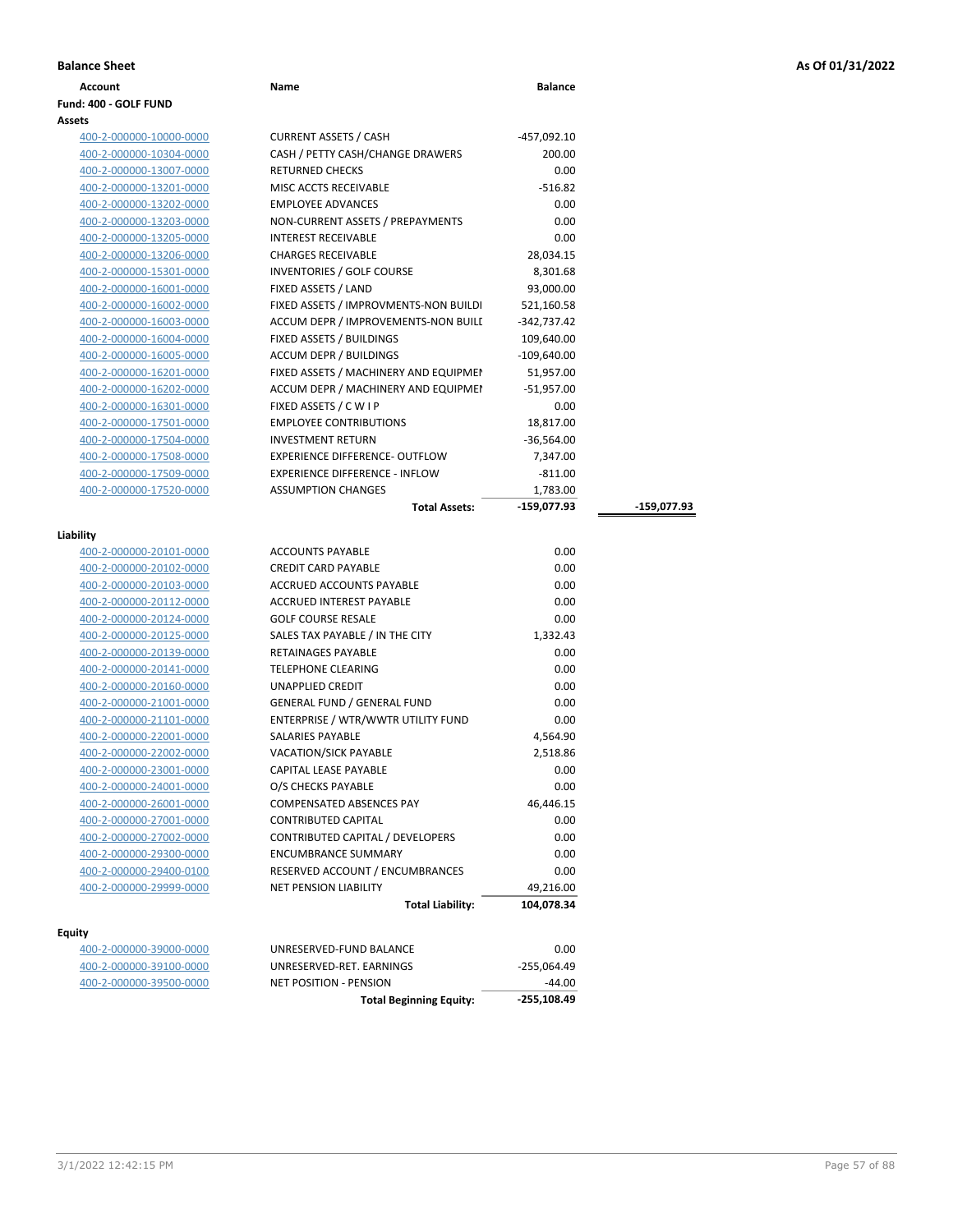| <b>Balance Sheet</b>                |                                                          |                |             |
|-------------------------------------|----------------------------------------------------------|----------------|-------------|
| Account                             | Name                                                     | <b>Balance</b> |             |
| <b>Total Revenue</b>                |                                                          | 71.547.23      |             |
| <b>Total Expense</b>                |                                                          | 79,595.00      |             |
| <b>Revenues Over/Under Expenses</b> |                                                          | $-8.047.77$    |             |
|                                     | <b>Total Equity and Current Surplus (Deficit):</b>       | $-263.156.26$  |             |
|                                     | Total Liabilities, Equity and Current Surplus (Deficit): |                | -159,077.92 |

**\*\*\* FUND 400 OUT OF BALANCE \*\*\* -0.01**

**\*\*\*Warning: Account Authorization is turned on. Please run the Unauthorized Account Listing Report to see if you are out of balance due to missing accounts \*\*\***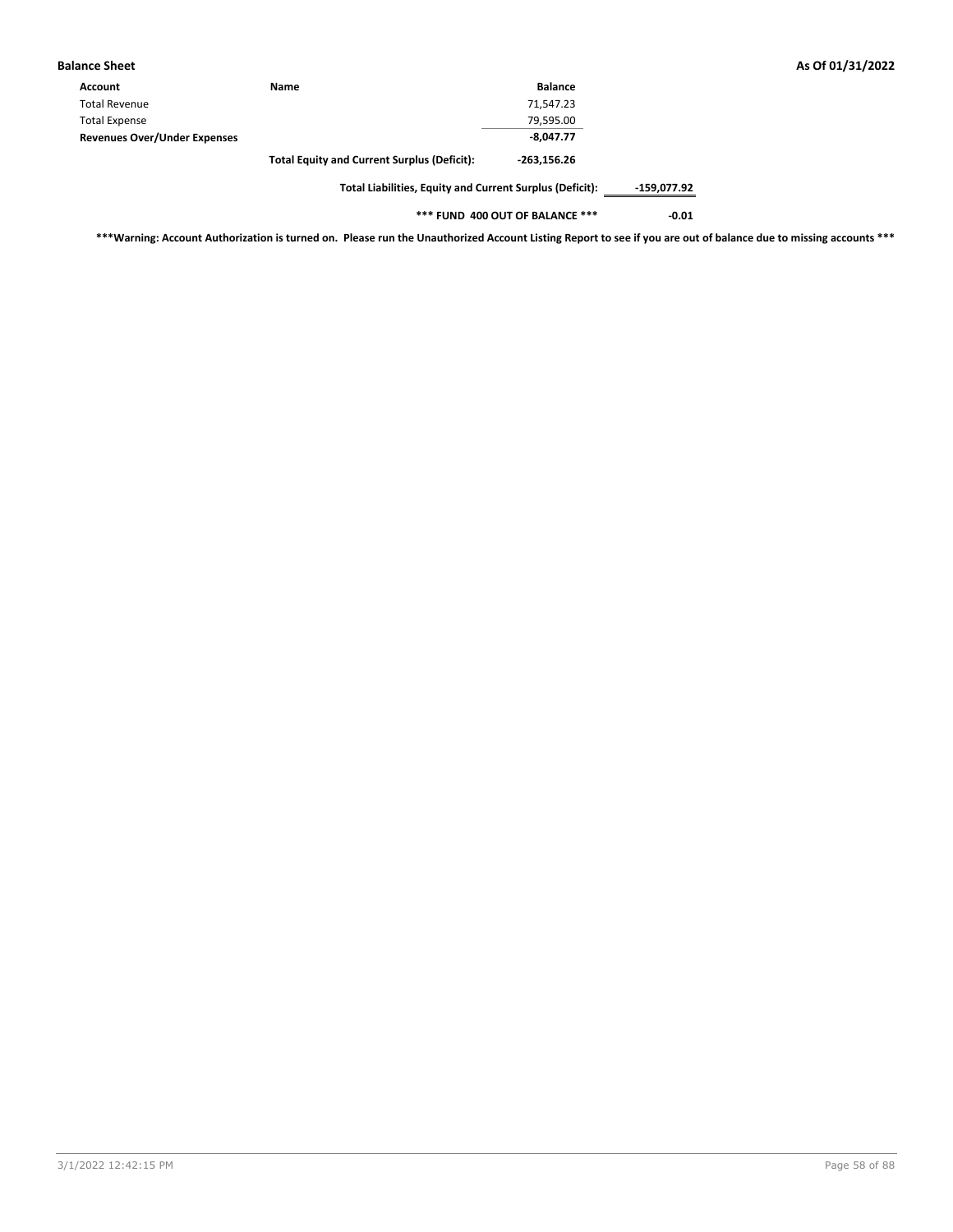|  |  |  |  | As Of 01/31/2022 |
|--|--|--|--|------------------|
|--|--|--|--|------------------|

| <b>Balance Sheet</b>                               |                                                    |                |              | As Of 01/31/2022 |
|----------------------------------------------------|----------------------------------------------------|----------------|--------------|------------------|
| <b>Account</b>                                     | Name                                               | <b>Balance</b> |              |                  |
| <b>Fund: 500 - SANITATION FUND</b>                 |                                                    |                |              |                  |
| <b>Assets</b>                                      |                                                    |                |              |                  |
| 500-2-000000-10000-0000                            | <b>CURRENT ASSETS / CASH</b>                       | 846,013.63     |              |                  |
| 500-2-000000-13000-0000                            | <b>CUSTOMER ACCTS RECEIVABLE</b>                   | 314,614.83     |              |                  |
| 500-2-000000-13001-0000                            | NON CURRENT CUSTOMER ACCTS RECEIVAE                | 109,714.82     |              |                  |
| 500-2-000000-13002-0000                            | ALLOW FOR UNCOLLECT REC                            | -112,560.22    |              |                  |
| 500-2-000000-13003-0000                            | UNBILLED YEAR-END ACCRUAL                          | 372,841.64     |              |                  |
| 500-2-000000-13201-0000                            | MISC ACCTS RECEIVABLE                              | 0.00           |              |                  |
| 500-2-000000-17501-0000                            | <b>EMPLOYEE CONTRIBUTIONS</b>                      | 18,817.00      |              |                  |
| 500-2-000000-17504-0000                            | <b>INVESTMENT RETURN</b>                           | $-36,564.00$   |              |                  |
| 500-2-000000-17508-0000                            | <b>EXPERIENCE DIFFERENCE- OUTFLOW</b>              | 7,347.00       |              |                  |
| 500-2-000000-17509-0000                            | <b>EXPERIENCE DIFFERENCE - INFLOW</b>              | $-811.00$      |              |                  |
| 500-2-000000-17520-0000                            | <b>ASSUMPTION CHANGES</b>                          | 1,783.00       |              |                  |
|                                                    | <b>Total Assets:</b>                               | 1,521,196.70   | 1,521,196.70 |                  |
|                                                    |                                                    |                |              |                  |
| Liability<br>500-2-000000-20101-0000               | <b>ACCOUNTS PAYABLE</b>                            | 0.00           |              |                  |
|                                                    | <b>CREDIT CARD PAYABLE</b>                         | 0.00           |              |                  |
| 500-2-000000-20102-0000                            |                                                    | 0.00           |              |                  |
| 500-2-000000-20103-0000<br>500-2-000000-20125-0000 | ACCRUED ACCOUNTS PAYABLE                           | 32,280.08      |              |                  |
|                                                    | SALES TAX PAYABLE / IN THE CITY                    |                |              |                  |
| 500-2-000000-20126-0000                            | SALES TAX PAYABLE / OUT OF CITY                    | 0.00           |              |                  |
| 500-2-000000-20133-0000                            | <b>GARBAGE CLEARING</b>                            | 0.00           |              |                  |
| 500-2-000000-20135-0000                            | <b>GARBAGE CLEARING / BAD DEBT EXPENS</b>          | 195,943.51     |              |                  |
| 500-2-000000-20160-0000                            | UNAPPLIED CREDIT                                   | 0.00           |              |                  |
| 500-2-000000-20201-0000                            | <b>DEFERRED REVENUE</b>                            | 0.00           |              |                  |
| 500-2-000000-21001-0000                            | <b>GENERAL FUND / GENERAL FUND</b>                 | 0.00           |              |                  |
| 500-2-000000-22001-0000                            | SALARIES PAYABLE                                   | 4,509.88       |              |                  |
| 500-2-000000-22002-0000                            | VACATION/SICK PAYABLE                              | 18,893.69      |              |                  |
| 500-2-000000-24002-0000                            | <b>CUSTOMER DEPOSITS</b>                           | 273,718.42     |              |                  |
| 500-2-000000-24007-0000                            | <b>BILLED DEPOSITS SUSPENSE</b>                    | 0.00           |              |                  |
| 500-2-000000-26001-0000                            | <b>COMPENSATED ABSENCES PAY</b>                    | 13,006.86      |              |                  |
| 500-2-000000-29300-0000                            | <b>ENCUMBRANCE SUMMARY</b>                         | 0.00           |              |                  |
| 500-2-000000-29400-0100                            | RESERVED ACCOUNT / ENCUMBRANCES                    | 0.00           |              |                  |
| 500-2-000000-29999-0000                            | NET PENSION LIABILITY                              | 49,216.00      |              |                  |
|                                                    | <b>Total Liability:</b>                            | 587,568.44     |              |                  |
| Equity                                             |                                                    |                |              |                  |
| 500-2-000000-39000-0000                            | UNRESERVED-FUND BALANCE                            | 0.00           |              |                  |
| 500-2-000000-39100-0000                            | UNRESERVED-RET. EARNINGS                           | 757,387.62     |              |                  |
| 500-2-000000-39500-0000                            | <b>NET POSITION - PENSION</b>                      | $-44.00$       |              |                  |
|                                                    | <b>Total Beginning Equity:</b>                     | 757,343.62     |              |                  |
| <b>Total Revenue</b>                               |                                                    | 1,917,309.28   |              |                  |
| <b>Total Expense</b>                               |                                                    | 1,741,024.64   |              |                  |
| <b>Revenues Over/Under Expenses</b>                |                                                    | 176,284.64     |              |                  |
|                                                    | <b>Total Equity and Current Surplus (Deficit):</b> | 933,628.26     |              |                  |
|                                                    |                                                    |                |              |                  |

**Total Liabilities, Equity and Current Surplus (Deficit): 1,521,196.70**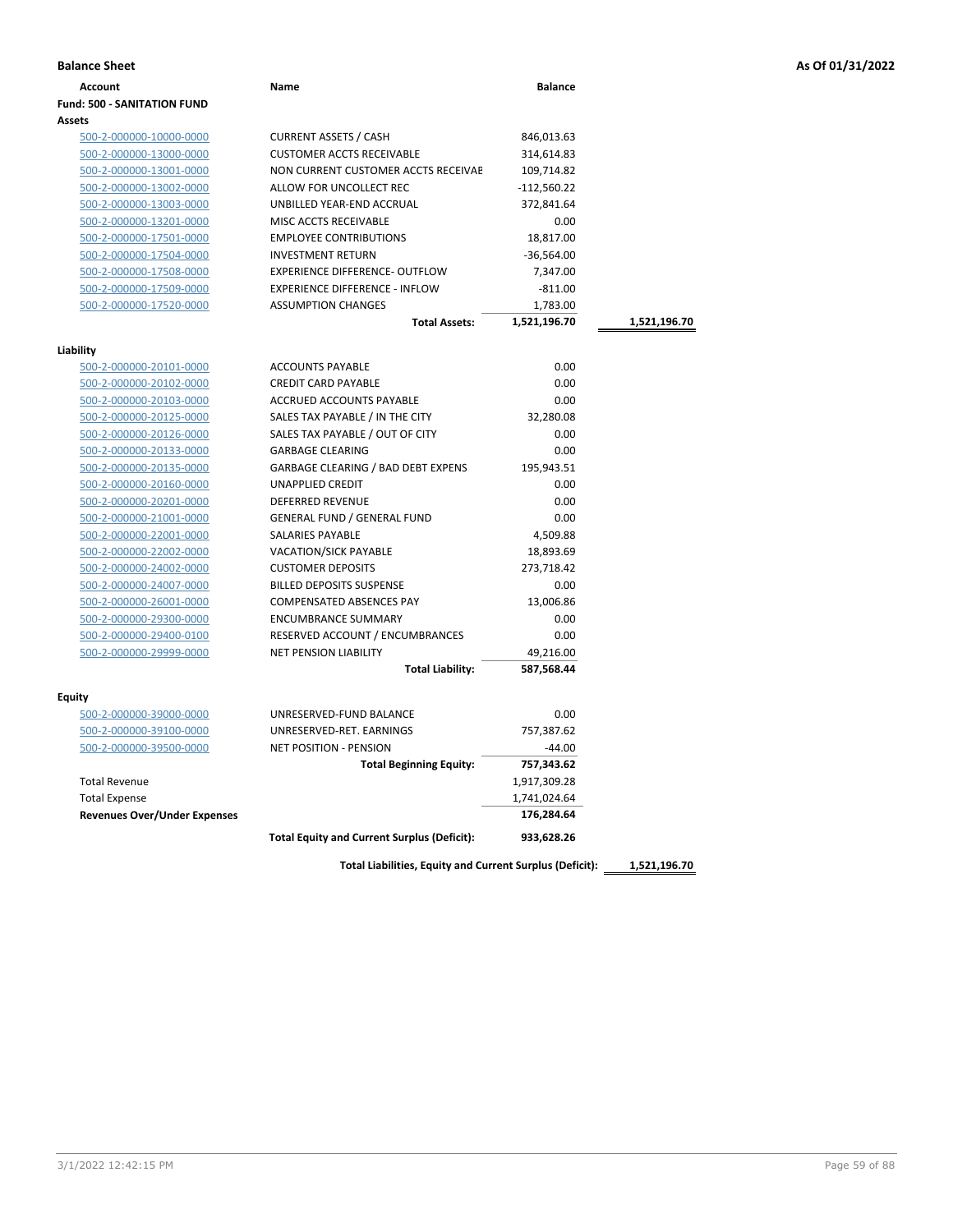| <b>Account</b>                                             | <b>Name</b>                                        | <b>Balance</b> |      |
|------------------------------------------------------------|----------------------------------------------------|----------------|------|
| <b>Fund: 561 - REGINAL HOUSEHOLD HAZARDOUS WASTE GRANT</b> |                                                    |                |      |
| <b>Assets</b>                                              |                                                    |                |      |
| 561-2-000000-10000-0000                                    | <b>CURRENT ASSETS / CASH</b>                       | 0.00           |      |
| 561-2-000000-13201-0000                                    | MISC ACCTS RECEIVABLE                              | 0.00           |      |
| 561-2-000000-13205-0000                                    | <b>INTEREST RECEIVABLE</b>                         | 0.00           |      |
|                                                            | <b>Total Assets:</b>                               | 0.00           | 0.00 |
| Liability                                                  |                                                    |                |      |
| 561-2-000000-20101-0000                                    | <b>ACCOUNTS PAYABLE</b>                            | 0.00           |      |
| 561-2-000000-20102-0000                                    | <b>CREDIT CARD PAYABLE</b>                         | 0.00           |      |
| 561-2-000000-20103-0000                                    | ACCRUED ACCOUNTS PAYABLE                           | 0.00           |      |
| 561-2-000000-21140-0000                                    | DUE TO / SANITATION FUND                           | 0.00           |      |
| 561-2-000000-29300-0000                                    | <b>ENCUMBRANCE SUMMARY</b>                         | 0.00           |      |
| 561-2-000000-29400-0100                                    | RESERVED ACCOUNT / ENCUMBRANCES                    | 0.00           |      |
|                                                            | <b>Total Liability:</b>                            | 0.00           |      |
| Equity                                                     |                                                    |                |      |
| 561-2-000000-39100-0000                                    | UNRESERVED-RET, EARNINGS                           | 0.00           |      |
|                                                            | <b>Total Beginning Equity:</b>                     | 0.00           |      |
| <b>Total Revenue</b>                                       |                                                    | 0.00           |      |
| <b>Total Expense</b>                                       |                                                    | 0.00           |      |
| <b>Revenues Over/Under Expenses</b>                        |                                                    | 0.00           |      |
|                                                            | <b>Total Equity and Current Surplus (Deficit):</b> | 0.00           |      |

**Total Liabilities, Equity and Current Surplus (Deficit): 0.00**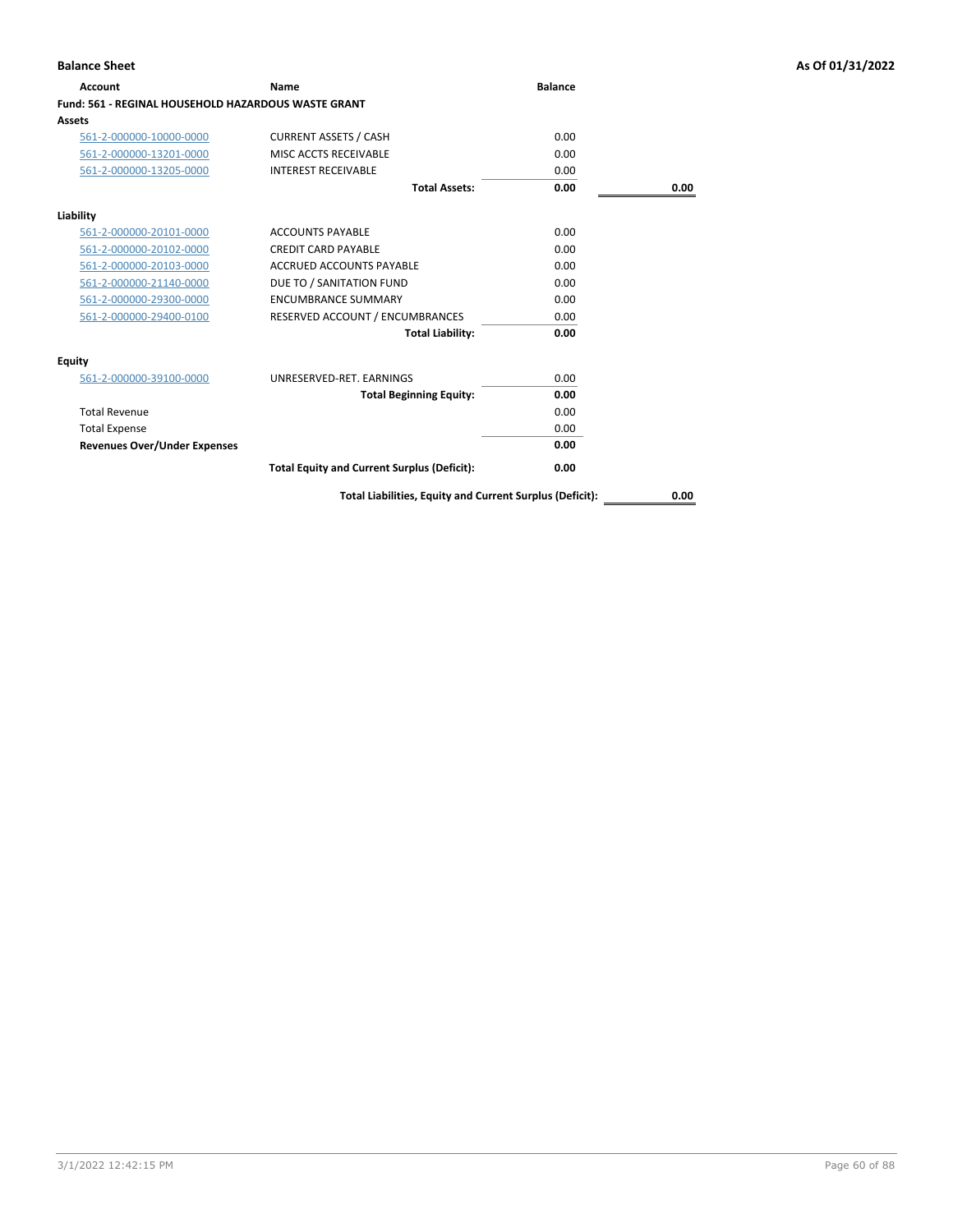| Account                                 | Name                                                            | <b>Balance</b>                  |             |
|-----------------------------------------|-----------------------------------------------------------------|---------------------------------|-------------|
| <b>Fund: 601 - CENTRAL SERVICE FUND</b> |                                                                 |                                 |             |
| Assets                                  |                                                                 |                                 |             |
| 601-2-000000-10000-0000                 | <b>CURRENT ASSETS / CASH</b>                                    | -745,150.36                     |             |
| 601-2-000000-13201-0000                 | MISC ACCTS RECEIVABLE                                           | 0.00                            |             |
| 601-2-000000-13203-0000                 | NON-CURRENT ASSETS / PREPAYMENTS                                | 0.00                            |             |
| 601-2-000000-13204-0000                 | PREPAYMENTS / INSURANCE PREPAYMENT                              | 0.00                            |             |
| 601-2-000000-13205-0000                 | <b>INTEREST RECEIVABLE</b>                                      | 0.00                            |             |
| 601-2-000000-15001-0000                 | <b>INVENTORIES / POSTAGE</b>                                    | 0.00                            |             |
| 601-2-000000-15101-0000                 | <b>FACILITIES MAINT STOCK INVENTORIES</b>                       | 36,455.51                       |             |
| 601-2-000000-15201-0000                 | <b>INVENTORIES / GARAGE</b>                                     | 536,230.45                      |             |
| 601-2-000000-16001-0000                 | FIXED ASSETS / LAND                                             | 0.00                            |             |
| 601-2-000000-16002-0000                 | FIXED ASSETS / IMPROVMENTS-NON BUILDI                           | 0.00                            |             |
| 601-2-000000-16003-0000                 | ACCUM DEPR / IMPROVEMENTS-NON BUILI                             | 0.00                            |             |
| 601-2-000000-16004-0000                 | FIXED ASSETS / BUILDINGS                                        | 100,832.00                      |             |
| 601-2-000000-16005-0000                 | <b>ACCUM DEPR / BUILDINGS</b>                                   | $-100,832.00$                   |             |
| 601-2-000000-16201-0000                 | FIXED ASSETS / MACHINERY AND EQUIPMEN                           | 157,057.00                      |             |
| 601-2-000000-16202-0000                 | ACCUM DEPR / MACHINERY AND EQUIPMEI                             | -157,057.01                     |             |
| 601-2-000000-17501-0000                 | <b>EMPLOYEE CONTRIBUTIONS</b>                                   | 37,634.00                       |             |
| 601-2-000000-17504-0000                 | <b>INVESTMENT RETURN</b>                                        | $-73,127.00$                    |             |
| 601-2-000000-17508-0000                 | EXPERIENCE DIFFERENCE- OUTFLOW                                  | 14,695.00                       |             |
| 601-2-000000-17509-0000                 | <b>EXPERIENCE DIFFERENCE - INFLOW</b>                           | $-1,623.00$                     |             |
| 601-2-000000-17520-0000                 | <b>ASSUMPTION CHANGES</b>                                       | 3,566.00                        |             |
|                                         | <b>Total Assets:</b>                                            | -191,319.41                     | -191,319.41 |
|                                         |                                                                 |                                 |             |
| Liability                               |                                                                 |                                 |             |
| 601-2-000000-20101-0000                 | <b>ACCOUNTS PAYABLE</b>                                         | 0.00                            |             |
| 601-2-000000-20102-0000                 | <b>CREDIT CARD PAYABLE</b>                                      | 0.00                            |             |
| 601-2-000000-20103-0000                 | ACCRUED ACCOUNTS PAYABLE                                        | 0.00                            |             |
| 601-2-000000-20115-0000                 | <b>DRINK SUPPLY</b>                                             | 0.00                            |             |
| 601-2-000000-20141-0000                 | <b>TELEPHONE CLEARING</b>                                       | 0.00                            |             |
| 601-2-000000-20148-0000                 | FLEET FUEL CLEARING                                             | 0.00                            |             |
| 601-2-000000-20149-0000                 | FLEET MAINTENANCE CLEARING                                      | 84.03                           |             |
| 601-2-000000-20201-0000                 | DEFERRED REVENUE                                                | 0.00                            |             |
| 601-2-000000-21001-0000                 | <b>GENERAL FUND / GENERAL FUND</b>                              | 0.00                            |             |
| 601-2-000000-21101-0000                 | ENTERPRISE / WTR/WWTR UTILITY FUND                              | 0.00                            |             |
| 601-2-000000-22001-0000                 | SALARIES PAYABLE                                                | 16,767.22                       |             |
| 601-2-000000-22002-0000                 | VACATION/SICK PAYABLE                                           | 52,310.43                       |             |
| 601-2-000000-24011-0000                 | <b>CIVIC CENTER DEPOSITS</b>                                    | 0.00                            |             |
| 601-2-000000-24012-0000                 | <b>AUDITORIUM DEPOSITS</b>                                      | 0.00<br>66,929.98               |             |
| 601-2-000000-26001-0000                 | <b>COMPENSATED ABSENCES PAY</b>                                 |                                 |             |
| 601-2-000000-27001-0000                 | <b>CONTRIBUTED CAPITAL</b>                                      | 0.00                            |             |
| 601-2-000000-29300-0000                 | <b>ENCUMBRANCE SUMMARY</b>                                      | 0.00                            |             |
| 601-2-000000-29400-0100                 | RESERVED ACCOUNT / ENCUMBRANCES<br><b>NET PENSION LIABILITY</b> | 0.00                            |             |
| 601-2-000000-29999-0000                 | <b>Total Liability:</b>                                         | 98,432.00<br>234,523.66         |             |
|                                         |                                                                 |                                 |             |
| <b>Equity</b>                           |                                                                 |                                 |             |
| <u>601-2-000000-39000-0000</u>          | UNRESERVED-FUND BALANCE                                         | 0.00                            |             |
| <u>601-2-000000-39100-0000</u>          | UNRESERVED-RET. EARNINGS                                        | $-440,189.11$                   |             |
| 601-2-000000-39500-0000                 | <b>NET POSITION - PENSION</b>                                   | $-175.00$                       |             |
|                                         | <b>Total Beginning Equity:</b>                                  | -440,364.11                     |             |
| <b>Total Revenue</b>                    |                                                                 | 369,548.64                      |             |
| <b>Total Expense</b>                    |                                                                 | 355,027.79                      |             |
| <b>Revenues Over/Under Expenses</b>     |                                                                 | 14,520.85                       |             |
|                                         | <b>Total Equity and Current Surplus (Deficit):</b>              | -425,843.26                     |             |
|                                         | Total Liabilities, Equity and Current Surplus (Deficit):        |                                 | -191,319.60 |
|                                         |                                                                 | *** FUND 601 OUT OF BALANCE *** | 0.19        |

**\*\*\*Warning: Account Authorization is turned on. Please run the Unauthorized Account Listing Report to see if you are out of balance due to missing accounts \*\*\***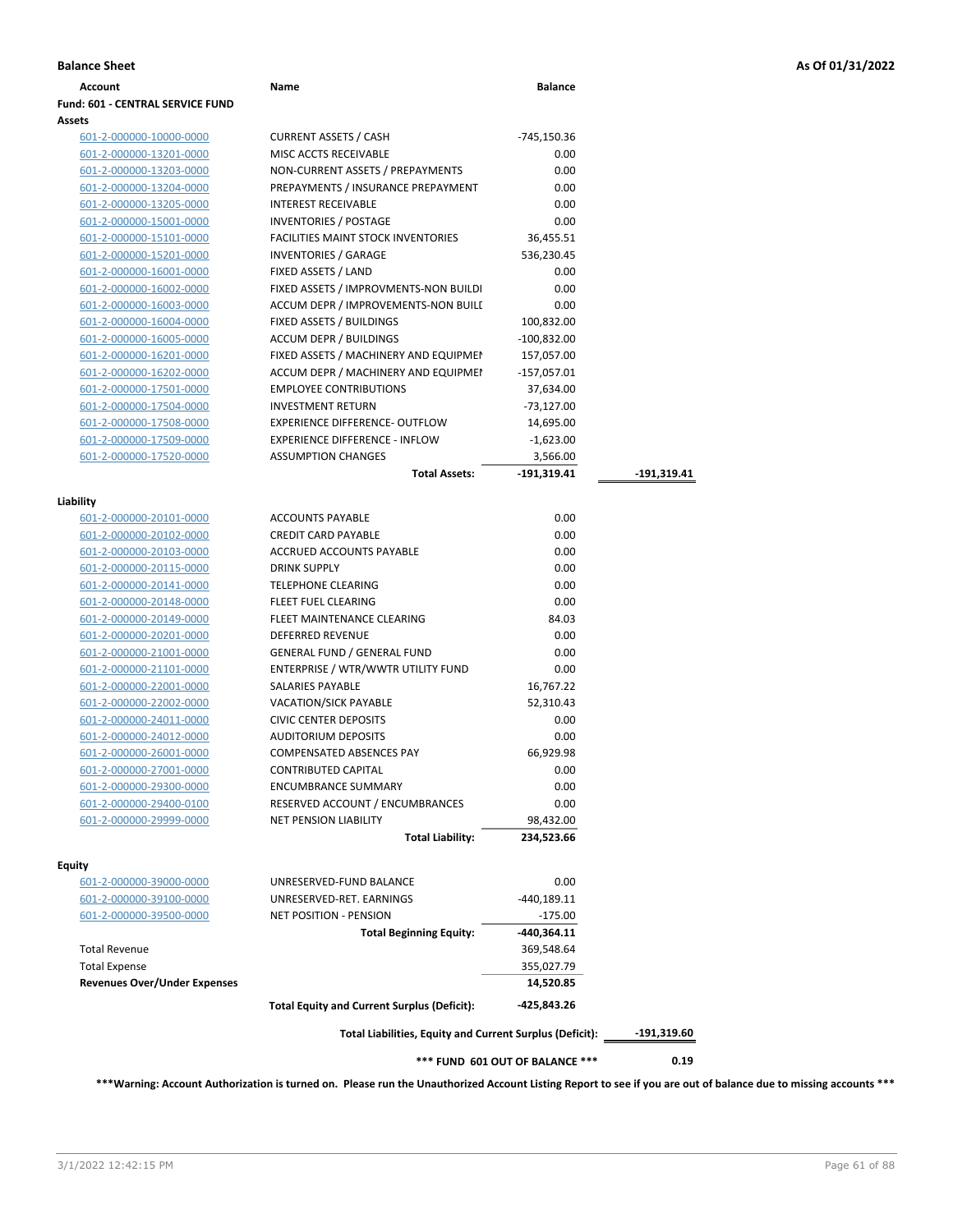| <b>Balance Sheet</b>                |                                                    |                 |               | As Of 01/31/2022 |
|-------------------------------------|----------------------------------------------------|-----------------|---------------|------------------|
| Account                             | Name                                               | <b>Balance</b>  |               |                  |
| Fund: 602 - INSURANCE FUND          |                                                    |                 |               |                  |
| <b>Assets</b>                       |                                                    |                 |               |                  |
| 602-2-000000-10000-0000             | <b>CURRENT ASSETS / CASH</b>                       | $-528,643.75$   |               |                  |
| 602-2-000000-13201-0000             | MISC ACCTS RECEIVABLE                              | 0.00            |               |                  |
| 602-2-000000-13204-0000             | PREPAYMENTS / INSURANCE PREPAYMENT                 | 0.00            |               |                  |
| 602-2-000000-13205-0000             | <b>INTEREST RECEIVABLE</b>                         | 0.00            |               |                  |
|                                     | <b>Total Assets:</b>                               | $-528,643.75$   | $-528,643.75$ |                  |
| Liability                           |                                                    |                 |               |                  |
| 602-2-000000-20101-0000             | <b>ACCOUNTS PAYABLE</b>                            | $-0.09$         |               |                  |
| 602-2-000000-20102-0000             | <b>CREDIT CARD PAYABLE</b>                         | 0.00            |               |                  |
| 602-2-000000-20103-0000             | <b>ACCRUED ACCOUNTS PAYABLE</b>                    | 0.00            |               |                  |
| 602-2-000000-20201-0000             | <b>DEFERRED REVENUE</b>                            | 0.00            |               |                  |
| 602-2-000000-29300-0000             | <b>ENCUMBRANCE SUMMARY</b>                         | 0.00            |               |                  |
| 602-2-000000-29400-0100             | RESERVED ACCOUNT / ENCUMBRANCES                    | 0.00            |               |                  |
|                                     | <b>Total Liability:</b>                            | $-0.09$         |               |                  |
| Equity                              |                                                    |                 |               |                  |
| 602-2-000000-39000-0000             | UNRESERVED-FUND BALANCE                            | 0.00            |               |                  |
| 602-2-000000-39100-0000             | UNRESERVED-RET. EARNINGS                           | 690,695.75      |               |                  |
|                                     | <b>Total Beginning Equity:</b>                     | 690,695.75      |               |                  |
| <b>Total Revenue</b>                |                                                    | 2,258,657.28    |               |                  |
| <b>Total Expense</b>                |                                                    | 3,477,996.69    |               |                  |
| <b>Revenues Over/Under Expenses</b> |                                                    | $-1,219,339.41$ |               |                  |
|                                     | <b>Total Equity and Current Surplus (Deficit):</b> | $-528,643.66$   |               |                  |

Total Liabilities, Equity and Current Surplus (Deficit): \_\_\_\_\_\_-528,643.75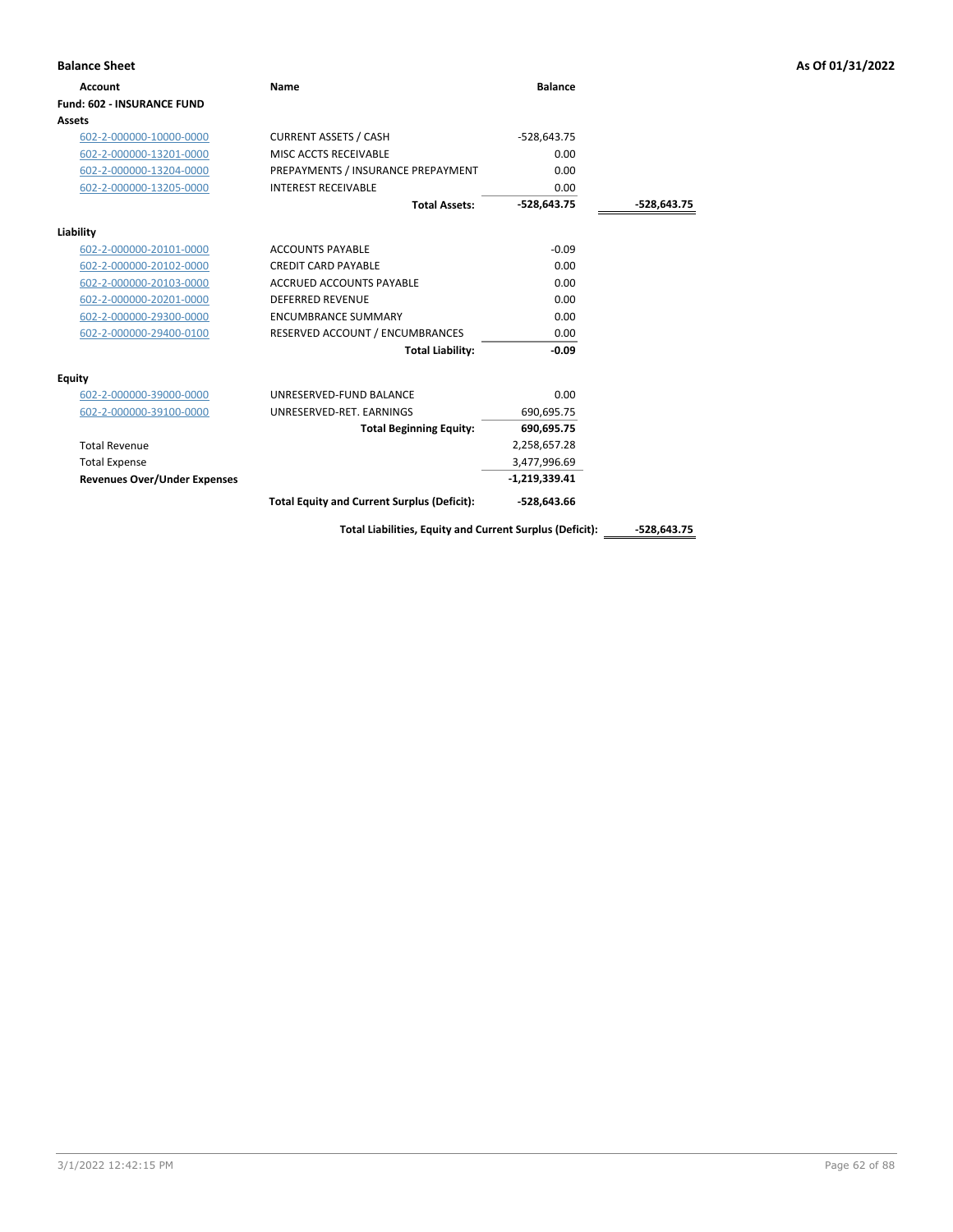| As Of 01/31/2022 |
|------------------|
|------------------|

| <b>Balance Sheet</b>                |                                                          |                |               | As Of 01/31/2022 |
|-------------------------------------|----------------------------------------------------------|----------------|---------------|------------------|
| <b>Account</b>                      | Name                                                     | <b>Balance</b> |               |                  |
| Fund: 604 - MIS FUND                |                                                          |                |               |                  |
| Assets                              |                                                          |                |               |                  |
| 604-2-000000-10000-0000             | <b>CURRENT ASSETS / CASH</b>                             | -472,941.79    |               |                  |
| 604-2-000000-13201-0000             | MISC ACCTS RECEIVABLE                                    | 0.00           |               |                  |
| 604-2-000000-13202-1400             | <b>EMPLOYEE ADVANCES</b>                                 | 0.00           |               |                  |
| 604-2-000000-13203-0000             | NON-CURRENT ASSETS / PREPAYMENTS                         | 0.00           |               |                  |
| 604-2-000000-13205-0000             | <b>INTEREST RECEIVABLE</b>                               | 0.00           |               |                  |
| 604-2-000000-15601-0000             | IT NETWORK PRINTER SUPPLY INVENTORY                      | 0.00           |               |                  |
| 604-2-000000-16004-0000             | FIXED ASSETS / BUILDINGS                                 | 0.00           |               |                  |
| 604-2-000000-16005-0000             | <b>ACCUM DEPR / BUILDINGS</b>                            | 0.00           |               |                  |
| 604-2-000000-16201-0000             | FIXED ASSETS / MACHINERY AND EQUIPMEN                    | 1,950,806.85   |               |                  |
| 604-2-000000-16202-0000             | ACCUM DEPR / MACHINERY AND EQUIPMEI                      | -1,590,104.92  |               |                  |
| 604-2-000000-16301-0000             | FIXED ASSETS / C W I P                                   | $-0.20$        |               |                  |
| 604-2-000000-17501-0000             | <b>EMPLOYEE CONTRIBUTIONS</b>                            | 18,817.00      |               |                  |
| 604-2-000000-17504-0000             | <b>INVESTMENT RETURN</b>                                 | $-36,564.00$   |               |                  |
| 604-2-000000-17508-0000             | EXPERIENCE DIFFERENCE- OUTFLOW                           | 7,347.00       |               |                  |
| 604-2-000000-17509-0000             | <b>EXPERIENCE DIFFERENCE - INFLOW</b>                    | $-811.00$      |               |                  |
| 604-2-000000-17520-0000             | <b>ASSUMPTION CHANGES</b>                                | 1,783.00       |               |                  |
|                                     | <b>Total Assets:</b>                                     | $-121,668.06$  | -121,668.06   |                  |
| Liability                           |                                                          |                |               |                  |
| 604-2-000000-20101-0000             | <b>ACCOUNTS PAYABLE</b>                                  | 0.00           |               |                  |
| 604-2-000000-20102-0000             | <b>CREDIT CARD PAYABLE</b>                               | 0.00           |               |                  |
| 604-2-000000-20103-0000             | <b>ACCRUED ACCOUNTS PAYABLE</b>                          | 0.00           |               |                  |
| 604-2-000000-20141-0000             | <b>TELEPHONE CLEARING</b>                                | 0.00           |               |                  |
| 604-2-000000-21035-0000             | DEBT SERVICE / DUE TO DEBT SERVICE                       | 0.00           |               |                  |
| 604-2-000000-22001-0000             | SALARIES PAYABLE                                         | 10,507.77      |               |                  |
| 604-2-000000-22002-0000             | VACATION/SICK PAYABLE                                    | 28,699.95      |               |                  |
| 604-2-000000-22208-0000             | INSURANCE / AMERICAN FIDELITY                            | 0.00           |               |                  |
| 604-2-000000-23001-0000             | CAPITAL LEASE PAYABLE                                    | $-1.88$        |               |                  |
| 604-2-000000-23101-0000             | CAPITAL LEASE PAYABLE                                    | $-0.40$        |               |                  |
| 604-2-000000-26001-0000             | COMPENSATED ABSENCES PAY                                 | 3,462.58       |               |                  |
| 604-2-000000-27001-0000             | <b>CONTRIBUTED CAPITAL</b>                               | 0.00           |               |                  |
| 604-2-000000-29300-0000             | <b>ENCUMBRANCE SUMMARY</b>                               | 0.00           |               |                  |
| 604-2-000000-29400-0100             | RESERVED ACCOUNT / ENCUMBRANCES                          | 0.27           |               |                  |
| 604-2-000000-29999-0000             | <b>NET PENSION LIABILITY</b>                             | 49,216.00      |               |                  |
| 604-2-000000-92194-0101             | <b>BANK ONE / DIGITEC</b>                                | 0.00           |               |                  |
|                                     | <b>Total Liability:</b>                                  | 91,884.29      |               |                  |
| Equity                              |                                                          |                |               |                  |
| 604-2-000000-39000-0000             | UNRESERVED-FUND BALANCE                                  | 0.00           |               |                  |
| 604-2-000000-39100-0000             | UNRESERVED-RET. EARNINGS                                 | $-233,737.71$  |               |                  |
| 604-2-000000-39500-0000             | <b>NET POSITION - PENSION</b>                            | $-88.00$       |               |                  |
|                                     | <b>Total Beginning Equity:</b>                           | $-233,825.71$  |               |                  |
| <b>Total Revenue</b>                |                                                          | 369,505.64     |               |                  |
| <b>Total Expense</b>                |                                                          | 349,232.28     |               |                  |
| <b>Revenues Over/Under Expenses</b> |                                                          | 20,273.36      |               |                  |
|                                     | <b>Total Equity and Current Surplus (Deficit):</b>       | $-213,552.35$  |               |                  |
|                                     | Total Liabilities, Equity and Current Surplus (Deficit): |                | $-121,668.06$ |                  |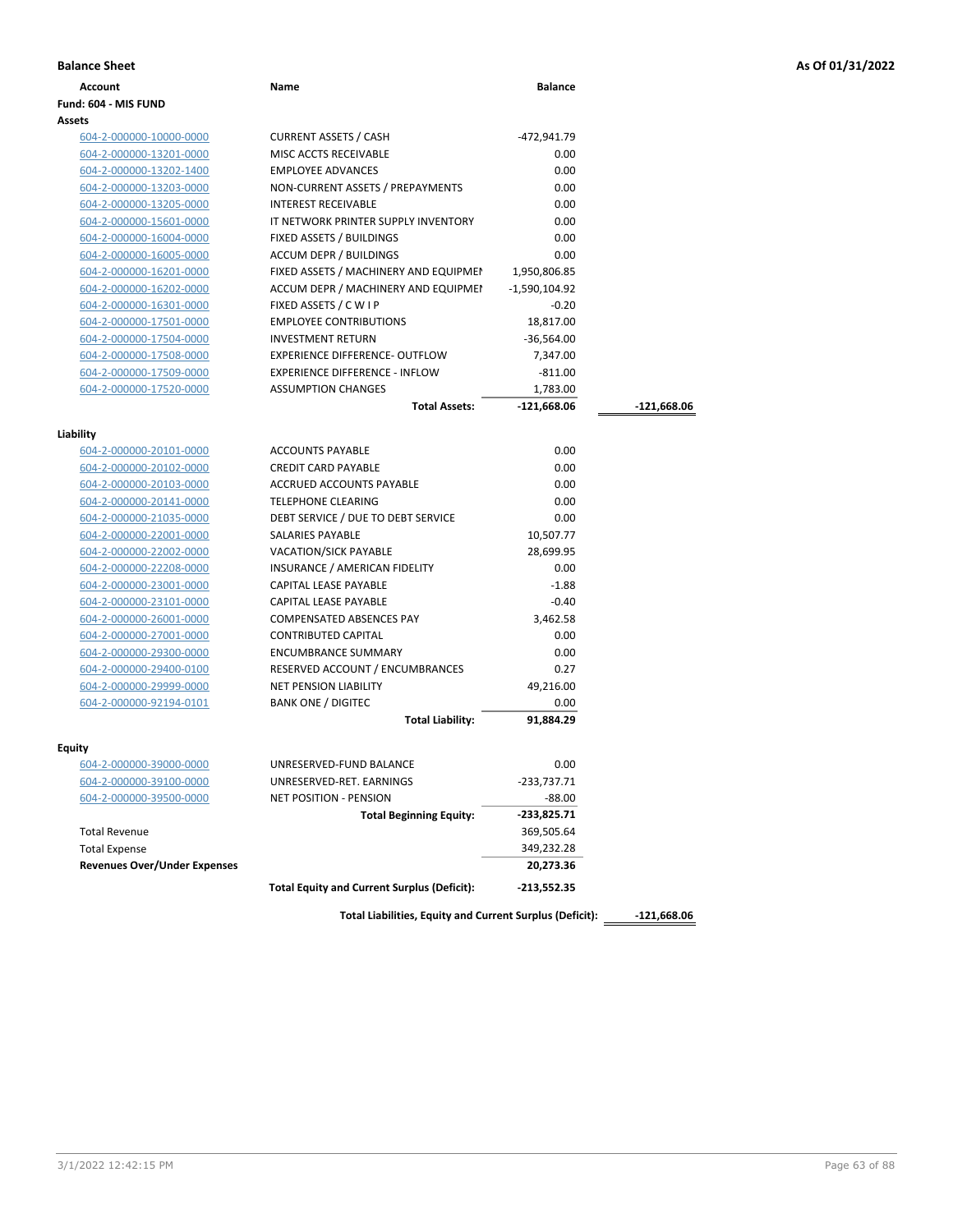| <b>Balance Sheet</b>                 |                                                    |                 |              | As Of 01/31/2022 |
|--------------------------------------|----------------------------------------------------|-----------------|--------------|------------------|
| <b>Account</b>                       | Name                                               | <b>Balance</b>  |              |                  |
| Fund: 660 - VEHICLE REPLACEMENT FUND |                                                    |                 |              |                  |
| Assets                               |                                                    |                 |              |                  |
| 660-2-000000-10000-0000              | <b>CURRENT ASSETS / CASH</b>                       | -421,726.36     |              |                  |
| 660-2-000000-11309-0000              | <b>TAX ANTICIPATION NOTES</b>                      | 0.00            |              |                  |
| 660-2-000000-11510-0000              | PUBLIC SAFETY VEHICLE REPLACEMENT                  | 906,189.20      |              |                  |
| 660-2-000000-11520-0000              | <b>CERTIFICATES OF DEPOSIT</b>                     | 0.00            |              |                  |
| 660-2-000000-11530-0000              | TexasTERM CP                                       | 0.00            |              |                  |
| 660-2-000000-13201-0000              | MISC ACCTS RECEIVABLE                              | 0.00            |              |                  |
| 660-2-000000-13205-0000              | <b>INTEREST RECEIVABLE</b>                         | 0.00            |              |                  |
| 660-2-000000-16201-0000              | FIXED ASSETS / MACHINERY AND EQUIPMEN              | 9,583,457.53    |              |                  |
| 660-2-000000-16202-0000              | ACCUM DEPR / MACHINERY AND EQUIPMEI                | $-7,031,206.24$ |              |                  |
| 660-2-000000-16301-0000              | FIXED ASSETS / C W I P                             | 0.00            |              |                  |
| 660-2-000000-39300-0000              | RESERVED ACCOUNT / ESCROW BALANCE                  | 0.00            |              |                  |
|                                      | <b>Total Assets:</b>                               | 3,036,714.13    | 3,036,714.13 |                  |
| Liability                            |                                                    |                 |              |                  |
| 660-2-000000-20101-0000              | <b>ACCOUNTS PAYABLE</b>                            | 0.00            |              |                  |
| 660-2-000000-20102-0000              | <b>CREDIT CARD PAYABLE</b>                         | 0.00            |              |                  |
| 660-2-000000-20103-0000              | ACCRUED ACCOUNTS PAYABLE                           | 0.00            |              |                  |
| 660-2-000000-21001-0000              | <b>GENERAL FUND / GENERAL FUND</b>                 | 0.00            |              |                  |
| 660-2-000000-23001-0000              | CAPITAL LEASE PAYABLE                              | 0.00            |              |                  |
| 660-2-000000-23101-0000              | CAPITAL LEASE PAYABLE                              | 481,505.15      |              |                  |
| 660-2-000000-27001-0000              | <b>CONTRIBUTED CAPITAL</b>                         | 0.00            |              |                  |
| 660-2-000000-29300-0000              | <b>ENCUMBRANCE SUMMARY</b>                         | 0.00            |              |                  |
| 660-2-000000-29400-0100              | RESERVED ACCOUNT / ENCUMBRANCES                    | 0.00            |              |                  |
|                                      | <b>Total Liability:</b>                            | 481,505.15      |              |                  |
|                                      |                                                    |                 |              |                  |
| <b>Equity</b>                        |                                                    | 0.00            |              |                  |
| 660-2-000000-39000-0000              | UNRESERVED-FUND BALANCE                            |                 |              |                  |
| 660-2-000000-39100-0000              | UNRESERVED-RET. EARNINGS                           | 3,366,926.33    |              |                  |
|                                      | <b>Total Beginning Equity:</b>                     | 3,366,926.33    |              |                  |
| <b>Total Revenue</b>                 |                                                    | 325,697.20      |              |                  |
| <b>Total Expense</b>                 |                                                    | 1,137,414.55    |              |                  |
| <b>Revenues Over/Under Expenses</b>  |                                                    | $-811,717.35$   |              |                  |
|                                      | <b>Total Equity and Current Surplus (Deficit):</b> | 2,555,208.98    |              |                  |

**Total Liabilities, Equity and Current Surplus (Deficit): 3,036,714.13**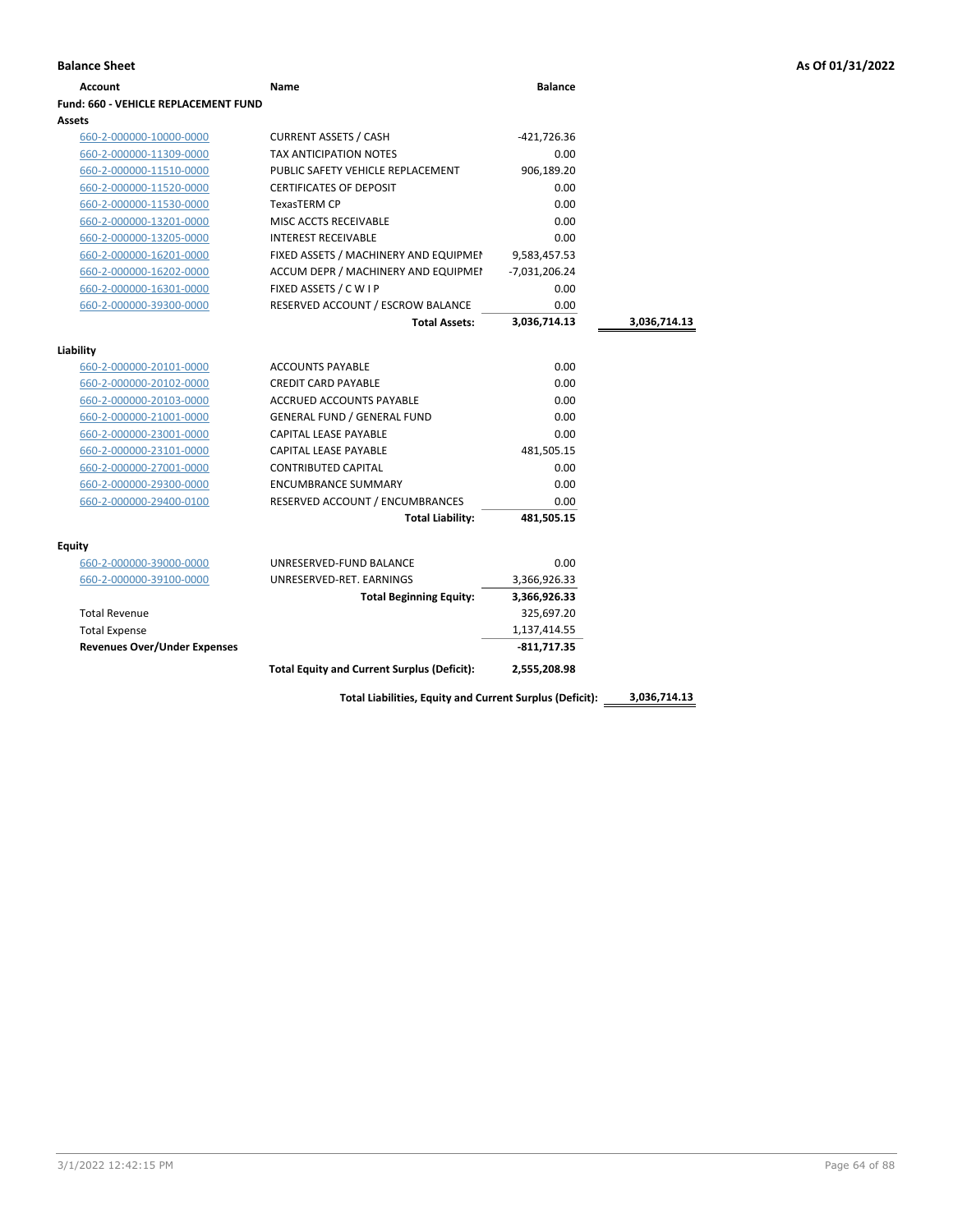| <b>Balance Sheet</b>                 |                                                    |                |      | As Of 01/31/2022 |
|--------------------------------------|----------------------------------------------------|----------------|------|------------------|
| Account                              | Name                                               | <b>Balance</b> |      |                  |
| <b>Fund: 701 - FIREMEN'S PENSION</b> |                                                    |                |      |                  |
| <b>Assets</b>                        |                                                    |                |      |                  |
| 701-1-000000-10000-0000              | <b>CURRENT ASSETS / CASH</b>                       | 0.00           |      |                  |
|                                      | <b>Total Assets:</b>                               | 0.00           | 0.00 |                  |
| Liability                            |                                                    |                |      |                  |
| 701-1-000000-20103-0000              | <b>ACCOUNTS PAYABLE</b>                            | 0.00           |      |                  |
| 701-1-000000-22306-1000              | UNREALIZED GAIN/LOSS                               | 543,546.00     |      |                  |
|                                      | <b>Total Liability:</b>                            | 543,546.00     |      |                  |
| <b>Equity</b>                        |                                                    |                |      |                  |
| 701-1-000000-39000-0000              | UNRESERVED-FUND BALANCE                            | $-543,546.00$  |      |                  |
|                                      | <b>Total Beginning Equity:</b>                     | -543,546.00    |      |                  |
| <b>Total Expense</b>                 |                                                    | 0.00           |      |                  |
| <b>Revenues Over/Under Expenses</b>  |                                                    | 0.00           |      |                  |
|                                      | <b>Total Equity and Current Surplus (Deficit):</b> | $-543,546.00$  |      |                  |
|                                      |                                                    |                |      |                  |

**Total Liabilities, Equity and Current Surplus (Deficit): 0.00**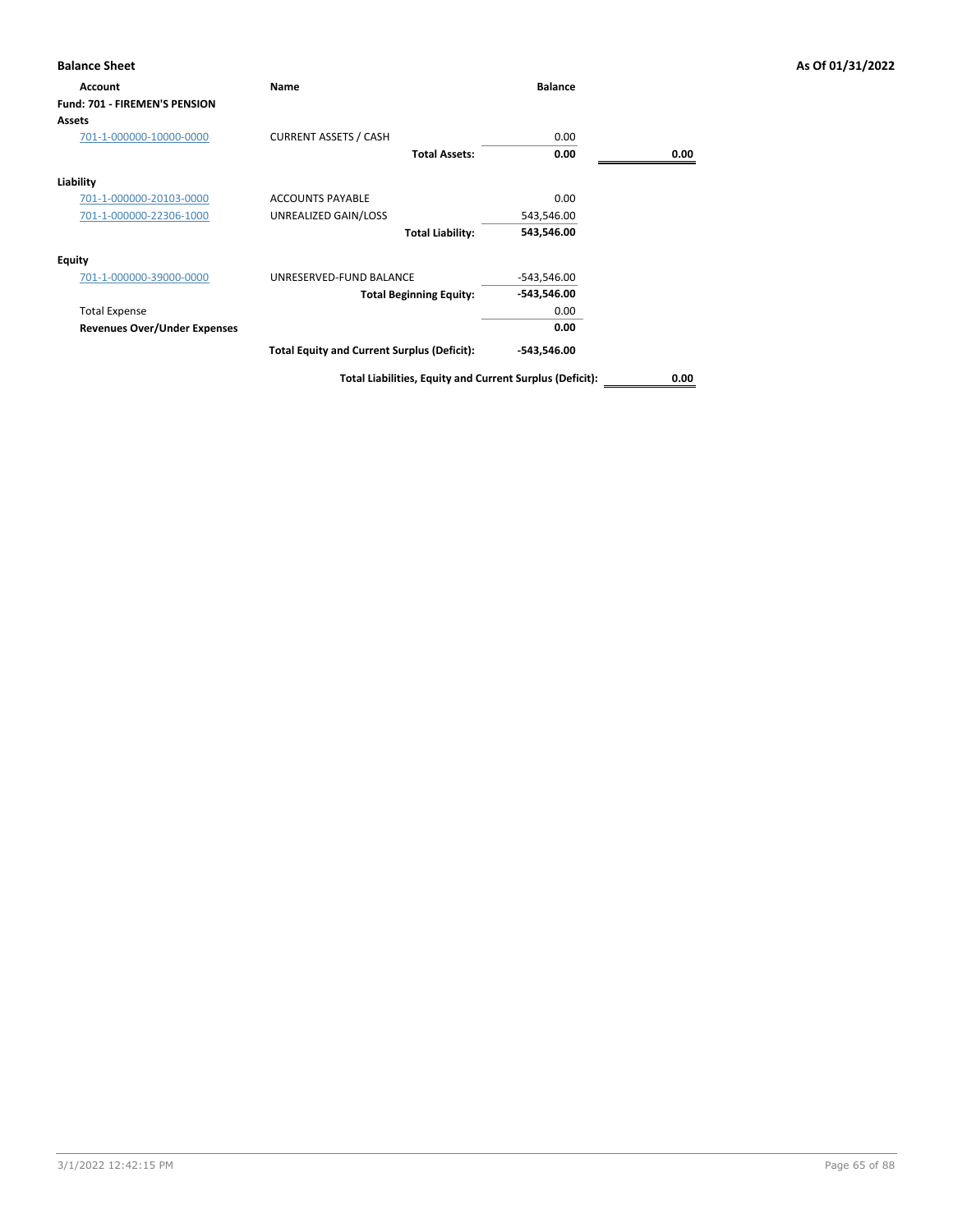| <b>Balance Sheet</b>                |                                                          |                |            | As Of 01/31/2022 |
|-------------------------------------|----------------------------------------------------------|----------------|------------|------------------|
| <b>Account</b>                      | Name                                                     | <b>Balance</b> |            |                  |
| Fund: 800 - SPENCE FUND             |                                                          |                |            |                  |
| Assets                              |                                                          |                |            |                  |
| 800-3-000000-10000-0000             | <b>CURRENT ASSETS / CASH</b>                             | $-18,756.37$   |            |                  |
| 800-3-000000-11507-0000             | <b>SPENCE ENDOWMENT</b>                                  | 602,864.83     |            |                  |
| 800-3-000000-11520-0000             | <b>CERTIFICATES OF DEPOSIT</b>                           | 0.00           |            |                  |
| 800-3-000000-11605-0000             | SPENCE ENDOWMENT                                         | 0.00           |            |                  |
| 800-3-000000-13205-0000             | <b>INTEREST RECEIVABLE</b>                               | 0.00           |            |                  |
|                                     | <b>Total Assets:</b>                                     | 584,108.46     | 584,108.46 |                  |
| Liability                           |                                                          |                |            |                  |
| 800-3-000000-20101-0000             | <b>ACCOUNTS PAYABLE</b>                                  | 0.01           |            |                  |
| 800-3-000000-20102-0000             | <b>CREDIT CARD PAYABLE</b>                               | 0.00           |            |                  |
| 800-3-000000-20103-0000             | <b>ACCRUED ACCOUNTS PAYABLE</b>                          | 0.00           |            |                  |
| 800-3-000000-20139-0000             | <b>RETAINAGES PAYABLE</b>                                | 0.00           |            |                  |
| 800-3-000000-21001-0000             | <b>GENERAL FUND / GENERAL FUND</b>                       | 0.00           |            |                  |
| 800-3-000000-29300-0000             | <b>ENCUMBRANCE SUMMARY</b>                               | 0.00           |            |                  |
| 800-3-000000-29400-0000             | RESERVED ACCOUNT / ENCUMBRANCES                          | 0.00           |            |                  |
|                                     | <b>Total Liability:</b>                                  | 0.01           |            |                  |
| <b>Equity</b>                       |                                                          |                |            |                  |
| 800-3-000000-39000-0000             | UNRESERVED-FUND BALANCE                                  | 584,274.98     |            |                  |
|                                     | <b>Total Beginning Equity:</b>                           | 584,274.98     |            |                  |
| <b>Total Revenue</b>                |                                                          | 33.47          |            |                  |
| <b>Total Expense</b>                |                                                          | 200.00         |            |                  |
| <b>Revenues Over/Under Expenses</b> |                                                          | $-166.53$      |            |                  |
|                                     | <b>Total Equity and Current Surplus (Deficit):</b>       | 584,108.45     |            |                  |
|                                     | Total Liabilities, Equity and Current Surplus (Deficit): |                | 584.108.46 |                  |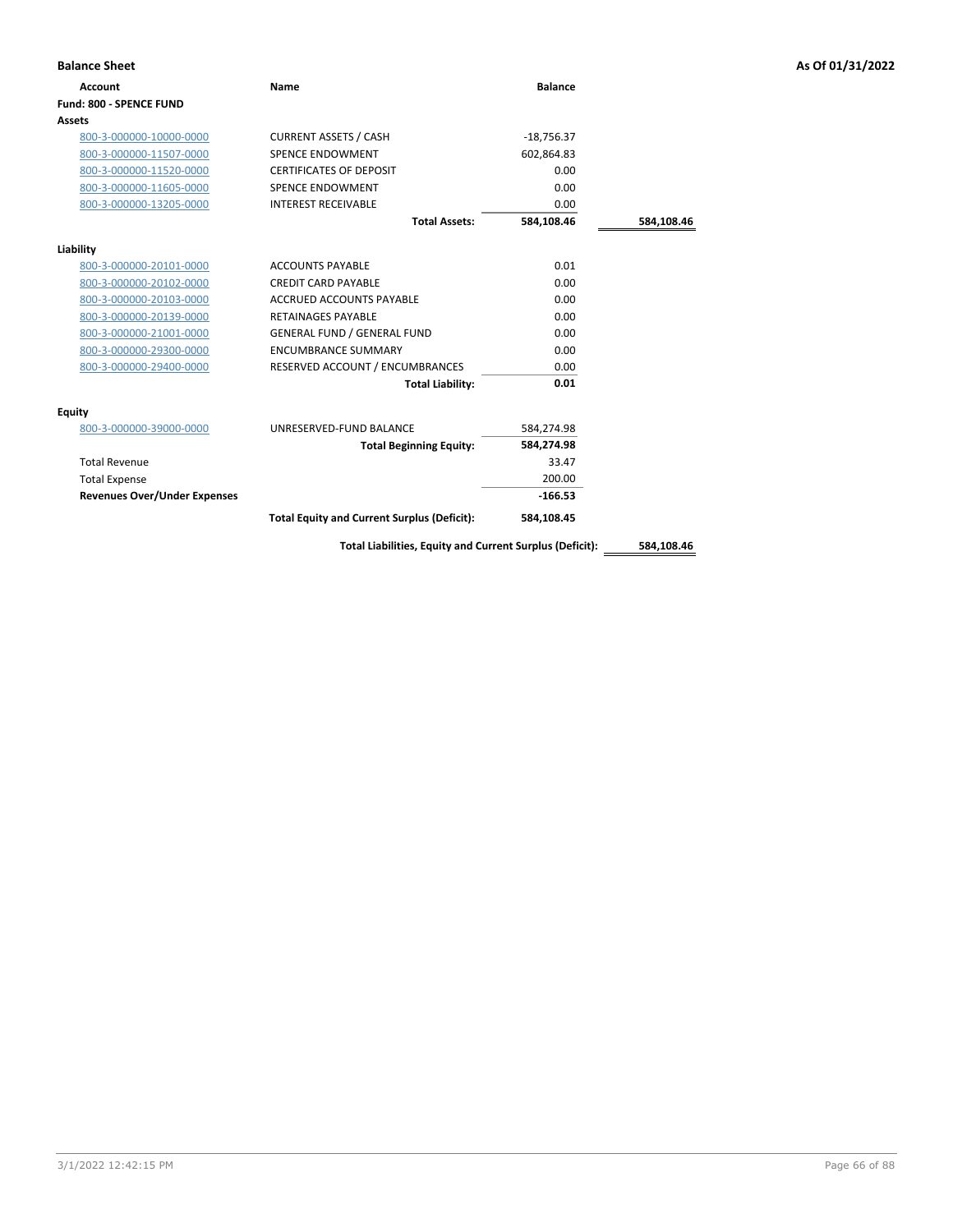| <b>Balance Sheet</b>                   |                                                          |                |           | As Of 01/31/2022 |
|----------------------------------------|----------------------------------------------------------|----------------|-----------|------------------|
| Account                                | Name                                                     | <b>Balance</b> |           |                  |
| <b>Fund: 801 - JONES LIBRARY TRUST</b> |                                                          |                |           |                  |
| <b>Assets</b>                          |                                                          |                |           |                  |
| 801-3-000000-10000-0000                | <b>CURRENT ASSETS / CASH</b>                             | 16,098.36      |           |                  |
| 801-3-000000-13201-0000                | MISC ACCTS RECEIVABLE                                    | 0.00           |           |                  |
| 801-3-000000-13205-0000                | <b>INTEREST RECEIVABLE</b>                               | 0.00           |           |                  |
|                                        | <b>Total Assets:</b>                                     | 16,098.36      | 16,098.36 |                  |
| Liability                              |                                                          |                |           |                  |
| 801-3-000000-20101-0000                | <b>ACCOUNTS PAYABLE</b>                                  | 0.00           |           |                  |
| 801-3-000000-20102-0000                | <b>CREDIT CARD PAYABLE</b>                               | 0.00           |           |                  |
| 801-3-000000-20103-0000                | <b>ACCRUED ACCOUNTS PAYABLE</b>                          | 0.00           |           |                  |
|                                        | <b>Total Liability:</b>                                  | 0.00           |           |                  |
| <b>Equity</b>                          |                                                          |                |           |                  |
| 801-3-000000-39000-0000                | UNRESERVED-FUND BALANCE                                  | 16,113.90      |           |                  |
|                                        | <b>Total Beginning Equity:</b>                           | 16,113.90      |           |                  |
| <b>Total Revenue</b>                   |                                                          | $-14.84$       |           |                  |
| <b>Total Expense</b>                   |                                                          | 0.70           |           |                  |
| <b>Revenues Over/Under Expenses</b>    |                                                          | $-15.54$       |           |                  |
|                                        | <b>Total Equity and Current Surplus (Deficit):</b>       | 16,098.36      |           |                  |
|                                        | Total Liabilities, Equity and Current Surplus (Deficit): |                | 16,098.36 |                  |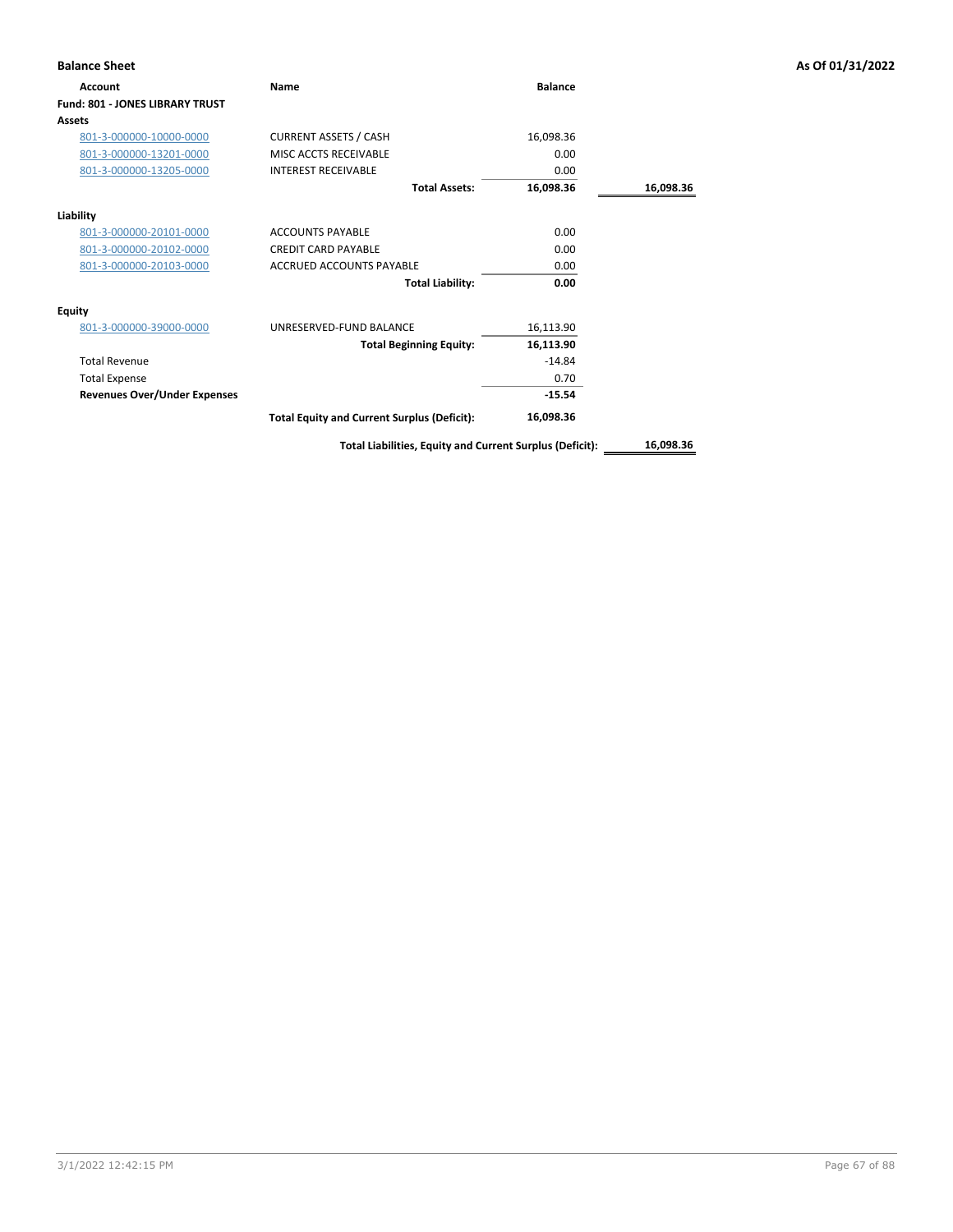| Account                                     | Name                                                             | <b>Balance</b> |      |
|---------------------------------------------|------------------------------------------------------------------|----------------|------|
| Fund: 803 - GREENVILLE BOARD OF DEVELOPMENT |                                                                  |                |      |
| Assets                                      |                                                                  |                |      |
| 803-3-000000-10000-0000                     | <b>CURRENT ASSETS / CASH</b>                                     | 0.00           |      |
| 803-3-000000-13201-0000                     | MISC ACCTS RECEIVABLE                                            | 0.00           |      |
| 803-3-000000-13203-0000                     | NON-CURRENT ASSETS / PREPAYMENTS                                 | 0.00           |      |
|                                             | <b>Total Assets:</b>                                             | 0.00           | 0.00 |
|                                             |                                                                  |                |      |
| Liability<br>803-3-000000-20101-0000        | <b>ACCOUNTS PAYABLE</b>                                          | 0.00           |      |
|                                             | <b>ACCOUNTS PAYABLE</b>                                          | 0.00           |      |
| 803-3-000000-20102-0000                     | <b>ACCRUED ACCOUNTS PAYABLE</b>                                  | 0.00           |      |
| 803-3-000000-20103-0000                     |                                                                  | 0.00           |      |
| 803-3-000000-20139-0000                     | <b>RETAINAGES PAYABLE</b>                                        |                |      |
| 803-3-000000-20141-0000                     | <b>TELEPHONE CLEARING</b><br><b>ELECTRIC OPERATING FUND</b>      | 0.00<br>0.00   |      |
| 803-3-000000-21400-0000                     |                                                                  | 0.00           |      |
| 803-3-000000-22001-0000                     | <b>ACCRUED SALARIES/WAGES</b>                                    |                |      |
| 803-3-000000-22002-0000                     | <b>ACCRUED SALARIES/WAGES</b><br><b>COMPENSATED ABSENCES PAY</b> | 0.00           |      |
| 803-3-000000-26001-0000                     |                                                                  | 0.00           |      |
| 803-3-000000-29300-0000                     | <b>ENCUMBRANCE SUMMARY</b>                                       | 0.00           |      |
| 803-3-000000-29400-0100                     | RESERVED ACCOUNT / ENCUMBRANCES                                  | 103,228.62     |      |
|                                             | <b>Total Liability:</b>                                          | 103,228.62     |      |
| <b>Equity</b>                               |                                                                  |                |      |
| 803-3-000000-39000-0000                     | UNRESERVED-FUND BALANCE                                          | $-103,228.62$  |      |
|                                             | <b>Total Beginning Equity:</b>                                   | $-103,228.62$  |      |
| <b>Total Revenue</b>                        |                                                                  | 0.00           |      |
| <b>Total Expense</b>                        |                                                                  | 0.00           |      |
| <b>Revenues Over/Under Expenses</b>         |                                                                  | 0.00           |      |
|                                             | <b>Total Equity and Current Surplus (Deficit):</b>               | $-103,228.62$  |      |
|                                             | Total Liabilities, Equity and Current Surplus (Deficit):         |                | 0.00 |

3/1/2022 12:42:15 PM Page 68 of 88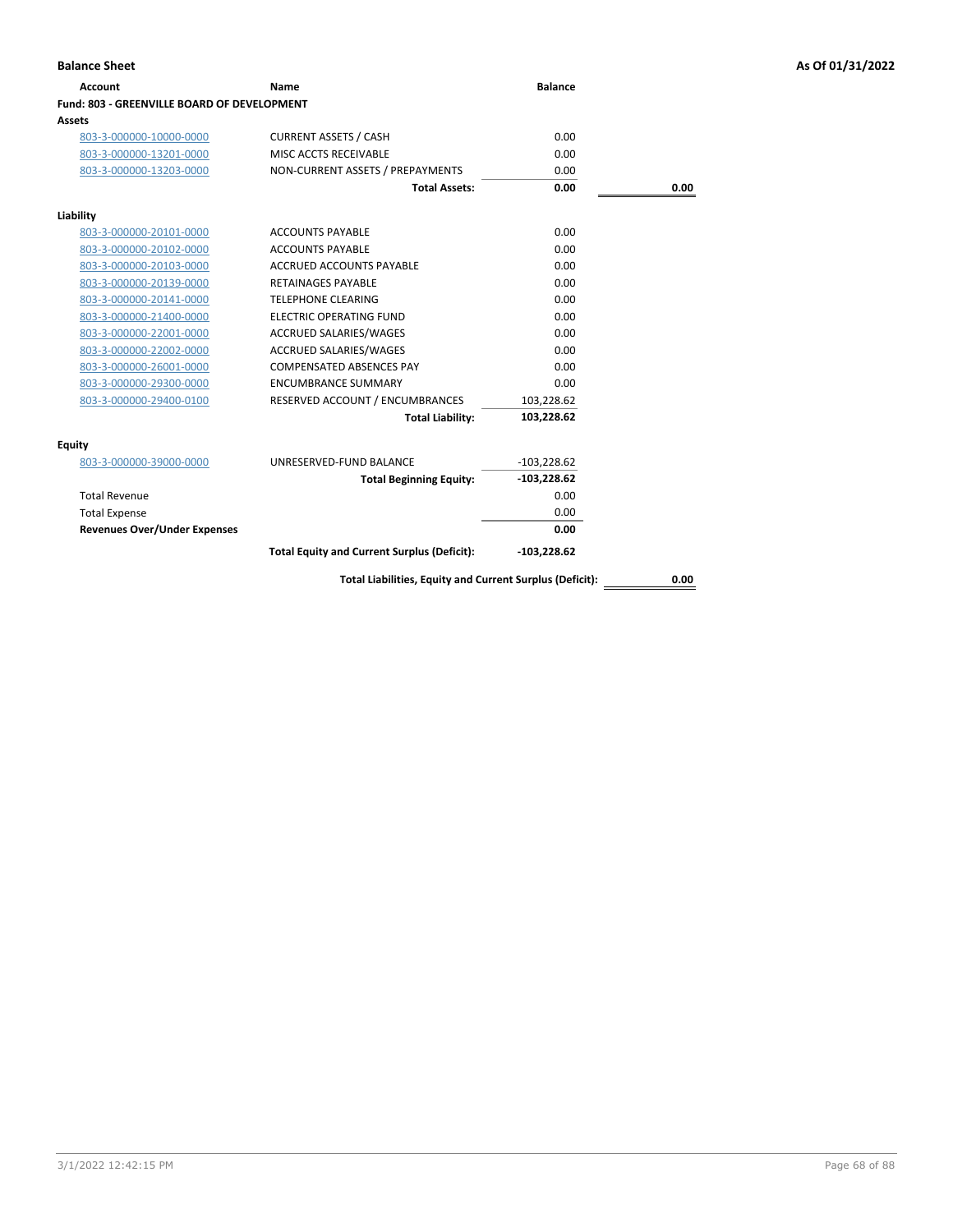| <b>Balance Sheet</b>                |                                                          |                |      | As Of 01/31/2022 |
|-------------------------------------|----------------------------------------------------------|----------------|------|------------------|
| <b>Account</b>                      | Name                                                     | <b>Balance</b> |      |                  |
| Fund: 807 - 4A-EDC                  |                                                          |                |      |                  |
| Assets                              |                                                          |                |      |                  |
| 807-3-000000-10000-0000             | <b>CURRENT ASSETS / CASH</b>                             | 0.00           |      |                  |
| 807-3-000000-13201-0000             | MISC ACCTS RECEIVABLE                                    | 0.00           |      |                  |
| 807-3-000000-16301-0000             | FIXED ASSETS / C W I P                                   | 0.00           |      |                  |
|                                     | <b>Total Assets:</b>                                     | 0.00           | 0.00 |                  |
| Liability                           |                                                          |                |      |                  |
| 807-3-000000-20101-0000             | <b>ACCOUNTS PAYABLE</b>                                  | 0.00           |      |                  |
| 807-3-000000-20103-0000             | <b>ACCOUNTS PAYABLE</b>                                  | 0.00           |      |                  |
| 807-3-000000-20139-0000             | <b>RETAINAGES PAYABLE</b>                                | 0.00           |      |                  |
| 807-3-000000-26105-0000             | INV NET OF RELATED DEBT                                  | 305,846.00     |      |                  |
| 807-3-000000-29300-0000             | <b>ENCUMBRANCE SUMMARY</b>                               | 0.00           |      |                  |
| 807-3-000000-29400-0100             | RESERVED ACCOUNT / ENCUMBRANCES                          | 18,078.76      |      |                  |
| 807-3-495000-20180-0000             | <b>CURRENT DEBT</b>                                      | 0.00           |      |                  |
| 807-3-495000-26002-0000             | CA - LONG-TERM DEBT / AMT TO BE PROVIC                   | 0.00           |      |                  |
|                                     | <b>Total Liability:</b>                                  | 323,924.76     |      |                  |
| Equity                              |                                                          |                |      |                  |
| 807-3-000000-39000-0000             | UNRESERVED-FUND BALANCE                                  | $-323,924.76$  |      |                  |
|                                     | <b>Total Beginning Equity:</b>                           | $-323,924.76$  |      |                  |
| <b>Total Revenue</b>                |                                                          | 0.00           |      |                  |
| <b>Total Expense</b>                |                                                          | 0.00           |      |                  |
| <b>Revenues Over/Under Expenses</b> |                                                          | 0.00           |      |                  |
|                                     | <b>Total Equity and Current Surplus (Deficit):</b>       | -323,924.76    |      |                  |
|                                     | Total Liabilities, Equity and Current Surplus (Deficit): |                | 0.00 |                  |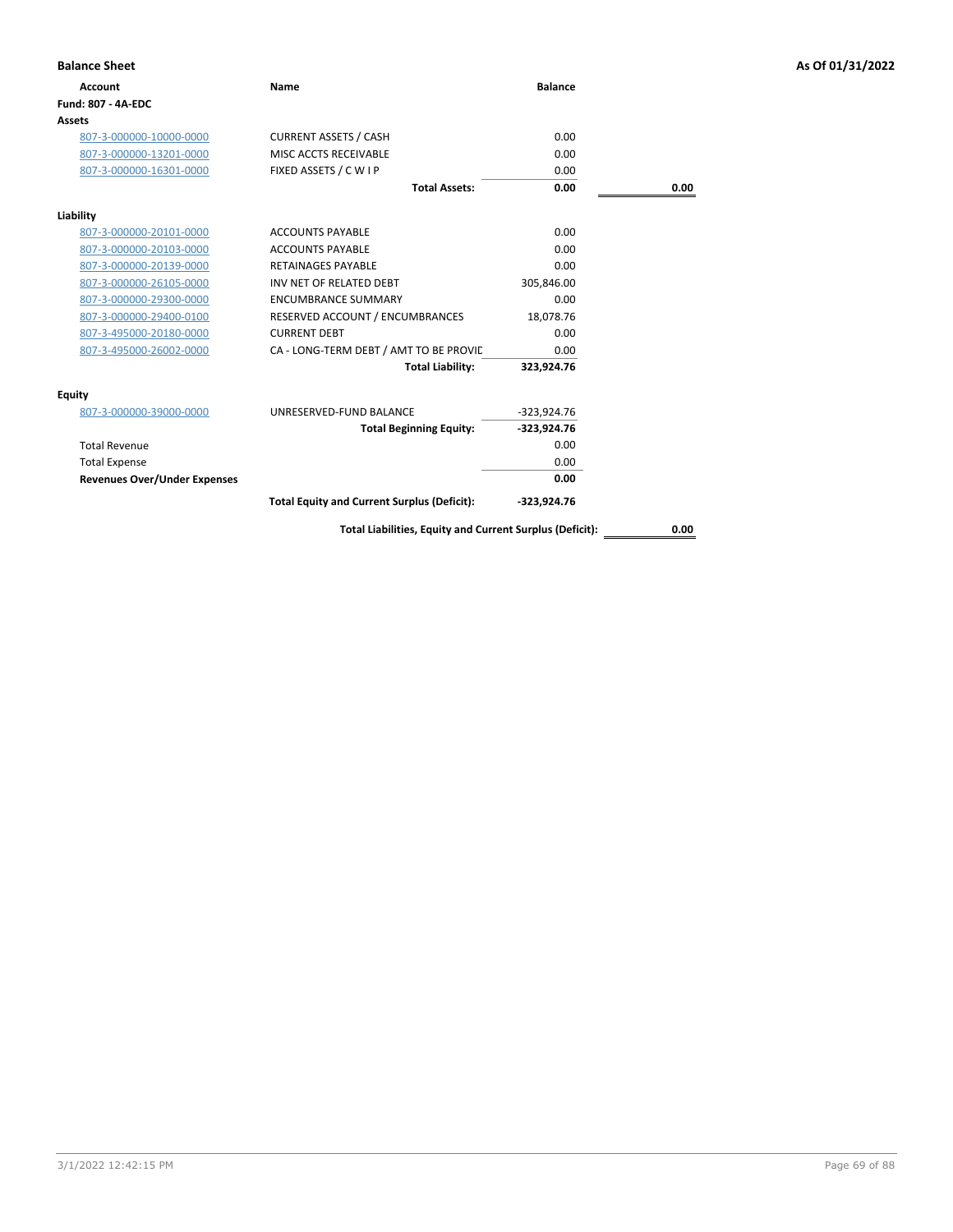| <b>Balance Sheet</b>                |                                                    |                |              | As Of 01/31/2022 |
|-------------------------------------|----------------------------------------------------|----------------|--------------|------------------|
| <b>Account</b>                      | Name                                               | <b>Balance</b> |              |                  |
| Fund: 809 - GREENVILLE IDC (L-3)    |                                                    |                |              |                  |
| <b>Assets</b>                       |                                                    |                |              |                  |
| 809-3-000000-10000-0000             | <b>CURRENT ASSETS / CASH</b>                       | 3,223,125.59   |              |                  |
| 809-3-000000-13201-0000             | MISC ACCTS RECEIVABLE                              | 0.00           |              |                  |
|                                     | <b>Total Assets:</b>                               | 3,223,125.59   | 3,223,125.59 |                  |
| Liability                           |                                                    |                |              |                  |
| 809-3-000000-20101-0000             | <b>ACCOUNTS PAYABLE</b>                            | 0.00           |              |                  |
| 809-3-000000-20103-0000             | ACCRUED ACCOUNTS PAYABLE                           | $-518,507.41$  |              |                  |
| 809-3-000000-21001-0000             | <b>GENERAL FUND / GENERAL FUND</b>                 | 0.00           |              |                  |
|                                     | <b>Total Liability:</b>                            | $-518,507.41$  |              |                  |
| <b>Equity</b>                       |                                                    |                |              |                  |
| 809-3-000000-39000-0000             | UNRESERVED-FUND BALANCE                            | 3,741,633.00   |              |                  |
| 809-3-000000-39100-0000             | UNRESERVED-RET. EARNINGS                           | 0.00           |              |                  |
| 809-3-000000-39150-0000             | RESERVED-RET. EARNINGS                             | 0.00           |              |                  |
|                                     | <b>Total Beginning Equity:</b>                     | 3,741,633.00   |              |                  |
| <b>Total Revenue</b>                |                                                    | 0.00           |              |                  |
| <b>Total Expense</b>                |                                                    | 0.00           |              |                  |
| <b>Revenues Over/Under Expenses</b> |                                                    | 0.00           |              |                  |
|                                     | <b>Total Equity and Current Surplus (Deficit):</b> | 3,741,633.00   |              |                  |

**Total Liabilities, Equity and Current Surplus (Deficit): 3,223,125.59**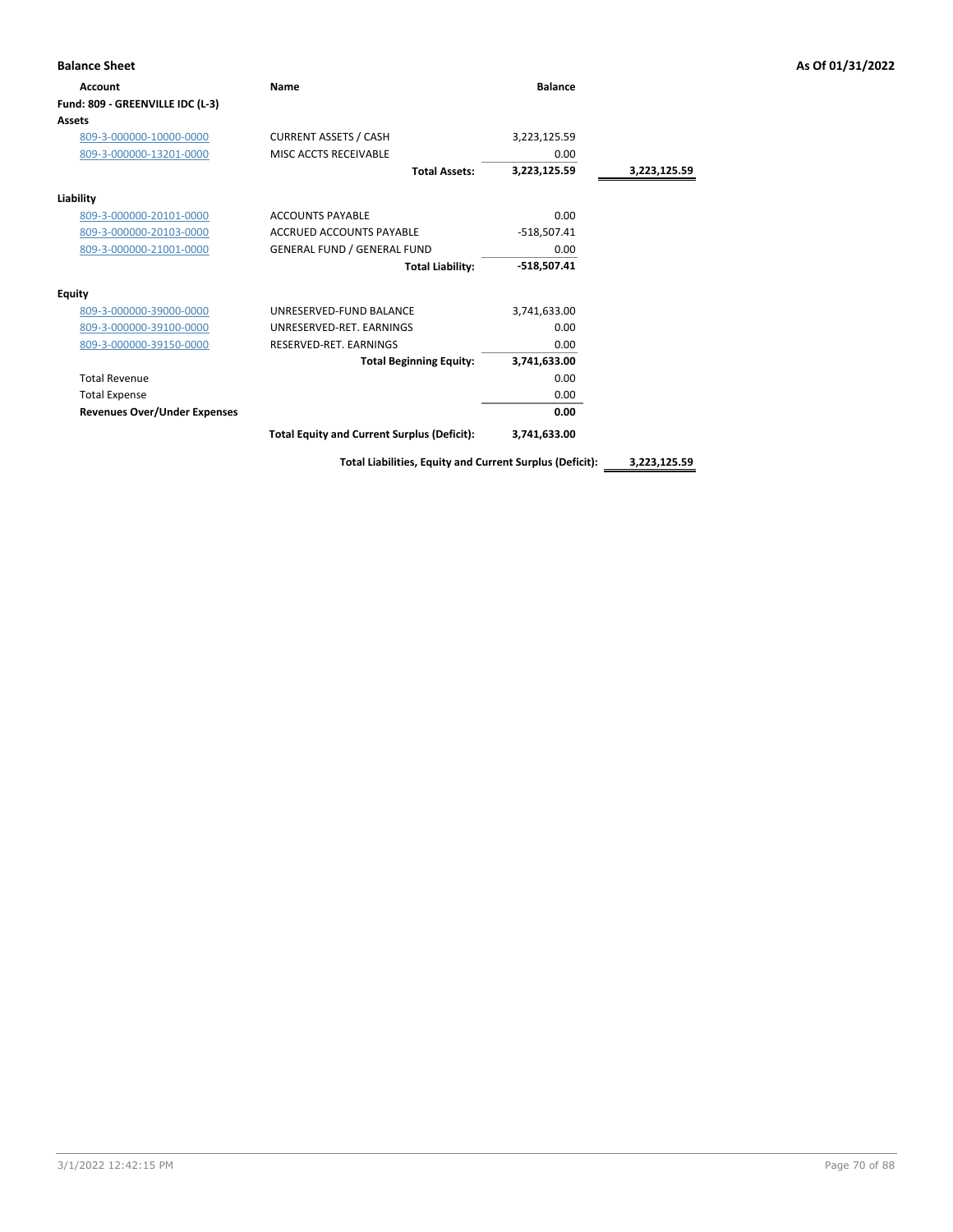| <b>Balance Sheet</b>                           |                                                          |                |            | As Of 01/31/2022 |
|------------------------------------------------|----------------------------------------------------------|----------------|------------|------------------|
| <b>Account</b>                                 | Name                                                     | <b>Balance</b> |            |                  |
| <b>Fund: 810 - SEIZURE FUNDS - STATE RULES</b> |                                                          |                |            |                  |
| Assets                                         |                                                          |                |            |                  |
| 810-3-000000-10000-0000                        | <b>CURRENT ASSETS / CASH</b>                             | 217,786.08     |            |                  |
| 810-3-000000-13201-0000                        | MISC ACCTS RECEIVABLE                                    | 0.00           |            |                  |
| 810-3-000000-13202-1400                        | <b>EMPLOYEE ADVANCES</b>                                 | 0.00           |            |                  |
| 810-3-000000-13205-0000                        | <b>INTEREST RECEIVABLE</b>                               | 0.00           |            |                  |
| 810-3-000000-16201-0000                        | MACHINERY AND EQUIPMENT                                  | 0.00           |            |                  |
| 810-3-000000-16202-0000                        | ACCUMULATED DEPRECATION                                  | 0.00           |            |                  |
|                                                | <b>Total Assets:</b>                                     | 217,786.08     | 217,786.08 |                  |
| Liability                                      |                                                          |                |            |                  |
| 810-3-000000-20101-0000                        | <b>ACCOUNTS PAYABLE</b>                                  | 0.00           |            |                  |
| 810-3-000000-20102-0000                        | <b>CREDIT CARD PAYABLE</b>                               | 0.00           |            |                  |
| 810-3-000000-20103-0000                        | ACCRUED ACCOUNTS PAYABLE                                 | 0.00           |            |                  |
| 810-3-000000-29300-0000                        | <b>ENCUMBRANCE SUMMARY</b>                               | 0.00           |            |                  |
| 810-3-000000-29400-0100                        | RESERVED ACCOUNT / ENCUMBRANCES                          | 0.00           |            |                  |
| 810-3-000000-92520-0600                        | RESERVED ACCOUNT/HB65 SIEZURES                           | 0.00           |            |                  |
|                                                | <b>Total Liability:</b>                                  | 0.00           |            |                  |
| <b>Equity</b>                                  |                                                          |                |            |                  |
| 810-3-000000-39000-0000                        | UNRESERVED-FUND BALANCE                                  | 216,621.84     |            |                  |
|                                                | <b>Total Beginning Equity:</b>                           | 216,621.84     |            |                  |
| <b>Total Revenue</b>                           |                                                          | 1,829.78       |            |                  |
| <b>Total Expense</b>                           |                                                          | 665.54         |            |                  |
| <b>Revenues Over/Under Expenses</b>            |                                                          | 1,164.24       |            |                  |
|                                                | <b>Total Equity and Current Surplus (Deficit):</b>       | 217,786.08     |            |                  |
|                                                | Total Liabilities, Equity and Current Surplus (Deficit): |                | 217,786.08 |                  |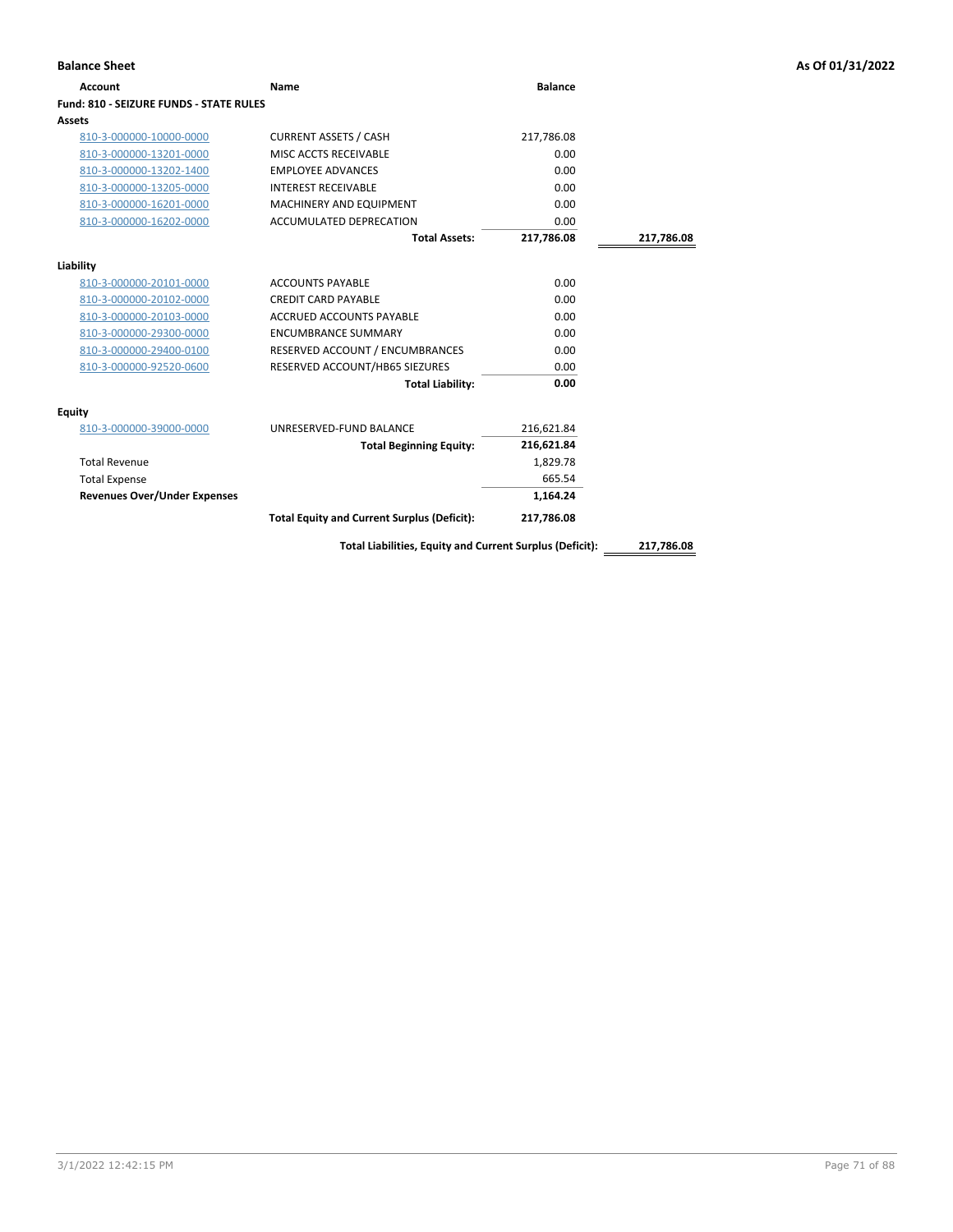| <b>Account</b>                        | Name                                                     | <b>Balance</b> |            |
|---------------------------------------|----------------------------------------------------------|----------------|------------|
| Fund: 811 - SEIZURE FUNDS - FED RULES |                                                          |                |            |
| Assets                                |                                                          |                |            |
| 811-3-000000-10000-0000               | <b>CURRENT ASSETS / CASH</b>                             | 217,103.66     |            |
| 811-3-000000-13201-0000               | MISC ACCTS RECEIVABLE                                    | 0.00           |            |
| 811-3-000000-13205-0000               | <b>INTEREST RECEIVABLE</b>                               | 0.00           |            |
| 811-3-000000-16201-0000               | <b>MACHINERY AND EQUIPMENT</b>                           | 0.00           |            |
| 811-3-000000-16202-0000               | ACCUMULATED DEPRECATION                                  | 0.00           |            |
|                                       | <b>Total Assets:</b>                                     | 217,103.66     | 217,103.66 |
| Liability                             |                                                          |                |            |
| 811-3-000000-20101-0000               | <b>ACCOUNTS PAYABLE</b>                                  | 0.00           |            |
| 811-3-000000-20102-0000               | <b>CREDIT CARD PAYABLE</b>                               | 0.00           |            |
| 811-3-000000-20103-0000               | <b>ACCRUED ACCOUNTS PAYABLE</b>                          | 0.00           |            |
| 811-3-000000-29300-0000               | <b>ENCUMBRANCE SUMMARY</b>                               | 0.00           |            |
| 811-3-000000-29400-0100               | RESERVED ACCOUNT / ENCUMBRANCES                          | 0.00           |            |
| 811-3-000000-92521-0700               | RESERVED ACCOUNT/FED SIEZURES                            | 0.00           |            |
|                                       | <b>Total Liability:</b>                                  | 0.00           |            |
| Equity                                |                                                          |                |            |
| 811-3-000000-39000-0000               | UNRESERVED-FUND BALANCE                                  | 217,312.98     |            |
|                                       | <b>Total Beginning Equity:</b>                           | 217,312.98     |            |
| <b>Total Revenue</b>                  |                                                          | $-199.78$      |            |
| <b>Total Expense</b>                  |                                                          | 9.54           |            |
| <b>Revenues Over/Under Expenses</b>   |                                                          | $-209.32$      |            |
|                                       | <b>Total Equity and Current Surplus (Deficit):</b>       | 217,103.66     |            |
|                                       | Total Liabilities, Equity and Current Surplus (Deficit): |                | 217,103.66 |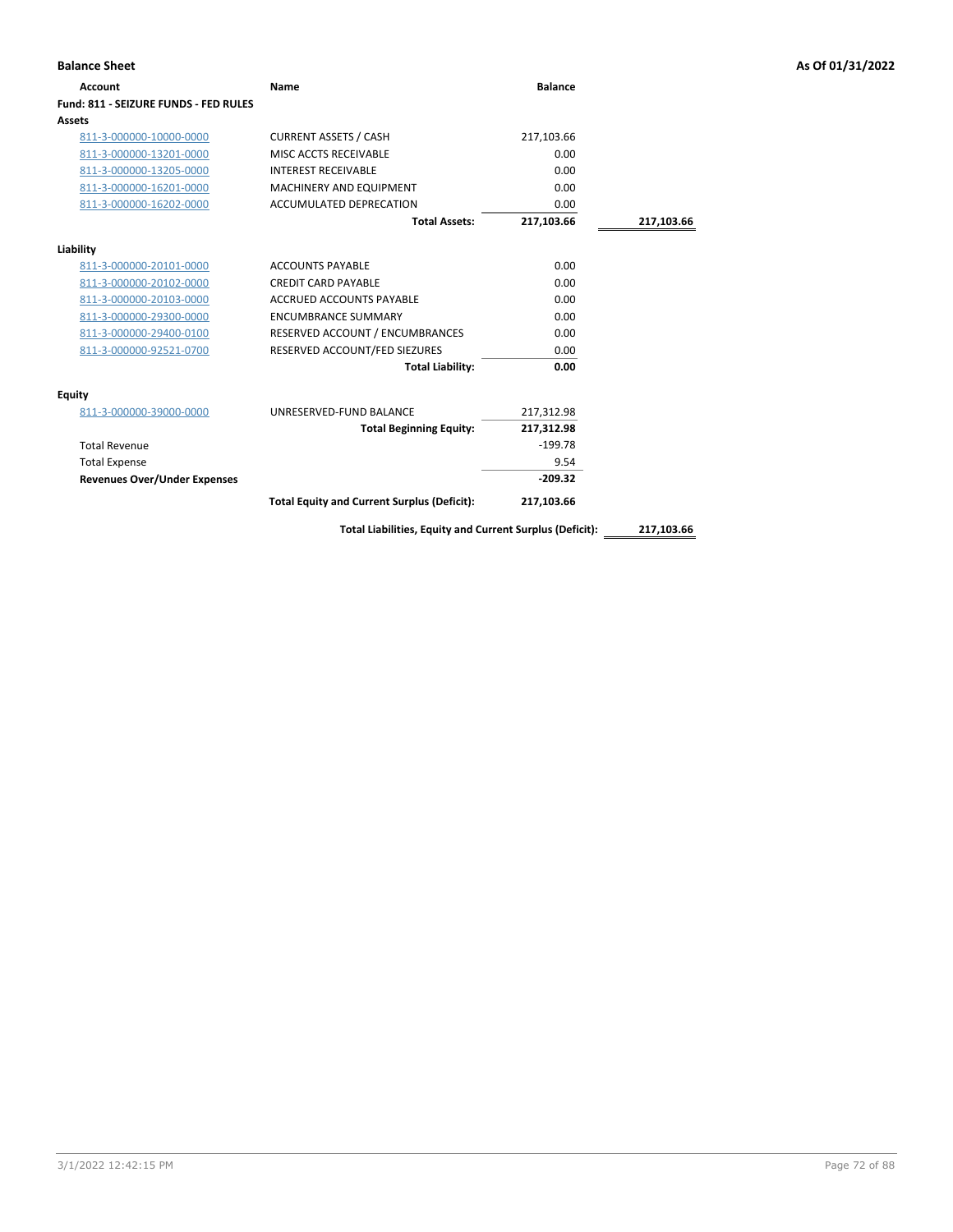| Name                                               | <b>Balance</b>                                          |              |
|----------------------------------------------------|---------------------------------------------------------|--------------|
|                                                    |                                                         |              |
|                                                    |                                                         |              |
| <b>CURRENT ASSETS / CASH</b>                       | 3,273,899.01                                            |              |
| <b>TAX RECEIVABLE-CURRENT</b>                      | 275,115.40                                              |              |
| <b>TAXES REC-DELINQUENT</b>                        | 244.29                                                  |              |
| ALLOW FOR UNCOLLECT TAXES                          | $-1.371.40$                                             |              |
| MISC ACCTS RECEIVABLE                              | 0.00                                                    |              |
| <b>INTEREST RECEIVABLE</b>                         | 0.00                                                    |              |
| MISC A/R - PROPERTY TAXES                          | 376,673.97                                              |              |
| <b>Total Assets:</b>                               | 3,924,561.27                                            | 3,924,561.27 |
|                                                    |                                                         |              |
| <b>ACCOUNTS PAYABLE</b>                            | 0.00                                                    |              |
| <b>ACCRUED ACCOUNTS PAYABLE</b>                    | 0.00                                                    |              |
| <b>DEFERRED TAX REVENUE</b>                        | 269,879.32                                              |              |
| <b>ENCUMBRANCE SUMMARY</b>                         | 0.00                                                    |              |
| RESERVED ACCOUNT / ENCUMBRANCES                    | 0.00                                                    |              |
| <b>Total Liability:</b>                            | 269.879.32                                              |              |
|                                                    |                                                         |              |
| UNRESERVED-FUND BALANCE                            | 3,351,882.14                                            |              |
| UNRESERVED-RET. EARNINGS                           | 0.00                                                    |              |
| <b>Total Beginning Equity:</b>                     | 3,351,882.14                                            |              |
|                                                    | 302,965.60                                              |              |
|                                                    | 165.79                                                  |              |
|                                                    | 302,799.81                                              |              |
| <b>Total Equity and Current Surplus (Deficit):</b> | 3,654,681.95                                            |              |
|                                                    | Fund: 820 - TIRZ FUND (Tax Increment Reinvestment Zone) |              |

**Total Liabilities, Equity and Current Surplus (Deficit): 3,924,561.27**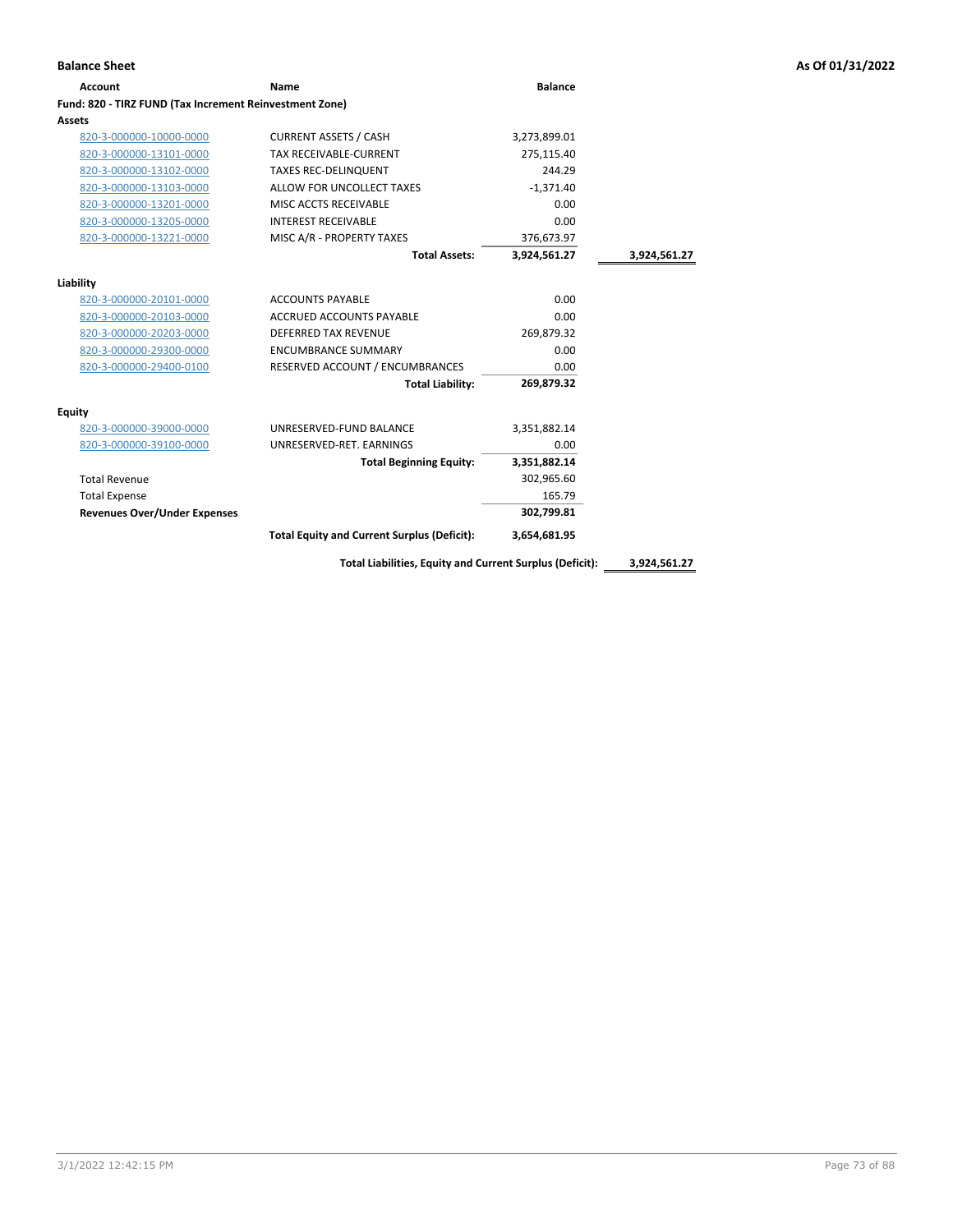| Account                                  | Name                                                     | <b>Balance</b> |      |
|------------------------------------------|----------------------------------------------------------|----------------|------|
| Fund: 890 - GRNVL IDC (L-3) FIXED ASSETS |                                                          |                |      |
| Assets                                   |                                                          |                |      |
| 890-3-000000-10000-0000                  | <b>CURRENT ASSETS / CASH</b>                             | $-0.18$        |      |
| 890-3-000000-16004-0000                  | FIXED ASSETS / BUILDINGS                                 | 0.00           |      |
| 890-3-000000-16005-0000                  | <b>ACCUMULATED DEPRECIATION</b>                          | 0.00           |      |
| 890-3-000000-16301-0000                  | FIXED ASSETS / C W I P                                   | 0.25           |      |
|                                          | <b>Total Assets:</b>                                     | 0.07           | 0.07 |
| Liability                                |                                                          |                |      |
| 890-3-000000-20101-0000                  | <b>ACCOUNTS PAYABLE</b>                                  | 0.00           |      |
| 890-3-000000-27001-0000                  | <b>CONTRIBUTED CAPITAL</b>                               | 0.00           |      |
| 890-3-000000-27101-0000                  | INVESTMENT IN GFA / GENERAL FUND                         | 0.00           |      |
| 890-3-000000-27102-0000                  | <b>SPECIAL REVENUE FUNDS</b>                             | 0.00           |      |
| 890-3-000000-27103-0000                  | <b>GENERAL CIP FUND</b>                                  | 0.00           |      |
| 890-3-000000-27104-0000                  | <b>PROPRIETARY FUNDS</b>                                 | 0.07           |      |
| 890-3-000000-27201-0000                  | CAFR USE / MUNICIPAL BUILDINGS                           | 0.00           |      |
| 890-3-000000-27202-0000                  | CAFR USE / OTHER GENERAL GOVERNMEN                       | 0.00           |      |
| 890-3-000000-27205-0000                  | CAFR USE / PUBLIC WORKS                                  | 0.00           |      |
| 890-3-000000-27210-0000                  | CAFR USE / INVESTMENT IN GFA                             | 0.00           |      |
| 890-3-000000-27301-0000                  | DONATIONS/GRANTS                                         | 0.00           |      |
|                                          | <b>Total Liability:</b>                                  | 0.07           |      |
| Equity                                   |                                                          |                |      |
| 890-3-000000-39000-0000                  | UNRESERVED-FUND BALANCE                                  | 0.00           |      |
|                                          | <b>Total Beginning Equity:</b>                           | 0.00           |      |
| <b>Total Expense</b>                     |                                                          | 0.00           |      |
| <b>Revenues Over/Under Expenses</b>      |                                                          | 0.00           |      |
|                                          | <b>Total Equity and Current Surplus (Deficit):</b>       | 0.00           |      |
|                                          | Total Liabilities, Equity and Current Surplus (Deficit): |                | 0.07 |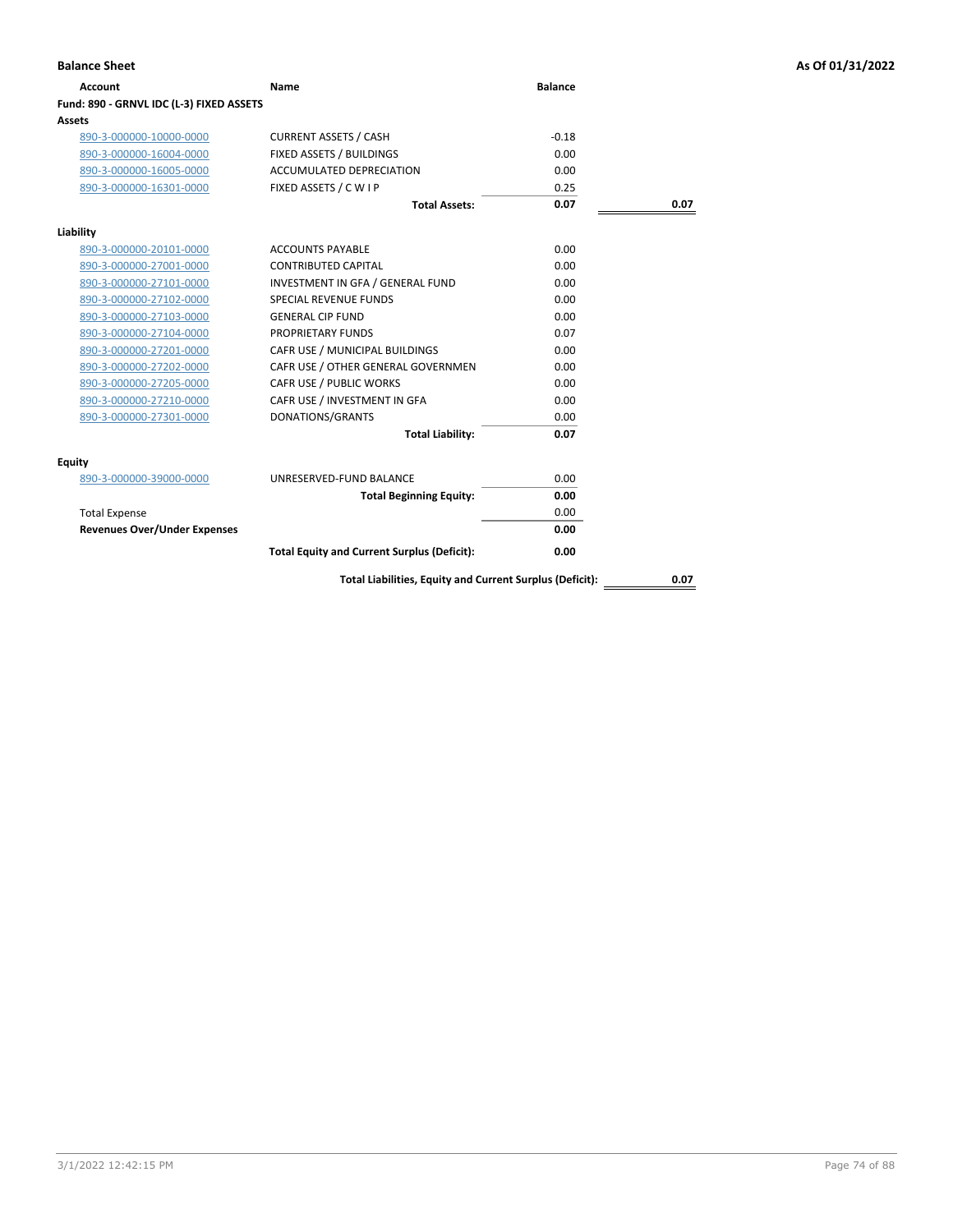| Account                 | Name | <b>Balance</b> |
|-------------------------|------|----------------|
| Fund: 899 - POOLED CASH |      |                |
| Assets                  |      |                |

| 899-8-000000-10000-0000        |  |
|--------------------------------|--|
| 899-8-000000-10101-0000        |  |
| 899-8-000000-10102-0000        |  |
| 899-8-000000-10103-0000        |  |
| 899-8-000000-10105-0000        |  |
| 899-8-000000-10106-0000        |  |
| 899-8-000000-10107-0000        |  |
| <u>899-8-000000-10401-0000</u> |  |
| 899-8-000000-10402-0000        |  |
| <u>899-8-000000-10403-0000</u> |  |
| 899-8-000000-11101-0000        |  |
| 899-8-000000-11101-0001        |  |
|                                |  |
| 899-8-000000-11201-0000        |  |
| 899-8-000000-11401-0000        |  |
| 899-8-000000-11601-0000        |  |
| 899-8-000000-11801-0000        |  |
| 899-8-000000-12001-0000        |  |
| <u>899-8-000000-12002-0000</u> |  |
| 899-8-000000-12003-0000        |  |
| 899-8-000000-12301-0000        |  |
| 899-8-000000-13205-0000        |  |
| 899-8-000000-14100-0000        |  |
| 899-8-000000-14101-0000        |  |
| 899-8-000000-14102-0000        |  |
| 899-8-000000-14103-0000        |  |
| 899-8-000000-14110-0000        |  |
| 899-8-000000-14111-0000        |  |
| 899-8-000000-14112-0000        |  |
| 899-8-000000-14113-0000        |  |
| 899-8-000000-14114-0000        |  |
| 899-8-000000-14115-0000        |  |
| 899-8-000000-14116-0000        |  |
| 899-8-000000-14117-0000        |  |
| 899-8-000000-14118-0000        |  |
| 899-8-000000-14119-0000        |  |
| 899-8-000000-14120-0000        |  |
| 899-8-000000-14121-0000        |  |
| 899-8-000000-14122-0000        |  |
| 899-8-000000-14123-0000        |  |
| 899-8-000000-14124-0000        |  |
| 899-8-000000-14125-0000        |  |
| 899-8-000000-14126-0000        |  |
| 899-8-000000-14140-0000        |  |
| 899-8-000000-14160-0000        |  |
| 899-8-000000-14161-0000        |  |
| 899-8-000000-14162-0000        |  |
| 899-8-000000-14163-0000        |  |
| 899-8-000000-14164-0000        |  |
| 899-8-000000-14165-0000        |  |
| 899-8-000000-14170-0000        |  |
| 899-8-000000-14171-0000        |  |
| 899-8-000000-14172-0000        |  |
| 899-8-000000-14173-0000        |  |
| 899-8-000000-14174-0000        |  |
| 899-8-000000-14175-0000        |  |
| 899-8-000000-14176-0000        |  |
| 899-8-000000-14177-0000        |  |
| 899-8-000000-14190-0000        |  |
| 899-8-000000-14192-0000        |  |

| ts                      |                                           |                 |
|-------------------------|-------------------------------------------|-----------------|
| 899-8-000000-10000-0000 | <b>CURRENT ASSETS / CASH</b>              | 0.00            |
| 899-8-000000-10101-0000 | CHASE OUTBOUND OPERATING                  | $-1,513,600.10$ |
| 899-8-000000-10102-0000 | <b>CHASE INBOUND OPERATING</b>            | 17,656,692.40   |
| 899-8-000000-10103-0000 | OPERATING ACCOUNT / CLAIMS ACCOUNT        | 0.00            |
| 899-8-000000-10105-0000 | CHASE BANK / SAVINGS - 3003113077         | 1,549,573.91    |
| 899-8-000000-10106-0000 | CHASE BANK / SAVINGS - 2911913371         | 1,628,103.98    |
| 899-8-000000-10107-0000 | CHASE TASC FLEX SPENDING                  | 2,256.88        |
| 899-8-000000-10401-0000 | <b>CURRENT ASSETS / INTERNAL CLEARING</b> | 221,288.42      |
| 899-8-000000-10402-0000 | <b>CREDIT CARD CLEARING</b>               | 0.00            |
| 899-8-000000-10403-0000 | <b>NET BILL PAYMENTS</b>                  | 0.00            |
| 899-8-000000-11101-0000 | TX CLASS / OPERATING                      | 42,368.76       |
| 899-8-000000-11101-0001 | TX CLASS/COVID RELIEF FUNDS               | 4,954,512.25    |
| 899-8-000000-11201-0000 | LOGIC INVESTMENTS / OPERATING             | 1,077,950.91    |
| 899-8-000000-11401-0000 | TEXSTAR ACCT - TRADERS ROAD SETTLEMEN     | 2,525,331.36    |
| 899-8-000000-11601-0000 | TEXPOOL ACCT - OPERATING                  | 3,062,879.84    |
| 899-8-000000-11801-0000 | TX GEN TERM OPERATING                     | 9,036,884.16    |
| 899-8-000000-12001-0000 | AMERICAN NATIONAL OPERATING               | 0.00            |
| 899-8-000000-12002-0000 | PFM ACCT OPERATING                        | 14,697,156.46   |
| 899-8-000000-12003-0000 | <b>TREASURIES - CITY ONLY</b>             | 0.00            |
| 899-8-000000-12301-0000 | <b>BOND PROCEEDS / PURCHASED INTEREST</b> | 0.00            |
| 899-8-000000-13205-0000 | <b>INTEREST RECEIVABLE</b>                | 15,654.32       |
| 899-8-000000-14100-0000 | DUE FROM FUND 100                         | 0.00            |
| 899-8-000000-14101-0000 | DUE FROM FUND 101                         | 0.00            |
| 899-8-000000-14102-0000 | DUE FROM FUND 102                         | 0.00            |
| 899-8-000000-14103-0000 | DUE FROM FUND 103                         | 0.00            |
| 899-8-000000-14110-0000 | DUE FROM FUND 110                         | 0.00            |
| 899-8-000000-14111-0000 | DUE FROM FUND 111                         | 0.00            |
| 899-8-000000-14112-0000 | DUE FROM FUND 112                         | 0.00            |
| 899-8-000000-14113-0000 | DUE FROM FUND 113                         | 0.00            |
| 899-8-000000-14114-0000 | DUE FROM FUND 114                         | 0.00            |
| 899-8-000000-14115-0000 | DUE FROM FUND 115                         | 0.00            |
| 899-8-000000-14116-0000 | DUE FROM FUND 116                         | 0.00            |
| 899-8-000000-14117-0000 | DUE FROM FUND 117                         | 0.00            |
| 899-8-000000-14118-0000 | DUE FROM FUND 118                         | 0.00            |
| 899-8-000000-14119-0000 | DUE FROM FUND 119                         | 0.00            |
| 899-8-000000-14120-0000 | DUE FROM FUND 120                         | 0.00            |
| 899-8-000000-14121-0000 | DUE FROM FUND 121                         | 0.00            |
| 899-8-000000-14122-0000 | DUE FROM FUND 122                         | 0.00            |
| 899-8-000000-14123-0000 | DUE FROM FUND 123                         | 0.00            |
| 899-8-000000-14124-0000 | DUE FROM FUND 124                         | 0.00            |
| 899-8-000000-14125-0000 | DUE FROM FUND 125                         | 0.00            |
| 899-8-000000-14126-0000 | DUE FROM FUND 126                         | 0.00            |
| 899-8-000000-14140-0000 | DUE FROM FUND 140                         | 0.00            |
| 899-8-000000-14160-0000 | DUE FROM FUND 160                         | 0.00            |
| 899-8-000000-14161-0000 | DUE FROM FUND 161                         | 0.00            |
| 899-8-000000-14162-0000 | DUE FROM FUND 162                         | 0.00            |
| 899-8-000000-14163-0000 | DUE FROM FUND 163                         | 0.00            |
| 899-8-000000-14164-0000 | DUE FROM FUND 164                         | 0.00            |
| 899-8-000000-14165-0000 | DUE FROM FUND 165                         | 0.00            |
| 899-8-000000-14170-0000 | DUE FROM FUND 170                         | 0.00            |
| 899-8-000000-14171-0000 | DUE FROM FUND 171                         | 0.00            |
| 899-8-000000-14172-0000 | DUE FROM FUND 172                         | 0.00            |
| 899-8-000000-14173-0000 | DUE FROM FUND 173                         | 0.00            |
| 899-8-000000-14174-0000 | DUE FROM FUND 174                         | 0.00            |
| 899-8-000000-14175-0000 | DUE FROM FUND 175                         | 0.00            |
| 899-8-000000-14176-0000 | DUE FROM FUND 176                         | 0.00            |
| 899-8-000000-14177-0000 | DUE FROM FUND 177                         | 0.00            |
| 899-8-000000-14190-0000 | DUE FROM FUND 190                         | 0.00            |
| 899-8-000000-14192-0000 | DUE FROM FUND 192                         | 0.00            |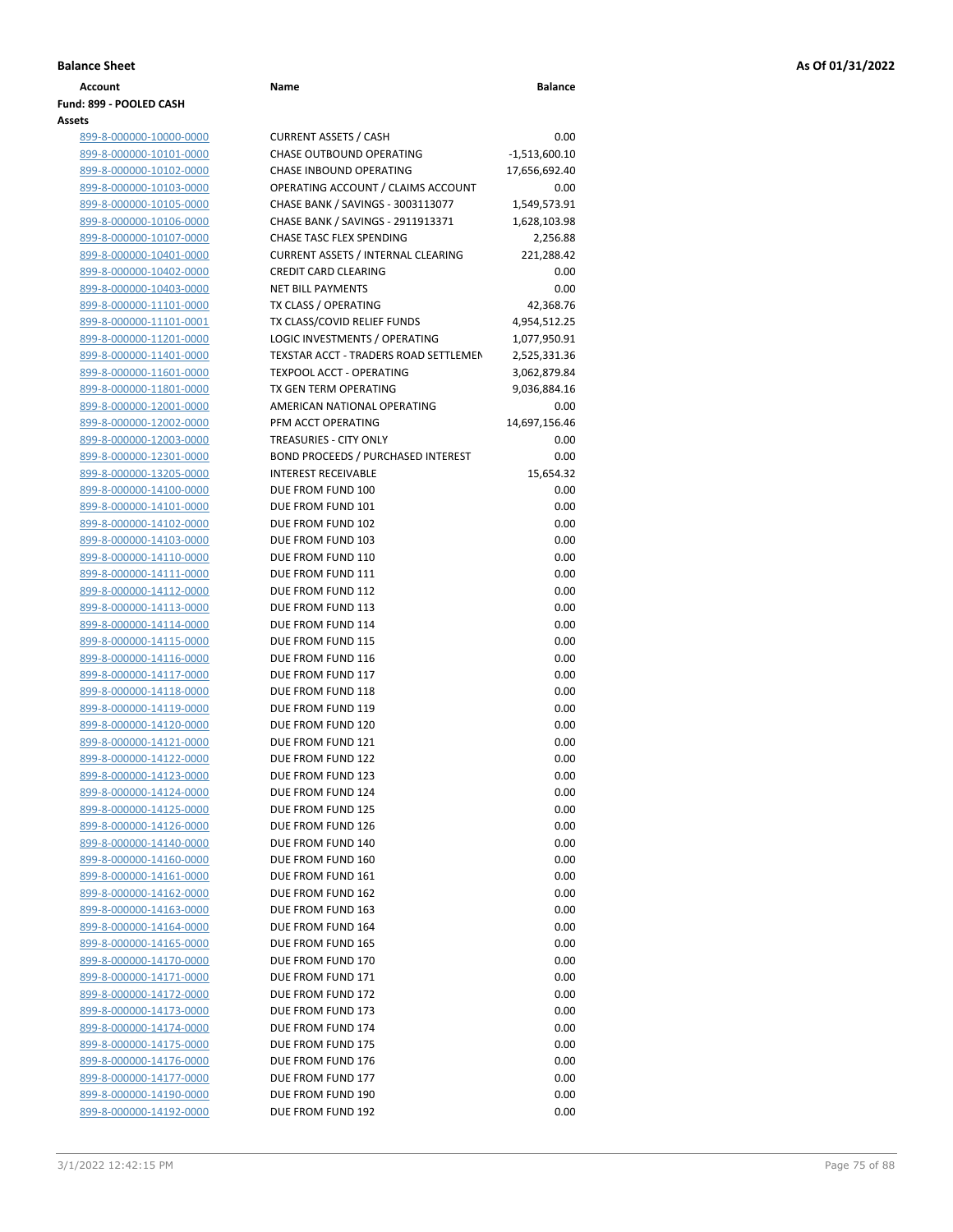| Account                                            | Name                                   | <b>Balance</b> |               |
|----------------------------------------------------|----------------------------------------|----------------|---------------|
| 899-8-000000-14200-0000                            | DUE FROM FUND 200                      | 3,155.64       |               |
| 899-8-000000-14210-0000                            | DUE FROM FUND 210                      | 0.00           |               |
| 899-8-000000-14211-0000                            | DUE FROM FUND 211                      | 0.00           |               |
| 899-8-000000-14212-0000                            | DUE FROM FUND 212                      | 0.00           |               |
| 899-8-000000-14216-0000                            | DUE FROM FUND 216                      | 0.00           |               |
| 899-8-000000-14217-0000                            | DUE FROM FUND 217                      | 0.00           |               |
| 899-8-000000-14300-0000                            | DUE FROM FUND 300                      | 0.00           |               |
| 899-8-000000-14320-0000                            | DUE FROM FUND 320                      | 0.00           |               |
| 899-8-000000-14360-0000                            | DUE FROM FUND 360                      | 0.00           |               |
| 899-8-000000-14361-0000                            | DUE FROM FUND 361                      | 0.00           |               |
| 899-8-000000-14400-0000                            | DUE FROM FUND 400                      | 0.00           |               |
| 899-8-000000-14500-0000                            | DUE FROM FUND 500                      | 0.00           |               |
| 899-8-000000-14561-0000                            | DUE FROM FUND 561                      | 0.00           |               |
| 899-8-000000-14601-0000                            | DUE FROM FUND 601                      | 0.00           |               |
| 899-8-000000-14602-0000                            | DUE FROM FUND 602                      | $-0.09$        |               |
| 899-8-000000-14604-0000                            | DUE FROM FUND 604                      | 0.00           |               |
| 899-8-000000-14660-0000                            | DUE FROM FUND 660                      | 0.00           |               |
| 899-8-000000-14800-0000                            | DUE FROM FUND 800                      | 0.00           |               |
|                                                    | DUE FROM FUND 801                      |                |               |
| 899-8-000000-14801-0000<br>899-8-000000-14802-0000 | DUE FROM FUND 802                      | 0.00           |               |
|                                                    |                                        | 0.00           |               |
| 899-8-000000-14803-0000                            | DUE FROM FUND 803                      | 0.00           |               |
| 899-8-000000-14807-0000                            | DUE FROM FUND 807                      | 0.00           |               |
| 899-8-000000-14809-0000                            | DUE FROM FUND 809                      | 0.00           |               |
| 899-8-000000-14810-0000                            | DUE FROM FUND 810                      | 0.00           |               |
| 899-8-000000-14811-0000                            | DUE FROM FUND 811                      | 0.00           |               |
| 899-8-000000-14820-0000                            | DUE FROM TIRZ FUND                     | 0.00<br>0.00   |               |
| 899-8-000000-14890-0000                            | DUE FROM GRNVL IDC (L-3) FIXED ASSETS  |                |               |
| 899-8-000000-14910-0000                            | DUE FROM FUND 910<br>DUE FROM FUND 911 | 38,216.94      |               |
| 899-8-000000-14911-0000                            |                                        | 0.00<br>0.00   |               |
| 899-8-000000-14912-0000                            | DUE FROM FUND 912                      |                |               |
| 899-8-000000-14913-0000                            | DUE FROM FUND 913                      | 0.00           |               |
| 899-8-000000-14916-0000                            | DUE FROM FUND 916                      | 0.00           |               |
| 899-8-000000-14950-0000                            | DUE FROM FUND 950                      | 0.00           |               |
| 899-8-000000-91011-1001                            | <b>BANK OF AMERICA</b>                 | 0.00           |               |
|                                                    | <b>Total Assets:</b>                   | 54,998,426.04  | 54,998,426.04 |
| Liability                                          |                                        |                |               |
| <u>899-8-000000-20101-0000</u>                     | <b>ACCOUNTS PAYABLE</b>                | 41,203.50      |               |
| 899-8-000000-20102-0000                            | <b>CREDIT CARD PAYABLE</b>             | 0.00           |               |
| 899-8-000000-21040-0000                            | DUE TO OTHER FUNDS                     | 54,953,161.80  |               |
|                                                    | <b>Total Liability:</b>                | 54,994,365.30  |               |
|                                                    |                                        |                |               |
| Equity                                             |                                        |                |               |
| 899-3-000000-39000-0000                            | UNRESERVED-FUND BALANCE                | 14,660.74      |               |
| 899-8-000000-14362-0000                            | DUE FROM FUND 362                      | 0.00           |               |
| 899-8-000000-39200-0101                            | EQUITY IN POOLED CASH                  | 0.00           |               |
| 899-8-000000-39200-0110                            | EQUITY IN POOLED CASH                  | 0.00           |               |
| 899-8-000000-39200-0111                            | EQUITY IN POOLED CASH                  | 0.00           |               |
| 899-8-000000-39200-0112                            | EQUITY IN POOLED CASH                  | 0.00           |               |
| 899-8-000000-39200-0190                            | EQUITY IN POOLED CASH                  | 0.00           |               |
| 899-8-000000-39200-0201                            | EQUITY IN POOLED CASH                  | 0.00           |               |
| 899-8-000000-39200-0202                            | EQUITY IN POOLED CASH                  | 0.00           |               |
| 899-8-000000-39200-0203                            | EQUITY IN POOLED CASH                  | 0.00           |               |
| 899-8-000000-39200-0204                            | EQUITY IN POOLED CASH                  | 0.00           |               |
| 899-8-000000-39200-0205                            | EQUITY IN POOLED CASH                  | 0.00           |               |
| 899-8-000000-39200-0206                            | EQUITY IN POOLED CASH                  | 0.00           |               |

899-8-000000-39200-0207 **EQUITY IN POOLED CASH** 0.00<br>899-8-000000-39200-0208 **EQUITY IN POOLED CASH** 0.00

899-8-000000-39200-0209 EQUITY IN POOLED CASH 0.00 899-8-000000-39200-0210 EQUITY IN POOLED CASH 0.00 899-8-000000-39200-0211 EQUITY IN POOLED CASH 0.00

899-8-000000-39200-0208 EQUITY IN POOLED CASH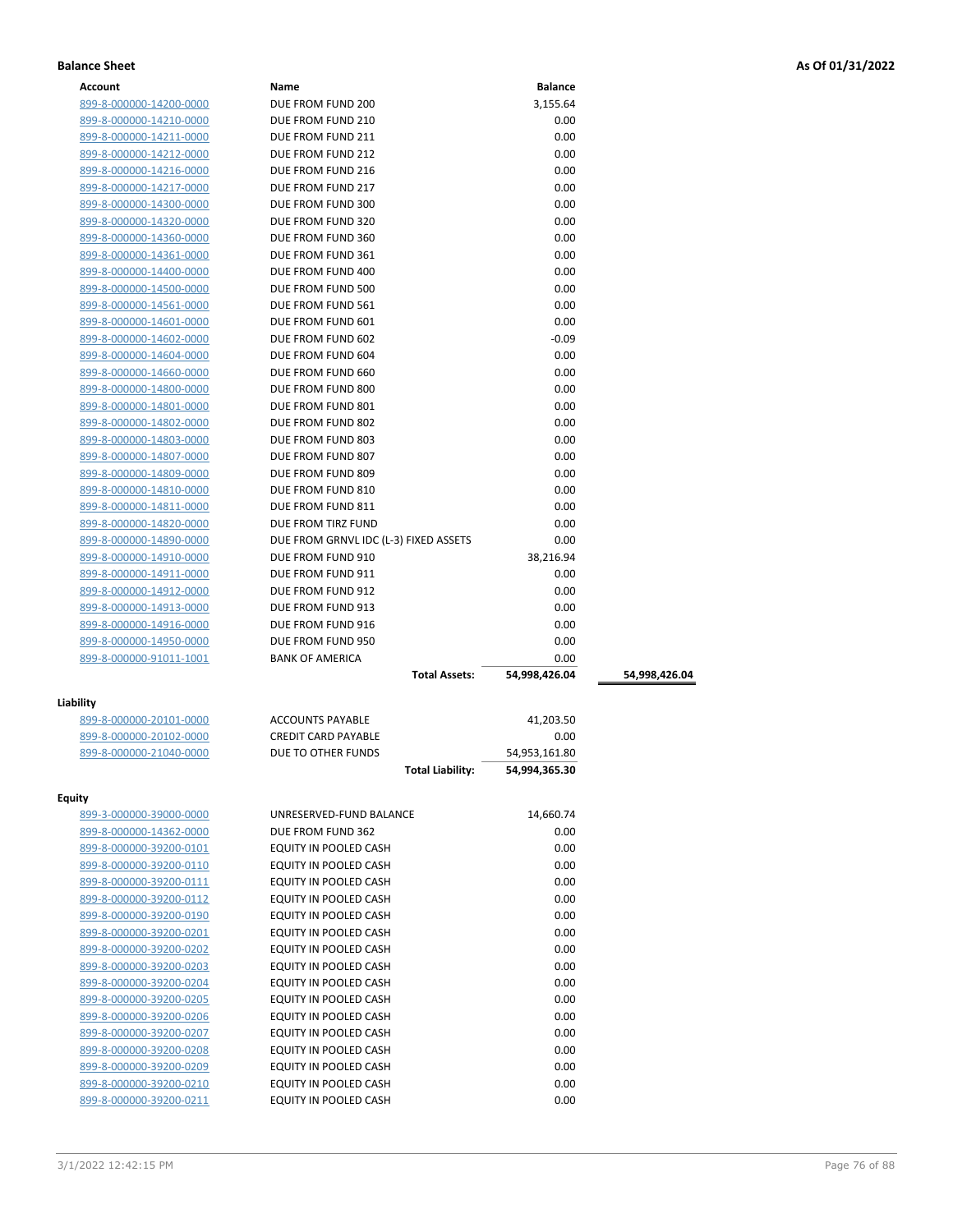| Account                        | Name                         | <b>Balance</b> |
|--------------------------------|------------------------------|----------------|
| 899-8-000000-39200-0212        | EQUITY IN POOLED CASH        | 0.00           |
| 899-8-000000-39200-0213        | EQUITY IN POOLED CASH        | 0.00           |
| 899-8-000000-39200-0214        | EQUITY IN POOLED CASH        | 0.00           |
| 899-8-000000-39200-0215        | EQUITY IN POOLED CASH        | 0.00           |
| 899-8-000000-39200-0216        | EQUITY IN POOLED CASH        | 0.00           |
|                                | <b>EQUITY IN POOLED CASH</b> | 0.00           |
| 899-8-000000-39200-0217        |                              |                |
| 899-8-000000-39200-0218        | EQUITY IN POOLED CASH        | 0.00           |
| 899-8-000000-39200-0219        | EQUITY IN POOLED CASH        | 0.00           |
| 899-8-000000-39200-0220        | EQUITY IN POOLED CASH        | 0.00           |
| 899-8-000000-39200-0221        | EQUITY IN POOLED CASH        | 0.00           |
| 899-8-000000-39200-0222        | EQUITY IN POOLED CASH        | 0.00           |
| 899-8-000000-39200-0223        | EQUITY IN POOLED CASH        | 0.00           |
| 899-8-000000-39200-0224        | EQUITY IN POOLED CASH        | 0.00           |
| 899-8-000000-39200-0225        | EQUITY IN POOLED CASH        | 0.00           |
| 899-8-000000-39200-0226        | EQUITY IN POOLED CASH        | 0.00           |
| 899-8-000000-39200-0227        | EQUITY IN POOLED CASH        | 0.00           |
| 899-8-000000-39200-0228        | EQUITY IN POOLED CASH        | 0.00           |
| 899-8-000000-39200-0229        | EQUITY IN POOLED CASH        | 0.00           |
| 899-8-000000-39200-0231        | EQUITY IN POOLED CASH        | 0.00           |
| 899-8-000000-39200-0232        | EQUITY IN POOLED CASH        | 0.00           |
| 899-8-000000-39200-0233        | EQUITY IN POOLED CASH        | 0.00           |
| 899-8-000000-39200-0234        | EQUITY IN POOLED CASH        | 0.00           |
| 899-8-000000-39200-0235        | EQUITY IN POOLED CASH        | 0.00           |
| 899-8-000000-39200-0236        | EQUITY IN POOLED CASH        | 0.00           |
| 899-8-000000-39200-0241        | EQUITY IN POOLED CASH        | 0.00           |
|                                | <b>EQUITY IN POOLED CASH</b> | 0.00           |
| 899-8-000000-39200-0247        | EQUITY IN POOLED CASH        | 0.00           |
| 899-8-000000-39200-0250        |                              |                |
| 899-8-000000-39200-0251        | EQUITY IN POOLED CASH        | 0.00           |
| 899-8-000000-39200-0252        | EQUITY IN POOLED CASH        | 0.00           |
| 899-8-000000-39200-0253        | EQUITY IN POOLED CASH        | 0.00           |
| 899-8-000000-39200-0254        | EQUITY IN POOLED CASH        | 0.00           |
| 899-8-000000-39200-0301        | EQUITY IN POOLED CASH        | 0.00           |
| 899-8-000000-39200-0302        | EQUITY IN POOLED CASH        | 0.00           |
| 899-8-000000-39200-0401        | EQUITY IN POOLED CASH        | 0.00           |
| 899-8-000000-39200-0402        | EQUITY IN POOLED CASH        | 0.00           |
| 899-8-000000-39200-0403        | EQUITY IN POOLED CASH        | 0.00           |
| 899-8-000000-39200-0405        | EQUITY IN POOLED CASH        | 0.00           |
| 899-8-000000-39200-0406        | EQUITY IN POOLED CASH        | 0.00           |
| 899-8-000000-39200-0410        | EQUITY IN POOLED CASH        | 0.00           |
| 899-8-000000-39200-0411        | EQUITY IN POOLED CASH        | 0.00           |
| <u>899-8-000000-39200-0501</u> | EQUITY IN POOLED CASH        | 0.00           |
| 899-8-000000-39200-0502        | EQUITY IN POOLED CASH        | 0.00           |
| 899-8-000000-39200-0503        | EQUITY IN POOLED CASH        | 0.00           |
| 899-8-000000-39200-0504        | EQUITY IN POOLED CASH        | 0.00           |
| 899-8-000000-39200-0505        | EQUITY IN POOLED CASH        | 0.00           |
| 899-8-000000-39200-0506        | EQUITY IN POOLED CASH        | 0.00           |
| 899-8-000000-39200-0507        | EQUITY IN POOLED CASH        | 0.00           |
| <u>899-8-000000-39200-0511</u> | EQUITY IN POOLED CASH        | 0.00           |
| 899-8-000000-39200-0513        | EQUITY IN POOLED CASH        | 0.00           |
| 899-8-000000-39200-0521        | EQUITY IN POOLED CASH        | 0.00           |
| 899-8-000000-39200-0522        | EQUITY IN POOLED CASH        | 0.00           |
| 899-8-000000-39200-0523        | EQUITY IN POOLED CASH        | 0.00           |
| <u>899-8-000000-39200-0601</u> | EQUITY IN POOLED CASH        | 0.00           |
| 899-8-000000-39200-0602        | EQUITY IN POOLED CASH        | 0.00           |
|                                |                              |                |
| 899-8-000000-39200-0603        | EQUITY IN POOLED CASH        | 0.00           |
| 899-8-000000-39200-0604        | EQUITY IN POOLED CASH        | 0.00           |
| 899-8-000000-39200-0702        | EQUITY IN POOLED CASH        | 0.00           |
| <u>899-8-000000-39200-0703</u> | EQUITY IN POOLED CASH        | 0.00           |
| 899-8-000000-39200-0704        | EQUITY IN POOLED CASH        | 0.00           |
| 899-8-000000-39200-0705        | EQUITY IN POOLED CASH        | 0.00           |
| 899-8-000000-39200-0706        | EQUITY IN POOLED CASH        | 0.00           |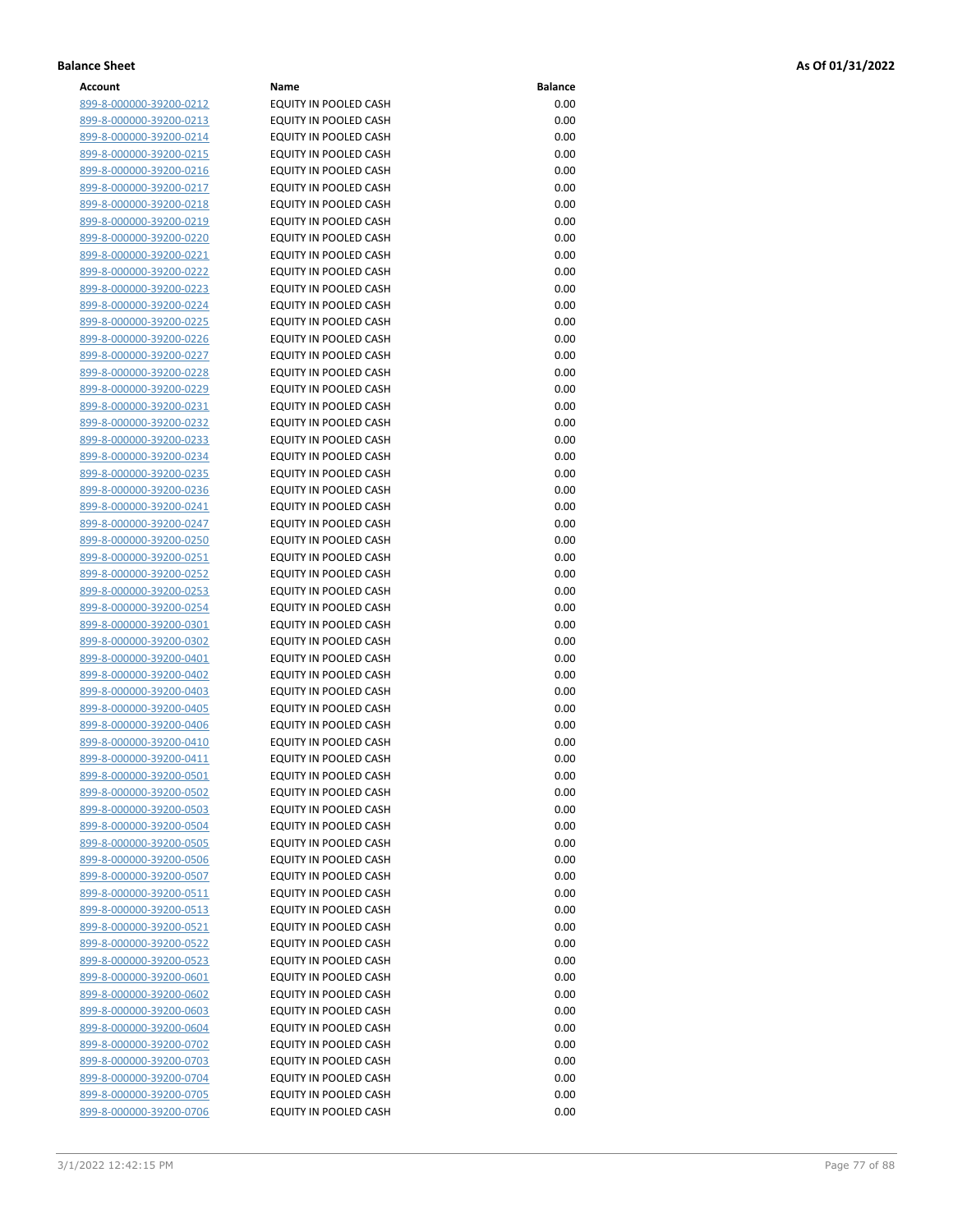| <b>Account</b>                      | Name                                               | <b>Balance</b> |
|-------------------------------------|----------------------------------------------------|----------------|
| 899-8-000000-39200-0707             | EQUITY IN POOLED CASH                              | 0.00           |
| 899-8-000000-39200-0708             | <b>EQUITY IN POOLED CASH</b>                       | 0.00           |
| 899-8-000000-39200-0710             | <b>EQUITY IN POOLED CASH</b>                       | 0.00           |
| 899-8-000000-39200-0721             | EQUITY IN POOLED CASH                              | 0.00           |
| 899-8-000000-39200-0722             | EQUITY IN POOLED CASH                              | 0.00           |
| 899-8-000000-39200-0723             | EQUITY IN POOLED CASH                              | 0.00           |
| 899-8-000000-39200-0731             | EQUITY IN POOLED CASH                              | 0.00           |
| 899-8-000000-39200-0825             | EQUITY IN POOLED CASH                              | 0.00           |
| 899-8-000000-39200-0901             | EQUITY IN POOLED CASH                              | 0.00           |
| 899-8-000000-39200-0902             | EQUITY IN POOLED CASH                              | 0.00           |
| 899-8-000000-39200-0903             | EQUITY IN POOLED CASH                              | 0.00           |
| 899-8-000000-39200-0904             | EQUITY IN POOLED CASH                              | 0.00           |
| 899-8-000000-39200-0905             | EQUITY IN POOLED CASH                              | 0.00           |
| 899-8-000000-39200-0909             | EQUITY IN POOLED CASH                              | 0.00           |
| 899-8-000000-39200-0910             | EQUITY IN POOLED CASH                              | 0.00           |
| 899-8-000000-39200-0960             | EQUITY IN POOLED CASH                              | 0.00           |
| 899-8-000000-39200-9999             | EQUITY IN POOLED CASH                              | 0.00           |
|                                     | <b>Total Beginning Equity:</b>                     | 14,660.74      |
| <b>Total Revenue</b>                |                                                    | $-10,600.00$   |
| <b>Revenues Over/Under Expenses</b> |                                                    | $-10,600.00$   |
|                                     | <b>Total Equity and Current Surplus (Deficit):</b> | 4,060.74       |

**Total Liabilities, Equity and Current Surplus (Deficit): 54,998,426.04**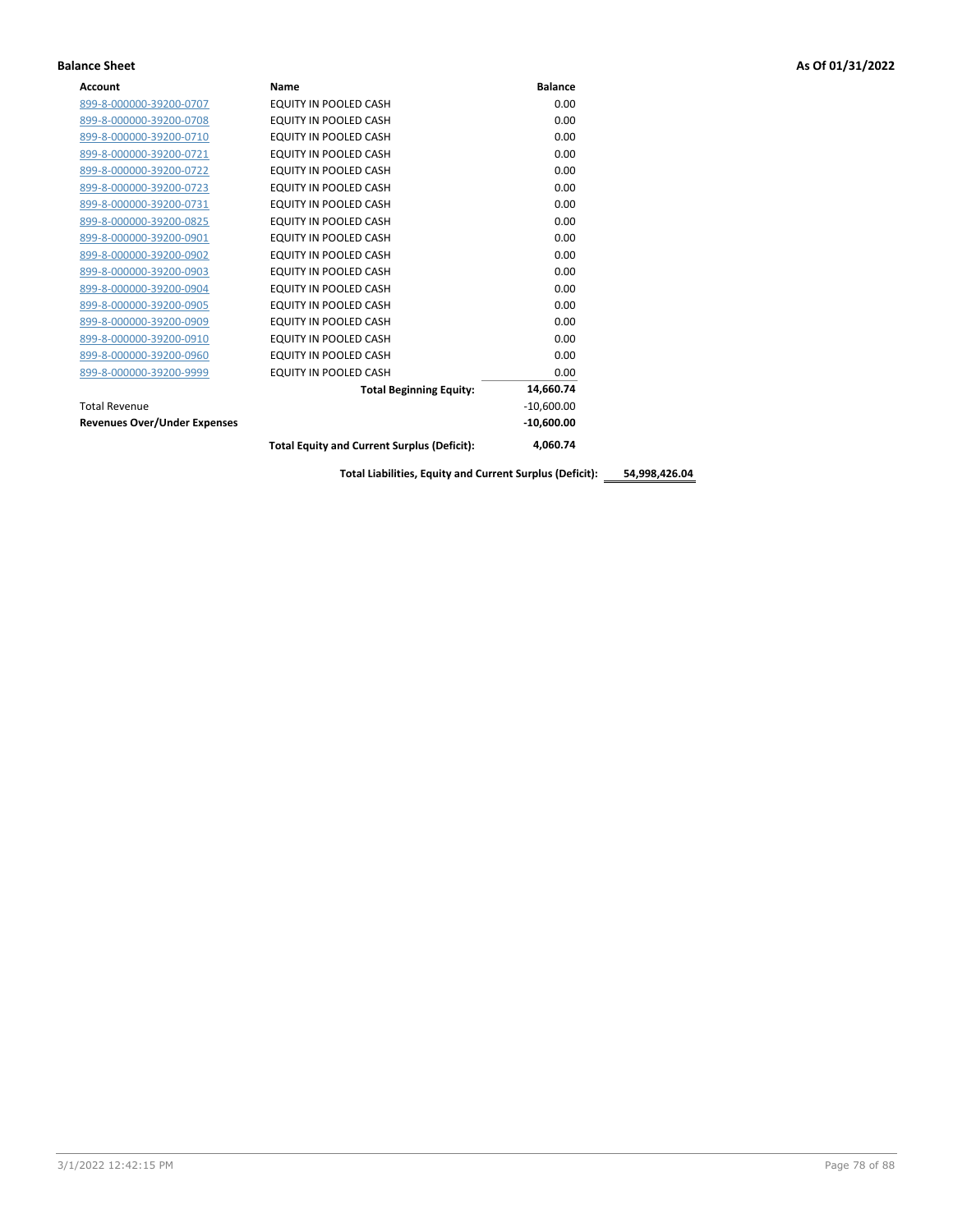| <b>Account</b>                             | Name                                  | <b>Balance</b>   |
|--------------------------------------------|---------------------------------------|------------------|
| <b>Fund: 910 - ELECTRIC OPERATING FUND</b> |                                       |                  |
| <b>Assets</b>                              |                                       |                  |
| 910-9-000000-10000-1300                    | <b>CASH</b>                           | 20,383,129.84    |
| 910-9-000000-10209-1300                    | <b>ADMIN PETTY CASH</b>               | 114.36           |
| 910-9-000000-10308-1300                    | <b>GEUS SERVICE CENTER CHANGE</b>     | 849.90           |
| 910-9-000000-10309-1300                    | <b>GEUS DOWNTOWN CHANGE</b>           | 1,650.00         |
| 910-9-000000-11540-1301                    | PTO LIABILITY FUNDING                 | 461,914.91       |
| 910-9-000000-11541-1301                    | CASH INVESTED - TX TERM GENERAL       | 15,203,338.31    |
| 910-9-000000-12190-1810                    | DEFERRED ISSUANCE COSTS 2001          | 0.00             |
| 910-9-000000-12191-1810                    | DEFERRED ISSUANCE COST 2008 ENGINE PR | 0.00             |
| 910-9-000000-12192-1810                    | DEFERRED ISSUANCE COSTS 2010 BOA ENGI | 0.00             |
| 910-9-000000-12193-1810                    | DEFERRED ISSUANCE COSTS 2010 SCRUBBEI | 0.00             |
| 910-9-000000-12194-1810                    | DEFERRED ISSUANCE COSTS 2010 TMPA DEI | 0.00             |
| 910-9-000000-12201-1810                    | <b>BOND DISCOUNT</b>                  | 68,511.69        |
| 910-9-000000-13000-1420                    | <b>CUSTOMER ACCOUNTS RECEIVABLE</b>   | 1,525,068.38     |
| 910-9-000000-13001-1420                    | NON CURRENT CUSTOMER ACCTS RECEIVAE   | 819,548.18       |
| 910-9-000000-13002-1440                    | ALLOWANCE FOR UNCOLLECTABLE           | -900,212.47      |
| 910-9-000000-13003-1422                    | UNBILLED YEAR-END ACCRUAL             | 3,490,207.86     |
| 910-9-000000-13009-1423                    | FUEL ADJUSTMENT - UNDER/OVER          | 1,009,133.84     |
| 910-9-000000-13011-1420                    | AMP RECEIVABLE                        | 18,972.32        |
| 910-9-000000-13012-1420                    | ROUNDUP ACCOUNTS RECEIVABLE           | 171.61           |
| 910-9-000000-13066-1421                    | AMPY CUSTOMER ACCOUNTS RECEIVABLE     | 0.00             |
| 910-9-000000-13067-1421                    | AMPY ARREARS ACCOUNTS RECEIVABLE      | $-23,481.26$     |
| 910-9-000000-13068-1421                    | AMPY Customers Left With Balance A/R  | 65,089.73        |
| 910-9-000000-13201-1430                    | MISCELLANEOUS ACCOUNTS RECEIVABLE     | 51,716.97        |
| 910-9-000000-13205-1710                    | <b>INTEREST RECEIVABLE</b>            | 0.00             |
| 910-9-000000-13290-1650                    | <b>PREPAYMENTS</b>                    | 0.00             |
| 910-9-000000-13291-1651                    | TMPA SCRUBBER PREPAYMENT              | 0.00             |
| 910-9-000000-13293-1653                    | TMPA FIXED COSTS PREPAYMENT           | 0.00             |
| 910-9-000000-13294-1654                    | TMPA DEMAND COSTS ESCROW              | 0.00             |
| 910-9-000000-13296-1658                    | ERCOT COLLATERAL - DAY AHEAD          | 10,000,000.00    |
| 910-9-000000-13297-1657                    | <b>ERCOT CRR PREPAYMENTS</b>          | -34,657.67       |
| 910-9-000000-13298-1656                    | ERCOT SECURITIZATION DEFAULT CHARGE E | 1,125.82         |
| 910-9-000000-13299-1655                    | <b>ERCOT COLLATERAL</b>               | 263,750.00       |
| 910-9-000000-14001-1461                    | DUE FROM COG - GENERAL FUND           | 0.00             |
| 910-9-000000-14402-1469                    | DUE FROM DEBT SERVICE FUND            | 0.00             |
| 910-9-000000-14501-1467                    | DUE FROM GBOD                         | 0.00             |
| 910-9-000000-14916-1469                    | DUE FROM FUND 916                     | 0.00             |
| 910-9-000000-14999-1910                    | DUE FROM 906                          | 0.00             |
| 910-9-000000-15900-1540                    | <b>INVENTORY</b>                      | 3.073.876.76     |
| 910-9-000000-15901-1541                    | <b>GEUS UNLEADED GASOLINE</b>         | $-858.86$        |
| 910-9-000000-15902-1542                    | <b>GEUS DIESEL GASOLINE</b>           | 304.74           |
| 910-9-000000-15903-1543                    | <b>INVENTORY - SUBSTATION</b>         | 7,771.80         |
| 910-9-000000-15909-1510                    | STEAM PLANT FUEL OIL INVENTORY        | 496,435.57       |
| 910-9-000000-16301-1070                    | <b>CWIP</b>                           | 3,254,894.15     |
| 910-9-000000-16400-1180                    | GASB 62 ASSET                         | 0.00             |
| 910-9-000000-17501-1860                    | <b>EMPLOYEE CONTRIBUTIONS</b>         | 639,774.00       |
| 910-9-000000-17504-1860                    | <b>INVESTMENT RETURN</b>              | $-1,243,160.00$  |
| 910-9-000000-17508-1860                    | <b>EXPERIENCE DIFFERENCE- OUTFLOW</b> | 249,812.00       |
| 910-9-000000-17509-1860                    | <b>EXPERIENCE DIFFERENCE - INFLOW</b> | $-27,589.00$     |
| 910-9-000000-17520-1860                    | <b>ASSUMPTION CHANGES</b>             | 60,623.00        |
| 910-9-000000-17608-1860                    | OPEB DEFERRED OUTFLOW                 | 122,882.00       |
| 910-9-000000-17609-1860                    | OPEB DEFERRED INFLOW                  | $-136,425.00$    |
| 910-9-000000-17700-1823                    | <b>REGULATORY ASSET</b>               | 15, 145, 348. 61 |
| 910-9-000000-19000-3100                    | STEAM - LAND                          | 117,340.90       |
| 910-9-000000-19001-3110                    | STEAM PLANT - STRUCTURES              | 1,140,571.09     |
| 910-9-000000-19002-3120                    | STEAM PLANT - BOILER PLANT EQUIPMENT  | 8,425,299.74     |
| 910-9-000000-19003-3130                    | STEAM PLANT - ENGINES                 | 0.00             |
| 910-9-000000-19004-3140                    | STEAM PLANT - GENERATORS              | 9,067,106.70     |

| 910-9-000000-10000-1300                                   | <b>CASH</b>                                 | 20,383,129.84    |
|-----------------------------------------------------------|---------------------------------------------|------------------|
| 910-9-000000-10209-1300                                   | ADMIN PETTY CASH                            | 114.36           |
| 910-9-000000-10308-1300                                   | <b>GEUS SERVICE CENTER CHANGE</b>           | 849.90           |
| 910-9-000000-10309-1300                                   | <b>GEUS DOWNTOWN CHANGE</b>                 | 1,650.00         |
| 910-9-000000-11540-1301                                   | PTO LIABILITY FUNDING                       | 461,914.91       |
| 910-9-000000-11541-1301                                   | CASH INVESTED - TX TERM GENERAL             | 15,203,338.31    |
| 910-9-000000-12190-1810                                   | DEFERRED ISSUANCE COSTS 2001                | 0.00             |
| 910-9-000000-12191-1810                                   | DEFERRED ISSUANCE COST 2008 ENGINE PR       | 0.00             |
| 910-9-000000-12192-1810                                   | DEFERRED ISSUANCE COSTS 2010 BOA ENGI       | 0.00             |
| 910-9-000000-12193-1810                                   | DEFERRED ISSUANCE COSTS 2010 SCRUBBEI       | 0.00             |
| 910-9-000000-12194-1810                                   | DEFERRED ISSUANCE COSTS 2010 TMPA DEI       | 0.00             |
| 910-9-000000-12201-1810                                   | <b>BOND DISCOUNT</b>                        | 68,511.69        |
| 910-9-000000-13000-1420                                   | <b>CUSTOMER ACCOUNTS RECEIVABLE</b>         | 1,525,068.38     |
| 910-9-000000-13001-1420                                   | NON CURRENT CUSTOMER ACCTS RECEIVAE         | 819,548.18       |
| 910-9-000000-13002-1440                                   | ALLOWANCE FOR UNCOLLECTABLE                 | -900,212.47      |
| 910-9-000000-13003-1422                                   | UNBILLED YEAR-END ACCRUAL                   | 3,490,207.86     |
| 910-9-000000-13009-1423                                   | FUEL ADJUSTMENT - UNDER/OVER                | 1,009,133.84     |
| 910-9-000000-13011-1420                                   | AMP RECEIVABLE                              | 18,972.32        |
| 910-9-000000-13012-1420                                   | ROUNDUP ACCOUNTS RECEIVABLE                 | 171.61           |
| 910-9-000000-13066-1421                                   | AMPY CUSTOMER ACCOUNTS RECEIVABLE           | 0.00             |
| 910-9-000000-13067-1421                                   | AMPY ARREARS ACCOUNTS RECEIVABLE            | $-23,481.26$     |
| 910-9-000000-13068-1421                                   | AMPY Customers Left With Balance A/R        | 65,089.73        |
| 910-9-000000-13201-1430                                   | MISCELLANEOUS ACCOUNTS RECEIVABLE           | 51,716.97        |
| 910-9-000000-13205-1710                                   | <b>INTEREST RECEIVABLE</b>                  | 0.00             |
| 910-9-000000-13290-1650                                   | PREPAYMENTS                                 | 0.00             |
| 910-9-000000-13291-1651                                   | TMPA SCRUBBER PREPAYMENT                    | 0.00             |
| 910-9-000000-13293-1653                                   | TMPA FIXED COSTS PREPAYMENT                 | 0.00             |
| 910-9-000000-13294-1654                                   | TMPA DEMAND COSTS ESCROW                    | 0.00             |
| 910-9-000000-13296-1658                                   | ERCOT COLLATERAL - DAY AHEAD                | 10,000,000.00    |
| 910-9-000000-13297-1657                                   | <b>ERCOT CRR PREPAYMENTS</b>                | $-34,657.67$     |
| 910-9-000000-13298-1656                                   | ERCOT SECURITIZATION DEFAULT CHARGE E       | 1,125.82         |
| 910-9-000000-13299-1655                                   | <b>ERCOT COLLATERAL</b>                     | 263,750.00       |
| 910-9-000000-14001-1461                                   | DUE FROM COG - GENERAL FUND                 | 0.00             |
| 910-9-000000-14402-1469                                   | DUE FROM DEBT SERVICE FUND<br>DUE FROM GBOD | 0.00<br>0.00     |
| 910-9-000000-14501-1467                                   | DUE FROM FUND 916                           | 0.00             |
| <u>910-9-000000-14916-1469</u><br>910-9-000000-14999-1910 | DUE FROM 906                                | 0.00             |
| 910-9-000000-15900-1540                                   | <b>INVENTORY</b>                            | 3,073,876.76     |
| 910-9-000000-15901-1541                                   | <b>GEUS UNLEADED GASOLINE</b>               | $-858.86$        |
| 910-9-000000-15902-1542                                   | <b>GEUS DIESEL GASOLINE</b>                 | 304.74           |
| 910-9-000000-15903-1543                                   | <b>INVENTORY - SUBSTATION</b>               | 7,771.80         |
| 910-9-000000-15909-1510                                   | STEAM PLANT FUEL OIL INVENTORY              | 496,435.57       |
| 910-9-000000-16301-1070                                   | <b>CWIP</b>                                 | 3,254,894.15     |
| 910-9-000000-16400-1180                                   | GASB 62 ASSET                               | 0.00             |
| 910-9-000000-17501-1860                                   | <b>EMPLOYEE CONTRIBUTIONS</b>               | 639,774.00       |
| 910-9-000000-17504-1860                                   | <b>INVESTMENT RETURN</b>                    | $-1,243,160.00$  |
| 910-9-000000-17508-1860                                   | <b>EXPERIENCE DIFFERENCE- OUTFLOW</b>       | 249,812.00       |
| 910-9-000000-17509-1860                                   | <b>EXPERIENCE DIFFERENCE - INFLOW</b>       | $-27,589.00$     |
| 910-9-000000-17520-1860                                   | <b>ASSUMPTION CHANGES</b>                   | 60,623.00        |
| 910-9-000000-17608-1860                                   | OPEB DEFERRED OUTFLOW                       | 122,882.00       |
| 910-9-000000-17609-1860                                   | OPEB DEFERRED INFLOW                        | $-136,425.00$    |
| 910-9-000000-17700-1823                                   | <b>REGULATORY ASSET</b>                     | 15, 145, 348. 61 |
| 910-9-000000-19000-3100                                   | STEAM - LAND                                | 117,340.90       |
| 910-9-000000-19001-3110                                   | STEAM PLANT - STRUCTURES                    | 1,140,571.09     |
| 910-9-000000-19002-3120                                   | STEAM PLANT - BOILER PLANT EQUIPMENT        | 8,425,299.74     |
| 910-9-000000-19003-3130                                   | STEAM PLANT - ENGINES                       | 0.00             |
| 910-9-000000-19004-3140                                   | STEAM PLANT - GENERATORS                    | 9,067,106.70     |
| 910-9-000000-19005-3150                                   | STEAM PLANT - ACCESSORY ELECTRIC EQUIF      | 985,760.42       |
| 910-9-000000-19006-3160                                   | STEAM PLANT - MISC POWER PLANT EQUIPI       | 12,912.88        |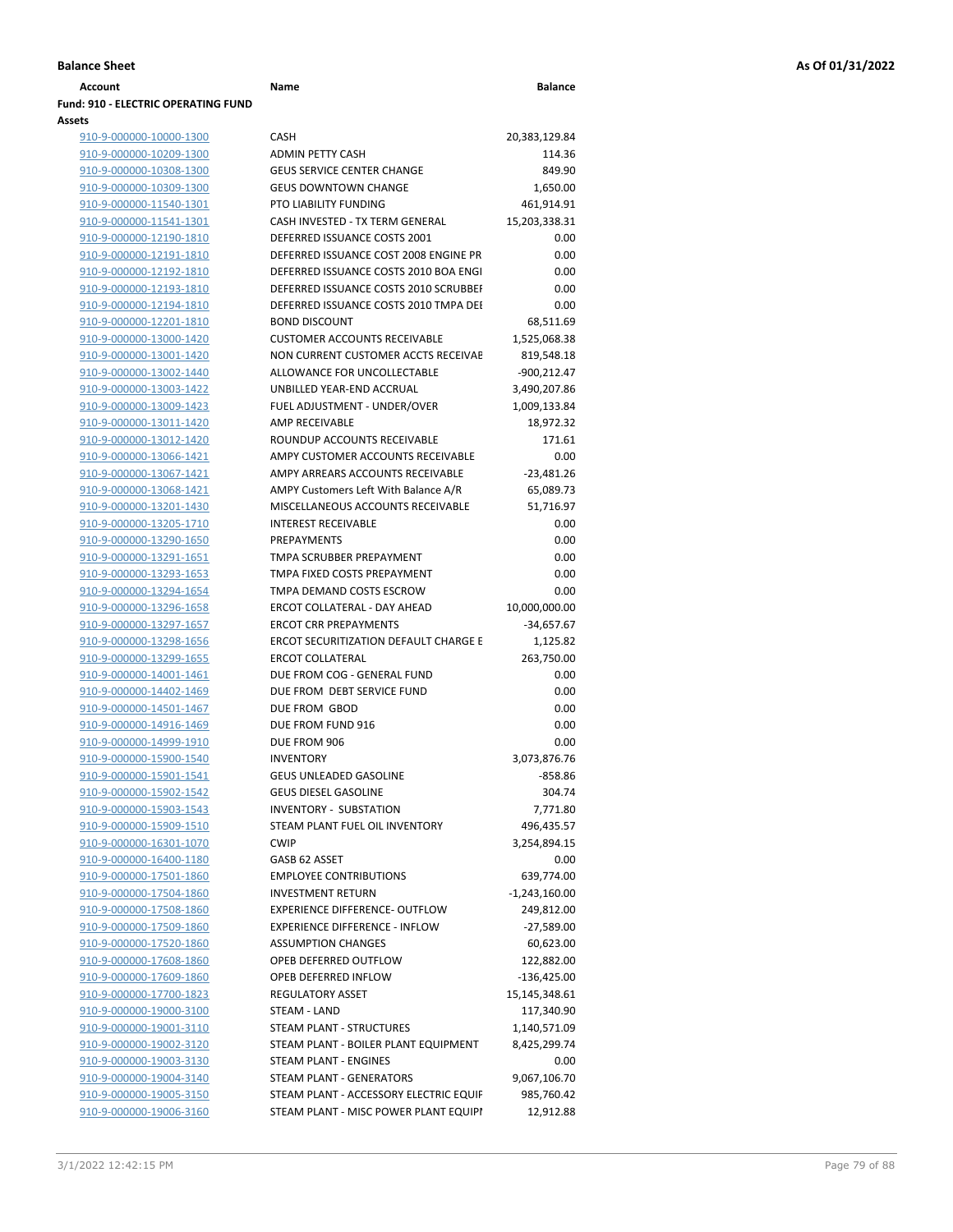| Account                        | Name                                             | <b>Balance</b> |
|--------------------------------|--------------------------------------------------|----------------|
| 910-9-000000-19100-3400        | <b>ENGINE PLANT - LAND</b>                       | 43,850.00      |
| 910-9-000000-19101-3410        | <b>ENGINE PLANT - STRUCTURES</b>                 | 4,655,874.20   |
| 910-9-000000-19101-3411        | <b>ENGINE PLANT - STRUCTURES</b>                 | 0.00           |
| 910-9-000000-19104-3440        | <b>ENGINE PLANT - ENGINE PLANT GENERATOF</b>     | 28,633,940.73  |
| 910-9-000000-19105-3450        | ENGINE PLANT - ACCESSORY ELECTRIC EQUI           | 597,137.98     |
| 910-9-000000-19106-3460        | ENGINE PLANT - MISCELLANEOUS POWER P             | 61,047.10      |
| 910-9-000000-19204-3442        | <b>ENGINE PLANT - RENEWABLE GENERATORS</b>       | 252,690.01     |
| 910-9-000000-19301-3500        | TRANSMISSION - LAND                              | 53,501.21      |
| 910-9-000000-19302-3520        | <b>STRUCTURES AND IMPROVEMENTS</b>               | 0.00           |
| 910-9-000000-19302-3530        | <b>TRANSMISSION - SUBSTATIONS</b>                | 6,586,483.94   |
| 910-9-000000-19303-3572        | TRANSMISSION - TMPA LINES                        | 1,156,631.80   |
| 910-9-000000-19304-3571        | TRANSMISSION - GEUS LINES                        | 4,501,623.34   |
| 910-9-000000-19401-3600        | <b>DISTRIBUTION - LAND</b>                       | 218,418.15     |
| 910-9-000000-19402-3610        | STRUCTURES AND IMPROVEMENTS                      | 0.00           |
| 910-9-000000-19402-3620        | DISTRIBUTION - SUBSTATIONS                       | 9,133,112.95   |
| 910-9-000000-19403-3640        | <b>DISTRIBUTION - POLES</b>                      | 4,857,813.67   |
| 910-9-000000-19404-3650        | DISTRIBUTION - OH CONDUCTOR & DEVICES            | 4,675,352.66   |
| 910-9-000000-19405-3660        | DISTRIBUTION - UNDERGROUND CONDUIT               | 2,062,917.12   |
| 910-9-000000-19406-3670        | DISTRIBUTION - UG CONDUCTOR & DEVICES            | 3,161,387.02   |
| 910-9-000000-19407-3680        | <b>DISTRIBUTION - TRANSFORMERS</b>               | 4,495,481.87   |
| 910-9-000000-19408-3690        | DISTRIBUTION - SERVICE CONNECTIONS               | 571,127.16     |
| 910-9-000000-19409-3700        | <b>DISTRIBUTION - METERS</b>                     | 1,851,559.86   |
| 910-9-000000-19410-3710        | DISTRIBUTION - VAPOR LIGHTS                      | 76,089.10      |
| 910-9-000000-19411-3750        | DISTRIBUTION - STREET LIGHTS & SIGNALS           | 252,799.16     |
| 910-9-000000-19501-3890        | <b>GENERAL - LAND</b>                            | 110,503.10     |
| 910-9-000000-19502-3900        | <b>GENERAL - STRUCTURES</b>                      | 6,156,286.42   |
|                                | <b>GENERAL - FURNITURE &amp; OFFICE EQUIPMEN</b> |                |
| 910-9-000000-19503-3910        |                                                  | 779,730.22     |
| 910-9-000000-19504-3941        | <b>GENERAL - METER READING ASSETS</b>            | 17,535.00      |
| 910-9-000000-19505-3911        | <b>GENERAL - CUSTOMER SERVICE EQUIPMENT</b>      | 6,125.00       |
| 910-9-000000-19506-3914        | <b>GENERAL - BILLING EQUIPMENT</b>               | 0.00           |
| 910-9-000000-19507-3915        | GENERAL - CASHIERING EQUIPMENT                   | 7,033.54       |
| 910-9-000000-19508-3920        | <b>GENERAL - TRANSPORTATION EQUIPMENT</b>        | 3,202,521.92   |
| 910-9-000000-19509-3930        | <b>GENERAL - WAREHOUSE EQUIPMENT</b>             | 84,284.02      |
| 910-9-000000-19510-3940        | <b>GENERAL - TOOLS</b>                           | 13,918.37      |
| 910-9-000000-19511-3950        | <b>GENERAL - LABORATORY EQUIPMENT</b>            | 272,156.99     |
| 910-9-000000-19512-3960        | <b>GENERAL - POWER OPERATED EQUIPMENT</b>        | 384,549.30     |
| 910-9-000000-19513-3970        | GENERAL - COMMUNICATIONS EQUIPMENT               | 47,808.65      |
| 910-9-000000-19514-3980        | GENERAL - MISCELLANEOUS EQUIPMENT                | 372,382.32     |
| 910-9-000000-19515-3000        | <b>GENERAL-MISC INTANGIBLE</b>                   | 0.00           |
| 910-9-000000-19601-3030        | INTANGIBLE PLANT - MISC INTANGIBLE               | 145,387.50     |
| 910-9-000000-19999-1080        | ACCUMULATED DEPRECIATION                         | -51,860,221.79 |
|                                | <b>Total Assets:</b>                             | 131,437,463.41 |
| lity                           |                                                  |                |
| 910-9-000000-20101-2320        | <b>ACCOUNTS PAYABLE</b>                          | 38,216.94      |
| 910-9-000000-20102-2321        | <b>CREDIT CARD PAYABLE</b>                       | 0.00           |
| 910-9-000000-20103-2322        | <b>ACCRUED ACCOUNTS PAYABLE</b>                  | 2,741,708.72   |
| 910-9-000000-20139-2323        | RETAINAGES PAYABLE                               | 67,756.07      |
| 910-9-000000-20141-0000        | <b>TELEPHONE CLEARING</b>                        | 0.00           |
| 910-9-000000-20142-0000        | <b>ESCROW</b>                                    | 0.00           |
| 910-9-000000-20161-2324        | GASB 62 SHORT-TERM                               | 0.00           |
| 910-9-000000-20201-2530        | <b>DEFERRED REVENUE</b>                          | 1,009,133.84   |
|                                | SALES TAX PAYABLE - IN THE CITY                  |                |
| 910-9-000000-20815-2410        |                                                  | 64,741.11      |
| 910-9-000000-20816-2411        | SALES TAX PAYABLE - OUT OF CITY                  | 3,365.49       |
| 910-9-000000-21001-2341        | DUE TO COG - GEN FUND                            | 0.00           |
| <u>910-9-000000-21406-2329</u> | DUE TO DEBT TO SERVICE FUND                      | 4,115.11       |
| 910-9-000000-21507-2347        | DUE TO GBOD                                      | 54,490.68      |

910-9-000000-22001-2327 SALARIES PAYABLE 306,647.46 910-9-000000-22002-2328 PTO PAYABLE 428,689.45 910-9-000000-23011-2211 REVENUE BONDS 56,911,842.84 910-9-000000-24000-2350 CUSTOMER DEPOSITS 2,542,026.06

**Liability**

**Total Assets: 131,437,463.41 131,437,463.41**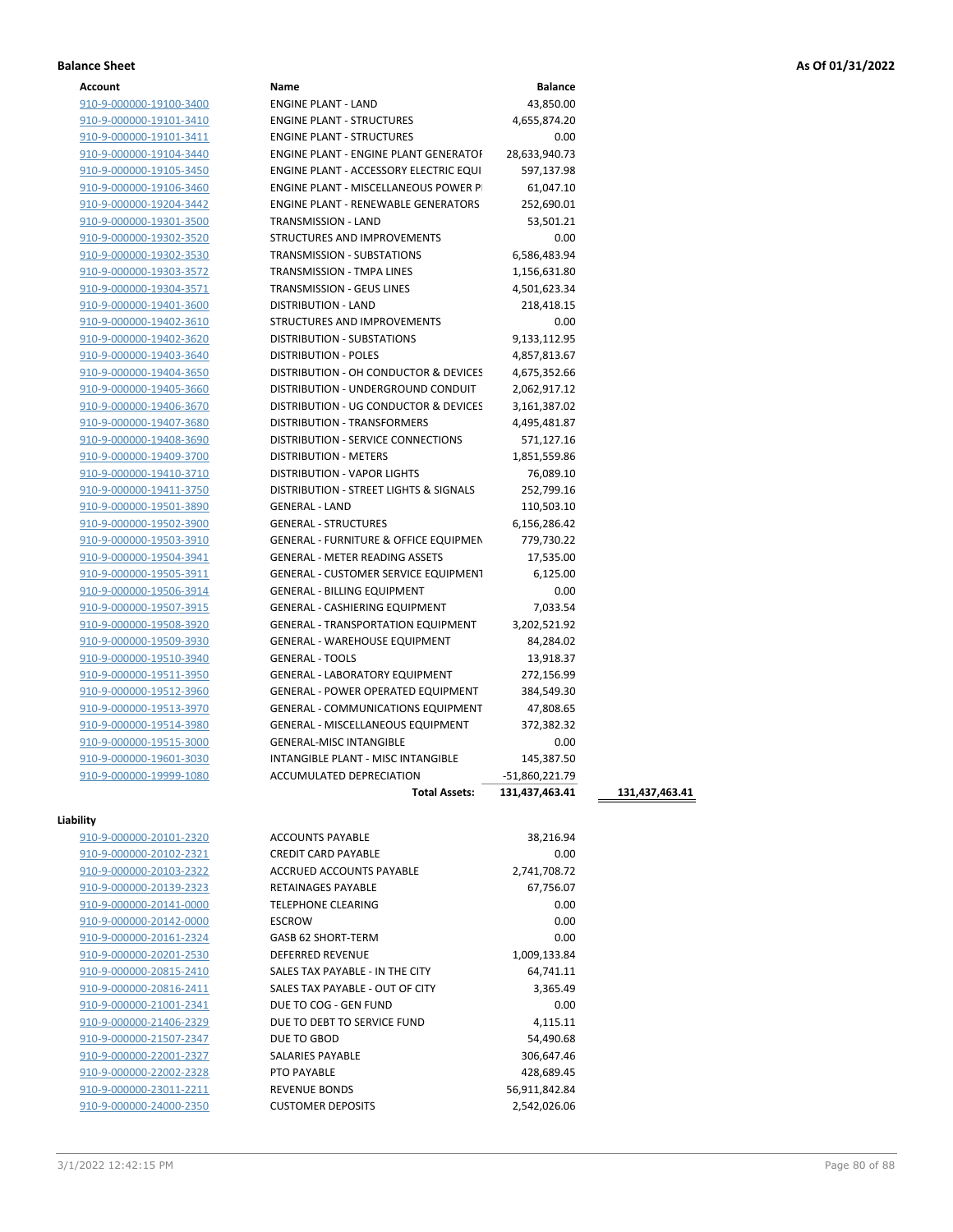| <b>Account</b>                      | Name                                               | <b>Balance</b> |
|-------------------------------------|----------------------------------------------------|----------------|
| 910-9-000000-24014-2359             | <b>CUSTOMER DEPOSITS / AMPY EQUIPMENT</b>          | 50,599.85      |
| 910-9-000000-24015-2350             | <b>AMP RESERVE</b>                                 | 18,972.32      |
| 910-9-000000-25069-2530             | PREPAID ELECTRICITY - AMPY                         | $-143, 104.15$ |
| 910-9-000000-26001-2283             | OBLIGATION FOR COMPENSATED ABSENCES                | 777,023.13     |
| 910-9-000000-26004-2284             | GASB 62 LONG-TERM                                  | 0.00           |
| 910-9-000000-26102-2210             | <b>REVENUE BONDS PAYABLE</b>                       | 21,050,000.00  |
| 910-9-000000-26107-2250             | <b>BOND PREMIUM</b>                                | 3,835,070.66   |
| 910-9-000000-26108-2250             | <b>SCRUBBER DEBT - 2010</b>                        | 0.00           |
| 910-9-000000-26109-2250             | PREMIUM ON SCRUBBER                                | 0.00           |
| 910-9-000000-26110-2250             | TMPA DEBT - 2010                                   | 0.00           |
| 910-9-000000-26111-2250             | PREMIUM ON TMPA DEBT                               | 0.00           |
| 910-9-000000-26112-2250             | DEFERRED BOND REFUNDING                            | 309,849.93     |
| 910-9-000000-29300-0000             | <b>ENCUMBRANCE SUMMARY</b>                         | 0.00           |
| 910-9-000000-29400-0100             | RESERVED ACCOUNT / ENCUMBRANCES                    | 0.00           |
| 910-9-000000-29999-2280             | <b>TOTAL OPEB LIABILITY</b>                        | 775,894.00     |
| 910-9-000000-29999-2283             | <b>NET PENSION LIABILITY</b>                       | 1,673,337.00   |
|                                     | <b>Total Liability:</b>                            | 92,520,376.51  |
| <b>Equity</b>                       |                                                    |                |
| 910-9-000000-39100-2160             | UNRESERVED RETAINED EARNINGS                       | 35,003,202.71  |
| 910-9-000000-39500-4210             | <b>NET POSITION - PENSION</b>                      | $-3,070.00$    |
| 910-9-000000-39500-9260             | <b>NET POSITION - PENSION</b>                      | $-737,478.00$  |
|                                     | <b>Total Beginning Equity:</b>                     | 34,262,654.71  |
| <b>Total Revenue</b>                |                                                    | 22,068,874.52  |
| <b>Total Expense</b>                |                                                    | 17,414,442.33  |
| <b>Revenues Over/Under Expenses</b> |                                                    | 4,654,432.19   |
|                                     | <b>Total Equity and Current Surplus (Deficit):</b> | 38,917,086.90  |

**Total Liabilities, Equity and Current Surplus (Deficit): 131,437,463.41**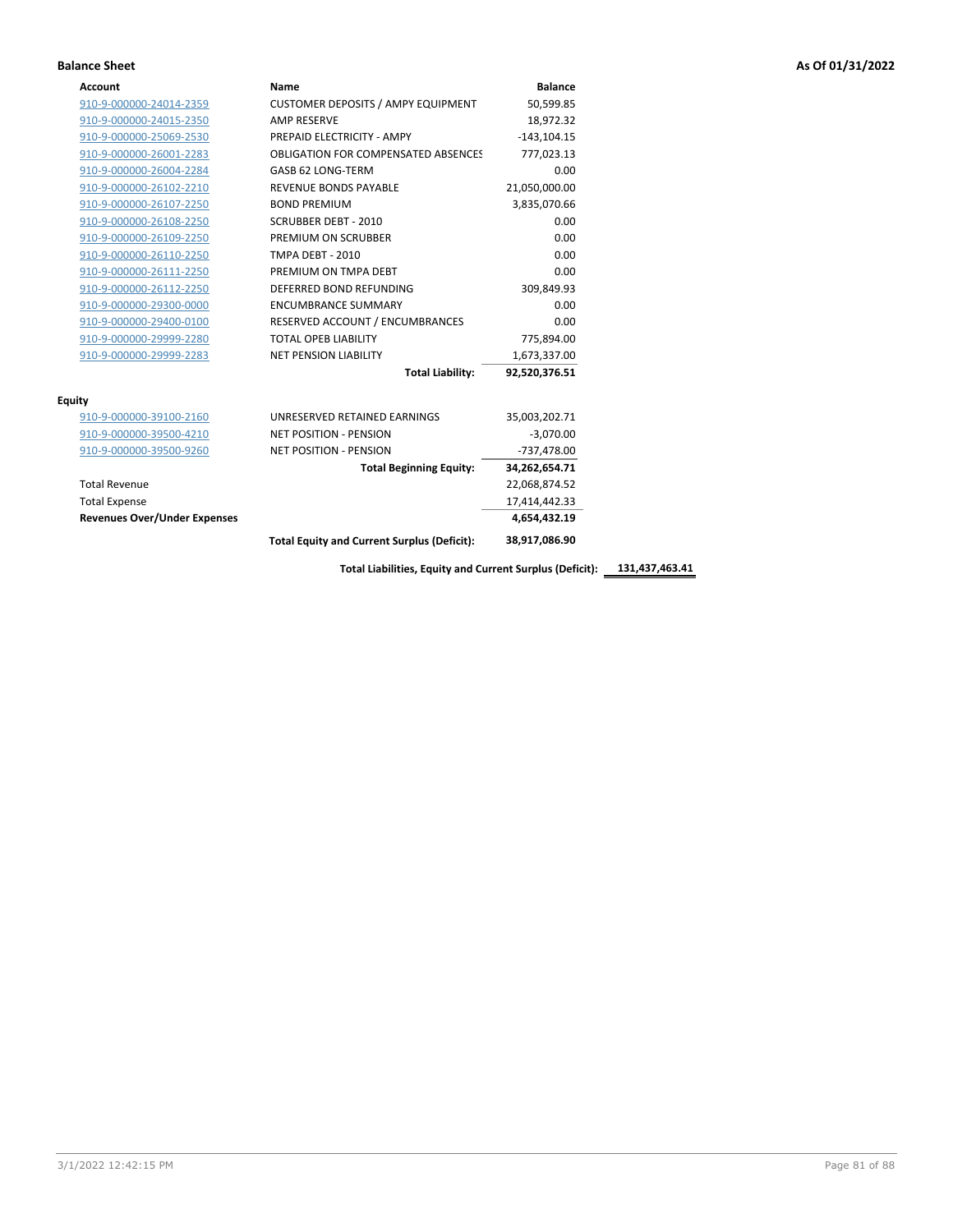| <b>Balance Sheet</b>                       |                                                          |                |          | As Of 01/31/2022 |
|--------------------------------------------|----------------------------------------------------------|----------------|----------|------------------|
| Account                                    | Name                                                     | <b>Balance</b> |          |                  |
| <b>Fund: 911 - ELECTRIC DEBT REDUCTION</b> |                                                          |                |          |                  |
| Assets                                     |                                                          |                |          |                  |
| 911-9-000000-10000-1300                    | CASH                                                     | 8,758.16       |          |                  |
| 911-9-000000-12002-0000                    | <b>GOVERNMENT OBLIGATIONS / AGENCIES</b>                 | 0.00           |          |                  |
| 911-9-000000-13201-1430                    | MISCELLANEOUS ACCOUNTS RECEIVABLE                        | 0.00           |          |                  |
| 911-9-000000-13205-1710                    | <b>INTEREST RECEIVABLE</b>                               | 0.00           |          |                  |
|                                            | <b>Total Assets:</b>                                     | 8,758.16       | 8,758.16 |                  |
| Liability                                  |                                                          |                |          |                  |
| 911-9-000000-20101-0000                    | <b>ACCOUNTS PAYABLE</b>                                  | 0.00           |          |                  |
| 911-9-000000-20103-0100                    | ACCRUED ACCOUNTS PAYABLE                                 | 0.00           |          |                  |
| 911-9-000000-Z2430-0000                    | RESERVED ACCOUNT / ENCUMBRANCE SUM                       | 0.00           |          |                  |
| 911-9-000000-Z2520-0100                    | RESERVED ACCOUNT / ENCUMBRANCES                          | 0.00           |          |                  |
|                                            | <b>Total Liability:</b>                                  | 0.00           |          |                  |
| <b>Equity</b>                              |                                                          |                |          |                  |
| 911-9-000000-39100-2160                    | UNRESERVED RETAINED EARNINGS                             | 8,766.60       |          |                  |
|                                            | <b>Total Beginning Equity:</b>                           | 8,766.60       |          |                  |
| <b>Total Revenue</b>                       |                                                          | $-8.44$        |          |                  |
| <b>Total Expense</b>                       |                                                          | 0.00           |          |                  |
| <b>Revenues Over/Under Expenses</b>        |                                                          | $-8.44$        |          |                  |
|                                            | <b>Total Equity and Current Surplus (Deficit):</b>       | 8,758.16       |          |                  |
|                                            | Total Liabilities, Equity and Current Surplus (Deficit): |                | 8,758.16 |                  |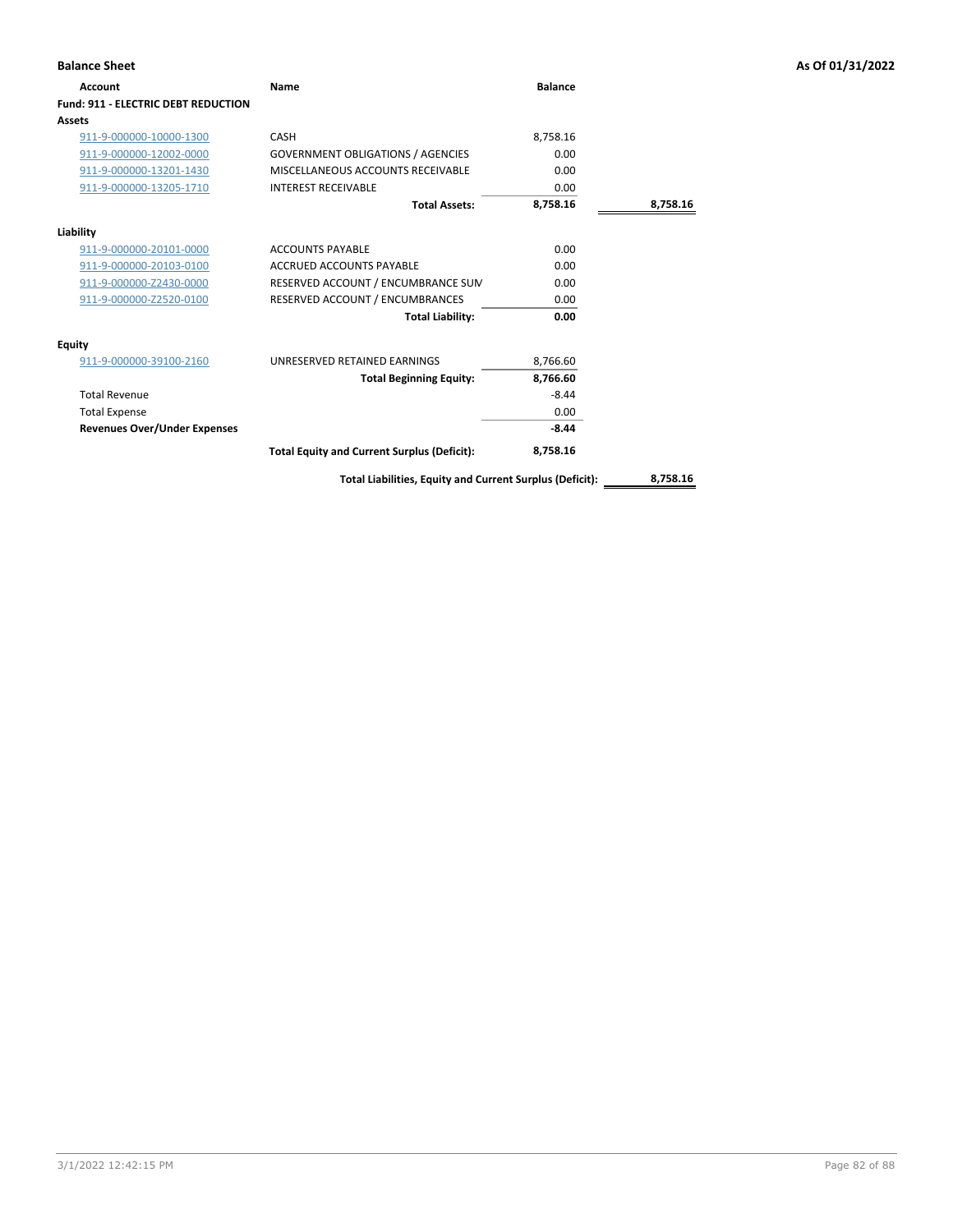| <b>Balance Sheet</b>                     |                                                          |                |               | As Of 01/31/2022 |
|------------------------------------------|----------------------------------------------------------|----------------|---------------|------------------|
| <b>Account</b>                           | Name                                                     | <b>Balance</b> |               |                  |
| <b>Fund: 912 - ELECTRIC DEBT SERVICE</b> |                                                          |                |               |                  |
| Assets                                   |                                                          |                |               |                  |
| 912-9-000000-10000-1300                  | CASH                                                     | 10,957,787.63  |               |                  |
| 912-9-000000-11504-1301                  | RESERVE FUND - 2008 BOND ISSUE                           | 0.00           |               |                  |
| 912-9-000000-11506-1301                  | RESERVE FUND - 2010 BOND ISSUE                           | 0.00           |               |                  |
| 912-9-000000-11515-1301                  | RESERVE FUND - 2015 BOND ISSUE                           | 0.00           |               |                  |
| 912-9-000000-11516-1301                  | RESERVE FUND - 2015 TAXABLE BONDS                        | 0.00           |               |                  |
| 912-9-000000-13205-1710                  | <b>INTEREST RECEIVABLE</b>                               | 0.00           |               |                  |
|                                          | <b>Total Assets:</b>                                     | 10,957,787.63  | 10,957,787.63 |                  |
| Liability                                |                                                          |                |               |                  |
| 912-9-000000-14403-1469                  | DUE FROM ELECTRIC FUND                                   | $-4,115.11$    |               |                  |
| 912-9-000000-20101-2320                  | <b>ACCOUNTS PAYABLE</b>                                  | 0.00           |               |                  |
| 912-9-000000-20107-2370                  | <b>ACCRUED INTEREST PAYABLE</b>                          | 301,570.04     |               |                  |
| 912-9-000000-21400-2999                  | DUE TO GEUS 910 - ELECTRIC OPERATING                     | 0.00           |               |                  |
| 912-9-000000-Z2430-0000                  | <b>ENCUMBRANCE SUMMARY</b>                               | 0.00           |               |                  |
| 912-9-000000-Z2520-0100                  | RESERVED ACCOUNT / ENCUMBRANCES                          | 0.00           |               |                  |
|                                          | <b>Total Liability:</b>                                  | 297,454.93     |               |                  |
| <b>Equity</b>                            |                                                          |                |               |                  |
| 912-9-000000-39100-2150                  | SEMI RESERVED RETAINED EARNINGS                          | 7,220,118.79   |               |                  |
|                                          | <b>Total Beginning Equity:</b>                           | 7,220,118.79   |               |                  |
| <b>Total Revenue</b>                     |                                                          | 3,491,464.12   |               |                  |
| <b>Total Expense</b>                     |                                                          | 51,250.21      |               |                  |
| <b>Revenues Over/Under Expenses</b>      |                                                          | 3,440,213.91   |               |                  |
|                                          | <b>Total Equity and Current Surplus (Deficit):</b>       | 10,660,332.70  |               |                  |
|                                          | Total Liabilities, Equity and Current Surplus (Deficit): |                | 10,957,787.63 |                  |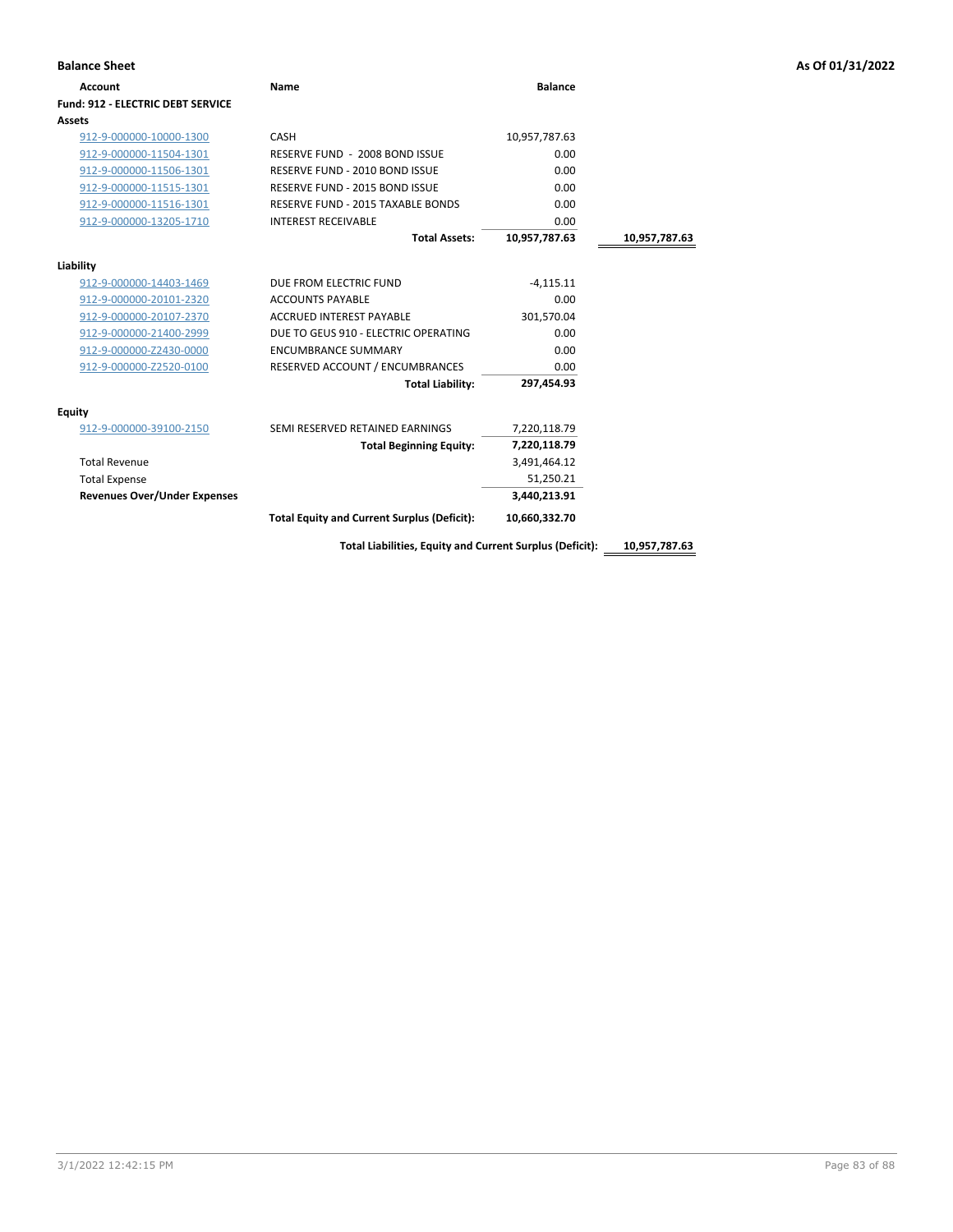| Account                                       | Name                                               | <b>Balance</b> |            |
|-----------------------------------------------|----------------------------------------------------|----------------|------------|
| <b>Fund: 913 - ELECTRIC CONSTRUCTION FUND</b> |                                                    |                |            |
| Assets                                        |                                                    |                |            |
| 913-9-000000-10000-1300                       | CASH                                               | 104,917.94     |            |
| 913-9-000000-13201-1430                       | MISCELLANEOUS ACCOUNTS RECEIVABLE                  | 0.00           |            |
| 913-9-000000-13205-1710                       | <b>INTEREST RECEIVABLE</b>                         | 0.00           |            |
|                                               | <b>Total Assets:</b>                               | 104.917.94     | 104,917.94 |
| Liability                                     |                                                    |                |            |
| 913-9-000000-20101-2320                       | <b>ACCOUNTS PAYABLE</b>                            | 0.00           |            |
| 913-9-000000-20102-2321                       | <b>CREDIT CARD PAYABLE</b>                         | 0.00           |            |
| 913-9-000000-20103-0000                       | <b>ACCRUED ACCOUNTS PAYABLE</b>                    | 0.00           |            |
| 913-9-000000-29300-0000                       | <b>ENCUMBRANCE SUMMARY</b>                         | 0.00           |            |
| 913-9-000000-29400-0100                       | RESERVED ACCOUNT / ENCUMBRANCES                    | 0.00           |            |
|                                               | <b>Total Liability:</b>                            | 0.00           |            |
| Equity                                        |                                                    |                |            |
| 913-9-000000-39100-2160                       | SEMI RESERVED RETAINED EARNINGS                    | 105,019.10     |            |
|                                               | <b>Total Beginning Equity:</b>                     | 105,019.10     |            |
| <b>Total Revenue</b>                          |                                                    | $-101.16$      |            |
| <b>Total Expense</b>                          |                                                    | 0.00           |            |
| <b>Revenues Over/Under Expenses</b>           |                                                    | $-101.16$      |            |
|                                               | <b>Total Equity and Current Surplus (Deficit):</b> | 104,917.94     |            |

**Total Liabilities, Equity and Current Surplus (Deficit): 104,917.94**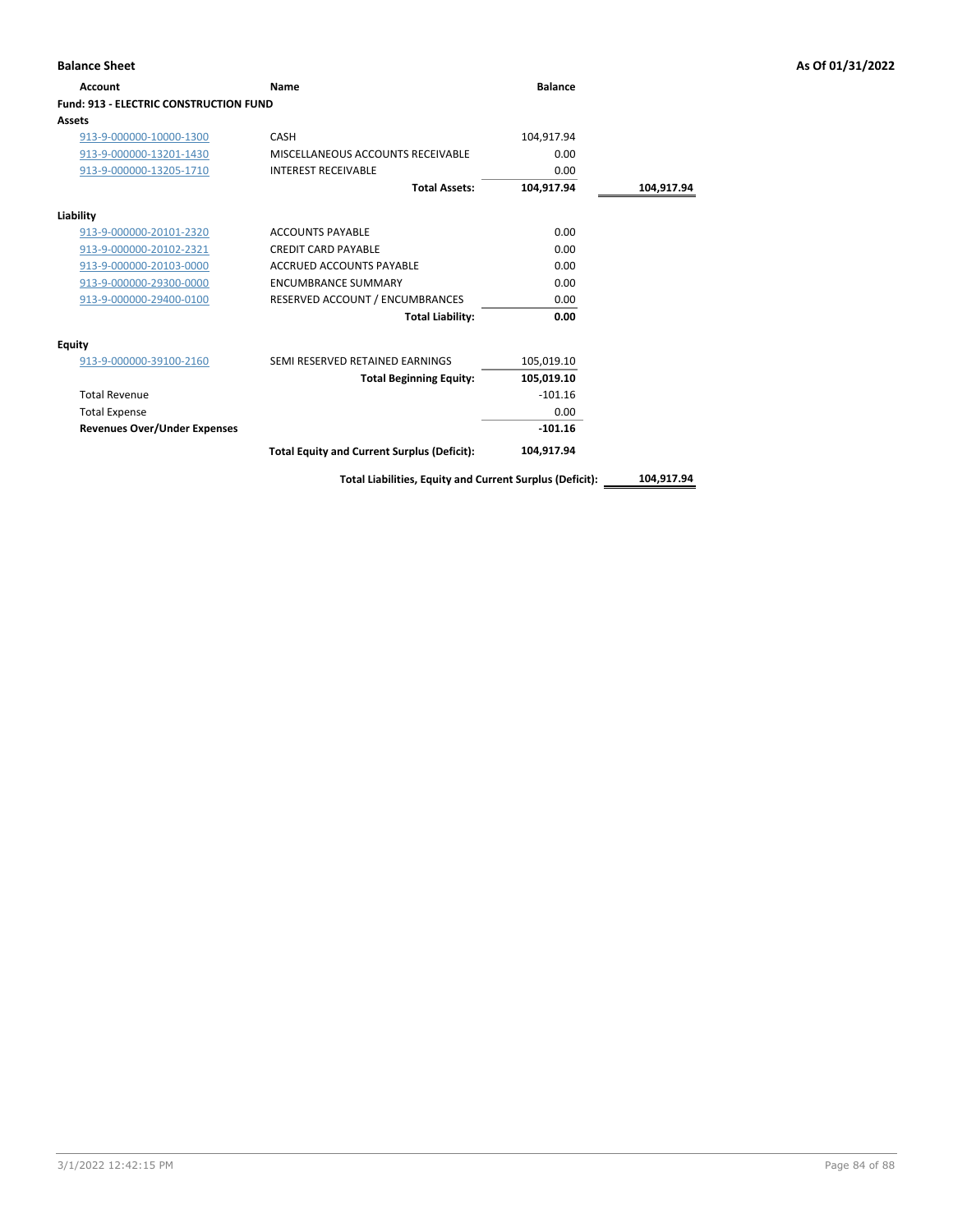| <b>Balance Sheet</b>                |                                                          |                |      | As Of 01/31/2022 |
|-------------------------------------|----------------------------------------------------------|----------------|------|------------------|
| <b>Account</b>                      | <b>Name</b>                                              | <b>Balance</b> |      |                  |
| Fund: 916 - 08 ENGINE BOND PROCEEDS |                                                          |                |      |                  |
| Assets                              |                                                          |                |      |                  |
| 916-9-000000-10000-1300             | CASH                                                     | 0.00           |      |                  |
| 916-9-000000-12189-0000             | 08 ENGINE BOND PROCEEDS                                  | 0.00           |      |                  |
| 916-9-000000-13201-1430             | MISCELLANOEUS ACCOUNTS RECEIVABLE                        | 0.00           |      |                  |
| 916-9-000000-13205-1710             | <b>INTEREST RECEIVABLE</b>                               | 0.00           |      |                  |
| 916-9-000000-Z1030-1202             | 2008 GEUS REVENUE BOND - TEXAS TERM                      | 0.00           |      |                  |
| 916-9-000000-Z1030-1401             | 2008 GEUS REVENUE BOND - PFM                             | 0.00           |      |                  |
| 916-9-000000-Z1030-1402             | 2009 GEUS REVENUE BOND - PFM                             | 0.00           |      |                  |
| 916-9-000000-Z1030-3123             | 2009 GEUS REVENUE BOND - TEXAS TERM                      | 0.00           |      |                  |
|                                     | <b>Total Assets:</b>                                     | 0.00           | 0.00 |                  |
| Liability                           |                                                          |                |      |                  |
| 916-9-000000-20101-2320             | <b>ACCOUNTS PAYABLE</b>                                  | 0.00           |      |                  |
| 916-9-000000-20139-2323             | <b>RETAINAGES PAYABLE</b>                                | 0.00           |      |                  |
| 916-9-000000-21401-2330             | DUE TO ELECTRIC OPERATING                                | 0.00           |      |                  |
| 916-9-000000-29300-0000             | <b>ENCUMBRANCE SUMMARY</b>                               | 0.00           |      |                  |
| 916-9-000000-29400-0100             | RESERVED ACCOUNT / ENCUMBRANCES                          | 0.00           |      |                  |
|                                     | <b>Total Liability:</b>                                  | 0.00           |      |                  |
| Equity                              |                                                          |                |      |                  |
| 916-9-000000-39100-2150             | RESERVED RETAINED EARNINGS                               | 0.00           |      |                  |
|                                     | <b>Total Beginning Equity:</b>                           | 0.00           |      |                  |
| <b>Total Revenue</b>                |                                                          | 0.00           |      |                  |
| <b>Total Expense</b>                |                                                          | 0.00           |      |                  |
| <b>Revenues Over/Under Expenses</b> |                                                          | 0.00           |      |                  |
|                                     | <b>Total Equity and Current Surplus (Deficit):</b>       | 0.00           |      |                  |
|                                     | Total Liabilities, Equity and Current Surplus (Deficit): |                | 0.00 |                  |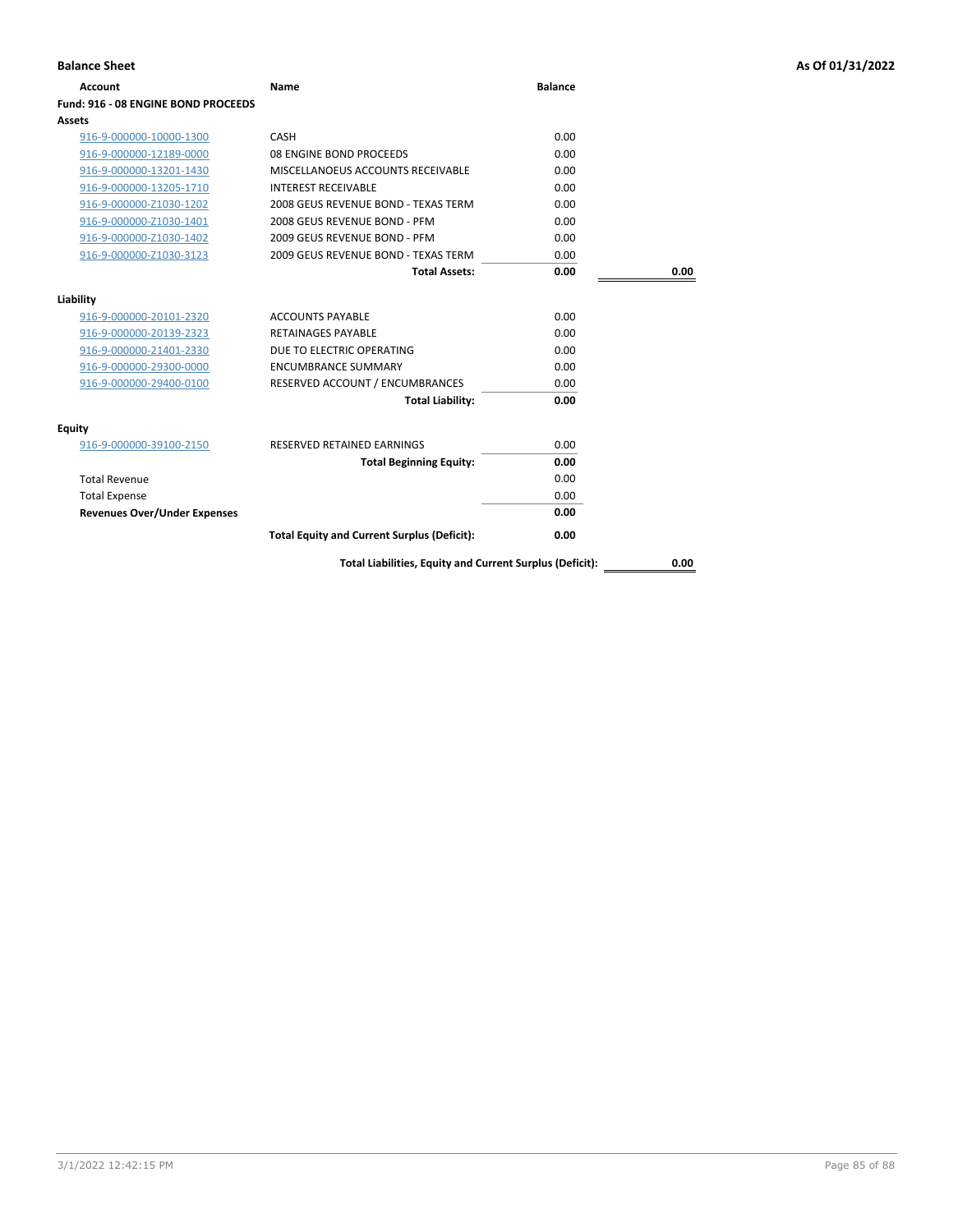| <b>Balance Sheet</b> | As Of 01/31/2022 |
|----------------------|------------------|
|                      |                  |

| Account                      | Name                                            | <b>Balance</b> |              |
|------------------------------|-------------------------------------------------|----------------|--------------|
| Fund: 950 - CABLE / INTERNET |                                                 |                |              |
| Assets                       |                                                 |                |              |
| 950-9-000000-10000-1300      | <b>CASH</b>                                     | 1,570,930.21   |              |
| 950-9-000000-11550-1301      | PTO LIABILITY FUNDING                           | 41,963.13      |              |
| 950-9-000000-13000-1420      | <b>CUSTOMER ACCOUNTS RECEIVABLE</b>             | 329,457.47     |              |
| 950-9-000000-13001-1420      | NON CURRENT CUSTOMER ACCTS RECEIVAE             | 373,947.72     |              |
| 950-9-000000-13002-1440      | ALLOWANCE FOR UNCOLLECTABLE                     | -308,740.36    |              |
| 950-9-000000-13003-1421      | UNBILLED YEAR-END ACCRUAL                       | 414,366.25     |              |
| 950-9-000000-13201-1430      | MISCELLANEOUS ACCOUNTS RECEIVABLE               | -452.32        |              |
| 950-9-000000-13205-1710      | <b>INTEREST RECEIVABLE</b>                      | 0.00           |              |
| 950-9-000000-15801-1540      | <b>INVENTORY</b>                                | 239,112.12     |              |
| 950-9-000000-16301-1070      | <b>CWIP</b>                                     | 0.00           |              |
| 950-9-000000-17501-1860      | <b>EMPLOYEE CONTRIBUTIONS</b>                   | 94,084.00      |              |
| 950-9-000000-17504-1860      | <b>INVESTMENT RETURN</b>                        | $-182,818.00$  |              |
| 950-9-000000-17508-1860      | <b>EXPERIENCE DIFFERENCE- OUTFLOW</b>           | 36,737.00      |              |
| 950-9-000000-17509-1860      | <b>EXPERIENCE DIFFERENCE - INFLOW</b>           | $-4,057.00$    |              |
| 950-9-000000-17520-1860      | <b>ASSUMPTION CHANGES</b>                       | 8,915.00       |              |
| 950-9-000000-17608-1860      | OPEB DEFERRED OUTFLOW                           | 19,137.00      |              |
| 950-9-000000-17609-1860      | OPEB DEFERRED INFLOW                            | $-23,199.00$   |              |
| 950-9-000000-18001-5110      | <b>HEADEND, TRUNK &amp; DISTRIBUTION SYSTEM</b> | 10,032,357.05  |              |
| 950-9-000000-18002-5111      | <b>HEADEND EQUIPMENT</b>                        | 1,522,180.33   |              |
| 950-9-000000-18003-5120      | <b>DROPS</b>                                    | 1,936,479.66   |              |
| 950-9-000000-18101-5130      | <b>CUSTOMER PREMISES EQUIPMENT</b>              | 1,185,921.02   |              |
| 950-9-000000-18102-5140      | PRODUCTION EQUIPMENT                            | 50,880.47      |              |
| 950-9-000000-18201-5210      | <b>CENTRAL INTERNET EQUIPMENT</b>               | 355,090.87     |              |
| 950-9-000000-18202-5220      | <b>CUSTOMER INTERFACE EQUIPMENT</b>             | 245,736.92     |              |
| 950-9-000000-18301-5000      | <b>FIBER OPTICS</b>                             | 890,477.49     |              |
| 950-9-000000-18501-5901      | STRUCTURES AND IMPROVEMENTS                     | 685,973.69     |              |
| 950-9-000000-18502-5910      | <b>FURNITURE &amp; OFFICE EQUIPMENT</b>         | 48,798.61      |              |
| 950-9-000000-18503-5920      | <b>TRANSPORTATION EQUIPMENT</b>                 | 367,597.26     |              |
| 950-9-000000-18504-5950      | <b>LABORATORY EQUIPMENT</b>                     | 172,694.63     |              |
| 950-9-000000-18505-5960      | POWER OPERATED EQUIPMENT                        | 0.00           |              |
| 950-9-000000-18506-5980      | MISCELLANEOUS EQUIPMENT                         | 0.00           |              |
| 950-9-000000-18999-1080      | ACCUMULATED DEPRECIATION                        | -11,591,916.80 |              |
|                              | <b>Total Assets:</b>                            | 8,511,654.42   | 8,511,654.42 |
|                              |                                                 |                |              |
| Liability                    |                                                 |                |              |
| 950-9-000000-20101-2320      | <b>ACCOUNTS PAYABLE</b>                         | 0.00           |              |
| 950-9-000000-20102-2321      | <b>CREDIT CARD PAYABLE</b>                      | 0.00           |              |
| 950-9-000000-20103-2322      | ACCRUED ACCOUNTS PAYABLE                        | 0.00           |              |
| 950-9-000000-20815-2410      | SALES TAX PAYABLE - IN THE CITY                 | 28,733.73      |              |
| 950-9-000000-20816-2411      | SALES TAX PAYABLE - OUT OF CITY                 | 0.00           |              |
| 950-9-000000-21001-1101      | DUE TO COG - GEN FUND                           | 0.00           |              |
| 950-9-000000-21507-2347      | DUE TO GBOD                                     | 0.00           |              |
| 950-9-000000-22001-2327      | SALARIES PAYABLE                                | 44,560.62      |              |
| 950-9-000000-22002-2328      | PTO PAYABLE                                     | 59,042.64      |              |
| 950-9-000000-24000-2350      | <b>CUSTOMER DEPOSITS</b>                        | 9,766.69       |              |
| 950-9-000000-26001-2283      | <b>OBLIGATION FOR COMPENSATED ABSENCES</b>      | $-9,452.08$    |              |
| 950-9-000000-29300-0000      | <b>ENCUMBRANCE SUMMARY</b>                      | 0.00           |              |
| 950-9-000000-29400-0100      | RESERVED ACCOUNT / ENCUMBRANCES                 | 0.00           |              |
| 950-9-000000-29999-2280      | TOTAL OPEB LIABILITY                            | 123,598.00     |              |
| 950-9-000000-29999-2283      | <b>NET PENSION LIABILITY</b>                    | 246,079.00     |              |
|                              | <b>Total Liability:</b>                         | 502,328.60     |              |
|                              |                                                 |                |              |
| Equity                       |                                                 |                |              |
| 950-9-000000-39100-2160      | UNRESERVED RETAINED EARNINGS                    | 7,754,676.00   |              |
| 950-9-000000-39500-4210      | <b>NET POSITION - PENSION</b>                   | $-438.00$      |              |
| 950-9-000000-39500-9261      | NET POSITION - PENSION                          | -116,174.00    |              |

**Total Beginning Equity: 7,638,064.00**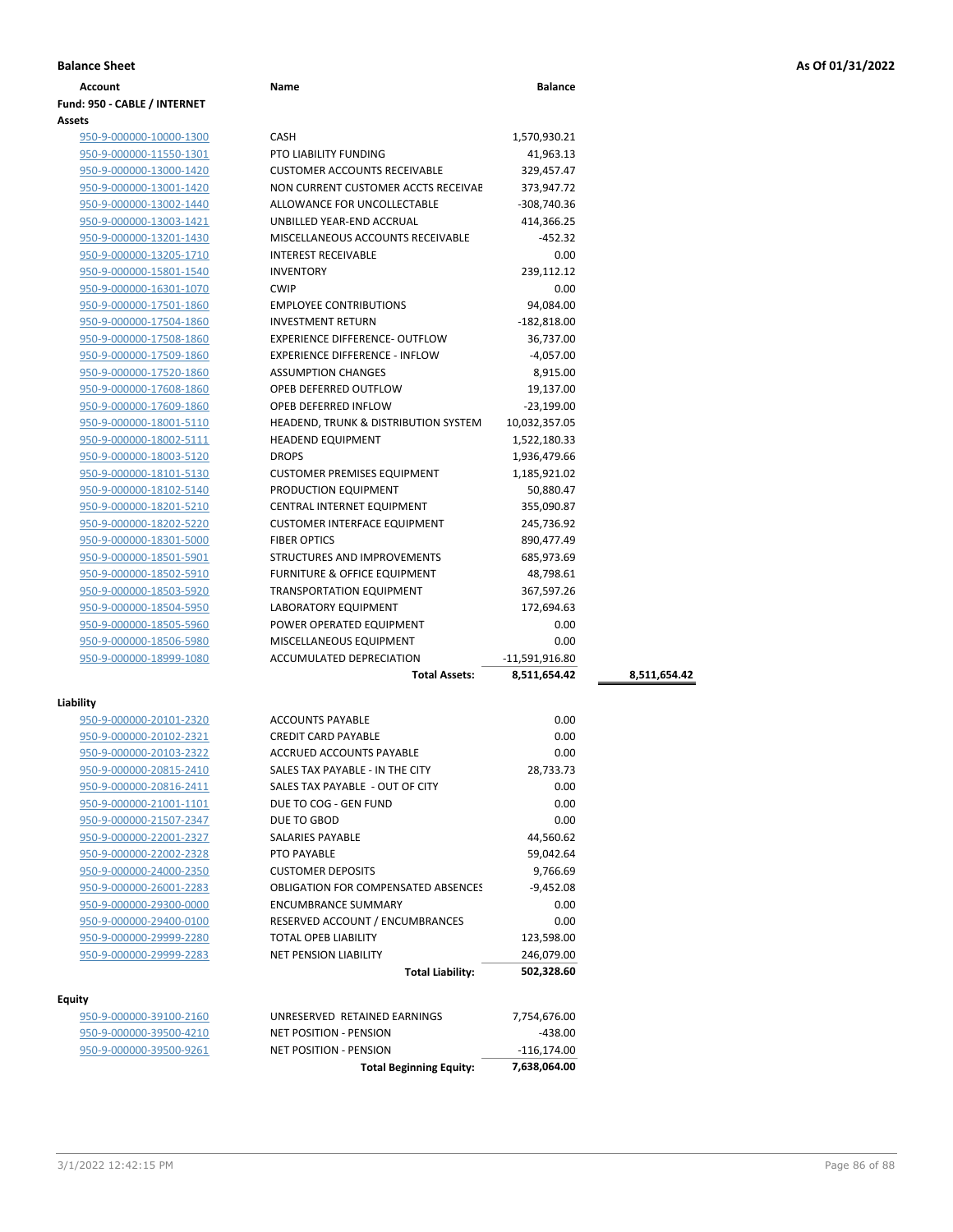| <b>Balance Sheet</b>                |                                                    |                |
|-------------------------------------|----------------------------------------------------|----------------|
| Account                             | Name                                               | <b>Balance</b> |
| <b>Total Revenue</b>                |                                                    | 2,128,384.84   |
| <b>Total Expense</b>                |                                                    | 1,757,123.02   |
| <b>Revenues Over/Under Expenses</b> |                                                    | 371,261.82     |
|                                     | <b>Total Equity and Current Surplus (Deficit):</b> | 8,009,325.82   |

**Total Liabilities, Equity and Current Surplus (Deficit): 8,511,654.42**